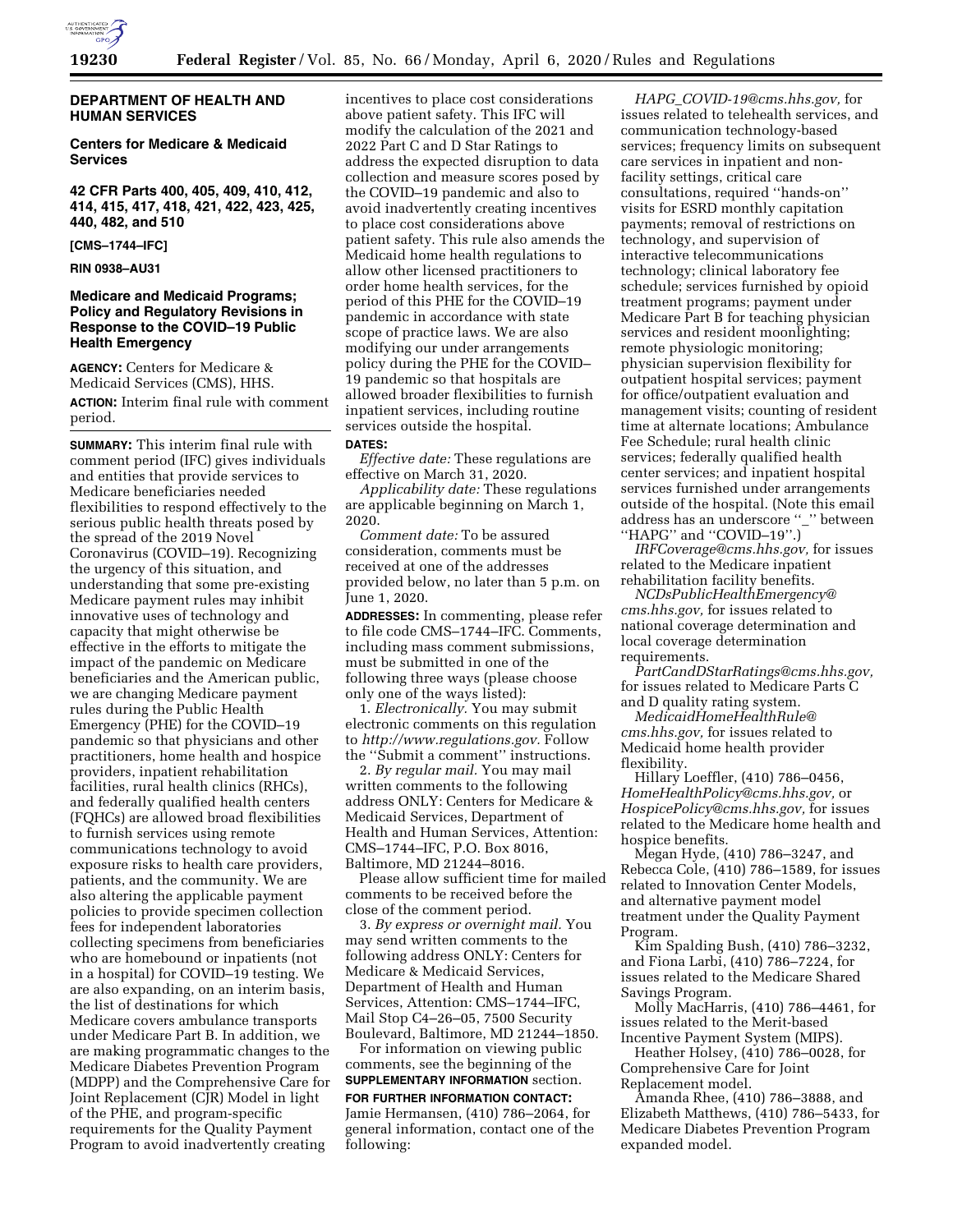Brittany LaCouture, (410) 786–0481, for Alternative Payment Model provisions of the Quality Payment Program.

CAPT Scott Cooper, USPHS, (410) 786–9496, for issues related to special requirements for psychiatric hospitals. **SUPPLEMENTARY INFORMATION:** 

*Inspection of Public Comments:* All comments received before the close of the comment period are available for viewing by the public, including any personally identifiable or confidential business information that is included in a comment. We post all comments received before the close of the comment period on the following website as soon as possible after they have been received: *[http://](http://regulations.gov) [regulations.gov.](http://regulations.gov)* Follow the search instructions on that website to view public comments.

# **Table of Contents**

I. Background

- II. Provisions of the Interim Final Rule
- A. Payment for Medicare Telehealth Services Under Section 1834(m) of the Act
- B. Frequency Limitations on Subsequent Care Services in Inpatient and Nursing Facility Settings, and Critical Care Consultations and Required ''Hands-on'' Visits for ESRD Monthly Capitation Payments
- C. Telehealth Modalities and Cost-sharing D. Communication Technology-Based
- Services (CTBS)
- E. Direct Supervision by Interactive Telecommunications Technology
- F. Clarification of Homebound Status Under the Medicare Home Health Benefit
- G. The Use of Telecommunications Technology Under the Medicare Home Health Benefit During the PHE for the COVID–19 Pandemic
- H. The Use of Technology Under the Medicare Hospice Benefit
- I. Telehealth and the Medicare Hospice Face-to-Face Encounter Requirement
- J. Modification of the Inpatient Rehabilitation Facility (IRF) Face-to-Face Requirement for the PHE During the COVID–19 Pandemic
- K. Removal of the IRF Post-Admission Physician Evaluation Requirement for the PHE for the COVID–19 Pandemic and Clarification Regarding the ''3-Hour'' Rule
- L. Rural Health Clinics (RHCs) and Federally Qualified Health Centers (FQHCs)
- M. Medicare Clinical Laboratory Fee Schedule: Payment for Specimen Collection for Purposes of COVID–19 Testing
- N. Requirements for Opioid Treatment Programs (OTP)
- O. Application of Teaching Physician and Moonlighting Regulations During the PHE for the COVID–19 pandemic During the PHE for COVID–19
- P. Special Requirements for Psychiatric Hospitals (§ 482.61(d))
- Q. Innovation Center Models
- R. Remote Physiologic Monitoring
- S. Telephone Evaluation and Management (E/M) Services
- T. Physician Supervision Flexibility for Outpatient Hospitals—Outpatient Hospital Therapeutic Services Assigned to the Non-Surgical Extended Duration Therapeutic Services (NSEDTS) Level of Supervision
- U. Application of Certain National Coverage Determination and Local Coverage Determination Requirements During the PHE for the COVID–19 Pandemic
- V. Change to Medicare Shared Savings Program Extreme and Uncontrollable Circumstances Policy
- W. Level Selection for Office/Outpatient E/ M Visits When Furnished Via Medicare Telehealth
- X. Counting of Resident Time During the PHE for the COVID–19 Pandemic
- Y. Addressing the Impact of COVID–19 on Part C and Part D Quality Rating Systems
- Z. Changes to Expand Workforce Capacity for Ordering Medicaid Home Health Services, Medical Equipment, Supplies and Appliances and Physical Therapy, Occupational Therapy or Speech Pathology and Audiology Services
- AA. Origin and Destination Requirements Under the Ambulance Fee Schedule
- BB. Merit-Based Incentive Payment System Updates
- CC. Inpatient Hospital Services Furnished Under Arrangements Outside the Hospital During the Public Health Emergency (PHE) for the COVID–19 Pandemic
- DD. Advance Payments to Suppliers Furnishing Items and Services Under Part B
- III. Waiver of Proposed Rulemaking
- IV. Collection of Information Requirements
- V. Response to Comments
- VI. Regulatory Impact Analysis Regulations Text

# **Addenda Available Only Through the Internet on the CMS Website**

The Addenda along with other supporting documents and tables referenced in this interim final rule with comment period (IFC) are available through the internet on the CMS website at *[https://www.cms.gov/.](https://www.cms.gov/)* For this IFC, refer to item CMS–1744–IFC. Readers who experience any problems accessing any of the Addenda or other documents referenced in this IFC and posted on the CMS website identified above should contact *HAPG*\_*[COVID-19@cms.hhs.gov.](mailto:HAPG_COVID-19@cms.hhs.gov)* 

# **CPT (Current Procedural Terminology) Copyright Notice**

Throughout this IFC, we use CPT codes and descriptions to refer to a variety of services. We note that CPT codes and descriptions are copyright 2019 American Medical Association. All Rights Reserved. CPT is a registered

trademark of the American Medical Association (AMA). Applicable Federal Acquisition Regulations (FAR) and Defense Federal Acquisition Regulations (DFAR) apply.

# **I. Background**

The United States is responding to an outbreak of respiratory disease caused by a novel (new) coronavirus that was first detected in China and which has now been detected in more than 190 locations internationally, including in all 50 States and the District of Columbia. The virus has been named ''SARS–CoV–2'' and the disease it causes has been named ''coronavirus disease 2019'' (abbreviated ''COVID– 19'').

On January 30, 2020, the International Health Regulations Emergency Committee of the World Health Organization (WHO) declared the outbreak a ''Public Health Emergency of international concern'' (PHEIC). On January 31, 2020, Health and Human Services Secretary, Alex M. Azar II, declared a PHE for the United States to aid the nation's healthcare community in responding to COVID–19 (hereafter referred to as the PHE for the COVID– 19 pandemic). On March 11, 2020, the WHO publicly characterized COVID–19 as a pandemic. On March 13, 2020 the President of the United States declared the COVID–19 outbreak a national emergency.

Coronaviruses are a large family of viruses that are common in people and many different species of animals, including camels, cattle, cats, and bats. Rarely, animal coronaviruses can infect people and then spread between people such as with MERS-CoV, SARS-CoV, and now with this new virus (COVID– 19).

The complete clinical picture with regard to COVID–19 is not fully known. Reported illnesses have ranged from very mild (including some with no reported symptoms) to severe, including illness resulting in death. While information so far suggests that most COVID–19 illness is mild, a report out of China suggests serious illness occurs in 16 percent of cases. Older people and people of all ages with severe chronic medical conditions—like heart disease, lung disease and diabetes, for example—seem to be at higher risk of developing serious COVID–19 illness.1

A pandemic is a global outbreak of disease. Pandemics happen when a new virus emerges to infect people and can spread between people sustainably. Because there is little to no pre-existing

<sup>1</sup>*[https://www.cdc.gov/coronavirus/2019-ncov/](https://www.cdc.gov/coronavirus/2019-ncov/cases-updates/summary.html)  [cases-updates/summary.html.](https://www.cdc.gov/coronavirus/2019-ncov/cases-updates/summary.html)*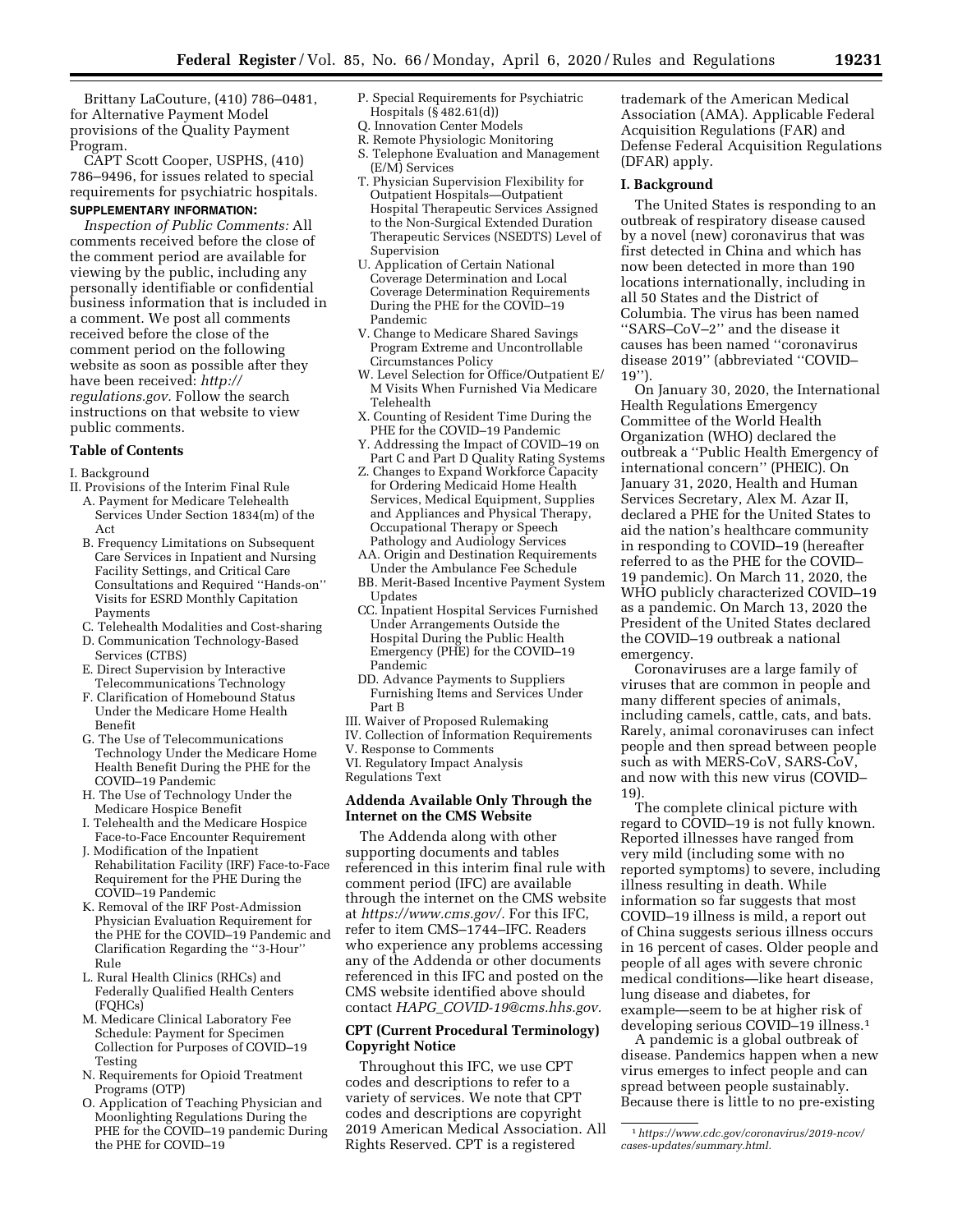immunity against the new virus, it spreads worldwide. The virus that causes COVID–19 is infecting people and spreading easily from person-toperson. This is the first pandemic known to be caused by the emergence of a new coronavirus.2

People in places where ongoing community spread of the virus that causes COVID–19 has been reported are at elevated risk of exposure, with the level of risk dependent on the location. Healthcare workers caring for patients with COVID–19 are at elevated risk of exposure. Close contacts of persons with COVID–19 also are at elevated risk of exposure.

Early information out of China, where COVID–19 first started, shows that some people are at higher risk of getting very sick from this illness. This includes:

• Older adults, with risk increasing by age.

• People who have serious chronic medical conditions like:

- ++ Heart disease.
- ++ Diabetes.
- ++ Lung disease.

The Centers for Disease Control and Prevention (CDC) has developed guidance to help in the risk assessment and management of people with potential exposures to COVID–19, including recommending that health care professionals make every effort to interview a person under investigation for infection by telephone, text monitoring system, or video conference.3

As the healthcare community works to implement and establish recommended infection prevention and control practices, regulatory agencies under appropriate waiver authority granted by the PHE for the COVID–19 pandemic declaration are also working to revise and implement regulations that work in concert with healthcare community infection prevention and treatment practices. Based on the current and projected increase in rate of incidence of the COVID–19 disease in the US population, and observed fatalities in the elderly population, who are particularly vulnerable due to age and co-morbidities, and additionally, impact on health workers that are at increased risk due to treating the population, we believe that certain Medicare and Medicaid regulations that may offer providers flexibilities in furnishing services to combat the COVID–19 pandemic should be reviewed and revised as appropriate.

We are addressing some of these regulations in this interim final rule with comment period (IFC) to ensure that sufficient health care items and services are available to meet the needs of individuals enrolled in the programs under Title XVIII (Medicare) and Title XIX (Medicaid) of the Social Security Act (the Act).

In this extraordinary circumstance, we recognize that public exposure greatly increases the overall risk to public health. We believe that this increased risk produces an immediate change, not only in the circumstances under which services can safely occur, but also results in an immediate change to the business relationships between providers, suppliers, and practitioners. By increasing access to services delivered using telecommunications technology, increasing access to testing in a patient's home, and improving infection control, this IFC will provide the necessary flexibility for Medicare beneficiaries to be able to receive medically necessary services without jeopardizing their health or the health of those who are providing those services, while minimizing the overall risk to public health.

### **II. Provisions of the Interim Final Rule**

In this IFC, we are defining the term, ''Public Health Emergency,'' in the regulation at 42 CFR 400.200, which contains definitions that apply under the entirety of chapter 400 of title 42 of the CFR. The definition identifies the PHE determined to exist nationwide by the Secretary of Health and Human services under section 319 of the Public Health Service Act on January 31, 2020, as a result of confirmed cases of COVID– 19, including any subsequent renewals.

### *A. Payment for Medicare Telehealth Services Under Section 1834(m) of the Act*

Section 1834(m) of the Act specifies the payment amounts and circumstances under which Medicare makes payment for a discrete set of services, all of which must ordinarily be furnished in-person, when they are instead furnished using interactive, realtime telecommunication technology. When furnished under the telehealth rules, many of these specified Medicare telehealth services are still reported using codes that describe ''face-to-face'' services but are furnished using audio/ video, real-time communication technology instead of in-person. The list of these eligible telehealth services is published on the CMS website at *[https://www.cms.gov/Medicare/](https://www.cms.gov/Medicare/Medicare-General-Information/Telehealth/index.html) [Medicare-General-Information/](https://www.cms.gov/Medicare/Medicare-General-Information/Telehealth/index.html)  [Telehealth/index.html.](https://www.cms.gov/Medicare/Medicare-General-Information/Telehealth/index.html)* 

In contrast, Medicare pays separately for other professional services that are commonly furnished remotely using telecommunications technology, but that do not usually require the patient to be present in-person with the practitioner when they are furnished. These services, including remote physician interpretation of diagnostic tests, care management services and virtual check-ins among many others, are considered physicians' services in the same way as services that are furnished in-person without the use of telecommunications technology. They are covered and paid in the same way as services delivered without the use of telecommunications technology, but are not considered Medicare telehealth services and are not subject to the conditions of payment under section 1834(m) of the Act.

On March 17, 2020, we announced the expansion of telehealth services on a temporary and emergency basis pursuant to waiver authority added under section 1135(b)(8) of the Act by the Coronavirus Preparedness and Response Supplemental Appropriations Act, 2020 (Pub. L. 116–123, March 6, 2020). Starting on March 6, 2020, Medicare can pay for telehealth services, including office, hospital, and other visits furnished by physicians and other practitioners to patients located anywhere in the country, including in a patient's place of residence. In the context of the PHE for the COVID–19 pandemic, we recognize that physicians and other health care professionals are faced with new challenges regarding potential exposure risks, for people with Medicare, for health care providers, and for members of the community at large. For example, the CDC has urged health care professionals to make every effort to interview persons under investigation for infection by telephone, text messaging system, or video conference instead of in-person. To facilitate the use of telecommunications technology as a safe substitute for in-person services, we are, on an interim basis, adding many services to the list of eligible Medicare telehealth services, eliminating frequency limitations and other requirements associated with particular services furnished via telehealth, and clarifying several payment rules that apply to other services that are furnished using telecommunications technologies that can reduce exposure risks.

As discussed in this IFC and in prior rulemaking, several conditions must be met for Medicare to make payment for telehealth services under the Physician Fee Schedule (PFS). For further details, see the full discussion of the scope of

<sup>2</sup>*[https://www.cdc.gov/coronavirus/2019-ncov/](https://www.cdc.gov/coronavirus/2019-ncov/cases-updates/summary.html)  [cases-updates/summary.html.](https://www.cdc.gov/coronavirus/2019-ncov/cases-updates/summary.html)* 

<sup>3</sup>*[https://www.cdc.gov/coronavirus/2019-ncov/](https://www.cdc.gov/coronavirus/2019-ncov/cases-updates/summary.html)  [cases-updates/summary.html.](https://www.cdc.gov/coronavirus/2019-ncov/cases-updates/summary.html)*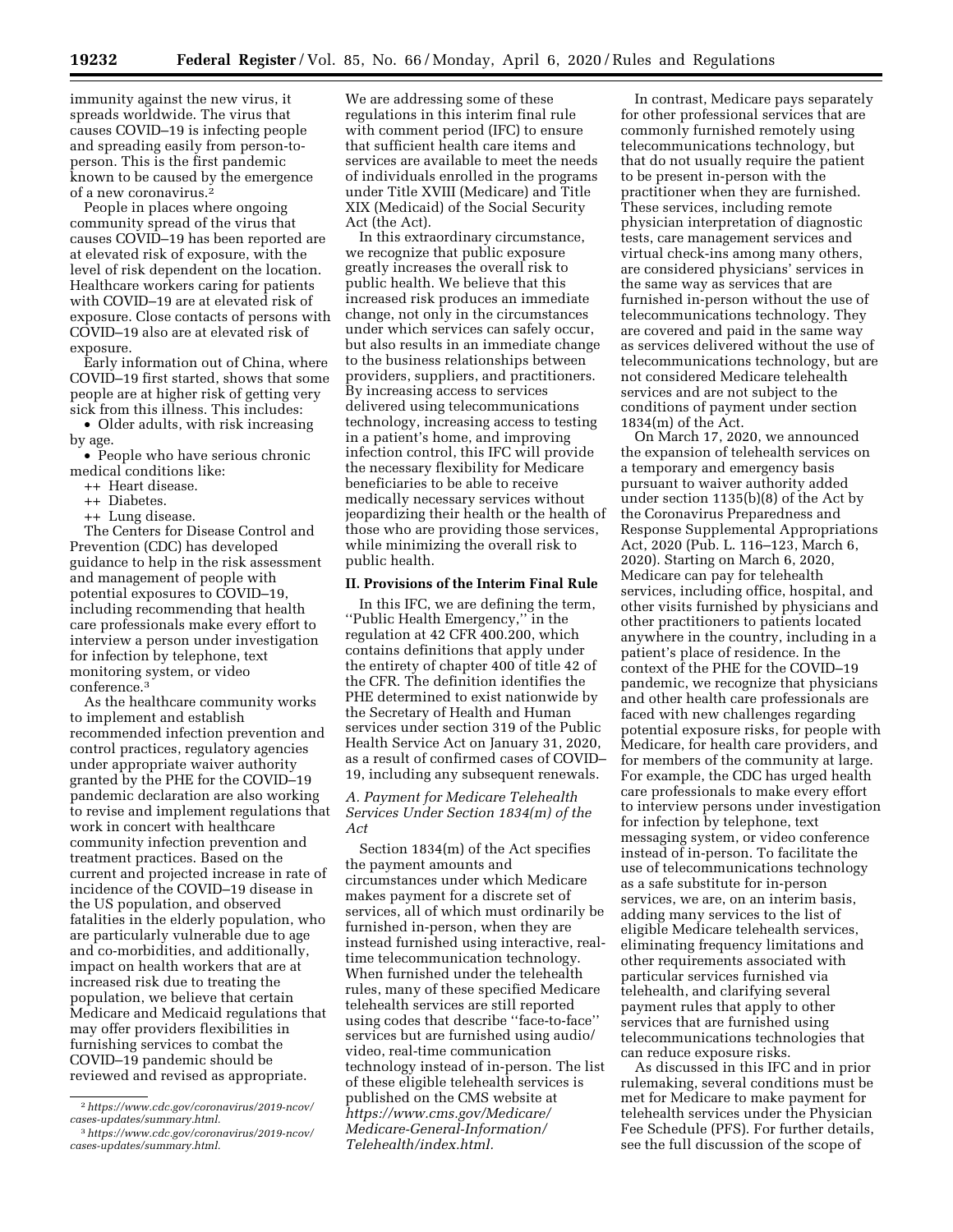Medicare telehealth services in the ''Medicare Program; Revisions to Payment Policies Under the Physician Fee Schedule and Other Revisions to Part B for CY 2018; Medicare Shared Savings Program Requirements; and Medicare Diabetes Prevention Program'' final rule (82 FR 53006, November 17, 2017) (hereinafter referred to as the CY 2018 PFS final rule) and in our regulations at 42 CFR 410.78 and 414.65.

#### 1. Site of Service Differential for Medicare Telehealth Services

Under the PFS, there are two payment rates for many physicians' services: The facility rate; and the non-facility, or office, rate. The PFS non-facility rate is the single amount paid to a physician or other practitioner for services furnished in their office. The PFS facility rate is the amount generally paid to a professional when a service is furnished in a setting of care, like a hospital, where Medicare is making a separate payment to an entity in addition to the payment to the billing physician or practitioner. This separate payment, often referred to as a ''facility fee'' reflects the facility's costs associated with the service (clinical staff, supplies and equipment) and is paid in addition to what is paid to the professional through the PFS.

We note that, in accordance with section  $1834(m)(2)(B)$  of the Act, a facility fee is, in most cases, paid to the ''originating site'' where the beneficiary is located at the time a telehealth service is furnished. The payment amount for the telehealth originating site facility fee is a nationally applicable flat fee, paid without geographic or site of service adjustments that generally apply to payments for different kinds of services furnished by Medicare providers and suppliers.

For Medicare telehealth services, we currently make payment to the billing physician or practitioner at the PFS facility rate since the facility costs (clinical staff, supplies, and equipment) associated with furnishing the service would generally be incurred by the originating site, where the patient is located, and not by the practitioner at the distant site; and because the statute requires Medicare to pay an originating site facility fee to the site that hosts the patient.

When a physician or practitioner submits a claim for their services, including claims for telehealth services, they include a place of service (POS) code that is used to determine whether a service is paid using the facility or non-facility rate. Currently, CMS requires that claims for Medicare

telehealth services include the POS code 02, which is specific to telehealth services.

Under the waiver authority exercised by the Secretary in response to the PHE for the COVID–19 pandemic, Medicare telehealth services can be furnished to patients wherever they are located, including in the patient's home. As provided by the amendments to section 1135(b)(8) of the Act, when telehealth services are furnished under the waiver to beneficiaries located in places that are not identified as permissible originating sites in section  $1834(m)(4)(C)(ii)(I)$  through  $(IX)$  of the Act, no originating site facility fee is paid. We also recognize that as physician practices suddenly transition a potentially significant portion of their services from in-person to telehealth visits in the context of the PHE for the COVID–19 pandemic, the relative resource costs of furnishing these services via telehealth may not significantly differ from the resource costs involved when these services are furnished in person. For example, we expect that physician offices will continue to employ nursing staff to engage with patients during telehealth visits or to coordinate pre- or post-visit care, regardless of whether or not the visit takes place in person, as it would have outside of the PHE for the COVID– 19 pandemic, or through telehealth in the context of the PHE for the COVID– 19 pandemic. Consequently, the assumptions that have supported payment of telehealth services at the PFS facility rate would not apply in many circumstances for services furnished during the PHE for the COVID–19 pandemic. Instead, we believe that, as more telehealth services are furnished to patients wherever they are located rather than in statutory originating sites, it would be appropriate to assume that the relative resource costs of services furnished through telehealth should be reflected in the payment to the furnishing physician or practitioner as if they furnished the services in person, and to assign the payment rate that ordinarily would have been paid under the PFS were the services furnished in-person. For example, a physician practicing in an office setting who, under the PHE for the COVID–19 pandemic, sees patients via telehealth instead of in person would be paid at the non-facility, or office, rate for these services. Similarly, a physician who typically sees patients in an outpatient provider-based clinic of a hospital would be paid the facility rate for services newly furnished via telehealth.

To implement this change on an interim basis, we are instructing physicians and practitioners who bill for Medicare telehealth services to report the POS code that would have been reported had the service been furnished in person. This will allow our systems to make appropriate payment for services furnished via Medicare telehealth which, if not for the PHE for the COVID–19 pandemic, would have been furnished in person, at the same rate they would have been paid if the services were furnished in person. Given the potential importance of using telehealth services as means of minimizing exposure risks for patients, practitioners, and the community at large, we believe this interim change will maintain overall relativity under the PFS for similar services and eliminate potential financial deterrents to the clinically appropriate use of telehealth. Because we currently use the POS code on the claim to identify Medicare telehealth services, we are finalizing on an interim basis the use of the CPT telehealth modifier, modifier 95, which should be applied to claim lines that describe services furnished via telehealth. We note that we are maintaining the facility payment rate for services billed using the general telehealth POS code 02, should practitioners choose, for whatever reason, to maintain their current billing practices for Medicare telehealth during the PHE for the COVID–19 pandemic.

## 2. Adding Services to the List of Medicare Telehealth Services

In the ''Medicare Program; Revisions to Payment Policies Under the Physician Fee Schedule for Calendar Year 2003 and Inclusion of Registered Nurses in the Personnel Provision of the Critical Access Hospital Emergency Services Requirement for Frontier Areas and Remote Locations'' final rule with comment period (67 FR 79988, December 31, 2002) (hereinafter referred to the CY 2003 PFS final rule with comment period), we established a process for adding services to or deleting services from the list of Medicare telehealth services in accordance with section  $1834(m)(4)(F)(ii)$  of the Act. This process provides the public with an ongoing opportunity to submit requests for adding services, which we then review. We have also routinely reviewed potential services for addition to the list of telehealth services and sought comment on any such proposed additions. Under this process, we assign any potential addition to the list of telehealth services to one of the following two categories: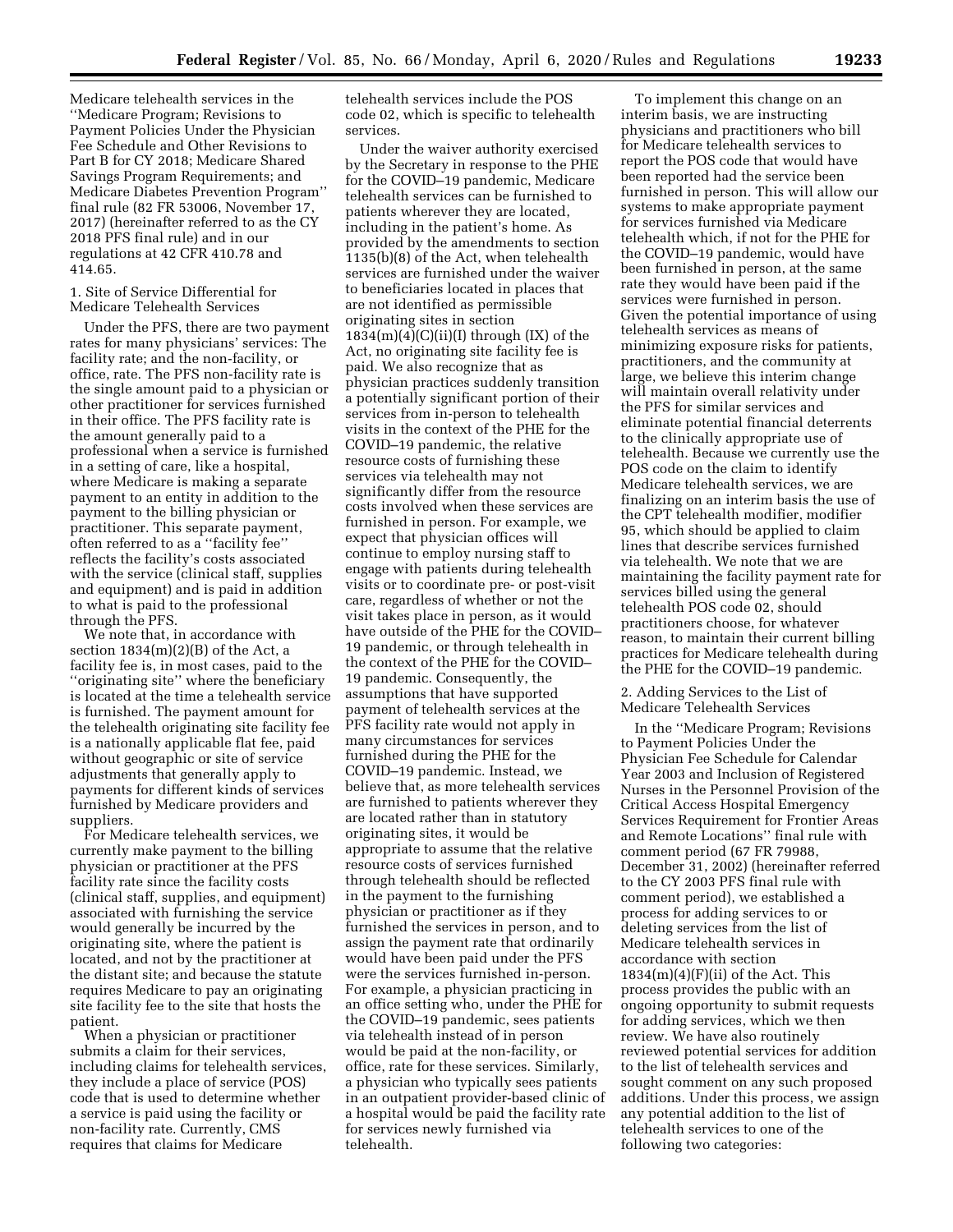• *Category 1:* Services that are similar to professional consultations, office visits, and office psychiatry services that are currently on the list of telehealth services. In reviewing these requests, we look for similarities between the requested and existing telehealth services for the roles of, and interactions among, the beneficiary, the physician (or other practitioner) at the distant site and, if necessary, the telepresenter, a practitioner who is present with the beneficiary in the originating site. We also look for similarities in the telecommunications system used to deliver the service; for example, the use of interactive audio and video equipment.

• *Category 2:* Services that are not similar to those on the current list of telehealth services. Our review of these requests includes an assessment of whether the service is accurately described by the corresponding code when furnished via telehealth and whether the use of a telecommunications system to furnish the service produces demonstrated clinical benefit to the patient. Submitted evidence should include both a description of relevant clinical studies that demonstrate the service furnished by telehealth to a Medicare beneficiary improves the diagnosis or treatment of an illness or injury or improves the functioning of a malformed body part, including dates and findings, and a list and copies of published peer reviewed articles relevant to the service when furnished via telehealth. Our evidentiary standard of clinical benefit does not include minor or incidental benefits.

Some examples of clinical benefit include the following:

• Ability to diagnose a medical condition in a patient population without access to clinically appropriate in-person diagnostic services.

• Treatment option for a patient population without access to clinically appropriate in-person treatment options.

• Reduced rate of complications.

• Decreased rate of subsequent diagnostic or therapeutic interventions (for example, due to reduced rate of recurrence of the disease process).

• Decreased number of future hospitalizations or physician visits.

• More rapid beneficial resolution of the disease process treatment.

• Decreased pain, bleeding, or other quantifiable symptom.

• Reduced recovery time.

The list of telehealth services, including the additions described later in this section, can be located on the CMS website at *[https://www.cms.gov/](https://www.cms.gov/Medicare/Medicare-General-Information/Telehealth/index.html)* 

## *[Medicare/Medicare-General-](https://www.cms.gov/Medicare/Medicare-General-Information/Telehealth/index.html)[Information/Telehealth/index.html.](https://www.cms.gov/Medicare/Medicare-General-Information/Telehealth/index.html)*

On an interim basis, we are adding the following services to the Medicare telehealth list on a Category 2 basis for the duration of this PHE for the COVID– 19 pandemic, for telehealth services with dates of service beginning March 1, 2020 through the end of the declared PHE including any subsequent renewals. When we previously considered adding these services to the list of telehealth services, either through a public request or through our own internal review, we considered whether or not these services met the category 1 or category 2 criteria. In many cases we reviewed requests to add these services on a category 1 basis but did not receive or identify information that allowed us to review the services on a category 2 basis. While we do not believe the context of this PHE for the COVID–19 pandemic changes the assessment of these services as category 1, we have reassessed all of these services on a category 2 basis in the context of the widespread presence of COVID–19 in the community. Given the exposure risks for beneficiaries, the health care work force, and the community at large, in-person interaction between professionals and patients poses an immediate potential risk that would not have been present when we previously reviewed these services. This new risk creates a unique circumstance where health care professionals need to weigh the risks associated with disease exposure so they can bill Medicare for the service. For example, certain persons, especially older adults who are particularly vulnerable to this specific virus, those considered at risk because of underlying health conditions, and those known to be recently exposed or diagnosed, and therefore, likely to spread the virus to others, are often being directed by local public health officials to self-isolate as much as possible. At the same time, we note that the risks to medical professionals treating patients is high and we consider it likely that medical professionals will try to treat patients as effectively as possible without exposing themselves or their patients unnecessarily. In some cases, use of telecommunication technology could mitigate the exposure risk, and in such cases, there is a clear clinical benefit of using such technology in furnishing the service. In other words, patients who should not be seen by a professional in-person due to the exposure risk are highly likely to be without access to clinically appropriate treatment or diagnostic options unless they have access to services furnished

through interactive communication technology. Therefore, in the context of the PHE for the COVID–19 pandemic, we believe all of the following services meet the category 2 criteria to be added to the list of telehealth services on the basis that there is a patient population that would otherwise not have access to clinically appropriate treatment. We note that, as with other services on the Medicare telehealth list, it may not be clinically appropriate or possible to use telecommunications technology to furnish these particular services to every person or in every circumstance. However, in the context of the PHE for the COVID–19 pandemic with specific regard to the exposure risks noted above, we recognize the clinical benefit of access to medically reasonable and necessary services furnished using telecommunications technology as opposed to the potential lack of access that could occur to mitigate the risk of disease exposure. In light of the PHE for the COVID–19 pandemic, the demand for physicians in areas heavily impacted by COVID–19 or under served by clinicians may intensify, resulting in a need for critical care services for patients with suspected or diagnosed COVID–19 and those who are in acute care settings due to other conditions. These practitioners may be working with nurses, consulting with other healthcare professionals, writing orders, looking at images, communicating with family members for patients with a number of acute conditions. The CPT codes describing E/M services reflect an assumption that the nature of the work involved in evaluation and management visits varies, in part, based on the setting of care and the patient's status. Consequently, there are separate sets of E/M codes for different settings of care, such as office/outpatient codes, nursing facility codes, or emergency department codes. We expect physicians and other practitioners to use the E/M code that best describes the nature of the care they are providing, regardless of the physical location or status of the patient. Under ordinary circumstances, we would expect the kind of E/M code reported to generally align with the physical location or status of the patient. In the context of the PHE, we recognize that the relationship among the setting of care, patient status, and kind of E/M code reported may depend on the needs of local communities and the capacity of local health care institutions. Consequently, we are reiterating that practitioners should report the E/M code that best describes the nature of the care they are providing.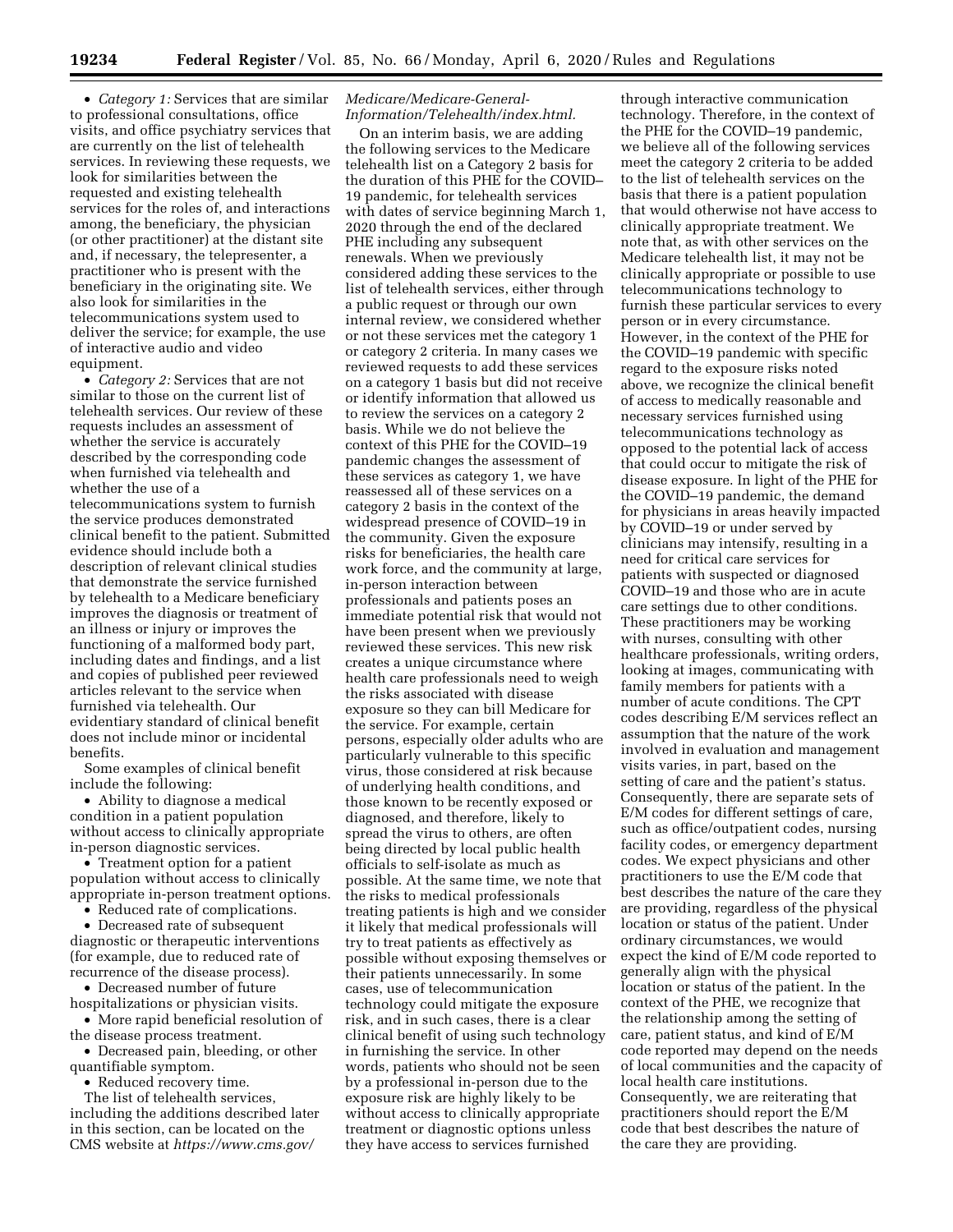We are adding the following codes to the existing list of telehealth services on a Category 2 basis for the PHE for the COVID–19 pandemic:

3. Emergency Department Visits: CPT Codes

• 99281 (*Emergency department visit for the evaluation and management of a patient, which requires these 3 key components: A problem focused history; A problem focused examination; and Straightforward medical decision making. Counseling and/or coordination of care with other physicians, other qualified health care professionals, or agencies are provided consistent with the nature of the problem(s) and the patient's and/or family's needs. Usually, the presenting problem(s) are self limited or minor.*)

• 99282 (*Emergency department visit for the evaluation and management of a patient, which requires these 3 key components: An expanded problem focused history; An expanded problem focused examination; and Medical decision making of low complexity. Counseling and/or coordination of care with other physicians, other qualified health care professionals, or agencies are provided consistent with the nature of the problem(s) and the patient's and/ or family's needs. Usually, the presenting problem(s) are of low to moderate severity.*)

• 99283 (*Emergency department visit for the evaluation and management of a patient, which requires these 3 key components: An expanded problem focused history; An expanded problem focused examination; and Medical decision making of moderate complexity. Counseling and/or coordination of care with other physicians, other qualified health care professionals, or agencies are provided consistent with the nature of the problem(s) and the patient's and/or family's needs. Usually, the presenting problem(s) are of moderate severity.*)

• 99284 (*Emergency department visit for the evaluation and management of a patient, which requires these 3 key components: A detailed history; A detailed examination; and Medical decision making of moderate complexity. Counseling and/or coordination of care with other physicians, other qualified health care professionals, or agencies are provided consistent with the nature of the problem(s) and the patient's and/or family's needs. Usually, the presenting problem(s) are of high severity, and require urgent evaluation by the physician, or other qualified health care professionals but do not pose an* 

*immediate significant threat to life or physiologic function.*)

• 99285 (*Emergency department visit for the evaluation and management of a patient, which requires these 3 key components within the constraints imposed by the urgency of the patient's clinical condition and/or mental status: A comprehensive history; A comprehensive examination; and Medical decision making of high complexity. Counseling and/or coordination of care with other physicians, other qualified health care professionals, or agencies are provided consistent with the nature of the problem(s) and the patient's and/or family's needs. Usually, the presenting problem(s) are of high severity and pose an immediate significant threat to life or physiologic function.*)

4. Initial and Subsequent Observation, and Observation Discharge Day Management: CPT Codes

• 99217 (*Observation care discharge day management (This code is to be utilized to report all services provided to a patient on discharge from outpatient hospital* ''*observation status*'' *if the discharge is on other than the initial date of* ''*observation status.*'' *To report services to a patient designated as*  ''*observation status*'' *or* ''*inpatient status*'' *and discharged on the same date, use the codes for Observation or Inpatient Care Services [including Admission and Discharge Services, 99234–99236 as appropriate.]*)

• 99218 (*Initial observation care, per day, for the evaluation and management of a patient which requires these 3 key components: A detailed or comprehensive history; A detailed or comprehensive examination; and Medical decision making that is straightforward or of low complexity. Counseling and/or coordination of care with other physicians, other qualified health care professionals, or agencies are provided consistent with the nature of the problem(s) and the patient's and/ or family's needs. Usually, the problem(s) requiring admission to outpatient hospital* ''*observation status*'' *are of low severity. Typically, 30 minutes are spent at the bedside and on the patient's hospital floor or unit.*)

• 99219 (*Initial observation care, per day, for the evaluation and management of a patient, which requires these 3 key components: A comprehensive history; A comprehensive examination; and Medical decision making of moderate complexity. Counseling and/or coordination of care with other physicians, other qualified health care professionals, or agencies are provided consistent with the nature of the* 

*problem(s) and the patient's and/or family's needs. Usually, the problem(s) requiring admission to outpatient hospital* ''*observation status*'' *are of moderate severity. Typically, 50 minutes are spent at the bedside and on the patient's hospital floor or unit.*)

• 99220 (*Initial observation care, per day, for the evaluation and management of a patient, which requires these 3 key components: A comprehensive history; A comprehensive examination; and Medical decision making of high complexity. Counseling and/or coordination of care with other physicians, other qualified health care professionals, or agencies are provided consistent with the nature of the problem(s) and the patient's and/or family's needs. Usually, the problem(s) requiring admission to outpatient hospital* ''*observation status*'' *are of high severity. Typically, 70 minutes are spent at the bedside and on the patient's hospital floor or unit.*)

• 99224 (*Subsequent observation care, per day, for the evaluation and management of a patient, which requires at least 2 of these 3 key components: Problem focused interval history; Problem focused examination; Medical decision making that is straightforward or of low complexity. Counseling and/or coordination of care with other physicians, other qualified health care professionals, or agencies are provided consistent with the nature of the problem(s) and the patient's and/ or family's needs. Usually, the patient is stable, recovering, or improving. Typically, 15 minutes are spent at the bedside and on the patient's hospital floor or unit.*)

• 99225 (*Subsequent observation care, per day, for the evaluation and management of a patient, which requires at least 2 of these 3 key components: An expanded problem focused interval history; An expanded problem focused examination; Medical decision making of moderate complexity. Counseling and/or coordination of care with other physicians, other qualified health care professionals, or agencies are provided consistent with the nature of the problem(s) and the patient's and/or family's needs. Usually, the patient is responding inadequately to therapy or has developed a minor complication. Typically, 25 minutes are spent at the bedside and on the patient's hospital floor or unit.*)

• 99226 (*Subsequent observation care, per day, for the evaluation and management of a patient, which requires at least 2 of these 3 key components: A detailed interval history; A detailed examination; Medical*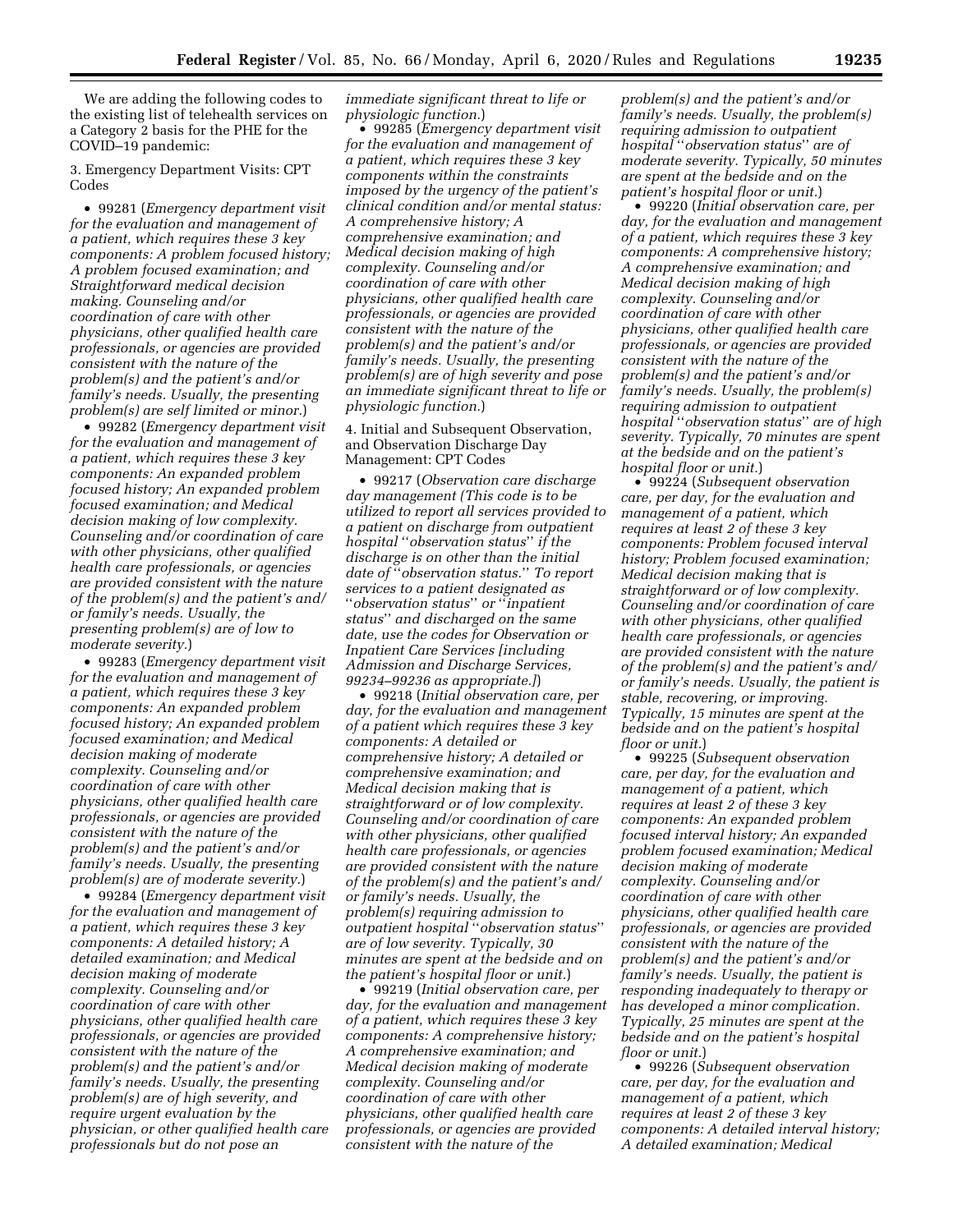*decision making of high complexity. Counseling and/or coordination of care with other physicians, other qualified health care professionals, or agencies are provided consistent with the nature of the problem(s) and the patient's and/ or family's needs. Usually, the patient is unstable or has developed a significant complication or a significant new problem. Typically, 35 minutes are spent at the bedside and on the patient's hospital floor or unit.*)

• 99234 (*Observation or inpatient hospital care, for the evaluation and management of a patient including admission and discharge on the same date, which requires these 3 key components: A detailed or comprehensive history; A detailed or comprehensive examination; and Medical decision making that is straightforward or of low complexity. Counseling and/or coordination of care with other physicians, other qualified health care professionals, or agencies are provided consistent with the nature of the problem(s) and the patient's and/ or family's needs. Usually the presenting problem(s) requiring admission are of low severity. Typically, 40 minutes are spent at the bedside and on the patient's hospital floor or unit.*)

• 99235 (*Observation or inpatient hospital care, for the evaluation and management of a patient including admission and discharge on the same date, which requires these 3 key components: A comprehensive history; A comprehensive examination; and Medical decision making of moderate complexity. Counseling and/or coordination of care with other physicians, other qualified health care professionals, or agencies are provided consistent with the nature of the problem(s) and the patient's and/or family's needs. Usually the presenting problem(s) requiring admission are of moderate severity. Typically, 50 minutes are spent at the bedside and on the patient's hospital floor or unit.*)

• 99236 (*Observation or inpatient hospital care, for the evaluation and management of a patient including admission and discharge on the same date, which requires these 3 key components: A comprehensive history; A comprehensive examination; and Medical decision making of high complexity. Counseling and/or coordination of care with other physicians, other qualified health care professionals, or agencies are provided consistent with the nature of the problem(s) and the patient's and/or family's needs. Usually the presenting problem(s) requiring admission are of high severity. Typically, 55 minutes are*  *spent at the bedside and on the patient's hospital floor or unit.*)

5. Initial Hospital Care and Hospital Discharge Day Management: CPT Codes

• 99221 (*Initial hospital care, per day, for the evaluation and management of a patient, which requires these 3 key components: A detailed or comprehensive history; A detailed or comprehensive examination; and Medical decision making that is straightforward or of low complexity. Counseling and/or coordination of care with other physicians, other qualified health care professionals, or agencies are provided consistent with the nature of the problem(s) and the patient's and/ or family's needs. Usually, the problem(s) requiring admission are of low severity. Typically, 30 minutes are spent at the bedside and on the patient's hospital floor or unit.*)

• 99222 (*Initial hospital care, per day, for the evaluation and management of a patient, which requires these 3 key components: A comprehensive history; A comprehensive examination; and Medical decision making of moderate complexity. Counseling and/or coordination of care with other physicians, other qualified health care professionals, or agencies are provided consistent with the nature of the problem(s) and the patient's and/or family's needs. Usually, the problem(s) requiring admission are of moderate severity. Typically, 50 minutes are spent at the bedside and on the patient's hospital floor or unit.*)

• 99223 (*Initial hospital care, per day, for the evaluation and management of a patient, which requires these 3 key components: A comprehensive history; A comprehensive examination; and Medical decision making of high complexity. Counseling and/or coordination of care with other physicians, other qualified health care professionals, or agencies are provided consistent with the nature of the problem(s) and the patient's and/or family's needs. Usually, the problem(s) requiring admission are of high severity. Typically, 70 minutes are spent at the bedside and on the patient's hospital floor or unit.*)

• 99238 (*Hospital discharge day management; 30 minutes or less*)

• 99239 (*Hospital discharge day management; more than 30 minutes*)

6. Initial Nursing Facility Visits and Nursing Facility Discharge Day Management: CPT Codes

• 99304 (*Initial nursing facility care, per day, for the evaluation and management of a patient, which requires these 3 key components: A* 

*detailed or comprehensive history; A detailed or comprehensive examination; and Medical decision making that is straightforward or of low complexity. Counseling and/or coordination of care with other physicians, other qualified health care professionals, or agencies are provided consistent with the nature of the problem(s) and the patient's and/ or family's needs. Usually, the problem(s) requiring admission are of low severity. Typically, 25 minutes are spent at the bedside and on the patient's facility floor or unit.*)

• 99305 (*Initial nursing facility care, per day, for the evaluation and management of a patient, which requires these 3 key components: A comprehensive history; A comprehensive examination; and Medical decision making of moderate complexity. Counseling and/or coordination of care with other physicians, other qualified health care professionals, or agencies are provided consistent with the nature of the problem(s) and the patient's and/or family's needs. Usually, the problem(s) requiring admission are of moderate severity. Typically, 35 minutes are spent at the bedside and on the patient's facility floor or unit.*)

• 99306 (*Initial nursing facility care, per day, for the evaluation and management of a patient, which requires these 3 key components: A comprehensive history; A comprehensive examination; and Medical decision making of high complexity. Counseling and/or coordination of care with other physicians, other qualified health care professionals, or agencies are provided consistent with the nature of the problem(s) and the patient's and/or family's needs. Usually, the problem(s) requiring admission are of high severity. Typically, 45 minutes are spent at the bedside and on the patient's facility floor or unit.*)

• 99315 (*Nursing facility discharge day management; 30 minutes or less*)

• 99316 (*Nursing facility discharge day management; more than 30 minutes*)

7. Critical Care Services: CPT Codes

• 99291 (*Critical care, evaluation and management of the critically ill or critically injured patient; first 30–74 minutes*)

• 99292 (*Critical care, evaluation and management of the critically ill or critically injured patient; each additional 30 minutes (List separately in addition to code for primary service)*)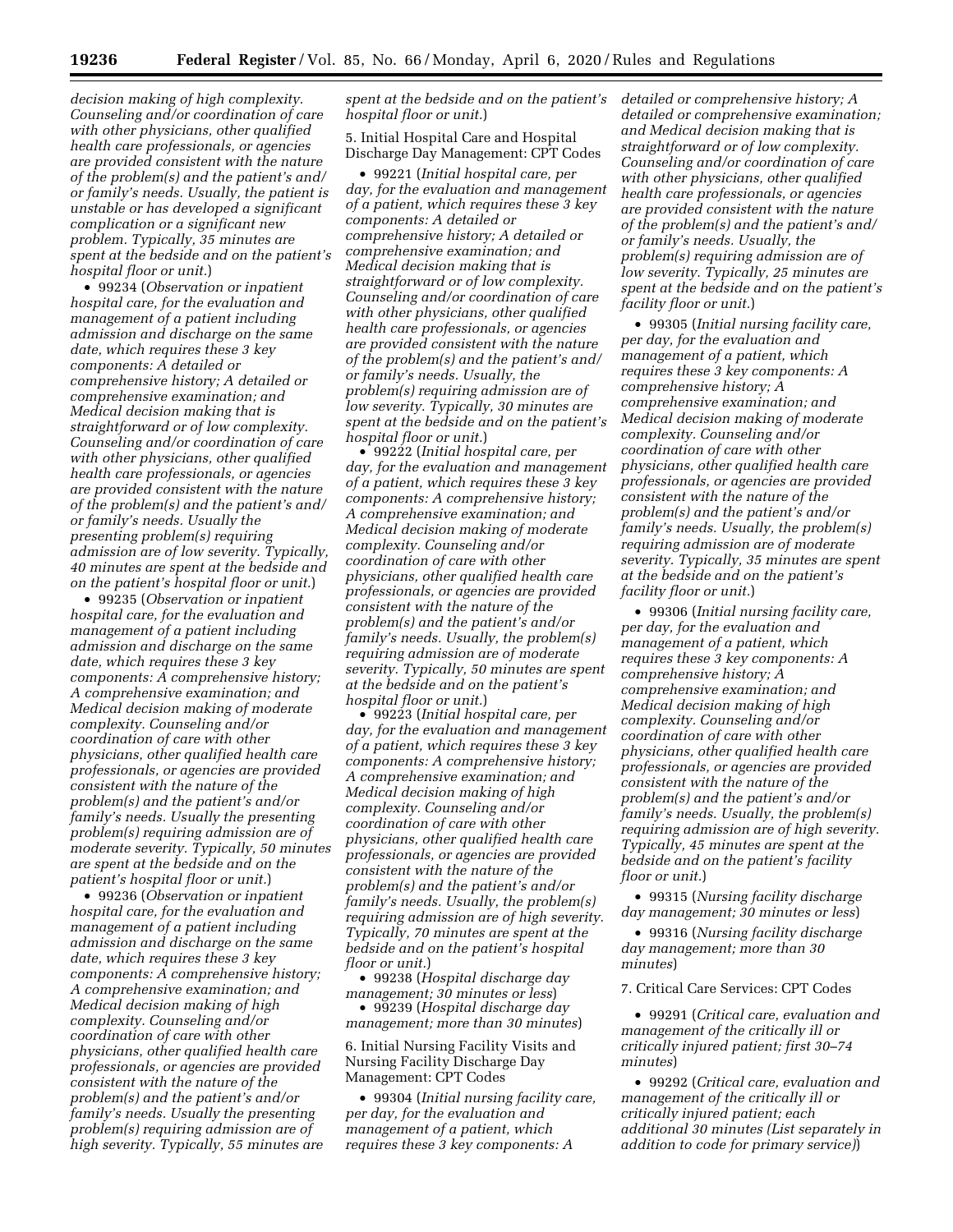8. Domiciliary, Rest Home, or Custodial Care Services: CPT Codes

• 99327 (*Domiciliary or rest home visit for the evaluation and management of a new patient, which requires these 3 key components: A comprehensive history; A comprehensive examination; and Medical decision making of moderate complexity. Counseling and/ or coordination of care with other physicians, other qualified health care professionals, or agencies are provided consistent with the nature of the problem(s) and the patient's and/or family's needs. Usually, the presenting problem(s) are of high severity. Typically, 60 minutes are spent with the patient and/or family or caregiver.*)

• 99328 (*Domiciliary or rest home visit for the evaluation and management of a new patient, which requires these 3 key components: A comprehensive history; A comprehensive examination; and Medical decision making of high complexity. Counseling and/or coordination of care with other physicians, other qualified health care professionals, or agencies are provided consistent with the nature of the problem(s) and the patient's and/or family's needs. Usually, the patient is unstable or has developed a significant new problem requiring immediate physician attention. Typically, 75 minutes are spent with the patient and/ or family or caregiver.*)

• 99334 (*Domiciliary or rest home visit for the evaluation and management of an established patient, which requires at least 2 of these 3 key components: A problem focused interval history; A problem focused examination; Straightforward medical decision making. Counseling and/or coordination of care with other physicians, other qualified health care professionals, or agencies are provided consistent with the nature of the problem(s) and the patient's and/or family's needs. Usually, the presenting problem(s) are self-limited or minor. Typically, 15 minutes are spent with the patient and/or family or caregiver.*)

• 99335 (*Domiciliary or rest home visit for the evaluation and management of an established patient, which requires at least 2 of these 3 key components: An expanded problem focused interval history; An expanded problem focused examination; Medical decision making of low complexity. Counseling and/or coordination of care with other physicians, other qualified health care professionals, or agencies are provided consistent with the nature of the problem(s) and the patient's and/or family's needs. Usually, the presenting problem(s) are of low to moderate* 

*severity. Typically, 25 minutes are spent with the patient and/or family or caregiver.*)

• 99336 (*Domiciliary or rest home visit for the evaluation and management of an established patient, which requires at least 2 of these 3 key components: A detailed interval history; A detailed examination; Medical decision making of moderate complexity. Counseling and/or coordination of care with other physicians, other qualified health care professionals, or agencies are provided consistent with the nature of the problem(s) and the patient's and/or family's needs. Usually, the presenting problem(s) are of moderate to high severity. Typically, 40 minutes are spent with the patient and/or family or caregiver.*)

• 99337 (*Domiciliary or rest home visit for the evaluation and management of an established patient, which requires at least 2 of these 3 key components: A comprehensive interval history; A comprehensive examination; Medical decision making of moderate to high complexity. Counseling and/or coordination of care with other physicians, other qualified health care professionals, or agencies are provided consistent with the nature of the problem(s) and the patient's and/or family's needs. Usually, the presenting problem(s) are of moderate to high severity. The patient may be unstable or may have developed a significant new problem requiring immediate physician attention. Typically, 60 minutes are spent with the patient and/or family or caregiver.*)

# 9. Home Visits: CPT Codes

• 99341 (*Home visit for the evaluation and management of a new patient, which requires these 3 key components: A problem focused history; A problem focused examination; and Straightforward medical decision making. Counseling and/or coordination of care with other physicians, other qualified health care professionals, or agencies are provided consistent with the nature of the problem(s) and the patient's and/or family's needs. Usually, the presenting problem(s) are of low severity. Typically, 20 minutes are spent face-to-face with the patient and/or family.*)

• 99342 (*Home visit for the evaluation and management of a new patient, which requires these 3 key components: An expanded problem focused history; An expanded problem focused examination; and Medical decision making of low complexity. Counseling and/or coordination of care with other physicians, other qualified health care professionals, or agencies* 

*are provided consistent with the nature of the problem(s) and the patient's and/ or family's needs. Usually, the presenting problem(s) are of moderate severity. Typically, 30 minutes are spent face-to-face with the patient and/or family.*)

• 99343 (*Home visit for the evaluation and management of a new patient, which requires these 3 key components: A detailed history; A detailed examination; and Medical decision making of moderate complexity. Counseling and/or coordination of care with other physicians, other qualified health care professionals, or agencies are provided consistent with the nature of the problem(s) and the patient's and/or family's needs. Usually, the presenting problem(s) are of moderate to high severity. Typically, 45 minutes are spent face-to-face with the patient and/or family.*)

• 99344 (*Home visit for the evaluation and management of a new patient, which requires these 3 key components: A comprehensive history; A comprehensive examination; and Medical decision making of moderate complexity. Counseling and/or coordination of care with other physicians, other qualified health care professionals, or agencies are provided consistent with the nature of the problem(s) and the patient's and/or family's needs. Usually, the presenting problem(s) are of high severity. Typically, 60 minutes are spent face-toface with the patient and/or family.*)

• 99345 (*Home visit for the evaluation and management of a new patient, which requires these 3 key components: A comprehensive history; A comprehensive examination; and Medical decision making of high complexity. Counseling and/or coordination of care with other physicians, other qualified health care professionals, or agencies are provided consistent with the nature of the problem(s) and the patient's and/or family's needs. Usually, the patient is unstable or has developed a significant new problem requiring immediate physician attention. Typically, 75 minutes are spent face-to-face with the patient and/or family.*)

• 99347 (*Home visit for the evaluation and management of an established patient, which requires at least 2 of these 3 key components: A problem focused interval history; A problem focused examination; Straightforward medical decision making. Counseling and/or coordination of care with other physicians, other qualified health care professionals, or agencies are provided*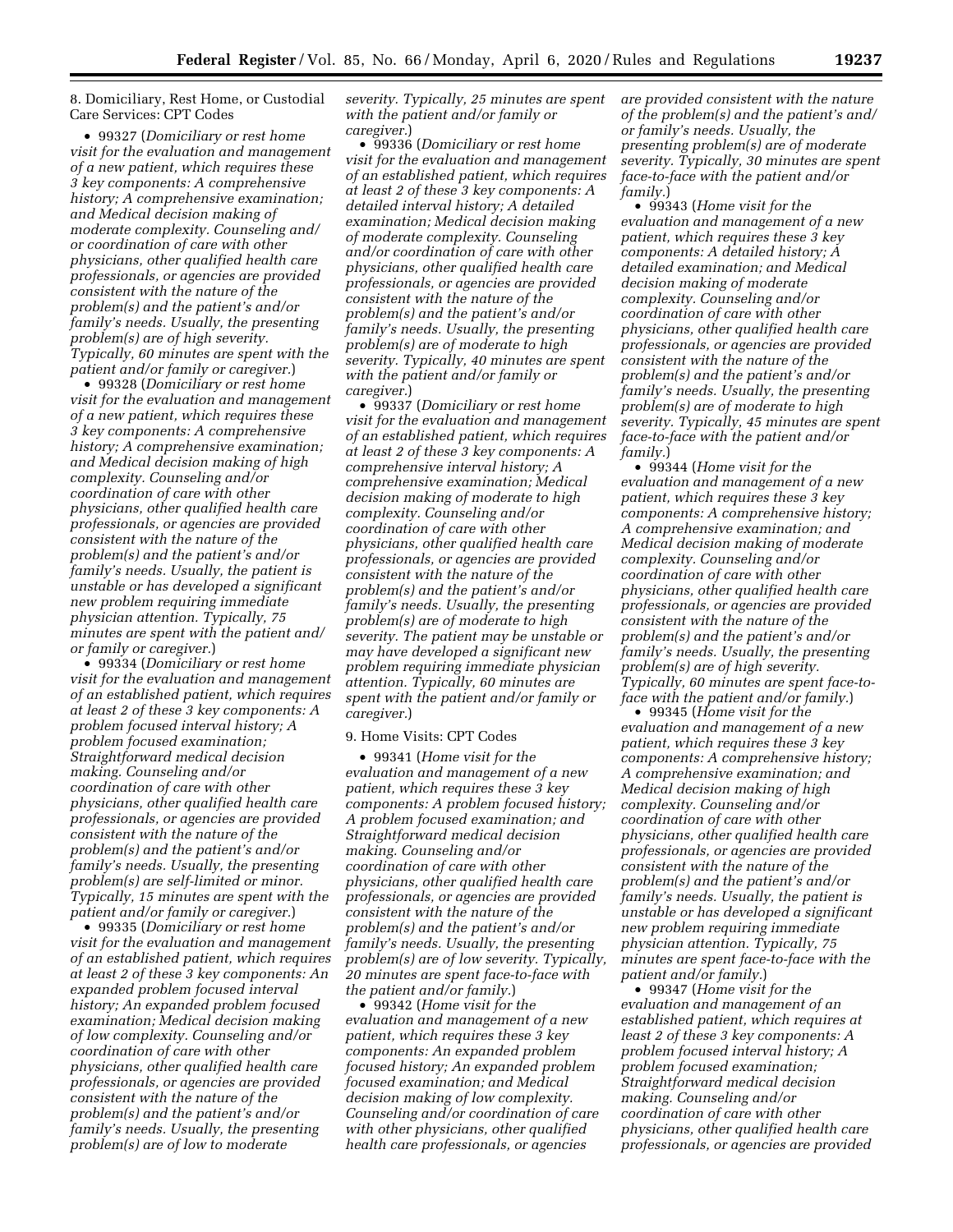*consistent with the nature of the problem(s) and the patient's and/or family's needs. Usually, the presenting problem(s) are self limited or minor. Typically, 15 minutes are spent face-toface with the patient and/or family.*)

• 99348 (*Home visit for the evaluation and management of an established patient, which requires at least 2 of these 3 key components: An expanded problem focused interval history; An expanded problem focused examination; Medical decision making of low complexity. Counseling and/or coordination of care with other physicians, other qualified health care professionals, or agencies are provided consistent with the nature of the problem(s) and the patient's and/or family's needs. Usually, the presenting problem(s) are of low to moderate severity. Typically, 25 minutes are spent face-to-face with the patient and/or family.*)

• 99349 (*Home visit for the evaluation and management of an established patient, which requires at least 2 of these 3 key components: A detailed interval history; A detailed examination; Medical decision making of moderate complexity. Counseling and/or coordination of care with other physicians, other qualified health care professionals, or agencies are provided consistent with the nature of the problem(s) and the patient's and/or family's needs. Usually, the presenting problem(s) are moderate to high severity. Typically, 40 minutes are spent face-to-face with the patient and/or family.*)

• 99350 (*Home visit for the evaluation and management of an established patient, which requires at least 2 of these 3 key components: A comprehensive interval history; A comprehensive examination; Medical decision making of moderate to high complexity. Counseling and/or coordination of care with other physicians, other qualified health care professionals, or agencies are provided consistent with the nature of the problem(s) and the patient's and/or family's needs. Usually, the presenting problem(s) are of moderate to high severity. The patient may be unstable or may have developed a significant new problem requiring immediate physician attention. Typically, 60 minutes are spent face-to-face with the patient and/ or family.*)

10. Inpatient Neonatal and Pediatric Critical Care: CPT Codes

• 99468 (*Initial inpatient neonatal critical care, per day, for the evaluation and management of a critically ill neonate, 28 days of age or younger*)

• 99469 (*Subsequent inpatient neonatal critical care, per day, for the evaluation and management of a critically ill neonate, 28 days of age or younger*)

• 99471 (*Initial inpatient pediatric critical care, per day, for the evaluation and management of a critically ill infant or young child, 29 days through 24 months of age*)

• 99472 (*Subsequent inpatient pediatric critical care, per day, for the evaluation and management of a critically ill infant or young child, 29 days through 24 months of age*)

• 99473 (*Self-measured blood pressure using a device validated for clinical accuracy; patient education/ training and device calibration*)

• 99475 (*Initial inpatient pediatric critical care, per day, for the evaluation and management of a critically ill infant or young child, 2 through 5 years of age*)

• 99476 (*Subsequent inpatient pediatric critical care, per day, for the evaluation and management of a critically ill infant or young child, 2 through 5 years of age*)

11. Initial and Continuing Intensive Care Services: CPT Codes

• 99477 (*Initial hospital care, per day, for the evaluation and management of the neonate, 28 days of age or younger, who requires intensive observation, frequent interventions, and other intensive care services*)

• 99478 (*Subsequent intensive care, per day, for the evaluation and management of the recovering very low birth weight infant (present body weight less than 1500 grams))* 

• 99479 (*Subsequent intensive care, per day, for the evaluation and management of the recovering low birth weight infant (present body weight of 1500–2500 grams)*)

• 99480 (*Subsequent intensive care, per day, for the evaluation and management of the recovering infant (present body weight of 2501–5000 grams)*)

12. Care Planning for Patients With Cognitive Impairment: CPT Code

• 99483 (*Assessment of and care planning for a patient with cognitive impairment, requiring an independent historian, in the office or other outpatient, home or domiciliary or rest home, with all of the following required elements: Cognition-focused evaluation including a pertinent history and examination; Medical decision making of moderate or high complexity; Functional assessment (eg, basic and instrumental activities of daily living), including decision-making capacity; Use of standardized instruments for* 

*staging of dementia (eg, functional assessment staging test [FAST], clinical dementia rating [CDR]); Medication reconciliation and review for high-risk medications; Evaluation for neuropsychiatric and behavioral symptoms, including depression, including use of standardized screening instrument(s); Evaluation of safety (eg, home), including motor vehicle operation; Identification of caregiver(s), caregiver knowledge, caregiver needs, social supports, and the willingness of caregiver to take on caregiving tasks; Development, updating or revision, or review of an Advance Care Plan; Creation of a written care plan, including initial plans to address any neuropsychiatric symptoms, neurocognitive symptoms, functional limitations, and referral to community resources as needed (eg, rehabilitation services, adult day programs, support groups) shared with the patient and/or caregiver with initial education and support. Typically, 50 minutes are spent face-to-face with the patient and/or family or caregiver.*)

13. Group Psychotherapy: CPT Code

• 90853 (*Group psychotherapy (other than of a multiple-family group)*)

14. End-Stage Renal Disease (ESRD) Services: CPT Codes

• 90952 (*End-stage renal disease (ESRD) related services monthly, for patients younger than 2 years of age to include monitoring for the adequacy of nutrition, assessment of growth and development, and counseling of parents; with 2–3 face-to-face visits by a physician or other qualified health care professional per month*)

• 90953 (*End-stage renal disease (ESRD) related services monthly, for patients younger than 2 years of age to include monitoring for the adequacy of nutrition, assessment of growth and development, and counseling of parents; with 1 face-to-face visit by a physician or other qualified health care professional per month*)

• 90959 (*End-stage renal disease (ESRD) related services monthly, for patients 12–19 years of age to include monitoring for the adequacy of nutrition, assessment of growth and development, and counseling of parents; with 1 face-to-face visit by a physician or other qualified health care professional per month*)

• 90962 (*End-stage renal disease (ESRD) related services monthly, for patients 20 years of age and older; with 1 face-to-face visit by a physician or other qualified health care professional per month*)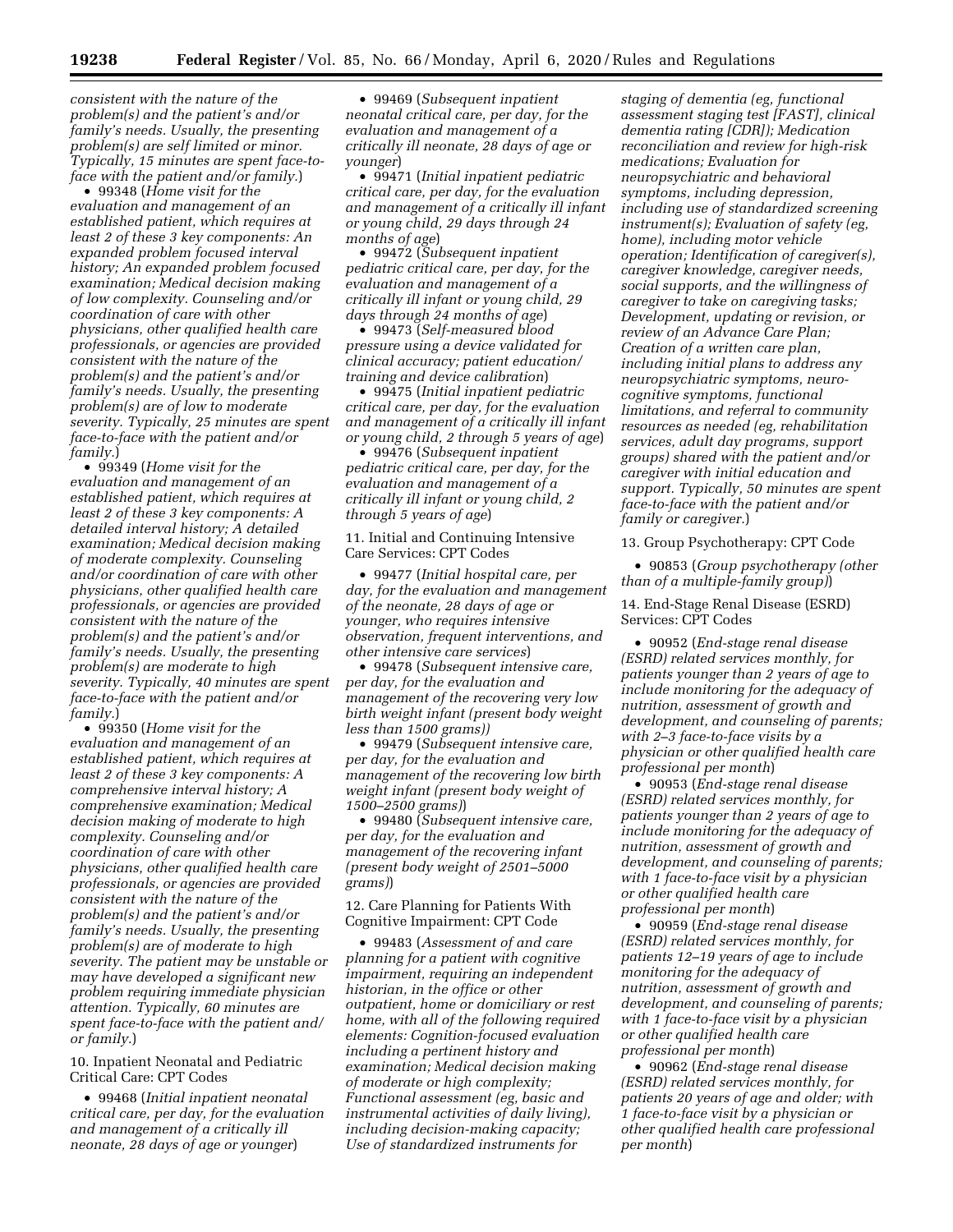15. Psychological and Neuropsychological Testing: CPT Codes

• 96130 (*Psychological testing evaluation services by physician or other qualified health care professional, including integration of patient data, interpretation of standardized test results and clinical data, clinical decision making, treatment planning and report, and interactive feedback to the patient, family member(s) or caregiver(s), when performed; first hour*)

• 96131 (*Psychological testing evaluation services by physician or other qualified health care professional, including integration of patient data, interpretation of standardized test results and clinical data, clinical decision making, treatment planning and report, and interactive feedback to the patient, family member(s) or caregiver(s), when performed; each additional hour (List separately in addition to code for primary procedure)*)

• 96132 (*Neuropsychological testing evaluation services by physician or other qualified health care professional, including integration of patient data, interpretation of standardized test results and clinical data, clinical decision making, treatment planning and report, and interactive feedback to the patient, family member(s) or caregiver(s), when performed; first hour*)

• 96133 (*Neuropsychological testing evaluation services by physician or other qualified health care professional, including integration of patient data, interpretation of standardized test results and clinical data, clinical decision making, treatment planning and report, and interactive feedback to the patient, family member(s) or caregiver(s), when performed; each additional hour (List separately in addition to code for primary procedure)*)

• 96136 (*Psychological or neuropsychological test administration and scoring by physician or other qualified health care professional, two or more tests, any method; first 30 minutes*)

• 96137 (*Psychological or neuropsychological test administration and scoring by physician or other qualified health care professional, two or more tests, any method; each additional 30 minutes (List separately in addition to code for primary procedure)*)

• 96138 (*Psychological or neuropsychological test administration and scoring by technician, two or more tests, any method; first 30 minutes*)

• 96139 (*Psychological or neuropsychological test administration and scoring by technician, two or more tests, any method; each additional 30 minutes (List separately in addition to code for primary procedure)*)

### 16. Therapy Services

We have received a number of requests, most recently for CY 2018 PFS rulemaking, that we add therapy services to the Medicare telehealth list. In the CY 2018 PFS final rule, we noted that section  $1834(m)(4)(E)$  of the Act specifies the types of practitioners who may furnish and bill for Medicare telehealth services as those practitioners under section 1842(b)(18)(C) of the Act. Physical therapists, occupational therapists and speech-language pathologists are not among the practitioners identified in section 1842(b)(18)(C) of the Act. We stated in the Medicare Program; Revisions to Payment Policies under the Physician Fee Schedule and Other Revisions to Part B for CY 2017; Medicare Advantage Bid Pricing Data Release; Medicare Advantage and Part D Medical Loss Ratio Data Release; Medicare Advantage Provider Network Requirements; Expansion of Medicare Diabetes Prevention Program Model; Medicare Shared Savings Program Requirements'' final rule (81 FR 80198, November 15, 2016) (hereinafter referred to as the CY 2017 PFS final rule) that because these services are predominantly furnished by physical therapists, occupational therapists and speech-language pathologists, we did not believe it would be appropriate to add them to the list of telehealth services at this time. In a subsequent request to consider adding these services for 2018, the original requester suggested that we might propose these services to be added to the list so that they can be furnished via telehealth when furnished by eligible distant site practitioners. Since the majority of the codes are furnished over 90 percent of the time by therapy professionals, who are not included on the statutory list of eligible distant site practitioners, we stated that we believed that adding therapy services to the telehealth list could result in confusion about who is authorized to furnish and bill for these services when furnished via telehealth.

In light of the PHE for the COVID–19 pandemic, we believe that the risks associated with confusion are outweighed by the potential benefits for circumstances when these services might be furnished via telehealth by eligible distant site practitioners. We believe this is sufficient clinical evidence to support the addition of therapy services to the Medicare telehealth list on a category 2 basis. However, we note that the statutory definition of distant site practitioners under section 1834(m) of the Act does not include physical therapists,

occupational therapists, or speechlanguage pathologists, meaning that it does not provide for payment for these services as Medicare telehealth services when furnished by physical therapists, occupational therapists, or speechlanguage pathologists.

CPT codes:

• 97161 (*Physical therapy evaluation: low complexity, requiring these components: A history with no personal factors and/or comorbidities that impact the plan of care; An examination of body system(s) using standardized tests and measures addressing 1–2 elements from any of the following: body structures and functions, activity limitations, and/or participation restrictions; A clinical presentation with stable and/or uncomplicated characteristics; and Clinical decision making of low complexity using standardized patient assessment instrument and/or measurable assessment of functional outcome. Typically, 20 minutes are spent face-toface with the patient and/or family.*)

• 97162 (*Physical therapy evaluation: moderate complexity, requiring these components: A history of present problem with 1–2 personal factors and/ or comorbidities that impact the plan of care; An examination of body systems using standardized tests and measures in addressing a total of 3 or more elements from any of the following: body structures and functions, activity limitations, and/or participation restrictions; An evolving clinical presentation with changing characteristics; and Clinical decision making of moderate complexity using standardized patient assessment instrument and/or measurable assessment of functional outcome. Typically, 30 minutes are spent face-toface with the patient and/or family.*)

• 97163 (*Physical therapy evaluation: high complexity, requiring these components: A history of present problem with 3 or more personal factors and/or comorbidities that impact the plan of care; An examination of body systems using standardized tests and measures addressing a total of 4 or more elements from any of the following: body structures and functions, activity limitations, and/or participation restrictions; A clinical presentation with unstable and unpredictable characteristics; and Clinical decision making of high complexity using standardized patient assessment instrument and/or measurable assessment of functional outcome. Typically, 45 minutes are spent face-toface with the patient and/or family.*)

• 97164 (*Re-evaluation of physical therapy established plan of care,*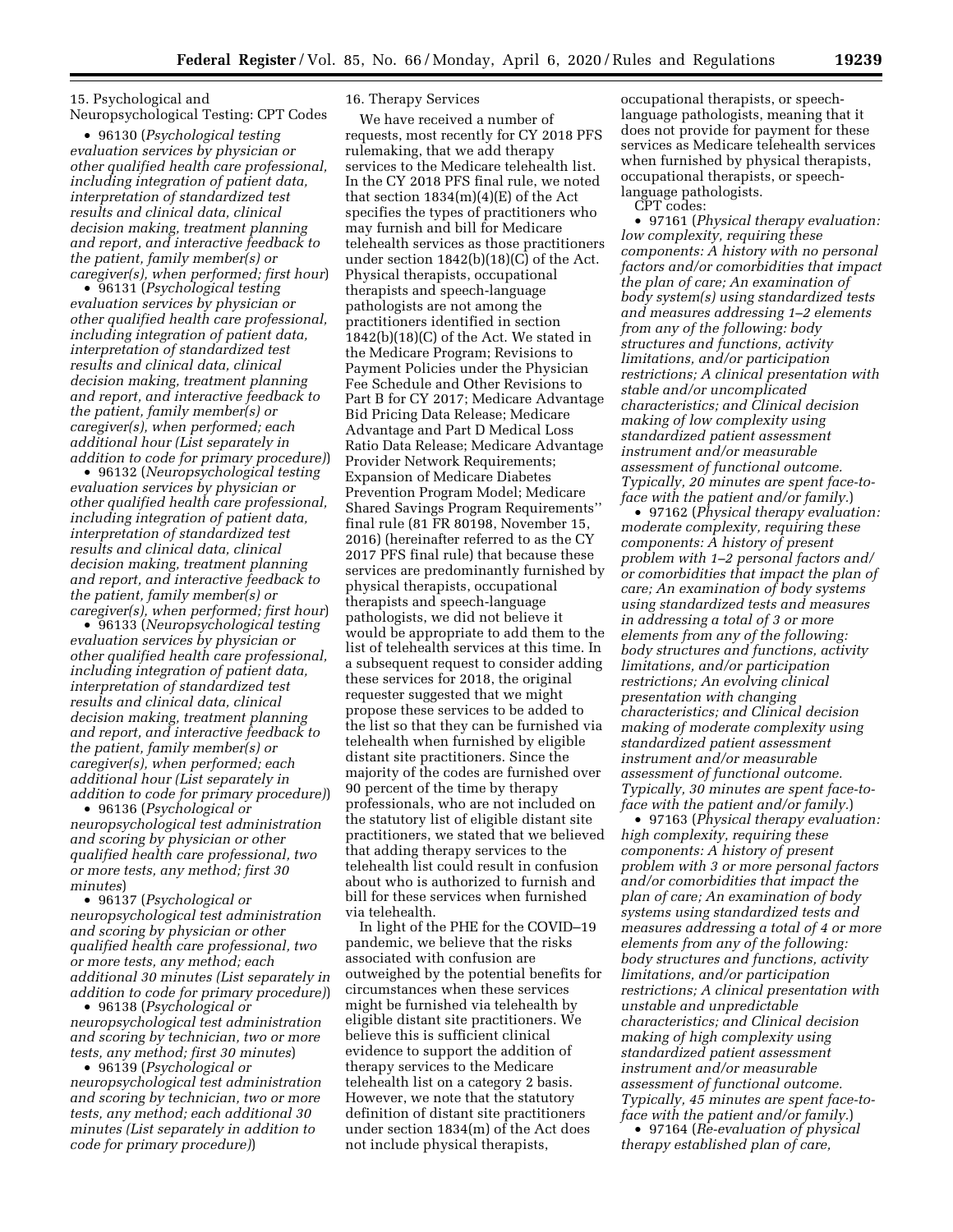*requiring these components: An examination including a review of history and use of standardized tests and measures is required; and Revised plan of care using a standardized patient assessment instrument and/or measurable assessment of functional outcome. Typically, 20 minutes are spent face-to-face with the patient and/ or family.*)

• 97165 (*Occupational therapy evaluation, low complexity, requiring these components: An occupational profile and medical and therapy history, which includes a brief history including review of medical and/or therapy records relating to the presenting problem; An assessment(s) that identifies 1–3 performance deficits (ie, relating to physical, cognitive, or psychosocial skills) that result in activity limitations and/or participation restrictions; and Clinical decision making of low complexity, which includes an analysis of the occupational profile, analysis of data from problemfocused assessment(s), and consideration of a limited number of treatment options. Patient presents with no comorbidities that affect occupational performance. Modification of tasks or assistance (eg, physical or verbal) with assessment(s) is not necessary to enable completion of evaluation component. Typically, 30 minutes are spent face-to-face with the patient and/or family.*)

• 97166 (*Occupational therapy evaluation, moderate complexity, requiring these components: An occupational profile and medical and therapy history, which includes an expanded review of medical and/or therapy records and additional review of physical, cognitive, or psychosocial history related to current functional performance; An assessment(s) that identifies 3–5 performance deficits (ie, relating to physical, cognitive, or psychosocial skills) that result in activity limitations and/or participation restrictions; and Clinical decision making of moderate analytic complexity, which includes an analysis of the occupational profile, analysis of data from detailed assessment(s), and consideration of several treatment options. Patient may present with comorbidities that affect occupational performance. Minimal to moderate modification of tasks or assistance (eg, physical or verbal) with assessment(s) is necessary to enable patient to complete evaluation component. Typically, 45 minutes are spent face-to-face with the patient and/or family.*)

• 97167 (*Occupational therapy evaluation, high complexity, requiring these components: An occupational* 

*profile and medical and therapy history, which includes review of medical and/ or therapy records and extensive additional review of physical, cognitive, or psychosocial history related to current functional performance; An assessment(s) that identifies 5 or more performance deficits (ie, relating to physical, cognitive, or psychosocial skills) that result in activity limitations and/or participation restrictions; and Clinical decision making of high analytic complexity, which includes an analysis of the patient profile, analysis of data from comprehensive assessment(s), and consideration of multiple treatment options. Patient presents with comorbidities that affect occupational performance. Significant modification of tasks or assistance (eg, physical or verbal) with assessment(s) is necessary to enable patient to complete evaluation component. Typically, 60 minutes are spent face-to-face with the patient and/or family.*)

• 97168 (*Re-evaluation of occupational therapy established plan of care, requiring these components: An assessment of changes in patient functional or medical status with revised plan of care; An update to the initial occupational profile to reflect changes in condition or environment that affect future interventions and/or goals; and A revised plan of care. A formal reevaluation is performed when there is a documented change in functional status or a significant change to the plan of care is required. Typically, 30 minutes are spent face-toface with the patient and/or family.*)

• 97110 (*Therapeutic procedure, 1 or more areas, each 15 minutes; therapeutic exercises to develop strength and endurance, range of motion and flexibility*)

• 97112 (*Therapeutic procedure, 1 or more areas, each 15 minutes; neuromuscular reeducation of movement, balance, coordination, kinesthetic sense, posture, and/or proprioception for sitting and/or standing activities*)

• 97116 (*Therapeutic procedure, 1 or more areas, each 15 minutes; gait training (includes stair climbing*)

• 97535 (*Self-care/home management training (eg, activities of daily living (ADL) and compensatory training, meal preparation, safety procedures, and instructions in use of assistive technology devices/adaptive equipment) direct one-on-one contact, each 15 minutes*)

• 97750 (*Physical performance test or measurement (eg, musculoskeletal, functional capacity), with written report, each 15 minutes*)

• 97755 (*Assistive technology assessment (e.g., to restore, augment or compensate for existing function, optimize functional tasks and/or maximize environmental accessibility), direct one-on-one contact, with written report, each 15 minutes*)

• 97760 (*Orthotic(s) management and training (including assessment and fitting when not otherwise reported), upper extremity(ies), lower extremity(ies) and/or trunk, initial orthotic(s) encounter, each 15 minutes*)

• 97761 (*Prosthetic(s) training, upper and/or lower extremity(ies), initial prosthetic(s) encounter, each 15 minutes*)

• 92521 (*Evaluation of speech fluency (eg, stuttering, cluttering*)

• 92522 (*Evaluation of speech sound production (eg, articulation, phonological process, apraxia, dysarthria*)

• 92523 (*Evaluation of speech sound production (eg, articulation, phonological process, apraxia, dysarthria); with evaluation of language comprehension and expression (eg, receptive and expressive language*) • 92524 (*Behavioral and qualitative* 

*analysis of voice and resonance*)

• 92507 (*Treatment of speech, language, voice, communication, and/or auditory processing disorder; individual*)

17. Radiation Treatment Management Services

The code used to report radiation treatment management services includes several components, including reviewing the radiation dose and various treatment parameters, as well as weekly face-to-face visits with the patient to assess the patient's response to treatment and manage any symptoms the patient may be experiencing. We believe that in the context of the PHE for the COVID–19 pandemic, the weekly face-to-face visit component of this service could be conducted via telehealth when the billing practitioner weighs the exposure risks against the value of in-person assessment on a caseby-case basis. Therefore, we are adding CPT code 77427 *(Radiation treatment management, 5 treatments)* to the telehealth list so that the required faceto-face visit can be furnished via telehealth.

We believe that allowing the services listed above to be furnished as Medicare telehealth services will significantly increase the ability of Medicare physicians and practitioners to work without increasing exposure risk to themselves, their patients, and the broader community. Given widespread concerns regarding the health and safety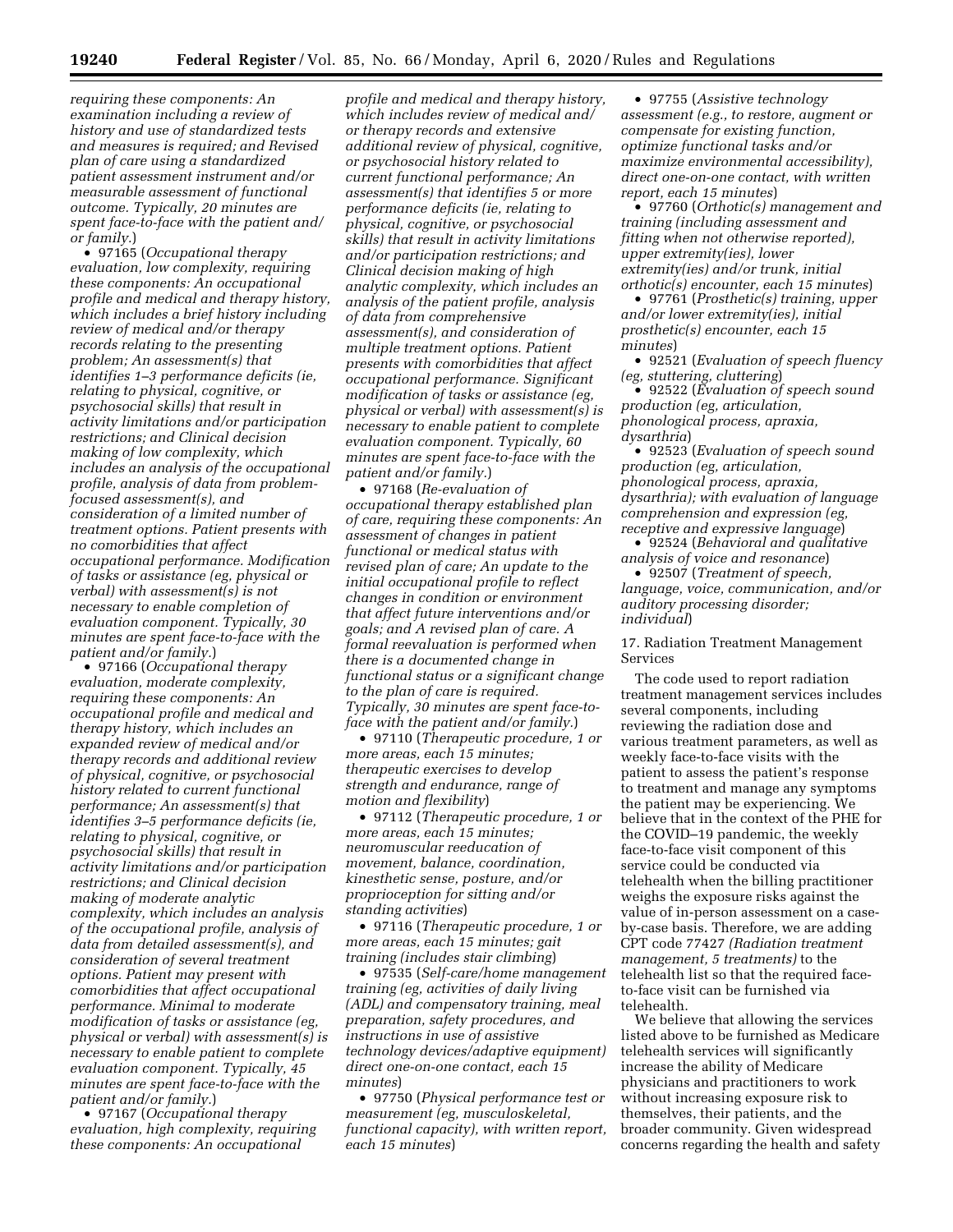of our beneficiaries and health care providers during the PHE for the COVID–19 pandemic, we seek input on whether there are other services where the use of telecommunications technology could mitigate the exposure risk, and where there is clear clinical benefit to using such technology in furnishing the service.

We note that the inclusion of this code on the telehealth list to ensure that the included visits can be furnished via telehealth is similar to the inclusion of the transitional care management codes on the telehealth list. In both of these cases, the non-face-to-face portions of the service are not considered telehealth services that are subject to any of the payment provisions specific to telehealth services under section 1834(m) of the Act.

• CPT code 77427 (*Radiation treatment management, 5 treatments*)

As we noted above, we have previously considered adding many of these services to the Medicare telehealth list in prior rulemaking and declined, in many cases citing concerns over patient acuity and the feasibility of fulfilling all of the required elements of a service via communication technology. However, in the context of the PHE for the COVID–19 pandemic with specific regard to the exposure risks noted above, we recognize the clinical benefit of access to medically reasonable and necessary services furnished using telecommunications technology as opposed to the potential lack of access that could occur to mitigate the risk of disease exposure. We are also interested in learning of any potential negative consequences of adding these CPT codes to the list of telehealth services on an interim basis.

# *B. Frequency Limitations on Subsequent Care Services in Inpatient and Nursing Facility Settings, and Critical Care Consultations and Required* ''*Hands-On*'' *Visits for ESRD Monthly Capitation Payments*

In adding some services to the Medicare telehealth list, we have done so while including certain restrictions on how frequently a service may be furnished via Medicare telehealth to ensure that the services met the category 1 or 2 criteria. For example, in the CY 2011 PFS final rule (75 FR 73317 through 73318), we added the subsequent hospital care services to the Medicare telehealth list. We stated that, because of our concerns regarding the potential acuity of hospital inpatients, we would limit the provision of subsequent hospital care services through telehealth to once every 3 days. Similarly, when we added subsequent

nursing facility visits to the Medicare telehealth list, we stated our concerns regarding the potential acuity and complexity of nursing facility (NF) patients, we would limit the provision of subsequent nursing facility care services furnished through telehealth to once every 30 days.

Given our assessment that under the PHE for the COVID–19 pandemic, there is a patient population that would otherwise not have access to clinically appropriate in-person treatment, we do not believe these frequency limitations are appropriate or necessary. In our prior analysis, for example, we were concerned that patients might not receive the necessary in-person services for nursing facility or hospital inpatient services. Since in the context of this PHE, telehealth visits mitigate exposure risk, fewer in-person visits may reflect the most appropriate care, depending on the needs of individual patients. Consequently, on an interim basis, we are removing the frequency restrictions for each of the following listed codes for subsequent inpatient visits and subsequent NF visits furnished via Medicare telehealth for the duration of the PHE for the COVID–19 pandemic. Similarly, we note that we previously limited critical care consultations through telehealth to only once per day, given the patient acuity involved in critical care. However, we also understand that critical care patients have significant exposure risks such that more frequent services furnished via telehealth may reflect the best available care in the context and for the duration of the PHE for the COVID–19 pandemic. For this reason, we are also removing the restriction that critical care consultation codes may only be furnished to a Medicare beneficiary once per day. These restrictions were established through rulemaking and implemented through systems edits.

1. Subsequent Inpatient Visits: CPT Codes

• 99231 (*Subsequent hospital care, per day, for the evaluation and management of a patient, which requires at least 2 of these 3 key components: A problem focused interval history; A problem focused examination; Medical decision making that is straightforward or of low complexity. Counseling and/or coordination of care with other physicians, other qualified health care professionals, or agencies are provided consistent with the nature of the problem(s) and the patient's and/or family's needs. Usually, the patient is stable, recovering or improving. Typically, 15 minutes are spent at the* 

*bedside and on the patient's hospital floor or unit.*)

• 99232 (*Subsequent hospital care, per day, for the evaluation and management of a patient, which requires at least 2 of these 3 key components: An expanded problem focused interval history; An expanded problem focused examination; Medical decision making of moderate complexity. Counseling and/or coordination of care with other physicians, other qualified health care professionals, or agencies are provided consistent with the nature of the problem(s) and the patient's and/or family's needs. Usually, the patient is responding inadequately to therapy or has developed a minor complication. Typically, 25 minutes are spent at the bedside and on the patient's hospital floor or unit.*)

• 99233 (*Subsequent hospital care, per day, for the evaluation and management of a patient, which requires at least 2 of these 3 key components: A detailed interval history; A detailed examination; Medical decision making of high complexity. Counseling and/or coordination of care with other physicians, other qualified health care professionals, or agencies are provided consistent with the nature of the problem(s) and the patient's and/ or family's needs. Usually, the patient is unstable or has developed a significant complication or a significant new problem. Typically, 35 minutes are spent at the bedside and on the patient's hospital floor or unit.*)

2. Subsequent Nursing Facility Visits: CPT Codes

• 99307 (*Subsequent nursing facility care, per day, for the evaluation and management of a patient, which requires at least 2 of these 3 key components: A problem focused interval history; A problem focused examination; Straightforward medical decision making. Counseling and/or coordination of care with other physicians, other qualified health care professionals, or agencies are provided consistent with the nature of the problem(s) and the patient's and/or family's needs. Usually, the patient is stable, recovering, or improving. Typically, 10 minutes are spent at the bedside and on the patient's facility floor or unit.*)

• 99308 (*Subsequent nursing facility care, per day, for the evaluation and management of a patient, which requires at least 2 of these 3 key components: An expanded problem focused interval history; An expanded problem focused examination; Medical decision making of low complexity.*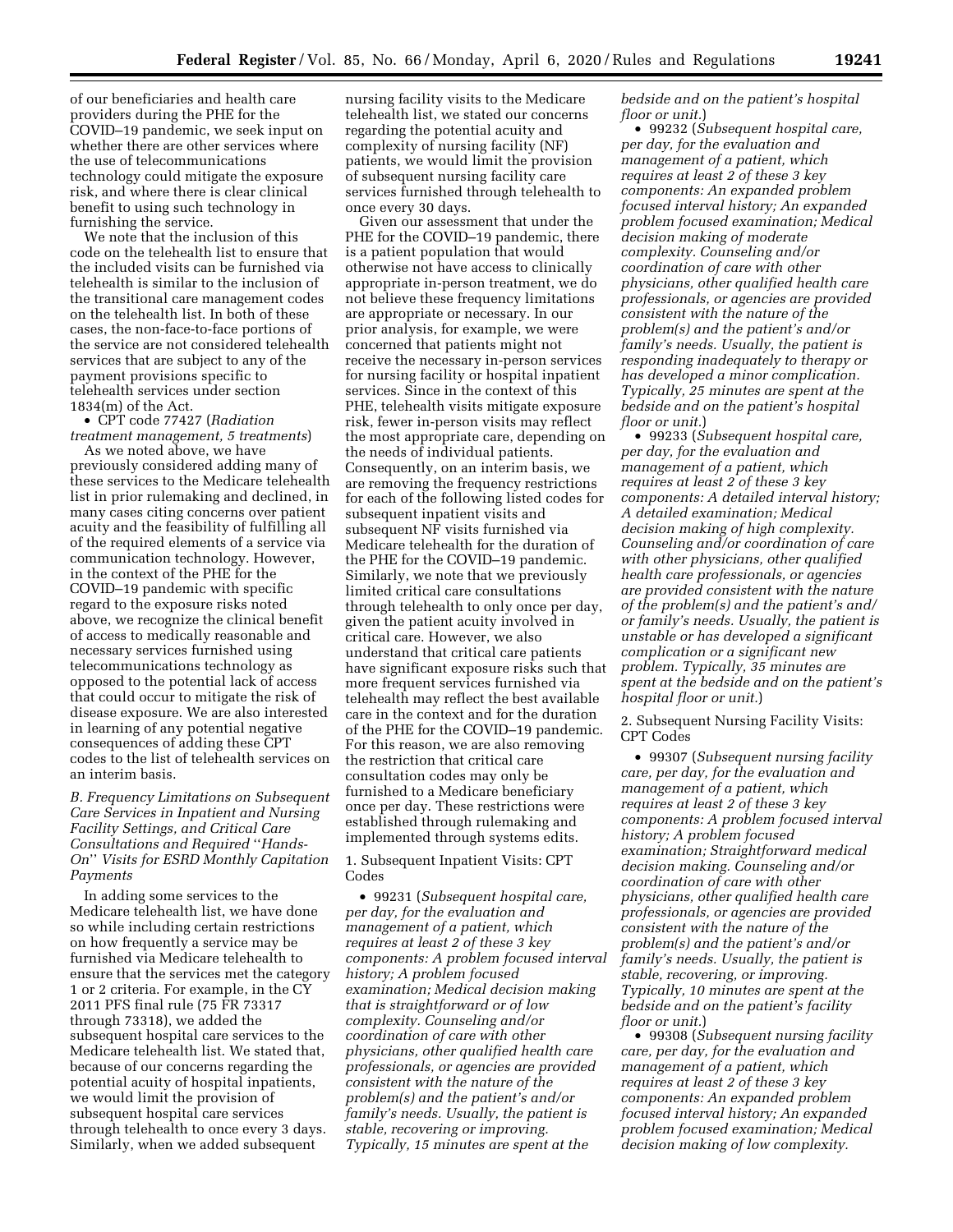*Counseling and/or coordination of care with other physicians, other qualified health care professionals, or agencies are provided consistent with the nature of the problem(s) and the patient's and/ or family's needs. Usually, the patient is responding inadequately to therapy or has developed a minor complication. Typically, 15 minutes are spent at the bedside and on the patient's facility floor or unit.*)

• 99309 (*Subsequent nursing facility care, per day, for the evaluation and management of a patient, which requires at least 2 of these 3 key components: A detailed interval history; A detailed examination; Medical decision making of moderate complexity. Counseling and/or coordination of care with other physicians, other qualified health care professionals, or agencies are provided consistent with the nature of the problem(s) and the patient's and/or family's needs. Usually, the patient has developed a significant complication or a significant new problem. Typically, 25 minutes are spent at the bedside and on the patient's facility floor or unit.*)

• 99310 (*Subsequent nursing facility care, per day, for the evaluation and management of a patient, which requires at least 2 of these 3 key components: A comprehensive interval history; A comprehensive examination; Medical decision making of high complexity. Counseling and/or coordination of care with other physicians, other qualified health care professionals, or agencies are provided consistent with the nature of the problem(s) and the patient's and/or family's needs. The patient may be unstable or may have developed a significant new problem requiring immediate physician attention. Typically, 35 minutes are spent at the bedside and on the patient's facility floor or unit.*)

3. Critical Care Consultation Services: HCPCS Codes

• G0508 (*Telehealth consultation, critical care, initial, physicians typically spend 60 minutes communicating with the patient and providers via telehealth.*)

• G0509 (*Telehealth consultation, critical care, subsequent, physicians typically spend 50 minutes communicating with the patient and providers via telehealth.*)

We are seeking information on how these services are furnished via telecommunications technology to ensure that patients are safe and receiving adequate care.

4. Required ''Hands-On'' Visits for ESRD Monthly Capitation Payments

In the ''Medicare Program; Revisions to Payment Policies Under the Physician Fee Schedule for Calendar Year 2005'' final rule with comment period (69 FR 66236, November 15, 2004) (hereinafter referred to the CY 2005 PFS final rule with comment period), we added ESRD related services to the Medicare telehealth list; however, we specified that the required clinical examination of the vascular access site must be furnished face-to-face ''hands on'' (without the use of an interactive telecommunications system) by physician, clinical nurse specialist (CNS), nurse practitioner (NP), or physician assistant (PA) (69 FR 66278). On an interim basis in light of the PHE for the COVID–19 pandemic, we are instead permitting the required clinical examination to be furnished as a Medicare telehealth service during the PHE for the COVID–19 pandemic. We note that sections 1881(b)(3) and 1834(m) of the Act allow an individual determined to have ESRD receiving home dialysis to choose to receive certain monthly ESRD-related clinical assessments via telehealth on or after January 1, 2019. The Bipartisan Budget Act of 2018 (Pub. L. 115–123, enacted on February 9, 2018) (BBA of 2018) amended section 1881(b)(3)(B) of the Act to require that such an individual must receive a face-to-face visit, without the use of telehealth, at least monthly in the case of the initial 3 months of home dialysis and at least once every 3 consecutive months after the initial 3 months. Due to the conditions presented by the PHE, we are also exercising enforcement discretion on an interim basis to relax enforcement in connection with the requirements under section 1881(b)(3)(B) of the Act that certain visits be furnished without the use of telehealth for services furnished during the PHE. Specifically, CMS will not conduct review to consider whether those visits were conducted face-to-face, without the use of telehealth. The following CPT codes, when furnished via Medicare telehealth, are impacted by these policies:

• 90951 (*End-stage renal disease (ESRD) related services monthly, for patients younger than 2 years of age to include monitoring for the adequacy of nutrition, assessment of growth and development, and counseling of parents; with 4 or more face-to-face visits by a physician or other qualified health care professional per month*)

• 90952 (*End-stage renal disease (ESRD) related services monthly, for patients younger than 2 years of age to*  *include monitoring for the adequacy of nutrition, assessment of growth and development, and counseling of parents; with 2–3 face-to-face visits by a physician or other qualified health care professional per month*)

• 90953 (*End-stage renal disease (ESRD) related services monthly, for patients younger than 2 years of age to include monitoring for the adequacy of nutrition, assessment of growth and development, and counseling of parents; with 1 face-to-face visit by a physician or other qualified health care professional per month*)

• 90954 (*End-stage renal disease (ESRD) related services monthly, for patients 2–11 years of age to include monitoring for the adequacy of nutrition, assessment of growth and development, and counseling of parents; with 4 or more face-to-face visits by a physician or other qualified health care professional per month*)

• 90955 (*End-stage renal disease (ESRD) related services monthly, for patients 2–11 years of age to include monitoring for the adequacy of nutrition, assessment of growth and development, and counseling of parents; with 2–3 face-to-face visits by a physician or other qualified health care professional per month*)

• 90957 (*End-stage renal disease (ESRD) related services monthly, for patients 12–19 years of age to include monitoring for the adequacy of nutrition, assessment of growth and development, and counseling of parents; with 4 or more face-to-face visits by a physician or other qualified health care professional per month*)

• 90958 (*End-stage renal disease (ESRD) related services monthly, for patients 12–19 years of age to include monitoring for the adequacy of nutrition, assessment of growth and development, and counseling of parents; with 2–3 face-to-face visits by a physician or other qualified health care professional per month*)

• 90959 (*End-stage renal disease (ESRD) related services monthly, for patients 12–19 years of age to include monitoring for the adequacy of nutrition, assessment of growth and development, and counseling of parents; with 1 face-to-face visit by a physician or other qualified health care professional per month*)

• 90960 (*End-stage renal disease (ESRD) related services monthly, for patients 20 years of age and older; with 4 or more face-to-face visits by a physician or other qualified health care professional per month*)

• 90961 (*End-stage renal disease (ESRD) related services monthly, for patients 20 years of age and older; with*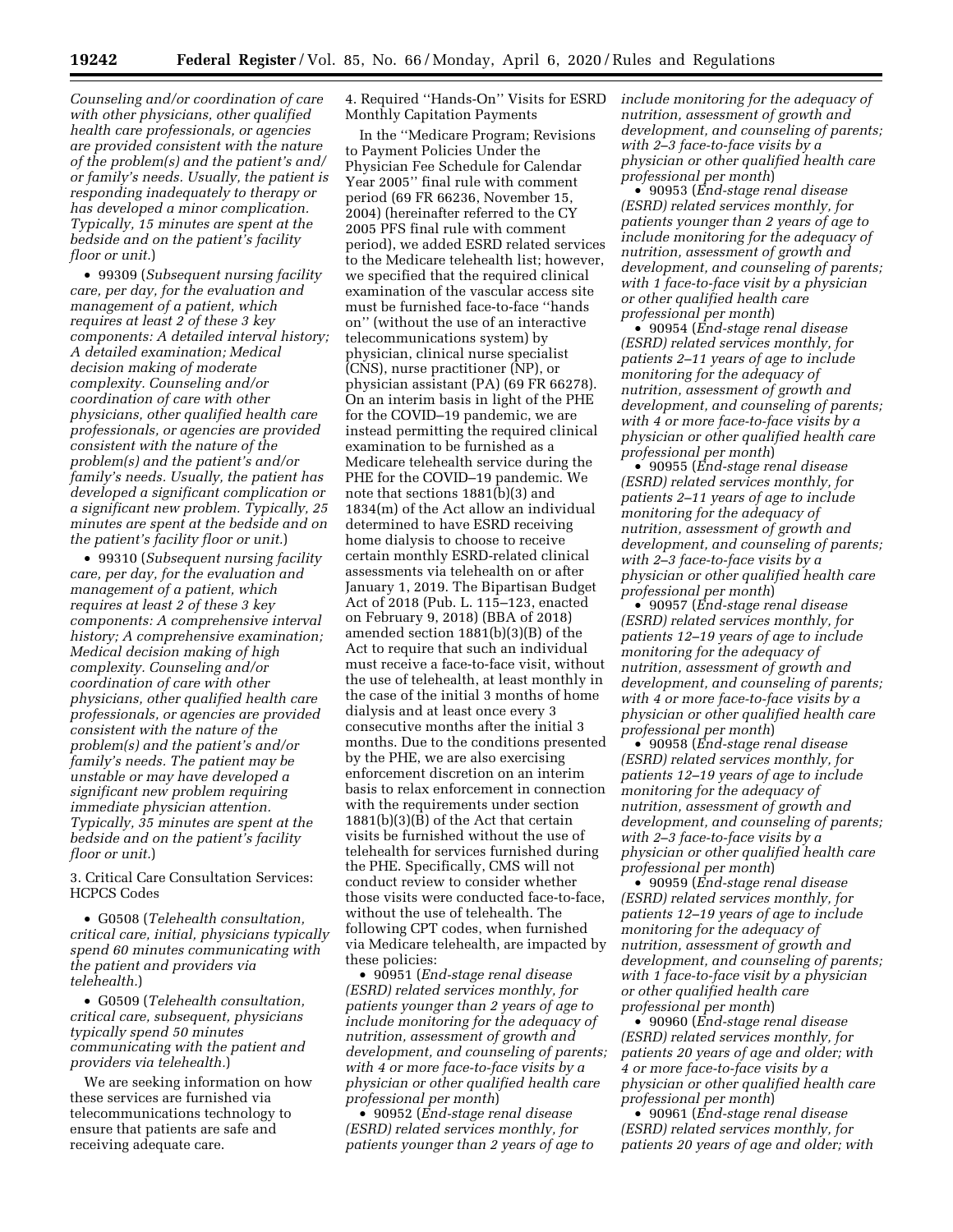*2–3 face-to-face visits by a physician or other qualified health care professional per month*)

• 90962 (*End-stage renal disease (ESRD) related services monthly, for patients 20 years of age and older; with 1 face-to-face visit by a physician or other qualified health care professional per month*)

• 90963 (*End-stage renal disease (ESRD) related services for home dialysis per full month, for patients younger than 2 years of age to include monitoring for the adequacy of nutrition, assessment of growth and development, and counseling of parents*)

• 90964 (*End-stage renal disease (ESRD) related services for home dialysis per full month, for patients 2– 11 years of age to include monitoring for the adequacy of nutrition, assessment of growth and development, and counseling of parents*)

• 90965 (*End-stage renal disease (ESRD) related services for home dialysis per full month, for patients 12– 19 years of age to include monitoring for the adequacy of nutrition, assessment of growth and development, and counseling of parents*)

• 90966 (*End-stage renal disease (ESRD) related services for home dialysis per full month, for patients 20 years of age and older*)

• 90967 (*End-stage renal disease (ESRD) related services for dialysis less than a full month of service, per day; for patients younger than 2 years of age*)

• 90968 (*End-stage renal disease (ESRD) related services for dialysis less than a full month of service, per day; for patients 2–11 years of age*)

• 90969 (*End-stage renal disease (ESRD) related services for dialysis less than a full month of service, per day; for patients 12–19 years of age*)

• 90970 (*End-stage renal disease (ESRD) related services for dialysis less than a full month of service, per day; for patients 20 years of age and older*)

*C. Telehealth Modalities and Cost-Sharing* 

1. Clarifying Telehealth Technology Requirements

Our regulation at § 410.78(a)(3) states that telephones, facsimile machines, and electronic mail systems do not meet the definition of an interactive telecommunications systems for purposes of Medicare telehealth services. As we interpret it, this regulation does not apply to mobile computing devices that include audio and video real-time interactive capabilities, even though such devices are now referred to colloquially as

''phones'' since they can also be used for audio-only telecommunications. In light of the PHE for the COVID–19 pandemic, we believe it is important to avoid the potential perception that this language might prohibit use of any device that could otherwise meet the interactive requirements for Medicare telehealth, especially given that leveraging use of such readily available technology may be of critical importance.

Therefore, we are revising § 410.78(a)(3) to add an exception to this language on an interim basis for the duration of the PHE for the COVID–19 pandemic providing that for the duration of the public health emergency as defined in § 400.200, ''interactive telecommunications system'' means multimedia communications equipment that includes, at a minimum, audio and video equipment permitting two-way, real-time interactive communication between the patient and distant site physician or practitioner.

In addition, the HHS Office for Civil Rights (OCR) is exercising enforcement discretion and waiving penalties for HIPAA 4 violations against health care providers that serve patients in good faith through everyday communications technologies, such as FaceTime or Skype, during the PHE for the COVID– 19 pandemic. For more information, see *[https://www.hhs.gov/hipaa/for](https://www.hhs.gov/hipaa/for-professionals/special-topics/emergency-preparedness/index.html)[professionals/special-topics/emergency](https://www.hhs.gov/hipaa/for-professionals/special-topics/emergency-preparedness/index.html)[preparedness/index.html.](https://www.hhs.gov/hipaa/for-professionals/special-topics/emergency-preparedness/index.html)* While OCR is not imposing penalties for noncompliance with the regulatory requirements under HIPAA against covered providers in connection with the good faith provision of telehealth during the PHE for the COVID–19 pandemic, HHS, OIG, and DOJ continue to actively monitor for any healthcare fraud and abuse, including potential Medicare coronavirus scams.

# *2. Beneficiary Cost-Sharing*

In response to the unique circumstances resulting from the outbreak of COVID–19 and the Secretary's January 31, 2020 determination under section 319 of the Public Health Service Act that a PHE exists and has existed since January 27, 2020 (COVID–19 Declaration), the Office of Inspector General (OIG) issued a Policy Statement 5 to notify physicians and other practitioners that they will not be subject to administrative sanctions for reducing or waiving any cost-sharing obligations Federal health

care program beneficiaries may owe for telehealth services furnished consistent with the then applicable coverage and payment rules. OIG's Policy Statement is not limited to the services governed by § 410.78 but applies to a broad category of non-face-to-face services furnished through various modalities, including telehealth visits, virtual check-in services, e-visits, monthly remote care management, and monthly remote patient monitoring. The Policy Statement applies to a physician or other practitioner billing for services provided remotely through information or communication technology or a hospital or other eligible individual or entity billing on behalf of the physician or practitioner for such services when the physician or other practitioner has reassigned his or her right to receive payments to such individual or entity.

### *D. Communication Technology-Based Services (CTBS)*

In the ''Medicare Program; Revisions to Payment Policies Under the Physician Fee Schedule and Other Revisions to Part B for CY 2019; Medicare Shared Savings Program Requirements; Quality Payment Program; Medicaid Promoting Interoperability Program; Quality Payment Program-Extreme and Uncontrollable Circumstance Policy for the 2019 MIPS Payment Year; Provisions From the Medicare Shared Savings Program-Accountable Care Organizations-Pathways to Success; and Expanding the Use of Telehealth Services for the Treatment of Opioid Use Disorder Under the Substance Use-Disorder Prevention That Promotes Opioid Recovery and Treatment (SUPPORT) for Patients and Communities Act'' final rule (83 FR 59452 through 60303) (hereinafter referred to as the CY 2019 PFS final rule), we noted that under current PFS payment rules, Medicare routinely pays for many kinds of services that are furnished via telecommunications technology (83 FR 59482), but are not considered Medicare telehealth services. These communication technology-based services (CTBS) include, for example, certain kinds of remote patient monitoring (either as separate services or as parts of bundled services), and interpretations of diagnostic tests when furnished remotely. These services are different than the kinds of services specified in section 1834(m) of the Act, in that they are not the kind of services that are ordinarily furnished in person but are routinely furnished using a telecommunications system.

In the CY 2019 PFS final rule, we finalized separate payment for a number

<sup>4</sup>Health Insurance Portability and Accountability Act of 1996 (Pub. L. 104–191, enacted August 21,

<sup>1996). 5</sup>*[https://oig.hhs.gov/fraud/docs/](https://oig.hhs.gov/fraud/docs/alertsandbulletins/2020/policy-telehealth-2020.pdf)* 

*[alertsandbulletins/2020/policy-telehealth-2020.pdf.](https://oig.hhs.gov/fraud/docs/alertsandbulletins/2020/policy-telehealth-2020.pdf)*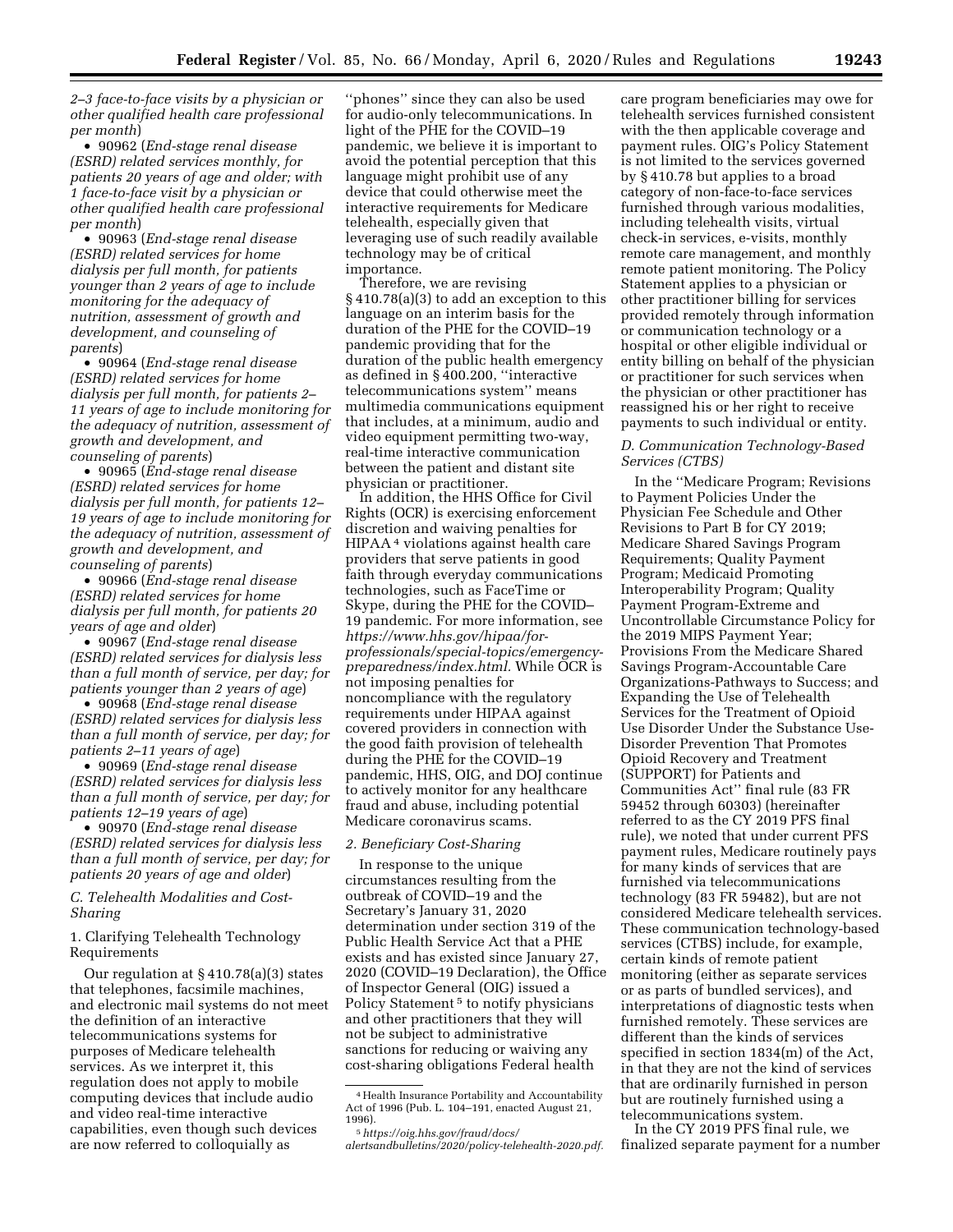of services that could be furnished via telecommunications technology, but that are not Medicare telehealth services. Specifically, we finalized Healthcare Common Procedure Coding System (HCPCS) code G2010 (*Remote evaluation of recorded video and/or images submitted by an established patient (e.g., store and forward), including interpretation with follow-up with the patient within 24 business hours, not originating from a related E/ M service provided within the previous 7 days nor leading to an E/M service or procedure within the next 24 hours or soonest available appointment*), and HCPCS code G2012 (*Brief communication technology-based service, e.g. virtual check-in, by a physician or other qualified health care professional who can report evaluation and management services, provided to an established patient, not originating from a related E/M service provided within the previous 7 days nor leading to an E/M service or procedure within the next 24 hours or soonest available appointment; 5–10 minutes of medical discussion*). We finalized these codes as part of the set of codes that is only reportable by the physicians and practitioners who can furnish evaluation and management (E/M) services. We stated that we believed this was appropriate since the service describes a check-in directly with the billing practitioner to assess whether an office visit is needed. However, we did note that similar check-ins provided by nurses and other clinical staff can be important aspects of coordinated patient care (83 FR 59486).

We also finalized that these services be limited to established patients, and that beneficiary consent must be documented in the patient's medical record for each service (83 FR 59487). This latter provision was amended in the CY PFS 2020 final rule to allow for a single beneficiary consent to be obtained annually (84 FR 62699). These requirements also apply to monthly care management and remote patient monitoring services.

In the context of the PHE for the COVID–19 pandemic, when brief communications with practitioners and other non-face-to-face services might mitigate the need for an in-person visit that could represent an exposure risk for vulnerable patients, we believe that these services should be available to as large a population of Medicare beneficiaries as possible. In some cases, use of telecommunication technology could mitigate the exposure risk, and in such cases, the clinical benefit of using technology to furnish the service is selfapparent. This would be especially true

should a significant increase in the number of people or health care professionals needing treatment or isolation occur in a way that would limit access to brief communications with established providers. Therefore, on an interim basis, during the PHE for the COVID–19 pandemic, we are finalizing that these services, which may only be reported if they do not result in a visit, including a telehealth visit, can be furnished to both new and established patients. We are also making clear that the consent to receive these services can be documented by auxiliary staff under general supervision. While we continue to believe that beneficiary consent is necessary so that the beneficiary is notified of any applicable cost sharing, we do not believe that the timing or manner in which beneficiary consent is acquired should interfere with the provision of one of these services. Therefore, we are finalizing on an interim basis during the PHE for the COVID–19 pandemic that, while consent to receive these services must be obtained annually, it may be obtained at the same time that a service is furnished. We are also re-emphasizing that this consent may be obtained by auxiliary staff under general supervision, as well as by the billing practitioner. We are retaining the requirement that in instances when the brief communication technology-based service originates from a related E/M service (including one furnished as a telehealth service) provided within the previous 7 days by the same physician or other qualified health care professional, that this service would be considered bundled into that previous E/M service and would not be separately billable.

In the ''Medicare Program; CY 2020 Revisions to Payment Policies Under the Physician Fee Schedule and Other Changes to Part B Payment Policies; Medicare Shared Savings Program Requirements; Medicaid Promoting Interoperability Program Requirements for Eligible Professionals; Establishment of an Ambulance Data Collection System; Updates to the Quality Payment Program; Medicare Enrollment of Opioid Treatment Programs and Enhancements to Provider Enrollment Regulations Concerning Improper Prescribing and Patient Harm; and Amendments to Physician Self-Referral Law Advisory Opinion Regulations Final Rule'' (84 FR 62568, November 15, 2019) (hereinafter referred to as the CY 2020 PFS final rule), we finalized separate payment for CPT codes 99421 (*Online digital evaluation and management service, for an established* 

*patient, for up to 7 days, cumulative time during the 7 days; 5–10 minutes*), 99422 (*Online digital evaluation and management service, for an established patient, for up to 7 days, cumulative time during the 7 days; 11–20 minutes*), and 99423 (*Online digital evaluation and management service, for an established patient, for up to 7 days, cumulative time during the 7 days; 21 or more minutes*). We also finalized separate payment for HCPCS codes G2061 (*Qualified nonphysician healthcare professional online assessment and management, for an established patient, for up to seven days, cumulative time during the 7 days; 5–10 minutes*), G2062 (*Qualified nonphysician healthcare professional online assessment and management service, for an established patient, for up to seven days, cumulative time during the 7 days; 11–20 minutes*), and G2063 (*Qualified nonphysician qualified healthcare professional assessment and management service, for an established patient, for up to seven days, cumulative time during the 7 days; 21 or more minutes*) (84 FR 62796).

In the context of the PHE for the COVID–19 pandemic, where communications with practitioners might mitigate the need for an in-person visit that could represent an exposure risk for vulnerable patients, we do not believe the limitation of these services to established patients is warranted. While some of the code descriptors refer to ''established patient,'' during the PHE, we are exercising enforcement discretion on an interim basis to relax enforcement of this aspect of the code descriptors. Specifically, we will not conduct review to consider whether those services were furnished to established patients.

Additionally, in the CY 2020 PFS final rule (84 FR 62796), we stated that HCPCS codes G2061–G2063, specific to practitioners who do not report E/M codes, may describe services outside the scope of current Medicare benefit categories and as such, may not be eligible for Medicare payment. We have received a number of questions regarding which benefit categories HCPCS codes G2061–G2063 fall under. In response to these requests, we are clarifying here that there are several types of practitioners who could bill for these service. For example, the services described by these codes could be furnished as licensed clinical social worker services, clinical psychologist services, physical therapist services, occupational therapist services, or speech language pathologist services, so practitioners that report services in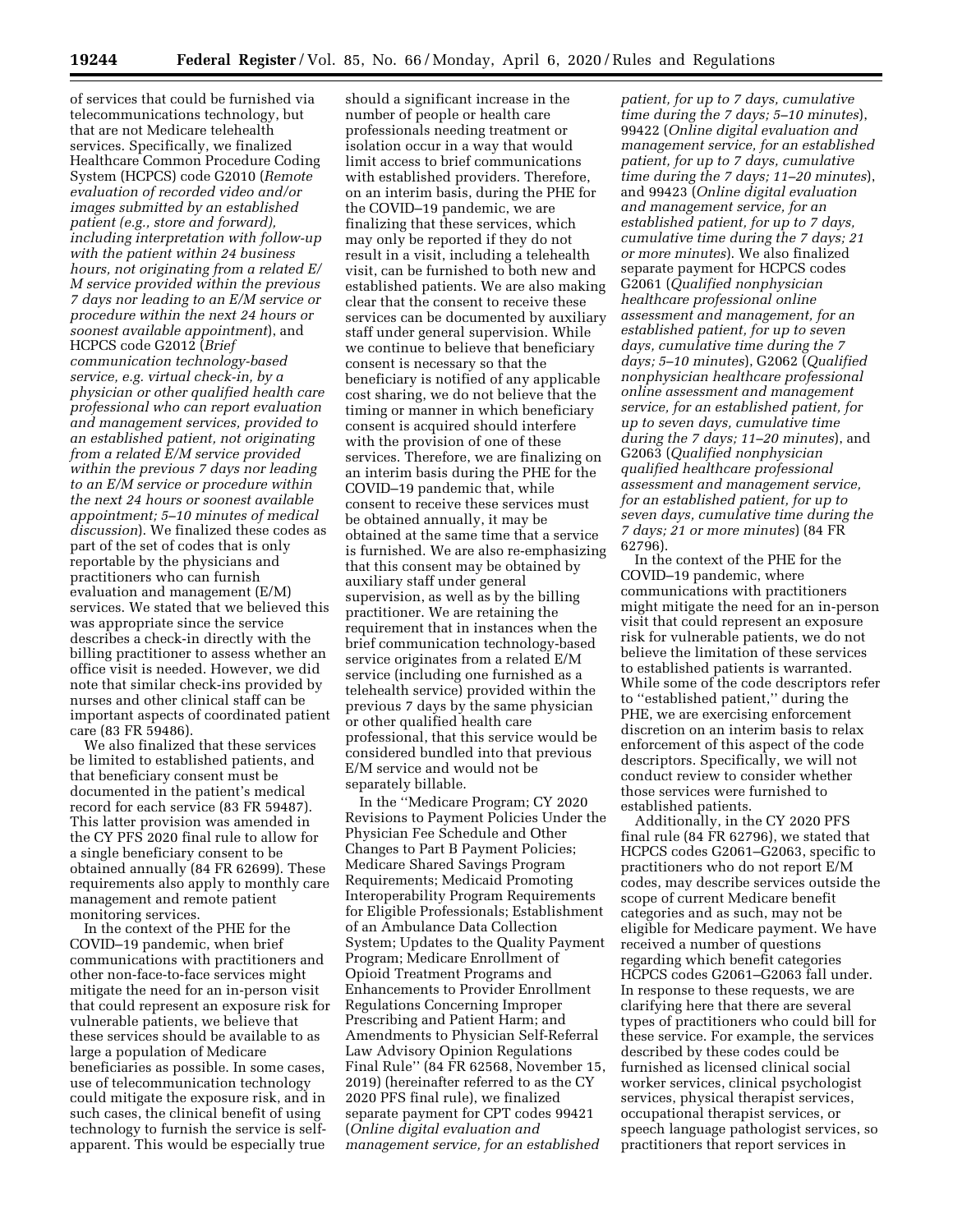those benefit categories could also report these online assessment and management services.

On an interim basis, during the PHE for the COVID–19 pandemic, we are also broadening the availability of HCPCS codes G2010 and G2012 that describe remote evaluation of patient images/ video and virtual check-ins. We recognize that in the context of the PHE for the COVID–19 pandemic, practitioners such as licensed clinical social workers, clinical psychologists, physical therapists, occupational therapists, and speech-language pathologists might also utilize virtual check-ins and remote evaluations instead of other, in-person services within the relevant Medicare benefit to facilitate the best available appropriate care while mitigating exposure risks. We note that this is not an exhaustive list and we are seeking input on other kinds of practitioners who might be furnishing these kinds of services as part of the Medicare services they furnish in the context of the PHE for the COVID–19 pandemic.

Further, to facilitate billing of the CTBS services by therapists for the reasons described above, we are designating HCPCS codes G2010, G2012, G2061, G2062, or G2063 as CTBS ''sometimes therapy'' services that would require the private practice occupational therapist, physical therapist, and speech-language pathologist to include the corresponding GO, GP, or GN therapy modifier on claims for these services. CTBS therapy services include those furnished to a new or established patients that the occupational therapist, physical therapist, and speech-language pathologist practitioner is currently treating under a plan of care.

# *E. Direct Supervision by Interactive Telecommunications Technology*

Many services paid under the PFS can be paid when provided under a level of physician or nonphysician practitioner (NPP) supervision rather than personal performance. In many cases, the supervision requirements in physician office settings necessitate the presence of the physician or NPP in a particular location, usually in the same location as the beneficiary when the service is provided. For example, as described at § 410.26, services incident to a physicians' service usually require the direct supervision of a physician. As currently defined in § 410.32(b)(3)(ii), direct supervision means that the physician must be present in the office suite and immediately available to furnish assistance and direction throughout the performance of the

procedure. It does not mean that the physician must be present in the room when the procedure is performed.

Given the circumstances of the PHE for the COVID–19 pandemic, we recognize that in some cases, the physical proximity of the physician or practitioner might present additional exposure risks, especially for high risk patients isolated for their own protection or cases where the practitioner has been exposed to the virus but could otherwise safely supervise from another location using telecommunications technology. In these cases, we believe that the current requirement would necessarily limit access to procedures and tests that could be appropriately supervised by a physician isolated for purposes of limiting exposure to COVID–19. For example, we consider the possibility that patients routinely receiving medically necessary physicianadministered drugs at the office of a physician may lose access to the provision of that drug should the physician who regularly supervises the provision of that drug be isolated for purposes of minimizing exposure risks. Likewise, should that same patient need to be isolated for purposes of exposure risk based on presumed or confirmed COVID–19 infection, administering such a drug in the patient's home would require the billing professional to accompany the clinical staff to the patient's home, presumably with the necessary personal protective equipment (PPE) available to both the physician and the clinical staff.

In some cases, depending upon the unique circumstances of individual patients and billing physicians, we believe that telecommunications technology could be used in a manner that would facilitate the physician's immediate availability to furnish assistance and direction without necessarily requiring the physician's physical presence in the location where the service is being furnished, such as the office suite or the patient's home. For example, we believe that use of realtime, audio and video telecommunications technology allows for a billing practitioner to observe the patient interacting with or responding to the in-person clinical staff through virtual means, and thus, their availability to furnish assistance and direction could be met without requiring the physician's physical presence in that location. We note that to be covered under Part B, drugs furnished ''incident to'' are typically injectable drugs that are bought by the physician, in ordinary circumstances are administered in the physician's

office, and then billed by the physician to the Medicare Administrative Contractor (MAC). By definition, ''incident to a physician's professional service'' requires the item or service to be billed by the physician. We also note that the supervision requirements that apply to both services incident to a physicians' service and diagnostic tests do not necessarily reflect the appropriate level of supervision for particular patients, services, and health care workers. Instead, we view these levels as the minimum possible requirement for provision of the service for purposes of Medicare payment. Likewise, even in the context of the PHE for the COVID–19 pandemic and the inherent exposure risks for Medicare beneficiaries, physicians and other health care providers, we believe that in many cases furnishing services without the physical presence of the physician in the same location would not be appropriate. However, we recognize that in some cases, technology would allow appropriate supervision without the physical presence of a physician. In the context of the PHE for the COVID–19 pandemic, given the risks of exposure, the immediate potential risk to needed medical care, the increased demand for health care professionals in the context of the PHE for the COVID–19 pandemic, and the widespread use of telecommunications technology, we believe that individual practitioners are in the best position to make decisions based on their clinical judgement in particular circumstances. Consequently, we are revising the definition of direct supervision to allow, for the duration of the PHE for the COVID–19 pandemic, direct supervision to be provided using real-time interactive audio and video technology. We are seeking information from commenters as to whether there should be any guardrails and what kind of risk might this policy introduce for beneficiaries while reducing risk of COVID–19 spread. We note that this change is limited to only the manner in which the supervision requirement can be met, and does not change the underlying payment or coverage policies related to the scope of Medicare benefits, including Part B drugs. We also note that any and all applicable rules regarding safe transportation and proper waste disposal continue to apply.

We note that in specifying that direct supervision includes virtual presence through audio/video real-time communications technology during the PHE for the COVID–19 pandemic, this can include instances where the physician enters into a contractual arrangement for auxiliary personnel as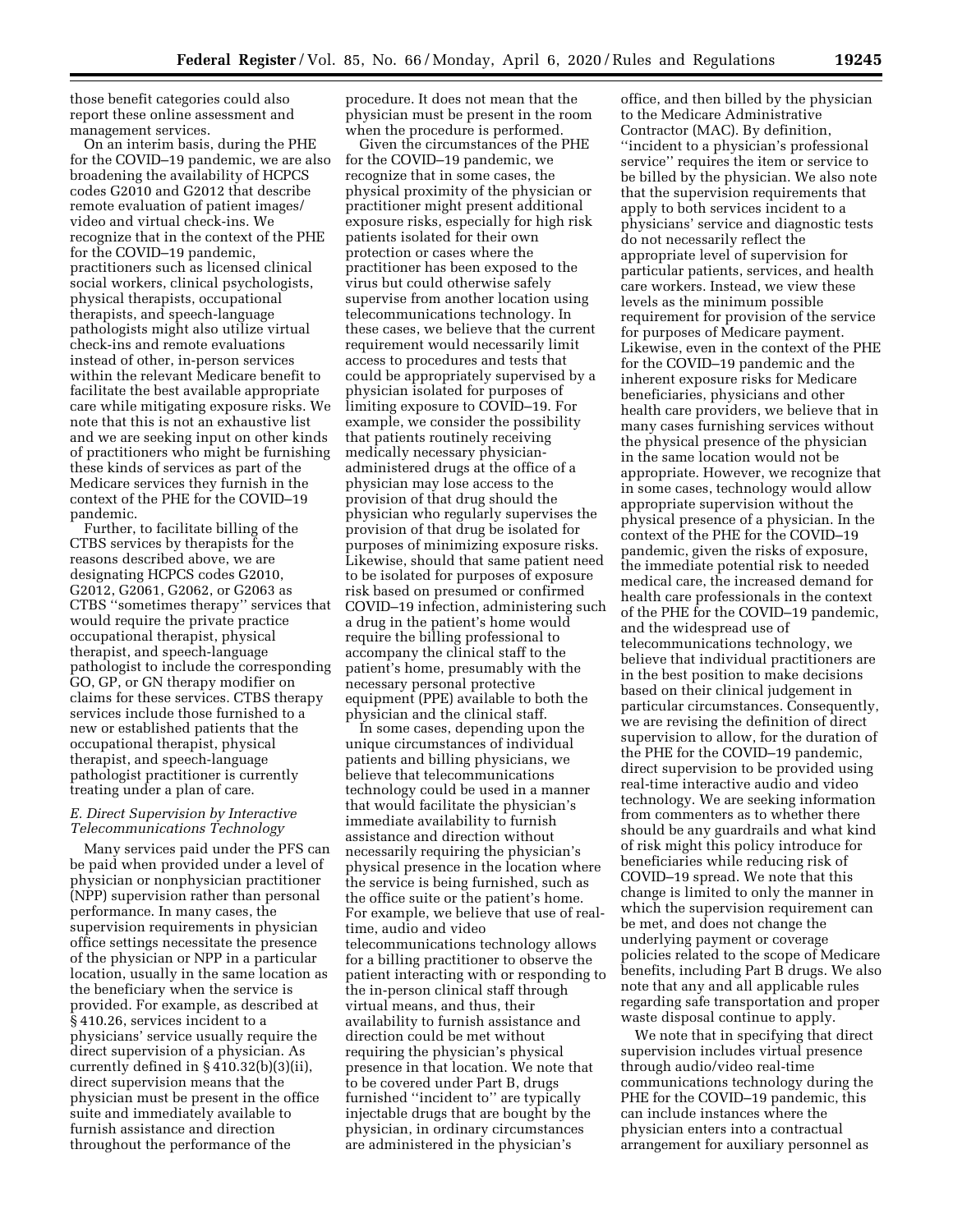defined in  $\S 410.26(a)(1)$ , to leverage additional staff and technology necessary to provide care that would ordinarily be provided incident to a physicians' service (including services that are allowed to be performed via telehealth). For example, physicians may enter into contractual arrangements with a home health agency (defined under section 1861(o) of the Act), a qualified infusion therapy supplier (defined under section 1861(iii)(3)(D) of the Act), or entities that furnish ambulance services in order to utilize their nurses or other clinical staff as auxiliary personnel under leased employment  $(\S 410.26(a)(5))$ . In such instances, the provider/supplier would seek payment for any services they provided from the billing practitioner and would not submit claims to Medicare for such services. For telehealth services that need to be personally provided by a physician, such as an E/M visit, the physician would need to personally perform the E/ M visit and report that service as a Medicare telehealth service. However, we acknowledge that there may be instances where the physician may want to use auxiliary personnel to be present in the home with the patient during the telehealth service, though this is not required for telehealth services under section 1834(m) of the Act. Other services, including both face-to-face and non-face-to-face services, could be provided incident to a physicians' service by a nurse or other auxiliary personnel, as long as the billing practitioner is providing appropriate supervision through audio/video realtime communications technology (or in person), when needed. We would not expect that services furnished at a patient's home incident to a physician service would usually occur during the same period as a home health episode of care, and we will be monitoring claims to ensure that services are not being inappropriately unbundled from payments under the home health PPS.

For the reasons discussed above, on an interim basis for the duration of the PHE for the COVID–19 pandemic, we are altering the definition of direct supervision at § 410.32(b)(3)(ii), to state that necessary presence of the physician for direct supervision includes virtual presence through audio/video real-time communications technology when use of such technology is indicated to reduce exposure risks for the beneficiary or health care provider. We are revising § 410.32(b)(3)(ii) to include, during a PHE, as defined in § 400.200 of this chapter, the presence of the physician includes virtual presence through

audio/video real-time communications technology when use of such technology is indicated to reduce exposure risks for the beneficiary or health care provider.

### 1. Supervision Changes for Certain Hospital and CAH Diagnostic and Therapeutic Services

For all of the same reasons described above, we are adopting similar changes in the regulations at § 410.28(e)(1) with respect to the supervision of diagnostic services furnished directly or under arrangement in the hospital or in an oncampus or off-campus outpatient department of the hospital, as defined in § 413.65. We note that under current Medicare rules, most therapeutic services in the hospital require only general supervision and the supervision requirements for diagnostic services generally conform to the service-level supervision levels required for payment under the PFS. Because we have every reason to believe that potential exposure risks and limits on the availability of medical professionals could equally apply to hospital services, we are amending the definition of direct supervision for hospital services for the duration of the PHE for the COVID–19 pandemic so it continues to conform with the applicable definitions for services paid under the PFS. As stated above, we believe this change is necessary due to the circumstances of the PHE for the COVID–19 pandemic. Specifically, we recognize that in some cases, the physical proximity of the physician or practitioner might present additional exposure risks, especially for high risk patients isolated for their own protection or cases where the practitioner has been exposed to the virus but could otherwise safely supervise from another location using telecommunications technology. In these cases, we believe that the current definition would necessarily limit access to diagnostic procedures and tests that could be appropriately supervised by a physician, including one who is isolated for purposes of limiting exposure to COVID–19.

In addition, with respect to pulmonary rehabilitation, cardiac rehabilitation, and intensive cardiac rehabilitation services described in the regulations at §§ 410.47 and 410.49, respectively, we are adopting a similar change under  $\S 410.27(a)(1)(iv)(D)$ , for the duration of the PHE for the COVID– 19 pandemic, for all the reasons described above, to specify that direct supervision for these services includes virtual presence through audio/video real-time communications technology when use of such technology is

indicated to reduce exposure risks for the beneficiary or health care provider.

### *F. Clarification of Homebound Status Under the Medicare Home Health Benefit*

Sections 1814(a)(2)(C) and 1835(a)(2)(A) of the Act state that payment for home health services is made when a physician certifies that such services are or were required because the individual is or was confined to his home and needs or needed skilled nursing care (other than solely venipuncture for the purpose of obtaining a blood sample) on an intermittent basis or physical or speech therapy or, in the case of an individual who has been furnished home health services based on such a need and who no longer has such a need for such care or therapy, continues or continued to need occupational therapy. In addition, the physician must certify that a plan for furnishing such services to such individual has been established and is periodically reviewed by the physician and that such services are or were furnished while the individual was under the care of a physician. Also, in the case of a certification made by a physician after January 1, 2010, prior to making such certification the physician must document that the physician himself or herself, or an NP or clinical nurse specialist (CNS) (as those terms are defined in section 1861(aa)(5) of the Act) who is working in collaboration with the physician in accordance with State law, or a certified nurse-midwife (as defined in section 1861(gg) of the Act) as authorized by State law, or a PA (as defined in section 1861(aa)(5) of the Act) under the supervision of the physician, has had a face-to-face encounter (including through use of telehealth, subject to the requirements in section 1834(m) of the Act, and other than for encounters that are incident to services involved, as described in section II.E. of this IFC) with the individual within a reasonable timeframe as determined by the Secretary.

Most recently, we have been asked by stakeholders to provide more clarity on whether patients who are instructed to remain in their homes or are under ''self-quarantine'' are considered ''confined to the home'' or ''homebound'' for purposes of the Medicare home health benefit in the context of the PHE for the COVID–19 pandemic. Per sections 1814(a) and 1835(a) of the Act, an individual shall be considered to be ''confined to his home'' if the individual has a condition, due to an illness or injury, that restricts the ability of the individual to leave his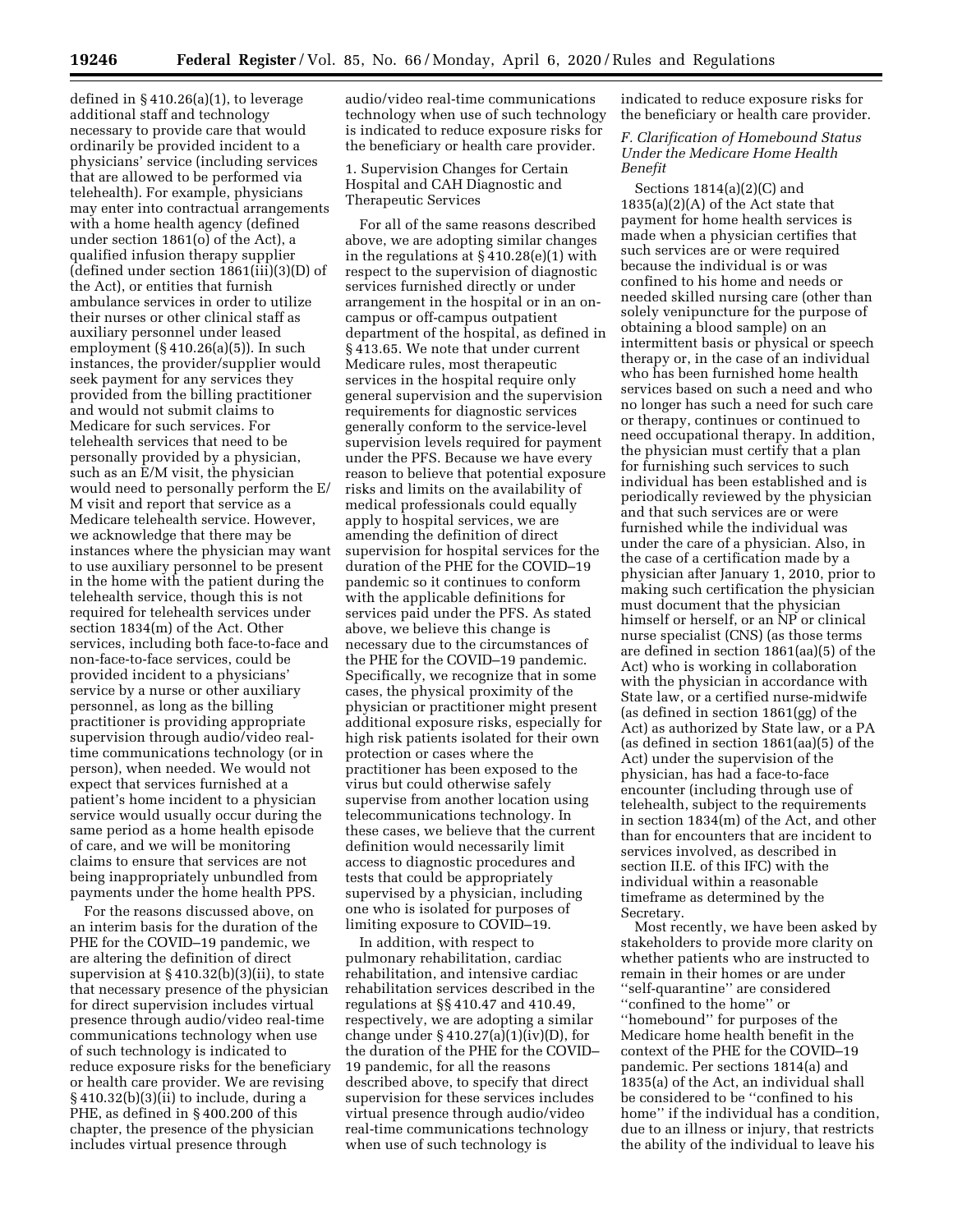or her home except with the assistance of another individual or the aid of a supportive device (such as crutches, a cane, a wheelchair, or a walker), or if the individual has a condition such that leaving his or her home is medically contraindicated. While an individual does not have to be bedridden to be considered ''confined to his home'', the condition of the individual should be such that there exists a normal inability to leave home and, that leaving home requires a considerable and taxing effort by the individual.

The definition of ''confined to the home'' (that is, ''homebound'') allows patients to be considered ''homebound'' if it is medically contraindicated for the patient to leave the home. As an example for the PHE for COVID–19 pandemic, this would apply for those patients: (1) Where a physician has determined that it is medically contraindicated for a beneficiary to leave the home because he or she has a confirmed or suspected diagnosis of COVID–19; or (2) where a physician has determined that it is medically contraindicated for a beneficiary to leave the home because the patient has a condition that may make the patient more susceptible to contracting COVID– 19. A patient who is exercising ''selfquarantine'' for one's own safety would not be considered ''confined to the home'' unless a physician certifies that it is medically contraindicated for the patient to leave the home. For the PHE for the COVID–19 pandemic, the CDC is currently advising that older adults and individuals with serious underlying health conditions stay home (CDC's guidance is interim and is expected to continue to be updated as warranted).6 As such, we expect that many Medicare beneficiaries could be considered ''confined to the home''. However, determinations of whether home health services are reasonable and necessary, including whether the patient is homebound and needs skilled services, must be based on an assessment of each beneficiary's individual condition and care needs.

In cases where it is medically contraindicated for the patient to leave the home, the medical record documentation for the patient must include information as to why the individual condition of the patient is such that leaving the home is medically contraindicated. With regards to a pandemic outbreak of an infectious disease, this can include reviewing and applying any guidance on risk assessment and public health

management issued by the CDC. For example, the CDC interim guidance ''Preventing the Spread of Coronavirus Disease 2019 in Homes and Residential Communities'' applies for both confirmed or suspected COVID–19 states that patients who are medically stable enough to receive care in the home must isolate at home during their illness.7 Additionally, these guidelines state that patients should restrict activities outside the home, except for getting medical care. These restrictions include that the individual not go to work, school, or public areas, as well as avoiding use of public transportation, ride-sharing, or taxis; making it such that there exists a normal inability for an individual to leave home and leaving home would require a considerable and taxing effort.

In regards to those circumstances in which the patient does not have confirmed or suspected diagnosis of an infectious disease, such as COVID–19, but the patient's physician states that it is medically contraindicated for the patient to leave the home because the patient's condition may make the patient more susceptible to contracting a pandemic disease, the patient would be considered ''confined to the home'' or ''homebound'' for purposes of this eligibility requirement. For example, if a patient is having an exacerbation of chronic obstructive pulmonary disease (COPD) and the physician certifies that it is medically contraindicated to leave the home because the patient's compromised respiratory system makes him or her more likely to contract an infectious disease, such as COVID–19, the patient would be considered ''confined to the home'' in alignment with Medicare home health eligibility criteria. Another example of this type of scenario would be a cancer patient receiving chemotherapy treatment and where the physician states that it is medically contraindicated for the patient to leave the home because the patient may be more at risk of contracting an infectious disease because of the patient's immunocompromised state. In both examples, the medical contraindication makes it such that there exists a normal inability for an individual to leave home and leaving home safely would require a considerable and taxing effort.

In addition to being considered ''confined to the home'' or ''homebound'', the patient must meet the other Medicare home health eligibility requirements to receive Medicare home health services. That is,

the beneficiary must be under the care of a physician; receiving services under a plan of care established and periodically reviewed by a physician; be in need of skilled nursing care on an intermittent basis or physical therapy or speech-language pathology; or have a continuing need for occupational therapy. Even if the patient is confined to the home because of a suspected diagnosis of an infectious disease as part of a pandemic event, a home health visit solely to obtain a nasal or throat culture would not be considered a skilled service because it would not require the skills of a nurse to obtain the culture as the specimen could be obtained by an appropriately-trained medical assistant or laboratory technician. However, a home health nurse, during an otherwise covered skilled visit, could obtain the nasal or throat culture to send to the laboratory for testing. Please see section II.M. of this IFC for further discussion about how a Medicare patient without a skilled need who is under selfquarantine may be tested at home.

We believe this clarification is not limited to the PHE for the COVID–19 pandemic, but would also apply for other outbreaks of an infectious disease and instances where the condition of a patient is such that it is medically contraindicated for the patient to leave his or her home. We solicit comments on this clarification.

### *G. The Use of Technology Under the Medicare Home Health Benefit During the PHE for the COVID–19 Pandemic*

Section 1895 of the Act outlines the statutory parameters of the home health prospective payment system (HH PPS) that was implemented on October 1, 2000. The HH PPS provides payment for all services furnished under the Medicare home health benefit as outlined in section 1861(m) of the Act in the form of a ''bundled'' 30-day unit of payment that is adjusted for case-mix and area wage differences in accordance with section 1895(b) of the Act. Section  $1895(e)(1)(A)$  of the Act states that nothing under section 1895 of the Act prevents a home health agency (HHA) from furnishing services via a telecommunications system, as long as such services do not: (1) Substitute for in-person home health services ordered as part of a plan of care certified by a physician; and (2) are not considered a home health visit for purposes of eligibility or payment. In the CY 2019 HH PPS proposed rule (83 FR 32425), we stated that ''remote patient monitoring'' is one type of service that can be furnished via a telecommunications system to augment a home health plan of care without

<sup>6</sup>*[https://www.cdc.gov/coronavirus/2019-ncov/](https://www.cdc.gov/coronavirus/2019-ncov/specific-groups/high-risk-complications.html)  [specific-groups/high-risk-complications.html.](https://www.cdc.gov/coronavirus/2019-ncov/specific-groups/high-risk-complications.html)* 

<sup>7</sup>*[https://www.cdc.gov/coronavirus/2019-ncov/](https://www.cdc.gov/coronavirus/2019-ncov/hcp/guidance-prevent-spread.html)  [hcp/guidance-prevent-spread.html.](https://www.cdc.gov/coronavirus/2019-ncov/hcp/guidance-prevent-spread.html)*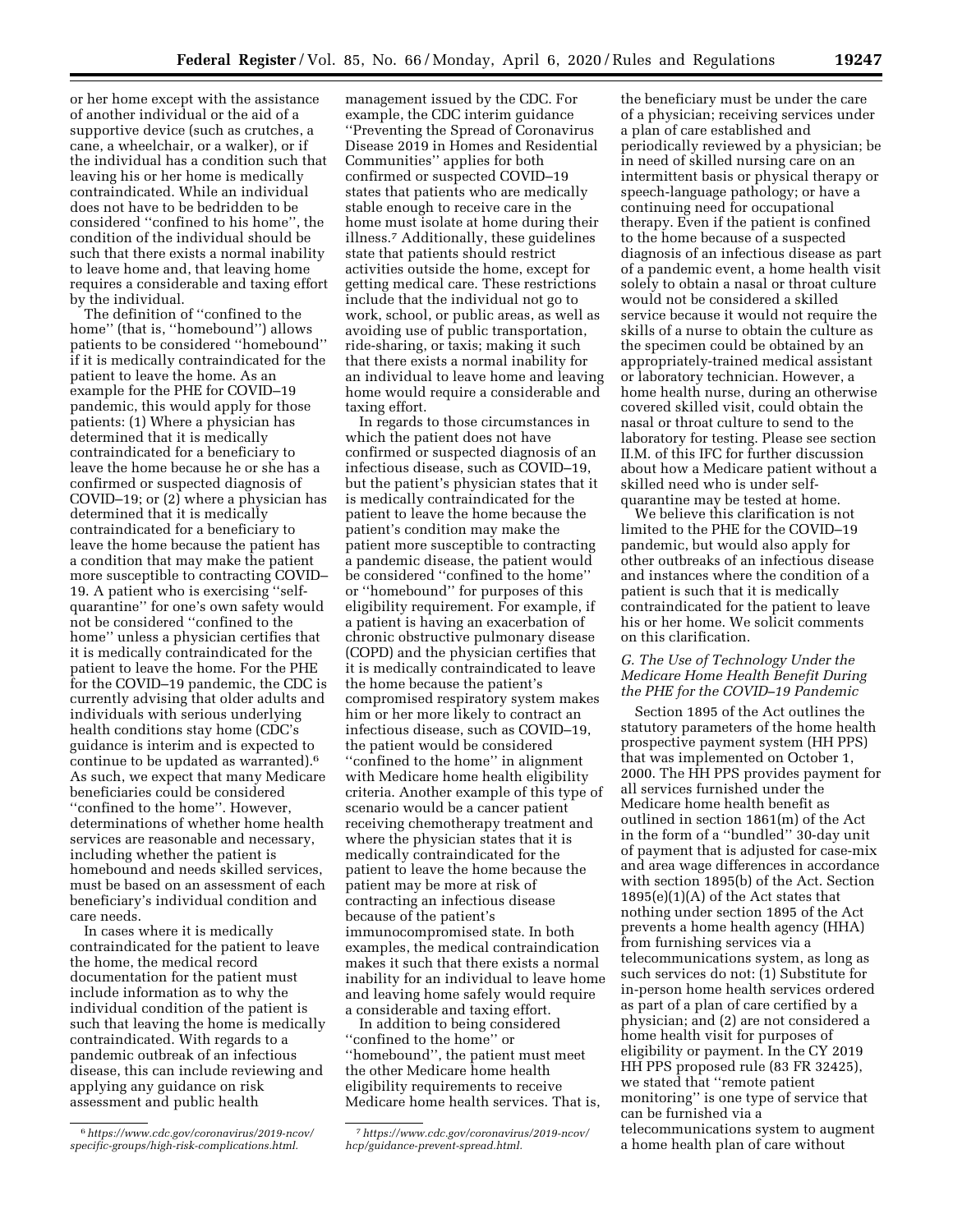substituting for an in-person visit. In the CY 2019 HH PPS final rule with comment (83 FR 56527), for purposes of the Medicare home health benefit, we finalized the definition of ''remote patient monitoring'' in regulation at 42 CFR 409.46(e) as the collection of physiologic data (for example, ECG, blood pressure, glucose monitoring) digitally stored and/or transmitted by the patient and/or caregiver to the HHA. We also included in regulation at § 409.46(e) that the costs of remote patient monitoring are considered allowable administrative costs (operating expenses) if remote patient monitoring is used by the HHA to augment the care planning process (83 FR 56527).

We received positive feedback from the policy changes finalized in the CY 2019 HH PPS final rule with comment period. Commenters encouraged us to even go further in adopting and promoting technology use in home health. Recently, we have been asked by stakeholders to provide more clarity on how HHAs can leverage technology to keep home health clinicians and patients safe during outbreaks of an infectious disease, such as the PHE for the COVID–19 pandemic. While we remain statutorily-prohibited from paying for home health services furnished via a telecommunications system if such services substitute for inperson home health services ordered as part of a plan of care and for paying directly for such services under the home health benefit, for the duration of the PHE for the COVID–19 pandemic, we are amending the regulations at § 409.43(a) on an interim basis to provide HHAs with the flexibility, in addition to remote patient monitoring, to use various types of telecommunications systems (that is, technology) in conjunction with the provision of in-person visits. Specifically, we are amending the regulations at § 409.43(a) on an interim basis to state that the use of technology must be related to the skilled services being furnished by the nurse/therapist/ therapy assistant to optimize the services furnished during the home visit or when there is a home visit. We are also amending the regulations at § 409.43(a) on an interim basis to state that the use of technology must be included on the home health plan of care along with a description of how the use of such technology will help to achieve the goals outlined on the plan of care without substituting for an inperson visit as ordered on the plan of care. As a reminder, the plan of care must be signed prior to submitting a

final claim to Medicare for payment  $(S409.43(c)(2))$ ; therefore, HHAs have flexibility on the timing in which they obtain physician signatures for changes to the plan of care when incorporating the use of technology into the patient's plan of care. In addition, HHAs may also provide services based on verbal orders in accordance with the regulations at §§ 484.60(b) and 409.43(d). Finally, on an interim basis HHAs can report the costs of telecommunications technology as allowable administrative and general (A&G) costs by identifying the costs using a subscript between line 5.01 through line 5.19.

We reiterate that by law the use of technology may not substitute for an inperson home visit ordered as part of the plan of care and services furnished via a telecommunications system cannot be considered a home health visit for purposes of eligibility or payment. However, we acknowledge that the use of such technology may result in changes to the frequency or types of visits outlined on the plan of care, especially to combat the PHE for the COVID–19 pandemic. For example, a patient recently discharged from the hospital after coronary bypass surgery was receiving home health skilled nursing visits three times a week for medication management, teaching and assessment. The patient developed a fever, cough, sore throat and moderate shortness of breath and now has a confirmed COVID–19 diagnosis, which the doctor has determined can be safely managed at home with home health services. The patient has been prescribed new medications for symptom management and oxygen therapy to support the patient's respiratory status. The patient's home health plan of care was updated to include an in-person skilled nursing visit once a week to assess the patient and to monitor for worsening symptoms. The plan of care was updated also to include a video consultation twice a week between the skilled nurse and the patient for medication management, teaching and assessment, as well as to obtain oxygen saturation readings that the patient relays to the nurse during the consultation.

With regards to payment under the HH PPS, if the primary reason for home health care is to provide care to manage the symptoms resulting from COVID–19, this 30-day period of care would be grouped into the Medication, Management, Teaching and Assessment (MMTA)—Respiratory clinical group, and it would be an early 30-day period of care with an institutional admission

source. Assuming a medium functional impairment level with ''low'' comorbidities, the low-utilization payment adjustment (LUPA) threshold would be 4 visits. Regardless if the patient continued to receive the original 3 in-person skilled nursing visits per week (12 visits total in the 30-day period) rather than the once per-week in-person skilled nursing visits (4 visits total in the 30-day period) the HHA would still receive the full 30-day payment amount (rather than paying per visit if the total number of visits was below the LUPA threshold). In this example, the use of technology is not a substitute for the provision of in-person visits as ordered on the plan of care, as the plan of care was updated to reflect a change in the frequency of the inperson visits and to include ''virtual visits'' as part of the management of the home health patient.

As discussed previously in section II.E ''Direct Supervision by Interactive Telecommunications Technology'' in this IFC, there may be instances during the PHE for the COVID–19 pandemic where physicians can enter into a contractual arrangement, that meets the definition of auxiliary personnel at § 410.26, with another provider/supplier type. For example, physicians may enter into contractual arrangements with a HHA, a qualified infusion therapy supplier, or other entity to leverage auxiliary personnel under leased employment (§ 410.26(a)(5)), including nurses or other clinical staff, to provide virtual visits for patients in their homes. These virtual visits are considered provided incident to a physician's service, as long as the billing practitioner is providing appropriate supervision through audio/video realtime communications technology, when needed. Payment for such services would be made to the billing practitioner who would then make the appropriate payment to the contracted entity (for example, the HHA). This payment would be made in accordance with the PFS and would not be considered a home health service under the Medicare home health benefit. This particular flexibility can enable more patients to receive services at home via telehealth for instances in which there are no in-person visits that would trigger payment under the Medicare HH PPS. As such, we would not expect that services furnished at a patient's home incident to a physician service will usually occur during the same period as a home health episode of care, and we will be monitoring claims that practitioners are billing under arrangement to ensure appropriate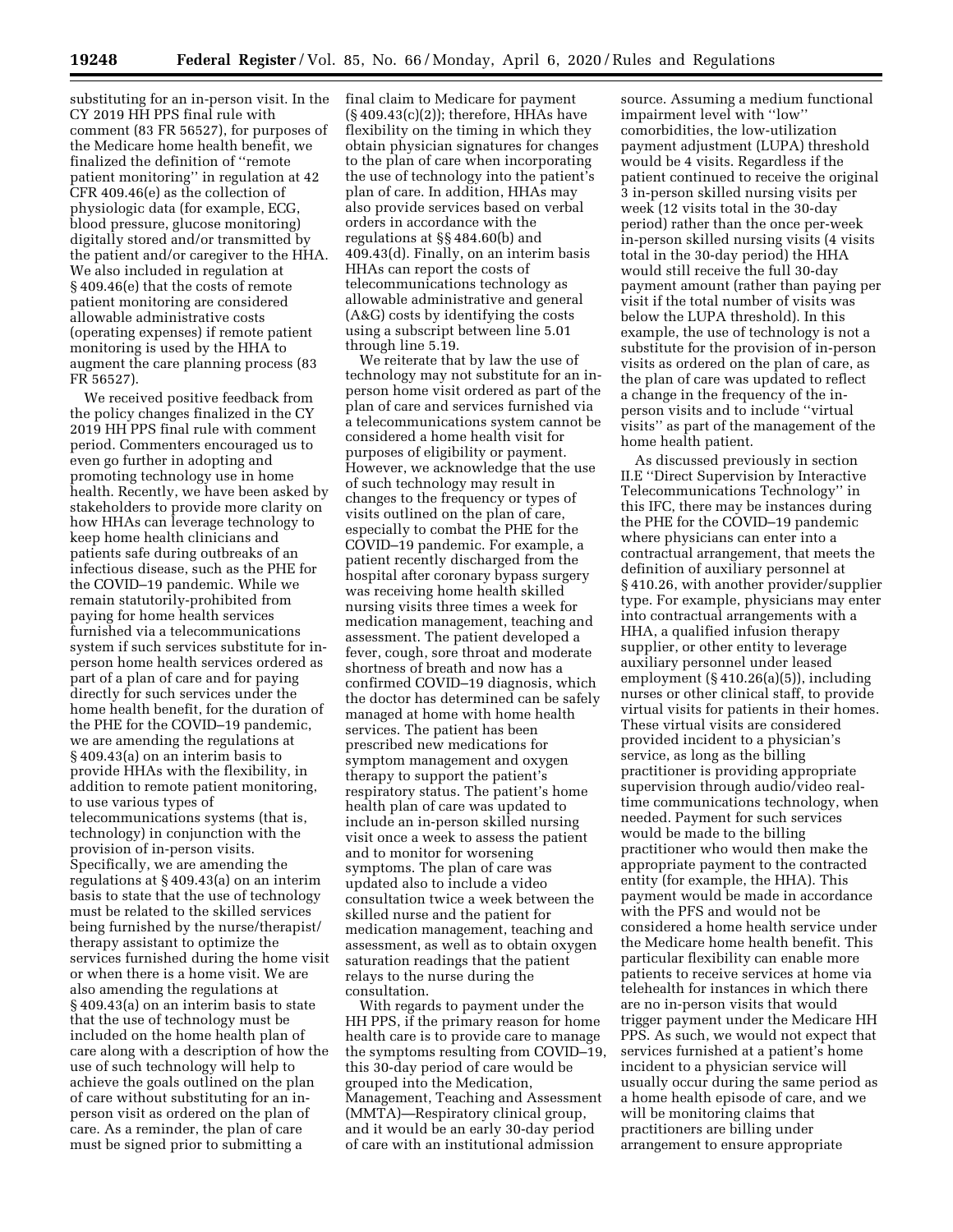services are being billed by the practitioner and not being inappropriately unbundled from payments under the HH PPS.

The remainder of this section includes information on examples of technology that can be leveraged in providing care in the home setting, such as telemedicine, interactive clinician ''consulting'' and other patient-facing technologies; and provides a summary of the regulations text we are amending in this IFC.

In general, technology has become an integral part of medicine across the entire spectrum of healthcare. Telemedicine, in particular has the potential to play a large role in enhancing the delivery of healthcare in the home for Medicare beneficiaries, including the provision of information, education, and services provided via telecommunications systems. One of the biggest benefits of telemedicine, separate from its potential to minimize risk to clinicians and patients during an outbreak of an infectious disease, is to increase access to healthcare to geographically disadvantaged and medically underserved populations, providing an improved quality of care.8 Telemedicine and remote monitoring can also be used to encourage patient involvement and autonomy, and to increase the tools available for the home health provider.

Recent CMS site visits with HHAs, as well as meetings with industry associations detailed the extent to which HHAs are researching and integrating technology into their care. These organizations provided examples of technology they have tested and/or are currently using, ranging from patient facing apps on cell phones to robotics. Additionally, they provided examples of patients with specific home health needs that they believe would benefit most from leveraging technology in home health care. They indicated a wide variety of uses for technology in home health including medication management and teaching, behavioral/ crisis or social work counseling, posttransplant monitoring, dietary counseling, and even functional training through remote occupational or physical therapy. In particular, they highlighted certain diagnoses and conditions for which they are already utilizing telecommunications systems. For diagnoses/conditions such as COPD, congestive heart failure (CHF), sepsis, and wounds, technology can offer an efficient way of monitoring chronic

respiratory and cardiovascular diseases that represent an increasingly high burden on healthcare systems.9 We referenced some of the benefits of remote patient monitoring of chronic diseases in the CY 2019 HH PPS proposed rule (83 FR 32425), including readmission prevention and improved patient involvement and accountability.

Certain HHAs and industry groups have implemented technology that goes beyond remote patient monitoring for the treatment of chronic diseases. One such HHA utilizes two-way, interactive ''consulting'' between the nurse furnishing the home visit and a specialty clinician at the agency. The nurse furnishing the home visit can use a tablet to visually connect the patient with the specialty clinician or advanced practice nurse at the agency to assess swelling, breathing, or to review and reconcile medications. These specialty clinicians are also beneficial in treating acute conditions, such as wounds, or monitoring for the prevention of sepsis. Wound, Ostomy, and Continence Nurses (WOCNs) are being utilized for their specialized skills as consultants for the nurse in the home. The nurse furnishing the home visit can use a tablet to connect visually with the WOCN at the agency to consult on the management of the wound. If necessary, the WOCN can contact the physician or surgeon to relay progress or request a change in treatment. Specialized software can even be utilized to assess the wound with precision and accuracy, including measuring surface area and depth, to improve consistency of care.10 Additionally, incorporating technology into home health may be beneficial in attracting these specialty clinicians, such as cardiac nurses and WOCNs, to homecare, which promotes the provision of a more advanced level of care; a benefit that will become imperative if the home health patient population, as a whole, exhibits more characteristics of an acute care population. Allowing advanced practice clinicians to consult virtually with the RN in the home may minimize transportation and labor costs and potentially improve patient access to specialty care.

Telecommunications systems are also playing a valuable role in managing patients at risk for sepsis after a hospitalization. Sepsis continues to be a top diagnosis for hospital 30-day readmission rates amongst Medicare

patients.11 Utilizing individualized software platforms to monitor appetite, mental changes, biometrics, etc., which alert care providers of any changes that may indicate a problem, can be helpful in treating the patient in the home prior to the patient requiring hospitalization. These patient-facing devices (tablets or apps) can be programmed to require the patient to perform a virtual daily ''check-in'' to monitor for potential issues. If the ''check-in'' goes beyond specified individualized parameters, an alert will signal the HHA to follow-up with the critical care team following the patient to accelerate treatment. The software can also be programmed to deliver specific care instructions and reminders regarding hygiene or medications. In addition to diseasespecific monitoring, patient-facing technologies can also be integral in promoting patient involvement and compliance. Certain scheduling and communication platforms allow HHAs to interface with patients in more ways than in-person visits or telephone calls. Some devices can ''talk'' to the patient, even utilizing multiple languages. Others can provide medication reminders, daily health tips, and assist in arranging for community or caregiver support.

Overall, we have seen how technology can expand the reach of healthcare into the home, through consultation with specialized clinicians and critical care teams, as well as through the integration of devices designed to increase patient involvement and compliance. As outlined above, incorporating these various forms of technology, in addition to remote patient monitoring as defined under the home health benefit (§ 409.46(e)), can be appropriate in furnishing home health services when used in conjunction with the provision of in-person visits. In addition, technology can be used to minimize the risk of exposure to clinicians, patients, and the public during an outbreak of an infectious disease, such as the PHE for the COVID–19 pandemic. Although HHAs have the flexibility, in addition to remote patient monitoring, to use various types of technology, payment for home health services remains contingent on the furnishing of a visit. Therefore, the use of technology must be related to the skilled services being furnished by the nurse or therapist or therapy assistant to optimize the services furnished during the home visit or when there is a home visit. To be eligible for the home health benefit, beneficiaries must need intermittent

<sup>8</sup> Int J Environ Res Public Health. 2013 Dec; 10(12): 6472–6484. Published online 2013 Nov 28. doi: 10.3390/ijerph10126472.

<sup>9</sup>Breathe (Sheff). 2016 Dec; 12(4): 350–356. doi: 10.1183/20734735.014616.

<sup>10</sup>*[https://parablehealth.com/post-acute](https://parablehealth.com/post-acute-inpatient)[inpatient](https://parablehealth.com/post-acute-inpatient)*.

<sup>11</sup>*[https://www.hcup-us.ahrq.gov/reports/](https://www.hcup-us.ahrq.gov/reports/statbriefs/sb225-Inpatient-US-Stays-Trends.pdf)  [statbriefs/sb225-Inpatient-US-Stays-Trends.pdf](https://www.hcup-us.ahrq.gov/reports/statbriefs/sb225-Inpatient-US-Stays-Trends.pdf)*.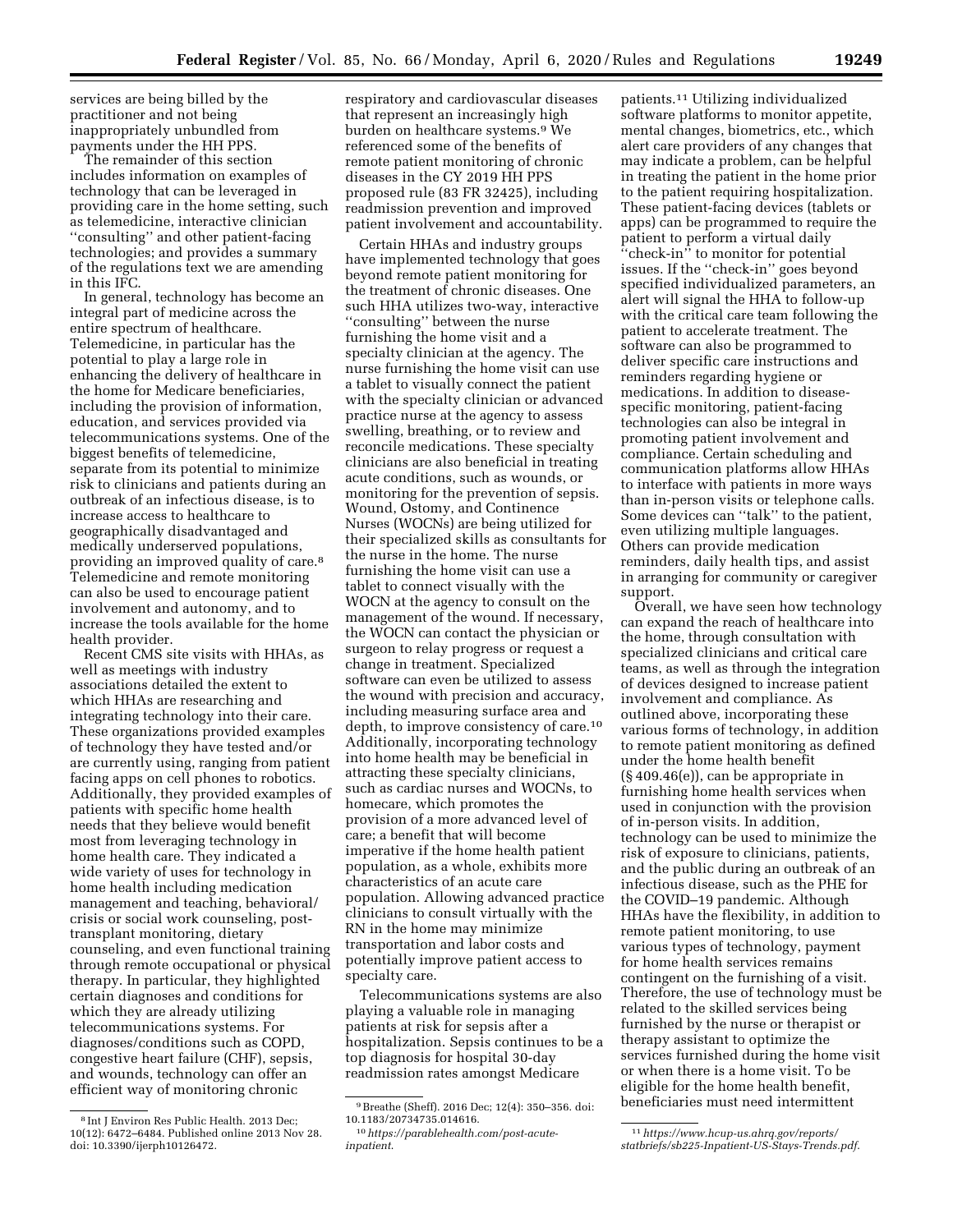skilled nursing or therapy services and must be considered homebound. Covered home health services include skilled nursing, home health aide, physical therapy, speech-language pathology, occupational therapy, medical social services, and medical supplies, provided on a visiting basis in a place of residence such as the individual's home (section 1861(m) of the Act). A visit is defined at § 409.48(c) as an episode of personal contact with the beneficiary by staff of the HHA or others under arrangements with the HHA, for the purpose of providing a covered service. Generally, one visit may be covered each time an HHA employee or someone providing home health services under arrangement with the HHA enters the beneficiary's home and provides a covered service to a beneficiary.

To appropriately recognize the role of technology in furnishing services under the Medicare home health benefit, the use of such technology must be included on the plan of care. The inclusion of technology on the plan of care must continue to meet the requirements at § 484.60, and must be tied to the patient-specific needs as identified in the comprehensive assessment and the measurable outcomes that the HHA anticipates will occur as a result of implementing the plan of care. For example, if a physician orders an in-person skilled nursing visit once a week to assess the patient and to monitor for worsening symptoms and a video consultation twice a week between the skilled nurse and the patient for medication management, teaching and assessment, as well as to obtain oxygen saturation readings that the patient relays to the nurse during the consult; the plan of care could specify that the goal of the video consultation is to increase patient adherence with medication regimen and oxygen use with no worsening respiratory symptoms.

In summary, we are amending the plan of care requirements at § 409.43(a) on an interim basis, for the purposes of Medicare payment, to state that the plan of care must include any provision of remote patient monitoring or other services furnished via a telecommunications system, and that these services cannot substitute for a home visit ordered as part of the plan of care and cannot be considered a home visit for the purposes of patient eligibility or payment. The plan of care must include a description of how the use of such technology will help to achieve the goals outlined on the plan of care. We believe that this change will help to increase access to technologies,

such as telemedicine and remote patient monitoring, that enable the necessary flexibility for Medicare beneficiaries to be able to receive medically necessary services without jeopardizing their health or the health of those who are providing such services, while minimizing the overall risk to public health during the PHE for the COVID– 19 pandemic. As we stated above, HHAs can report the costs of telecommunications technology as allowable A&G costs on an interim basis by identifying the costs using a subscript between line 5.01 through line 5.19. We invite feedback on our interim changes to the plan of care requirements at § 409.43(a).

# *H. The Use of Telecommunications Technology Under the Medicare Hospice Benefit*

As outlined in section II.G. of this IFC, The Use of Technology Under the Medicare Home Health Benefit, technology has become an integral part of medicine across the entire spectrum of healthcare. Telemedicine, in particular has the potential to play a large role in enhancing the delivery of healthcare in the home, including the provision of information, education, and services provided via telecommunications systems. One of the benefits of telemedicine is its potential to minimize risk to clinicians and patients during an outbreak of an infectious disease, such as the PHE for the COVID–19 pandemic. Recently, we have been asked by stakeholders to provide more clarity on how hospices can leverage technology to keep clinicians and patients safe during the PHE for the COVID-19 pandemic.

For the duration of the PHE for the COVID–19 pandemic, we are amending the hospice regulations at 42 CFR 418.204 on an interim basis to specify that when a patient is receiving routine home care, hospices may provide services via a telecommunications system if it is feasible and appropriate to do so to ensure that Medicare patients can continue receiving services that are reasonable and necessary for the palliation and management of a patients' terminal illness and related conditions without jeopardizing the patients' health or the health of those who are providing such services during the PHE for the COVID–19 pandemic. To appropriately recognize the role of technology in furnishing services under the hospice benefit, the use of such technology must be included on the plan of care. The inclusion of technology on the plan of care must continue to meet the requirements at § 418.56, and must be tied to the

patient-specific needs as identified in the comprehensive assessment and the measurable outcomes that the hospice anticipates will occur as a result of implementing the plan of care. The following is an example of where it could be appropriate to furnish hospice services via a telecommunications system during the PHE for the COVID– 19 pandemic:

A terminally ill 85-year-old male with heart failure has been receiving hospice services and recently developed a fever, sore throat and cough. The patient has been diagnosed with suspected COVID–19 and his hospice plan of care now includes medications for symptom management. He is mildly short of breath but does not require supportive oxygen therapy. The patient's wife is concerned about potential for worsening cardiac and respiratory symptoms as a result of the patient's risk for increased complications due to COVID–19. The hospice plan of care has been updated to include remote patient monitoring with a telecommunications system to assess the patient's daily weight and oxygen saturation levels. The plan of care identifies the measurable goal that the patient will maintain an oxygen level above 92 percent and the patient will not gain more than 2 pounds in a 24-hour period. The plan of care identifies interventions if either of these goals are not met. The remote patient monitoring allows for more expedited modifications to the plan of care in response to the patient's changing needs.

We believe that this clarification in the regulations at § 418.204 will help to increase access to technologies, such as telemedicine and remote patient monitoring, that enable the necessary flexibility for patients to be able to receive necessary services without jeopardizing their health or the health of those who are providing those services, while minimizing the overall risk to public health during the PHE for the COVID–19 pandemic. Hospices are paid a per diem payment amount based on the level of care for each day that a patient is under a hospice election (§ 418.302). There is no payment beyond the per diem amount for the use of technology in providing services under the hospice benefit. For the purposes of the hospice claim submission, only inperson visits (with the exception of social work telephone calls) should be reported on the claim. However, hospices can report the costs of telecommunications technology used to furnish services under the routine home care level of care during the PHE for the COVID–19 pandemic as ''other patient care services'' using Worksheet A, cost center line 46, or a subscript of line 46 through 46.19, cost center code 4600 through 4619, and identifying this cost center as ''PHE for COVID–19''. We invite feedback on our changes to the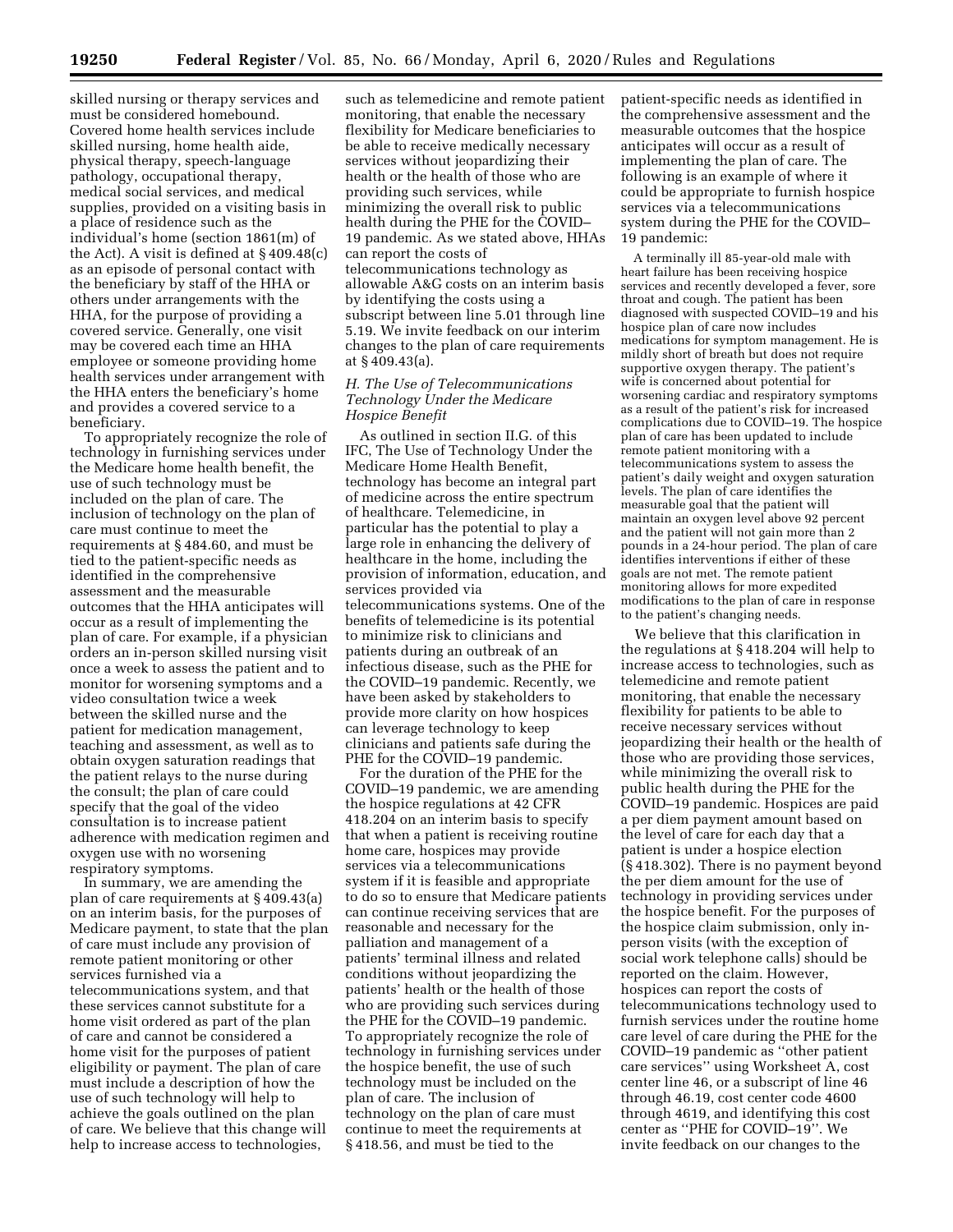special requirements for coverage at § 418.204.

### *I. Telehealth and the Medicare Hospice Face-to-Face Encounter Requirement*

To receive hospice services under the Medicare hospice benefit, a beneficiary must be certified as terminally ill with a medical prognosis of a life expectancy of 6 months or less if the illness runs its normal course, in accordance with section 1814(a)(7) of the Act and as codified in § 418.22. A written certification is required at the beginning of the first 90-day period of hospice care, a subsequent 90-day period and each 60-day period thereafter. The hospice must obtain written certification of terminal illness for each benefit period, even if a single election continues in effect. In accordance with section  $1814(a)(7)(D)(i)$  of the Act, a hospice physician or hospice NP must have a face-to-face encounter with each Medicare hospice patient whose total stay across all hospices is anticipated to reach the 3rd benefit period. The faceto-face encounter must occur prior to, but no more than 30 calendar days prior to, the 3rd benefit period recertification, and every benefit period recertification thereafter, to gather clinical findings to determine continued eligibility for hospice care.

The Medicare hospice face-to-face encounter is an administrative requirement related to certifying the terminal illness as required in section  $1814(a)(7)(D)(i)$  of the Act. By itself, it is not billable, as it is considered administrative (see Pub. 100–04, Medicare Claims Processing Manual, chapter 11, section 40.1.1). However, if a hospice physician, or a hospice NP who is also the patient's designated attending physician, provides reasonable and necessary nonadministrative patient care during the face-to-face visit, that portion of the visit would be billable under the Medicare rules. There are additional requirements for billing physician services provided by NPs (see Pub. 100–04, chapter 11, section 40.1.3.2). Therefore, if a hospice physician or the hospice NP acting as the patient's designated attending physician provides direct patient care during the course of the face-to-face encounter, the physician or NP may bill for such direct care services for Medicare beneficiaries under the PFS. As a reminder, the hospice benefit defines an ''attending physician'' as a doctor of medicine or osteopathy, an NP, or a PA designated by the individual at the time he or she elects to receive hospice care as having the most significant role in the determination and delivery of the

individual's medical care (§ 418.3). However, we note that PAs are not authorized to perform the required faceto-face encounter under section  $1814(a)(7)(D)(i)$  of the Act. In the event of a pandemic outbreak of an infectious disease, such as COVID–19, an example of direct patient care during the course of an in-person face-to-face visit for recertification for Medicare beneficiaries could be as follows:

An 85-year-old male with a primary diagnosis of end stage heart failure with diabetes, peripheral vascular disease, and hypertension is being seen by the hospice physician for hospice recertification and has developed a fever, cough and mild shortness of breath over the last 24 hours. After discussion with his caregiver, the hospice physician discovers that the patient had a visit from his niece who was found to be COVID–19 positive. The physician washes his hands, puts on gloves and then places a mask on himself, the patient and caregiver. After examining the patient, the physician discusses with the patient and caregiver if he would like to be tested for COVID–19 and if he would like to continue to be treated at home. The patient decides that he would like to be treated at home and that he would like to be tested. The nasopharyngeal and oropharyngeal swabs are performed. The hospice physician discusses with the patient's caregiver infection control techniques, symptomatic treatment, and provides them with gloves and disposable masks. During the course of this recertification visit, the hospice physician provided direct patient care, and therefore, can bill for such services.

While we do not believe that direct patient care for Medicare hospice patients will typically be furnished via telehealth, we note that nothing in statute or regulation precludes a hospice designated attending physician from furnishing services via telehealth in accordance with section 1834(m) of the Act. In response to the PHE for the COVID–19 pandemic, The Coronavirus Preparedness and Response Supplemental Appropriations Act, 2020 was signed into law on March 6, 2020. Section 102 of the Coronavirus Preparedness and Response Supplemental Appropriations Act, 2020 gives the Secretary the authority to waive: (1) The telehealth originating site requirements under section  $1834(m)(4)(C)$  of the Act (both geographic and site of service) for telehealth services furnished in an emergency area; and (2) the restriction on use of a telephone for furnishing telehealth services (in § 410.78(a)(3)), but only if the telephone has audio and video capabilities that are used for twoway, real-time interactive communication. The originating site facility fee would be paid to originating sites on the current list of permissible

sites (except for the patient's home) in any geographic location. The provision established a definition of ''qualified providers'' that specifies the practitioners eligible for furnishing distant site services under the waiver. Specifically, the practitioners currently permitted to furnish distant site telehealth services under section 1834(m) of the Act—physicians (as defined in section 1861(r) of the Act) and NPPs (as defined in section  $1842(b)(18)(C)$  of the Act)—would be eligible to furnish telehealth services under the waiver to patients with an established relationship with the practitioner or a practitioner in the same practice (defined by tax identification number (TIN)). This would be determined based on a patient for whom Medicare payment was made for an item or service furnished by the practitioner (or another practitioner within the same practice) within the previous 3 years.12 The telehealth waiver is in effect and is limited to the PHE for the COVID–19 pandemic.

The statute is silent as to whether a face-to-face encounter solely for the purpose of Medicare hospice recertification (meaning there is no direct patient care) could be conducted via telecommunications technology by the hospice physician or NP. Given that a face-to-face visit solely for the purpose of recertification for Medicare hospice services is considered an administrative requirement related to certifying the terminal illness as required in section  $1814(a)(7)(D)(i)$  of the Act, we believe that such visit could be performed via telecommunications technology as a result of the PHE for the COVID–19 pandemic. We recognize that public exposure during a pandemic event of an infectious disease greatly increases the overall risk to public health and terminally ill patients are exceptionally vulnerable to complications associated with COVID–19. Therefore, we are amending the regulations at § 418.22(a)(4) on an interim basis to allow the use of telecommunications technology by the hospice physician or NP for the face-to-face visit when such visit is solely for the purpose of recertifying a patient for hospice services during the PHE for the COVID– 19 pandemic. By telecommunications

<sup>12</sup>We note that HHS will not conduct audits to ensure that such prior relationship existed for claims submitted during this PHE. Also, effective immediately, the HHS Office for Civil Rights (OCR) will exercise enforcement discretion and waive penalties for HIPAA violations against health care providers that serve patients in good faith through everyday communications technologies, such as FaceTime or Skype, during the COVID–19 nationwide PHE.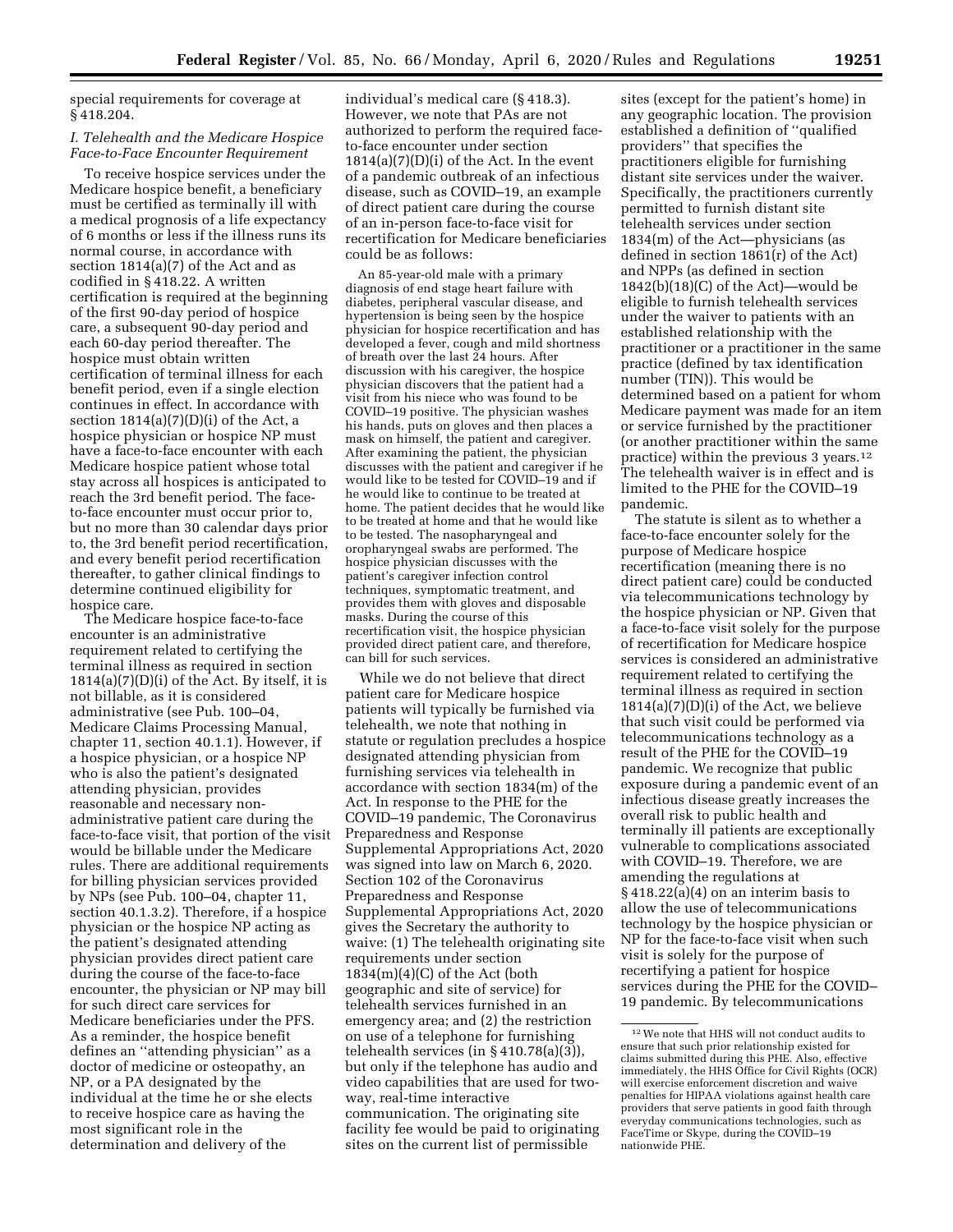technology, we mean the use of multimedia communications equipment that includes, at a minimum, audio and video equipment permitting two-way, real-time interactive communication between the patient (from home, or any other site permissible for receiving services under the hospice benefit) and distant site hospice physician or hospice NP.13 Such encounters solely for the purpose of recertification would not be a separately billed service, but rather considered an administrative expense. We request feedback on the amendments to the face-to-face visit requirement for hospice recertification during the PHE for the COVID–19 pandemic.

# *J. Modification of the Inpatient Rehabilitation Facility (IRF) Face-to-Face Requirement for the PHE During the COVID–19 Pandemic*

Under 42 CFR 412.622(a)(3)(iv), for an inpatient rehabilitation facility (IRF) claim to be considered reasonable and necessary under section 1862(a)(1) of the Act, there must be a reasonable expectation at the time of the patient's admission to the IRF that the patient requires physician supervision by a rehabilitation physician, defined as a licensed physician with specialized training and experience in inpatient rehabilitation. The requirement for medical supervision means that the rehabilitation physician must conduct face-to-face visits with the patient at least 3 days per week throughout the patient's stay in the IRF to assess the patient both medically and functionally, as well as modify the course of treatment as needed to maximize the patient's capacity to benefit from the rehabilitation process.

The purpose of the physician supervision requirement is to ensure that the patient's medical and functional statuses are being continuously monitored as the patient's overall plan of care is being carried out.

We continue to believe it is in the patient's best interest to be seen in person by a rehabilitation physician to assess their medical and functional statuses while at the IRF, and we encourage rehabilitation physicians to continue to visit IRF patients in person as long as all necessary precautions, including the use of PPE, are taken to ensure the health and safety of the patient and the physician. However, during the PHE for the COVID–19 pandemic, we believe that it is essential

to temporarily allow the face-to-face visit requirements at §§ 412.622(a)(3)(iv) and 412.29(e) to be conducted via telehealth to safeguard the health and safety of Medicare beneficiaries and the rehabilitation physicians treating them. This allows rehabilitation physicians to use telehealth services as defined in section  $1834(m)(4)(F)$  of the Act, to conduct the required 3 physician visits per week during the PHE for the COVID–19 pandemic. By increasing access to telehealth, this IFC will provide the necessary flexibility for Medicare beneficiaries to be able to receive medically necessary services without jeopardizing their health or the health of those who are providing those services, while minimizing the overall risk to public health.

To effectuate these changes, on an interim basis we are finalizing revisions to the regulations at §§ 412.622(a)(3)(iv) and 412.29(e) during the PHE for the COVID–19 pandemic.

In  $§$  412.622(a)(3)(iv), we are revising this paragraph to state that physician supervision by a rehabilitation physician is required, except that during the PHE, as defined in § 400.200, such visits may be conducted using telehealth services (as defined in section  $1834(m)(4)(F)$  of the Act). The requirement for medical supervision means that the rehabilitation physician must conduct face-to-face visits with the patient at least 3 days per week throughout the patient's stay in the IRF to assess the patient both medically and functionally, as well as to modify the course of treatment as needed to maximize the patient's capacity to benefit from the rehabilitation process. The post-admission physician evaluation described in paragraph  $(a)(4)(ii)$  may count as one of the faceto-face visits.

In § 412.29(e), we are revising this paragraph to state that a procedure must be in effect to ensure that patients receive close medical supervision, as evidenced by at least 3 face-to-face visits per week by a licensed physician with specialized training and experience in inpatient rehabilitation to assess the patient both medically and functionally, as well as to modify the course of treatment as needed to maximize the patient's capacity to benefit from the rehabilitation process, except that during the PHE, as defined in § 400.200, such visits may be conducted using telehealth services (as defined in section 1834(m)(4)(F) of the Act).

We welcome feedback on these revisions to the regulations at §§ 412.622(a)(3)(iv) and 412.29(e) for the duration of the PHE.

# *K. Removal of the IRF Post-Admission Physician Evaluation Requirement for the PHE for the COVID–19 Pandemic and Clarification Regarding the* ''*3- Hour*'' *Rule*

IRF care is only considered by Medicare to be reasonable and necessary under section 1862(a)(1) of the Act if the patient meets all of the IRF coverage requirements outlined in § 412.622(a)(3), (4), and (5). Failure to meet the IRF coverage criteria in a particular case results in denial of the IRF claim. Under § 412.622(a)(4)(ii), to document that each patient for whom the IRF seeks payment is reasonably expected to meet all of the requirements in § 412.622(a)(3) at the time of admission, the patient's medical record at the IRF must contain a postadmission physician evaluation that meets ALL of the following requirements:

• It is completed by the rehabilitation physician within 24 hours of the patient's admission to the IRF.

• It documents the patient's status on admission to the IRF, includes a comparison with the information noted in the preadmission screening documentation, and serves as the basis for the development of the overall individualized plan of care.

• It is retained in the patient's medical record at the IRF.

In an effort to provide rehabilitation physicians with as much flexibility as possible, we are removing the postadmission physician evaluation requirement at  $\S 412.622(a)(4)(ii)$  for all IRFs during the PHE for the COVID–19 pandemic. We believe that removal of this requirement will greatly reduce the amount of time rehabilitation physicians in IRFs spend on completing paperwork requirements when a patient is admitted to the IRF, and will free up their time to focus instead on caring for patients and helping where they may be needed with the PHE for the COVID–19 pandemic. Accordingly, we are amending  $\S 412.622(a)(4)(ii)$  to note that the post-admission physician evaluation is not required during the PHE for the COVID–19 pandemic. To effectuate this change, on an interim basis, we are revising  $§$  412.622(a)(4)(ii) to specify that the post-admission physician evaluation is not required during the PHE for the COVID–19 pandemic.

We note that this does not preclude an IRF patient from being evaluated by a rehabilitation physician within the first 24 hours of admission if the IRF believes that the patient's condition warrants such an evaluation.

We invite feedback on our removal of the post-admission physician evaluation

 $13$  Section 410.78(a)(2) defines a "distant site" as the site at which the physician or practitioner delivering the service is located at the time the service is provided via a telecommunications system.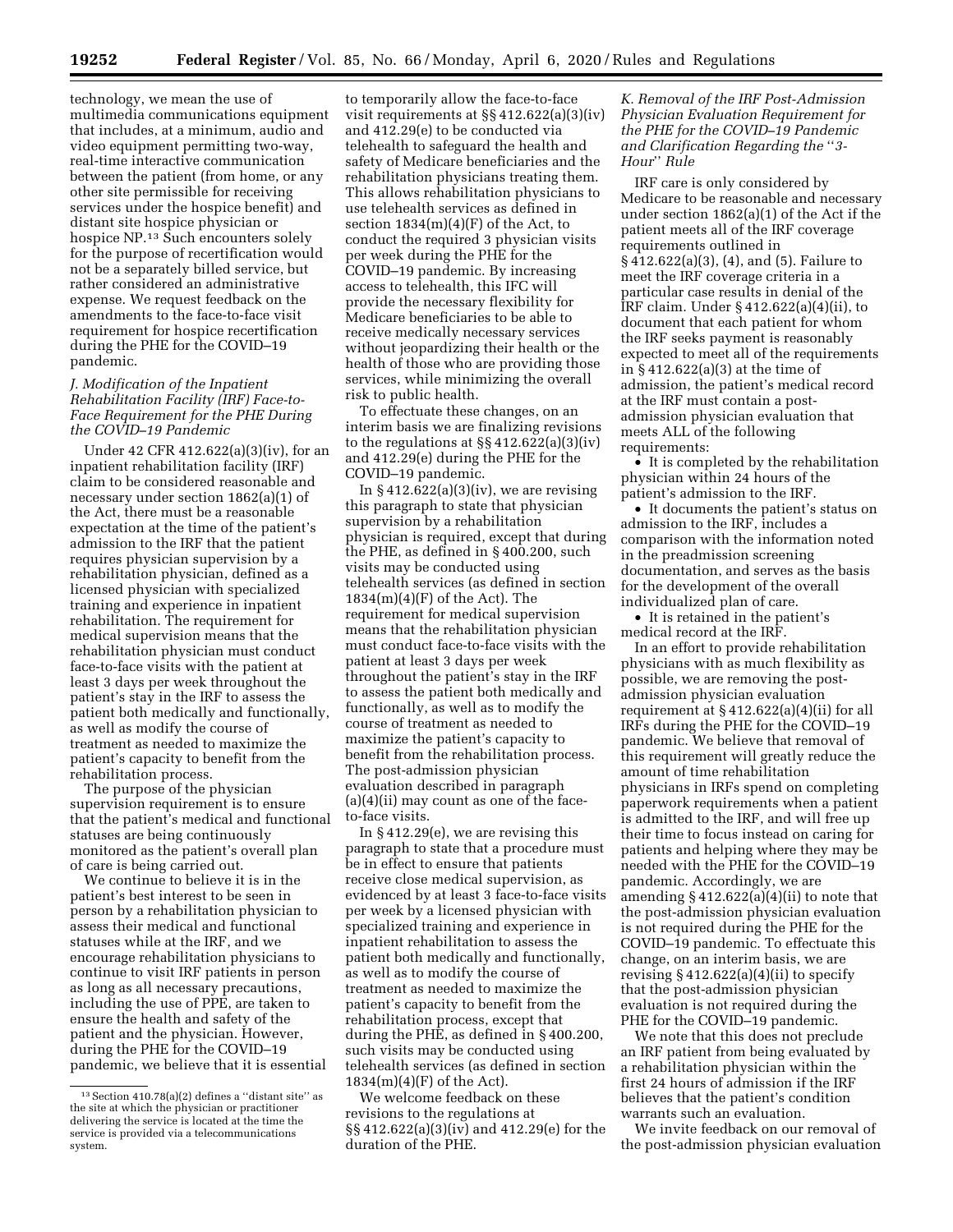documentation requirement at  $\S 412.622(a)(4)(ii)$  for all IRFs during the PHE for the COVID–19 pandemic.

In addition, we are providing clarity for all IRFs during the PHE for the COVID–19 pandemic with regard to the intensive rehabilitation therapy requirements for IRF coverage at § 412.622(a)(3)(ii), commonly known as the ''3-hour'' rule. Section 412.622(a)(3)(ii) generally requires that a beneficiary be reasonably expected to actively participate in, and benefit from, an intensive rehabilitation therapy program on admission to the IRF. Under current industry standards, this intensive rehabilitation therapy program generally consists of at least 3 hours of therapy (physical therapy, occupational therapy, speech-language pathology, or prosthetics/orthotics therapy) per day at least 5 days per week. In certain welldocumented cases, this intensive rehabilitation therapy program might instead consist of at least 15 hours of intensive rehabilitation therapy within a 7-consecutive day period, beginning with the date of admission to the IRF. Benefit from this intensive rehabilitation therapy program is demonstrated by measurable improvement that will be of practical value to the patient in improving the patient's functional capacity or adaptation to impairments. The required therapy treatments must begin within 36 hours from midnight of the day of admission to the IRF.

We recognize that IRFs may have difficulties in meeting these requirements because normal staffing shifts may be disrupted as staff who would conduct the therapy program may have COVID–19, be self-isolated, or be unavailable for other reasons related to the PHE. As such, while these requirements remain in place, we are clarifying that in cases where an IRF's intensive rehabilitation therapy program is impacted by the PHE for the COVID– 19 pandemic (for example, due to staffing disruptions resulting from selfisolation, infection, or other circumstances related to the PHE), the IRF should not feel obligated to meet the industry standards referenced in § 412.622(a)(3)(ii), but should instead make a note to this effect in the medical record.

## *L. Rural Health Clinics (RHCs) and Federally Qualified Health Centers (FQHCs)*

1. Expansion of Virtual Communication Services Furnished by RHCs and FQHCs

# a. Background

RHC and FQHC visits are face-to-face (in-person) encounters between a

patient and an RHC or FQHC practitioner during which time one or more RHC or FQHC qualifying services are furnished. RHC and FQHC practitioners are physicians, NPs, PAs, certified nurse midwives, clinical psychologists, and clinical social workers, and under certain conditions, a registered nurse (RN) or licensed practical nurse furnishing care to a homebound RHC or FQHC patient. A Transitional Care Management service can also be an RHC or FQHC visit. A Diabetes Self-Management Training (DSMT) service or a Medical Nutrition Therapy (MNT) service furnished by a certified DSMT or MNT provider may also be an FQHC visit.

RHCs are paid an all-inclusive rate (AIR) for medically-necessary, face-toface visits with an RHC practitioner. The rate is subject to a payment limit, except for those RHCs that have an exception to the payment limit for being ''provider-based'' (see § 413.65). FQHCs are paid the lesser of their actual charges or the FQHC PPS rate for medically-necessary, face-to-face visits with an FQHC practitioner. Only medically-necessary medical, mental health, or qualified preventive health services that require the skill level of an RHC or FQHC practitioner can be RHC or FQHC billable visits.

The RHC and FQHC payment rates reflect the cost of all services and supplies that an RHC or FQHC furnishes to a patient in a single day, and are not adjusted for the complexity of the patient health care needs, the length of the visit, or the number or type of practitioners involved in the patient's care. Services furnished by auxiliary personnel (such as nurses, medical assistants, or other clinical personnel acting under the supervision of the RHC or FQHC practitioner) are considered to be incident to the visit and are included in the per-visit payment. This may include services furnished prior to or after the billable visit that occur within a medically appropriate time period, which is usually 30 days or less.

RHCs and FQHCs are also paid for care management services, including chronic care management services, general behavioral health integration services, and psychiatric Collaborative Care Model services. These are typically non-face-to-face services that do not require the skill level of an RHC or FQHC practitioner and are not included in the RHC or FQHC payment methodologies.

In the CY 2019 PFS proposed rule (83 FR 35863), we proposed separate payments to RHCs and FQHCs for certain CTBS referred to as ''Brief Communication Technology-Based

Services'' for a ''virtual check-in'' and separate payment for remote evaluation of recorded video and/or images. ''Virtual check-ins'' are brief (5 to 10 minutes), non-face-to-face check ins with a patient via communication technology to assess whether the patient's condition necessitates an office visit. This service could be billed only in situations where the medical discussion was for a condition not related to an RHC or FQHC visit furnished within the previous 7 days, and does not lead to an RHC or FQHC visit within the next 24 hours or at the soonest available appointment. We also proposed payment for remote evaluation of patient-transmitted information conducted via pre-recorded ''store and forward'' video or image technology, including interpretation with verbal follow-up with the patient within 24 business hours. We had proposed that payment would be made if the remote evaluation did not originate from a related RHC or FQHC visit furnished within the previous 7 days, or lead to an RHC or FQHC visit within the next 24 hours or soonest available appointment.

In the CY 2019 PFS final rule (83 FR 59683), we finalized requirements and payment for RHCs and FQHCs furnishing Virtual Communication Services. Effective January 1, 2019, RHCs and FQHCs are paid for Virtual Communication Services HCPCS code G0071 (*Payment for communication technology-based services for 5 minutes or more of a virtual (non-face-to-face) communication between an RHC or FQHC practitioner and RHC or FQHC patient, or 5 minutes or more of remote evaluation of recorded video and/or images by an RHC or FQHC practitioner, occurring in lieu of an office visit; RHC or FQHC only*). HCPCS code G0071 is on an RHC or FQHC claim, either alone or with other payable services, and at least 5 minutes of communication technology-based or remote evaluation services are furnished by an RHC or FQHC practitioner to a patient who has had an RHC or FQHC billable visit within the previous year, and the medical discussion or remote evaluation is for a condition not related to an RHC or FQHC service provided within the previous 7 days, and does not lead to an RHC or FQHC visit within the next 24 hours or at the soonest available appointment. We added a new paragraph (e) to 42 CFR 405.2464 to reflect this payment.

HCPCS code G0071 is set at the average of the national non-facility PFS payment rates for HCPCS code G2012 (communication technology-based services) and HCPCS code G2010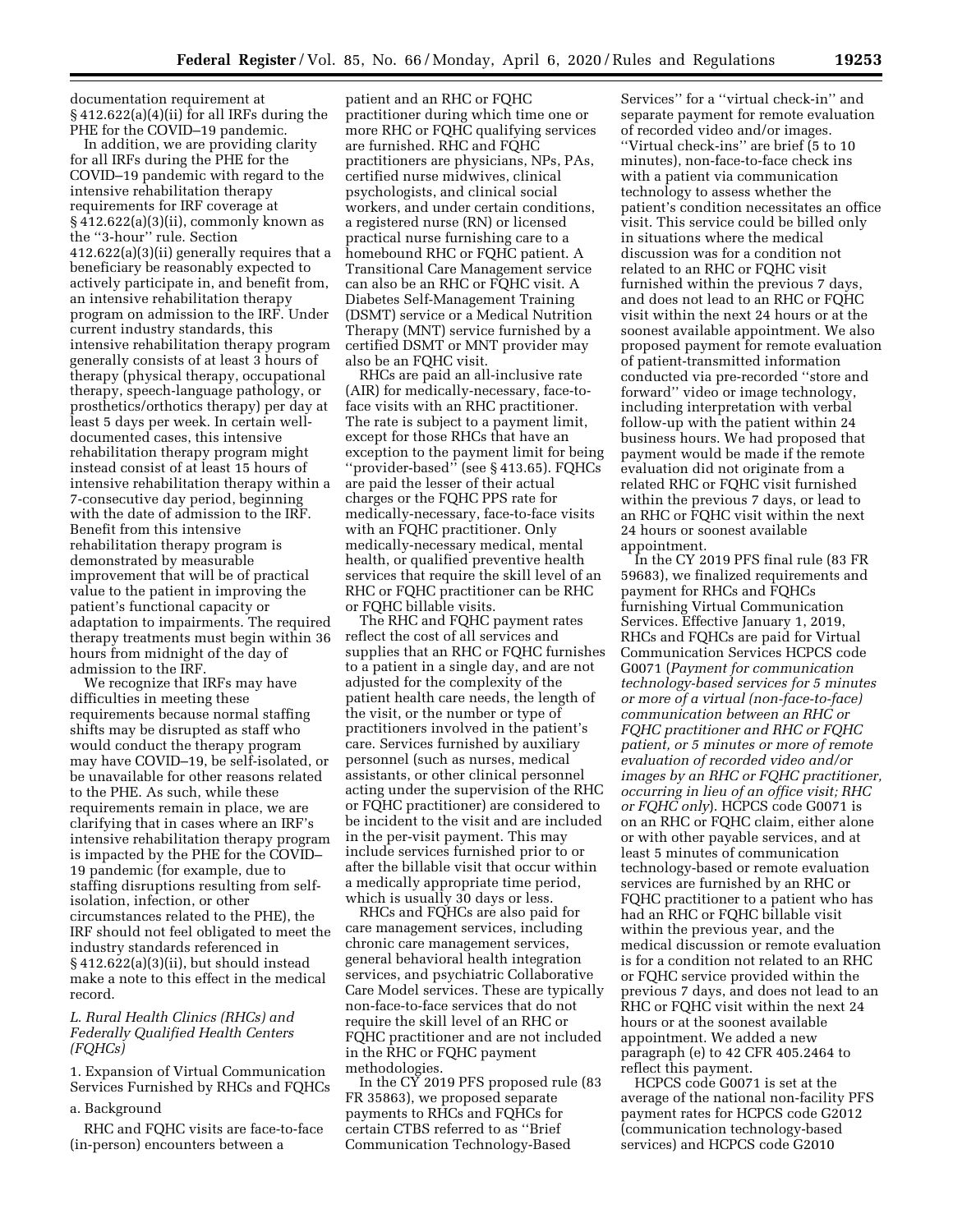(remote evaluation services) and is updated annually based on the PFS national non-facility payment rate for these codes. RHC and FQHC face-to-face requirements are waived when these services are furnished to an RHC or FQHC patient. Coinsurance and deductibles apply to RHC claims for HCPCS code G0071 and coinsurance applies to FQHC claims for HCPCS code G0071.

### b. Improving Access to Care Management and Virtual Communication Services Furnished by RHCs and FQHCs

RHCs and FQHCs furnish services in rural and urban areas that have been determined to be medically underserved areas or health professional shortage areas. They are an integral component of the Nation's health care safety net, and we want to ensure that Medicare patients who are served by RHCs and FQHCs are able to communicate with their RHC or FQHC practitioner in a manner that enhances access to care, consistent with evolving medical care.

Particularly in rural areas where transportation is limited and distances may be far, we believe the use of CTBS may help some patients to determine if they need to schedule a visit at the RHC or FQHC. If it is determined that a visit is not necessary, the RHC or FQHC practitioner would be available for other patients who need their care.

In the CY 2019 PFS final rule (83 FR 59452), we finalized payment for new online digital assessment services, also referred to as ''E-Visits,'' for practitioners billing under the PFS. These are non-face-to face, patientinitiated communications using online patient portals. An online patient portal is a secure online website that gives patients 24-hour access to personal health information from anywhere with an internet connection by using a secure username and password. These digital assessment services are for established patients who require a clinical decision that otherwise typically would have been provided in the office. To minimize risks associated with exposure to COVID–19, and to provide the best care possible during the PHE for the COVID–19 pandemic, we believe that RHCs and FQHC practitioners, like many other health care providers, should explore the use of interactive communications technology in the place of services that would have otherwise been furnished in person and reported and paid under the established methodologies.

To facilitate the ability of RHCs and FQHCs to take such measures when appropriate, on an interim basis, we are

expanding the services that can be included in the payment for HCPCS code G0071, and update the payment rate to reflect the addition of these services. Specifically, we are adding the following three CPT codes:

• 99421 (*Online digital evaluation and management service, for an established patient, for up to 7 days, cumulative time during the 7 days; 5–10 minutes*)

• 99422 (*Online digital evaluation and management service, for an established patient, for up to 7 days, cumulative time during the 7 days; 11– 20 minutes*)

• 99423 (*Online digital evaluation and management service, for an established patient, for up to 7 days, cumulative time during the 7 days; 21 or more minutes*)

We are revising the payment rate for HCPCS code G0071 to include the national non-facility payment rates for these three new codes. Effective for services furnished on or after March 1, 2020 and throughout the PHE for the COVID pandemic, the payment rate for HCPCS code G0071 will be the average of the PFS national non-facility payment rate for HCPCS code G2012 (communication technology-based services), HCPCS code G2010 (remote evaluation services), CPT code 99421, CPT code 99422, and CPT code 99423. The RHC and FQHC face-to-face requirements are be waived for these services. Section 405.2464(e) establishes payment for communication technology-based and remote evaluation services, and no regulatory changes are required.

The services that are payable using HCPCS code G0071 require that the beneficiary has been seen by an RHC or FQHC practitioner during the previous 12 months. Under the current PHE for the COVID–19 pandemic, we believe that it is necessary to make these services available to beneficiaries who would otherwise not have access to clinically appropriate in-person treatment. Therefore, during the PHE for the COVID–19 pandemic, we are finalizing that all virtual communication services that are billable using HCPCS code G0071 will also be available to new patients that have not been seen in the RHC or FQHC within the previous 12 months. Also, in situations where obtaining prior beneficiary consent would interfere with the timely provision of these services, or the timely provision of the monthly care management services, during the PHE for the COVID–19 pandemic consent can obtained when the services are furnished instead of prior to the service being furnished, but

must be obtained before the services are billed. We will also allow patient consent to be acquired by staff under the general supervision of the RHC or FQHC practitioner for the virtual communication and monthly care management codes during the PHE for the COVID–19 pandemic. These changes are consistent with the flexibilities were are establishing for similar services paid under the PFS as described in section II.D. of this IFC.

2. Revision of Home Health Agency Shortage Area Requirements for Furnishing Visiting Nursing Services

#### a. Background

Sections  $1861(aa)(1)(A)$  and  $(B)$  of the Act describes RHC and FQHC services as services and supplies furnished by a physician, PA, NP, clinical psychologist clinical social worker; and items and services furnished incident to these services, and specifies requirements for these practitioners and services.

In the case of an RHC or FQHC that is located in an area in which there exists a shortage of HHAs, part-time or intermittent nursing care and related medical supplies (other than drugs and biologicals) are authorized under section 1861(aa)(1)(C) of the Act. These services can be furnished by a registered professional nurse or licensed practical nurse to a homebound individual under a written plan of treatment that is established and periodically reviewed by an RHC or FQHC physician, or established by a NP or PA and periodically reviewed and approved by the RHC or FQHC physician.

In § 405.2416, we specify that visiting nurse services are covered if all of the following are met:

• The RHC or FQHC is located in an area in which the Secretary has determined that there is a shortage of HHAs;

• The services are rendered to a homebound individual;

• The services are furnished by a registered professional nurse or licensed practical nurse that is employed by, or receives compensation for the services from the RHC or FQHC;

• The services are furnished under a written plan of treatment that is established and reviewed at least every 60 days by a supervising physician of the RHC or FQHC; or established by an NP, PA or certified nurse midwife (CNM); and reviewed at least every 60 days by a supervising physician. The written plan of treatment must be signed by the supervising physician, NP, PA or CNM of the RHC or FQHC.

Nursing care that is covered by this section includes services that must be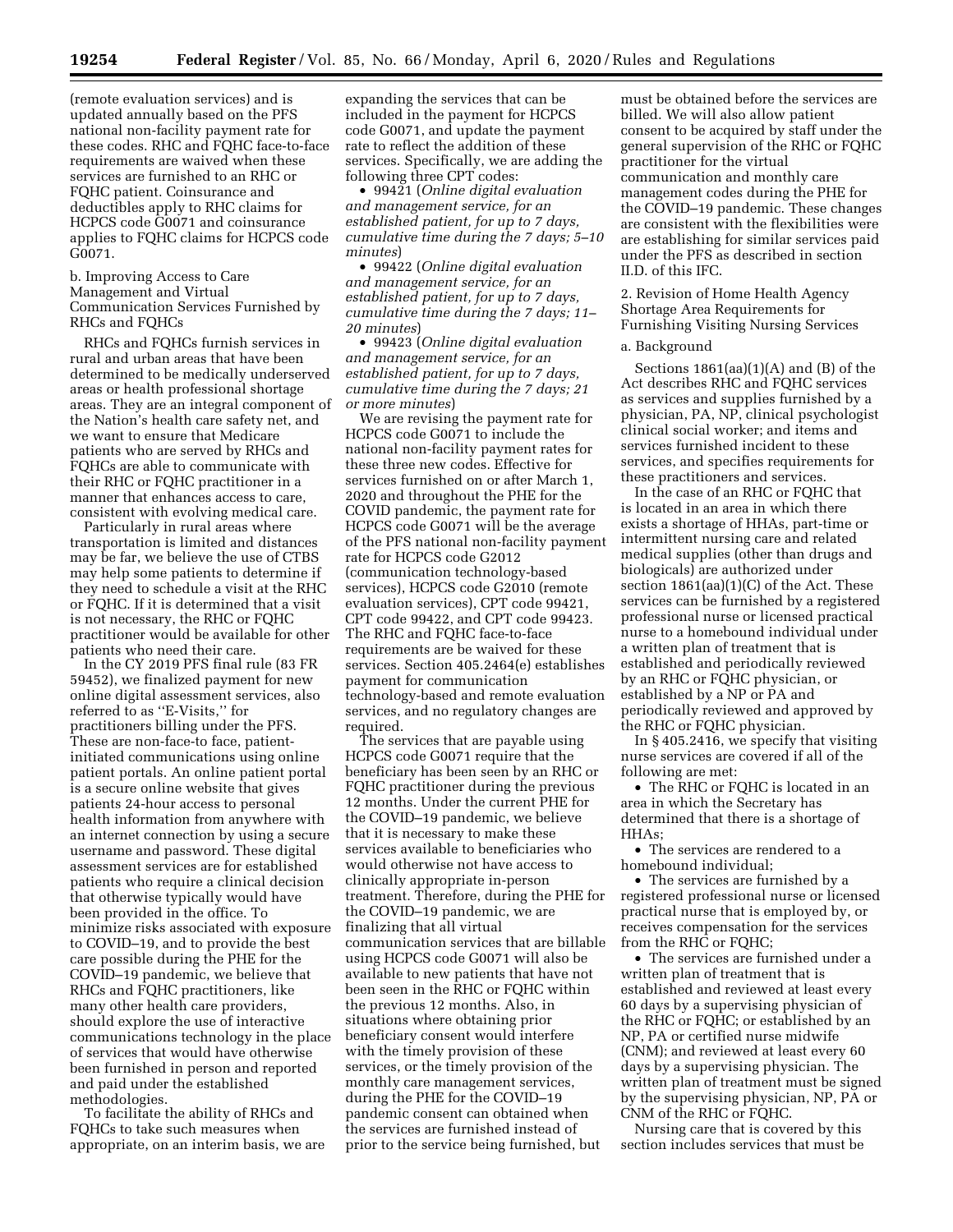performed by a registered professional nurse or licensed practical nurse if the safety of the patient is to be assured and the medically desired results achieved; and personal care services, to the extent covered under Medicare as home health services. These services include helping the patient to bathe, to get in and out of bed, to exercise and to take medications. Household and housekeeping services or other services that would constitute custodial care are not covered.

Section 405.2416 also defines ''homebound'' as an individual who is permanently or temporarily confined to his or her place of residence because of a medical or health condition, or if the individual leaves the place of residence infrequently. It does not include a hospital or long term care facility.

In Pub. 100–02, Medicare Benefit Policy Manual, Chapter 13, section 190, we further describe RHC and FQHC visiting nursing services as skilled nursing services that require the skills of a nurse based on the complexity of the service (for example, intravenous and intramuscular injections or insertion of catheters), the condition of the patient (for example, a non-skilled service that, because of the patient's condition, can only be safely and effectively provided by a nurse), and accepted standards of medical and nursing practice. All services must be reasonable and necessary to the diagnosis and treatment of the patient's illness or injury within the context of the patient's unique medical condition, and a service that can be safely and effectively selfadministered or performed by a nonmedical person without the direct supervision of a nurse, is not considered a skilled nursing service, even if provided by a nurse. A service which, by its nature, requires the skills of a nurse to be provided safely and effectively continues to be a skilled service even if it is taught to the patient, the patient's family, or other caregivers. If a patient needs skilled nursing care and there is no one trained or able and willing to provide it, the services of a nurse would be reasonable and necessary to the treatment of the illness or injury. We also specify that the determination of whether visiting nurse services are reasonable and necessary is made by the physician based on the condition of the patient when the services were ordered and what is reasonably expected to be appropriate treatment for the illness or injury throughout the certification period.

The requirements for furnishing visiting nursing services include that the patient is considered to be ''confined to the home'' as defined in

section 1835(a) of the Act and that the RHC or FQHC is located in an area that has a shortage of HHAs. The services and supplies must be provided under a written plan of treatment; are furnished on a part-time or intermittent basis only; and drugs and biological products are not provided.

Chapter 13 of the Medicare Benefit Policy Manual, section 190, specifies the requirements for HHA shortage areas for purposes of visiting nursing services furnished by RHCs and FQHCs. The RHC or FQHC must be currently located in a county, parish or similar geographic area in which the Secretary has determined that there is no participating HHA under Medicare; or adequate home health services are not available to RHC or FQHC patients even though a participating HHA is in the area; or, there are patients whose homes are not within the area serviced by a participating HHA; or considering the area's climate and terrain, whose homes are not within a reasonable traveling distance to a participating HHA. RHCs and FQHCs that are located in an area that has not been determined to have a current HHA shortage and are seeking to provide visiting nurse services must make a written request to the appropriate CMS Regional Office along with written justification that the area it serves meets the required conditions.

b. Revision of Home Health Agency Shortage Area Requirements for Furnishing Visiting Nursing Services

To address the PHE for the COVID–19 pandemic and its impact on underserved rural and urban communities, we are implementing, on an interim basis, changes to the requirements for visiting nursing services furnished in the home by RHCs and FQHCs.

Section 405.2416(a)(1) states that visiting nurse services are covered if the RHC or FQHC is located in an area in which the Secretary has determined that there is a shortage of HHAs, and § 405.2417 provides additional requirements for an area to be determined to have a shortage of HHAs. During the PHE for the COVID–19 pandemic, we believe the need for visiting nursing services furnished by RHCs or FQHCs may increase. Therefore, for the duration of the PHE for the COVID–19 pandemic, we are determining that any area typically served by the RHC, and any area that is included in the FQHCs service area plan, is determined to have a shortage of HHAs, and no request for this determination is required.

We believe this flexibility is important for patient access to nursing services in the home and the potential for HHAs to be overwhelmed during PHE for the COVID–19 pandemic. However, RHCs and FQHCs should check the HIPAA Eligibility Transaction System (HETS) before providing visiting nurse services to ensure that the patient is not already under a home health plan of care. If a patient is under a home health plan of care, the HHA must provide optimal care to achieve the goals and outcomes identified in the patient's plan of care, for each patient's medical, nursing, and rehabilitative needs (§ 484.105). Therefore, RHC/ FQHC visiting nurse services would not be covered by Medicare if such services are found to overlap with a 30-day period of home health care. We note that an RHC/FQHC visiting nurse service solely to obtain a nasal or throat culture would not be considered a nursing service because it would not require the skills of a nurse to obtain the culture as the specimen could be obtained by an appropriately-trained medical assistant or laboratory technician. However, during an otherwise covered RHC/FQHC visiting nurse service, the nurse could obtain the nasal or throat culture to send to the laboratory for testing.

Section 405.2416(a)(2) states that visiting nursing services are rendered to a homebound individual, and § 405.2416(d) states that homebound means an individual who is permanently or temporarily confined to his or her place of residence because of a medical or health condition, and that the individual may be considered homebound if he or she leaves the place of residence infrequently. We refer the reader to the definition of ''homebound'' as it pertains the PHE for the COVID– 19 pandemic in section II.F. of this IFC, Clarification of Homebound Status under the Medicare Home Health Benefit.

# c. Regulatory Changes

To make available additional visiting nursing services during the PHE for the COVID–19 pandemic in areas served by RHCs and FQHCs, we are revising, on an interim basis, § 405.2416 to add paragraph (a)(5), to state that during the PHE for the COVID–19 pandemic, an area typically served by the RHC, and an area that is included in the FQHC's service area plan, is determined to have a shortage of HHAs, and no request for this determination is required.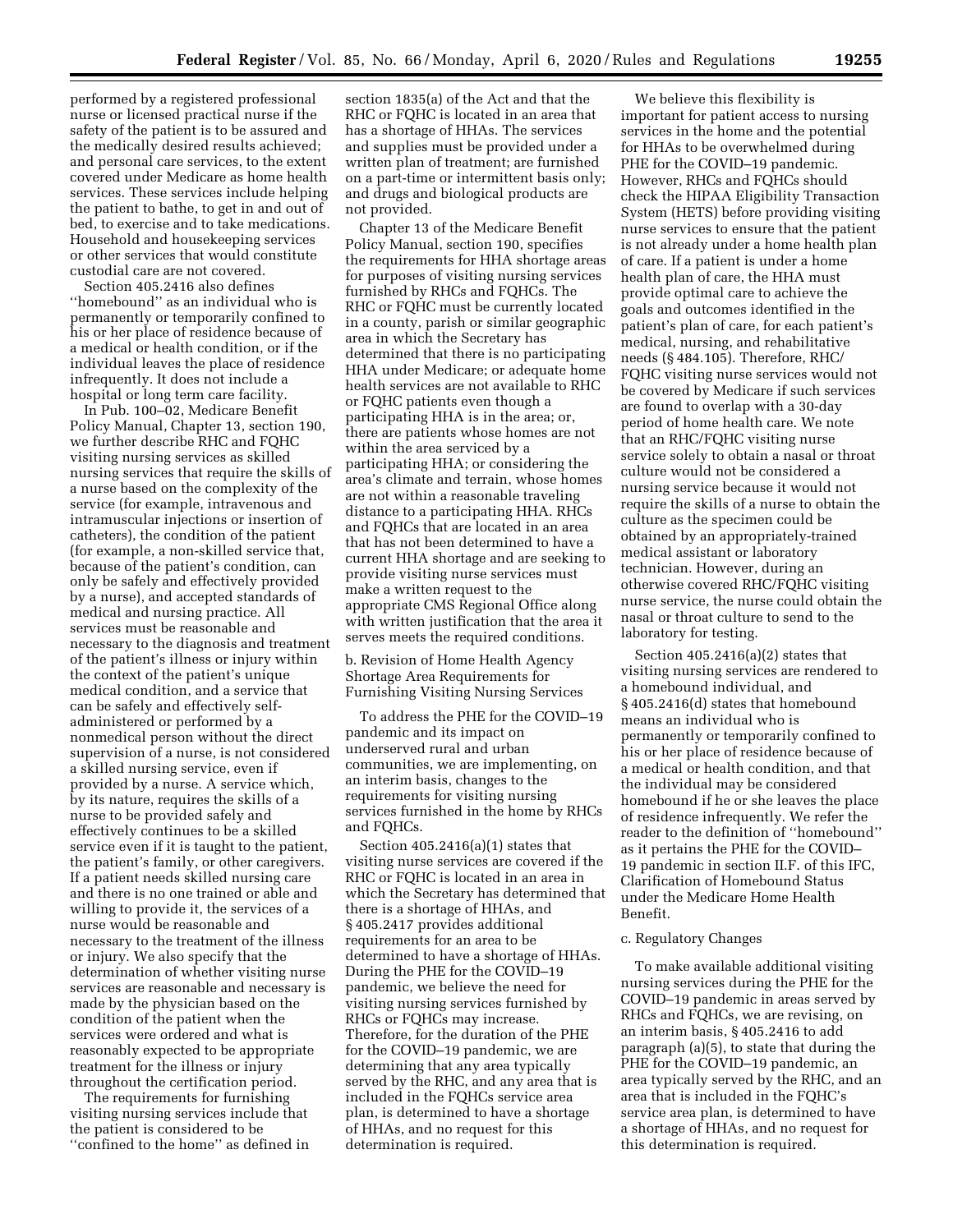# *M. Medicare Clinical Laboratory Fee Schedule: Payment for Specimen Collection for Purposes of COVID–19 Testing*

In response to the PHE for the COVID–19 pandemic and in an effort to be as expansive as possible within the current authorities to have testing available to Medicare beneficiaries who need it, we are changing Medicare payment policies during the PHE for the COVID–19 pandemic to provide payment to independent laboratories for specimen collection for COVID–19 testing under certain circumstances.

In general, section 1833(h)(3) of the Act requires the Secretary to provide for and establish a nominal fee for specimen collection for laboratory testing and a fee to cover transportation and personnel expenses for trained personnel to collect specimens from homebound patients and inpatients (not in a hospital), in addition to the amounts provided under the Medicare Clinical Laboratory Fee Schedule  $(CLFS)$ . Section 1833 $(h)(3)(A)$  of the Act provides that the Secretary must establish a nominal fee to cover the appropriate costs in collecting the sample on which a clinical diagnostic laboratory test was performed and for which payment is made under Medicare Part B, except that not more than one such fee may be provided with respect to samples collected in the same encounter. The HCPCS codes for the nominal specimen fees currently listed on the CLFS (HCPCS codes 36415, P9612, and P9615) have a payment rate of \$3. Section 216(a) of the Protecting Access to Medicare Act of 2014 (Pub. L. 113–93, enacted April 1, 2014) added section 1834A(b)(5) to the Act which increases by \$2 the nominal fee that would otherwise apply under section 1833(h)(3)(A) of the Act for a sample collected from an individual in a skilled nursing facility (SNF) or by a laboratory on behalf of an HHA. Therefore, effective April 1, 2014, the nominal fee that would otherwise apply for a sample collected from an individual in a SNF or by a laboratory on behalf of a HHA is \$5 (see § 414.507(f)), and the relevant HCPCS code is G0471.

In addition, section 1833(h)(3)(B) of the Act requires the Secretary to provide for and establish a fee to cover the transportation and personnel expenses for trained personnel to travel to the location of an individual to collect the sample, except that such a fee may be provided only with respect to an individual who is homebound or an inpatient in an inpatient facility (other than a hospital). In accordance with this provision, Medicare established a travel

allowance for a laboratory technician to draw a specimen from homebound patients and non-hospital inpatients. Under current guidance, the travel allowance is intended to cover the estimated travel costs of collecting a specimen from a Medicare beneficiary and to reflect the technician's salary and travel costs. It is paid only when the nominal specimen collection is also payable and is not available if the technician is merely performing a messenger service to pick a specimen drawn by a physician or nursing home personnel. The methodology for determining the travel allowance varies depending on the round trip mileage to patients' homes. For instance, a per mile travel allowance methodology applies when the round trip to patients' homes is greater than 20 miles and a flat rate travel allowance methodology applies when the round trip to patients' homes is less than 20 miles. Medicare Part B MACs calculate the travel allowance for each claim. We have heard from stakeholders that in some cases the MAC requires them to maintain paper logs of miles traveled to receive the travel allowance.

CMS' current policies for payment of the nominal specimen collection fee and the fee to cover transportation and expenses for trained personnel to collect specimens from homebound patients and non-hospital inpatients are set forth in Pub. 100–04, Medicare Claims Processing Manual, chapter 16, section 60. We also implemented the increased nominal specimen collection fee under section 1834A(b)(5) of the Act in our regulations at § 414.507(f). The manual instructions regarding payment of these fees are available on the CMS website at *[https://www.cms.gov/Regulations-and-](https://www.cms.gov/Regulations-and-Guidance/Guidance/Manuals/Downloads/clm104c16.pdf)[Guidance/Guidance/Manuals/](https://www.cms.gov/Regulations-and-Guidance/Guidance/Manuals/Downloads/clm104c16.pdf) [Downloads/clm104c16.pdf.](https://www.cms.gov/Regulations-and-Guidance/Guidance/Manuals/Downloads/clm104c16.pdf)* Neither the annual cash deductible nor the 20 percent coinsurance for Medicare apply to the specimen collection fees or travel allowance for laboratory tests.

This IFC is establishing the following changes to the specimen collection fee policy for the duration of the PHE for the COVID–19 pandemic. We will provide for Medicare payment of a nominal specimen collection fee and associated travel allowance to independent laboratories for collection of specimens related to COVID–19 clinical diagnostic laboratory testing for homebound and non-hospital inpatients. Stakeholders have informed us that access to COVID–19 testing in facilities especially is limited due to the resource costs associated with acquiring the samples in a manner that prevents exposure for patients and health care workers. With patients confined to their

homes for their own safety or the safety of others, there is an additional need to have patients tested in their homes and minimize exposure to others. We believe that providing a specimen collection fee for COVID–19 testing during the PHE will provide independent laboratories with additional resources to provide this testing and at the same time help with efforts to limit patients' exposure to the general population and alleviate patients' unease with leaving the home.

Under this policy, the nominal specimen collection fee for COVID–19 testing for homebound and non-hospital inpatients generally will be \$23.46 and for individuals in a SNF or individuals whose samples will be collected by laboratory on behalf of an HHA will be \$25.46. Medicare-enrolled independent laboratories can bill Medicare for the specimen collection fee using one of two new HCPCS codes for specimen collection for COVID–19 testing and bill for the travel allowance with the current HCPCS codes set forth in section 60.2 of the Medicare Claims Processing Manual (P9603 and P9604). Our policy will also incorporate the clarification in the definition of homebound as discussed in section II.F. of this IFC, relating to the clarification of homebound status under the Medicare home health benefit.

In establishing a nominal fee for COVID–19 specimen collection, we considered the type of trained laboratory personnel required to collect the specimen and the resources this type of collection could require. As noted previously, the current specimen collection fee HCPCS codes on the CLFS for homebound and non-hospital inpatients are \$3 and \$5, but we recognize that these fees are not intended to address additional resources needed during the PHE for the COVID– 19 pandemic. Absent concrete information regarding the costs associated with independent laboratories collecting such specimens for COVID–19 tests in the context of the PHE, we looked to similar services in other settings of care as a potential benchmark. In looking at other Medicare payment systems, we believe the PFS is the best source for a potential payment amount since physicians and other practitioners often bill for services that involve specimen collection by trained, non-institutional staff.

Under the PFS, a Level 1 office visit (CPT code 99211) typically does not require the presence of a physician or other qualified health care professional and the usual presenting problem(s) are minimal. This code is what is typically reported by physician practices when the patient only sees clinical office staff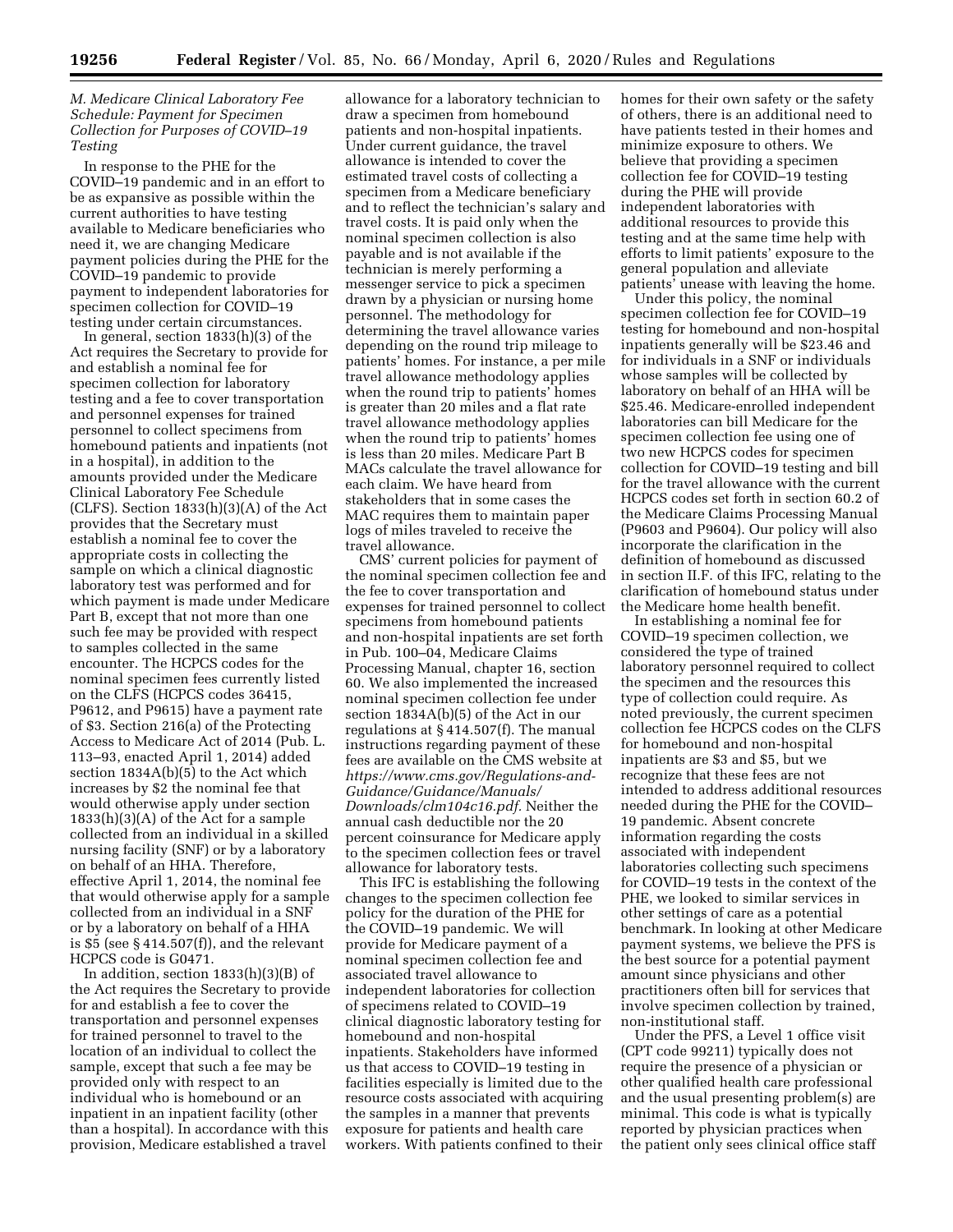for services like acquiring a routine specimen sample. CPT code 99211, describes an:

*Office visit for E/M of an established patient that may be performed by clinical staff under supervision (may not require a physician's presence). Usually the presenting problem(s) are minimal and typically 5 minutes are spent supervising or performing the service.* 

The CY 2020 national PFS payment amount for Level 1 established patient office visits is \$23.46 on the PFS. We also considered establishing a higher payment amount that considered the Level 1 E/M visit plus the payment amount for CPT code 89220, Sputum obtaining specimen aerosol induced technique, for a specimen collection fee of \$40.06, but we believe there is likely overlapping costs in staff time for these two services and the Level 1 office visit payment rate is adequate.

For initial diagnostic testing for COVID–19, the CDC issued interim guidelines that recommend collecting and testing for the virus using an upper respiratory nasopharyngeal swab (NP). The CDC guidance also states that collection of oropharyngeal swabs (OP) is a lower priority and if collected should be combined in the same tube as the NP. The CDC guidance advises that collection of sputum should only be done for those patients with productive coughs. See *[https://www.cdc.gov/](https://www.cdc.gov/coronavirus/2019-ncov/lab/guidelines-clinical-specimens.html) [coronavirus/2019-ncov/lab/guidelines](https://www.cdc.gov/coronavirus/2019-ncov/lab/guidelines-clinical-specimens.html)[clinical-specimens.html.](https://www.cdc.gov/coronavirus/2019-ncov/lab/guidelines-clinical-specimens.html)* Similar collection method types, that is, NP or OP swabs are also used in other laboratory developed tests for COVID– 19.

Section 1833(h)(3) of the Act does not specifically describe the types of specimen collection methods that are eligible for the nominal fee and transportation and personnel expenses. However, section 1833(h)(3)(B) of the Act does refer to ''trained personnel'' that would collect the sample from homebound individuals and inpatients in non-hospital inpatient facilities. This suggests that to be medically necessary and for payment to be made for sample collection, the method of sample collection must require some training or skill on the part of the laboratory technician and cannot be conducted by the beneficiary, the beneficiary's caregiver, or facility staff if the facility does not have a laboratory, and therefore, is using an outside laboratory to perform its testing of patients. The Medicare Claims Processing Manual provides additional guidance on the medical necessity requirements for specimen collection. Specifically, the manual states that ''Medicare allows payment for a specimen collection fee

when it is medically necessary for a laboratory technician to draw a specimen from either a nursing home patient or homebound patient'' and that ''the technician must personally draw the specimen.'' It also states that ''[t]his fee will not be paid to anyone who has not extracted the specimen'' and lists ''venipuncture or urine sample by catheterization'' as examples of a technician personally drawing the specimen. The manual further clarifies what it means for a specimen collection to be medically necessary stating that ''. . .where the specimen is a type that would require only the services of a messenger and would not require the skills of a laboratory technician, for example, urine or sputum, a specimen pickup service would not be considered medically necessary.''

We note that venipuncture and urine sample by catheterization are currently provided in the Medicare Claims Processing Manual as examples of a technician personally drawing a specimen, however, they are not an exhaustive list of all possible scenarios that require trained personnel to collect a specimen. In the case of collecting a specimen for COVID–19 testing, we believe that in the context of and for the duration of the PHE for the COVID–19 pandemic, collecting specimens using NP or OP swabs or collection of sputum will require a trained laboratory professional, as well as additional precautions that must be taken to minimize exposure risks in handling specimens that are suspected or confirmed for COVID–19. Thus, we believe that collecting a specimen for COVID–19 testing will incur higher costs than similar specimen collection services which require a trained laboratory professional but not additional precautions, to minimize exposure risks. The CDC advises that specimen collection must be performed correctly the first time the specimen is collected. A focus of the response to the PHE for the COVID–19 pandemic is to quickly identify individuals who are infected so that appropriate treatment for the patients being tested is provided in a timely manner. At the same time, another goal is to appropriately isolate those patients and quarantine those exposed to the patients to prevent further spread of the virus. We believe laboratory personnel will need to be trained on how to handle the specimen to maximize accurate test results for COVID–19. Laboratory personnel also will need to be trained on how to minimize risks for spreading the virus to themselves and/or others in the chain of handling the specimen before it arrives

at the laboratory for analysis. The CDC guidance states that specimens should be collected as soon as possible once a person under investigation (PUI) is identified, regardless of the time of symptom onset, and that proper infection control must be maintained when collecting specimens. We believe that specimens for COVID–19 testing using NP, OP, or sputum must be collected by trained laboratory personnel, and the specimens are a type that would not require only the services of a messenger or specimen pick up service. The manual currently lists collection of sputum as a type that would require only the services of a messenger, and therefore, is not considered medically necessary. However, for the PHE for the COVID–19 pandemic only, we believe a specimen collection fee for sputum collection would be warranted and medically necessary due to the reasons discussed previously. If in the future other types of COVID–19 tests are available, such as serological tests or point of care tests, we note that the specimen collection fee would apply if the specimen collection method must be performed by trained laboratory personnel. However, COVID– 19 tests that allow patients to collect the specimen themselves would not be eligible for the specimen collection fee.

To identify specimen collection for COVID–19 testing, we are establishing two new level II HCPCS codes. Independent laboratories must use one of these HCPCS codes when billing Medicare for the nominal specimen collection fee for COVID–19 testing for the duration of the PHE for the COVID– 19 pandemic. These new HCPCS codes are:

• G2023, specimen collection for severe acute respiratory syndrome coronavirus 2 (SARS-CoV–2) (Coronavirus disease [COVID–19]), any specimen source.

• G2024, specimen collection for severe acute respiratory syndrome coronavirus 2 (SARS-CoV–2) (Coronavirus disease [COVID–19]), from an individual in a SNF or by a laboratory on behalf of a HHA, any specimen source.

We created the second Level II HCPCS code, G2024, because section 1834A(b)(5) of the Act and our regulations at § 414.507(f) require a higher fee for collecting a specimen from an individual in a SNF or by a laboratory on behalf of an HHA, as described previously in this section of the IFC. We will issue guidance when the PHE for the COVID–19 pandemic is over and when these codes are no longer valid and terminated in the HCPCS file and/or the CLFS as appropriate.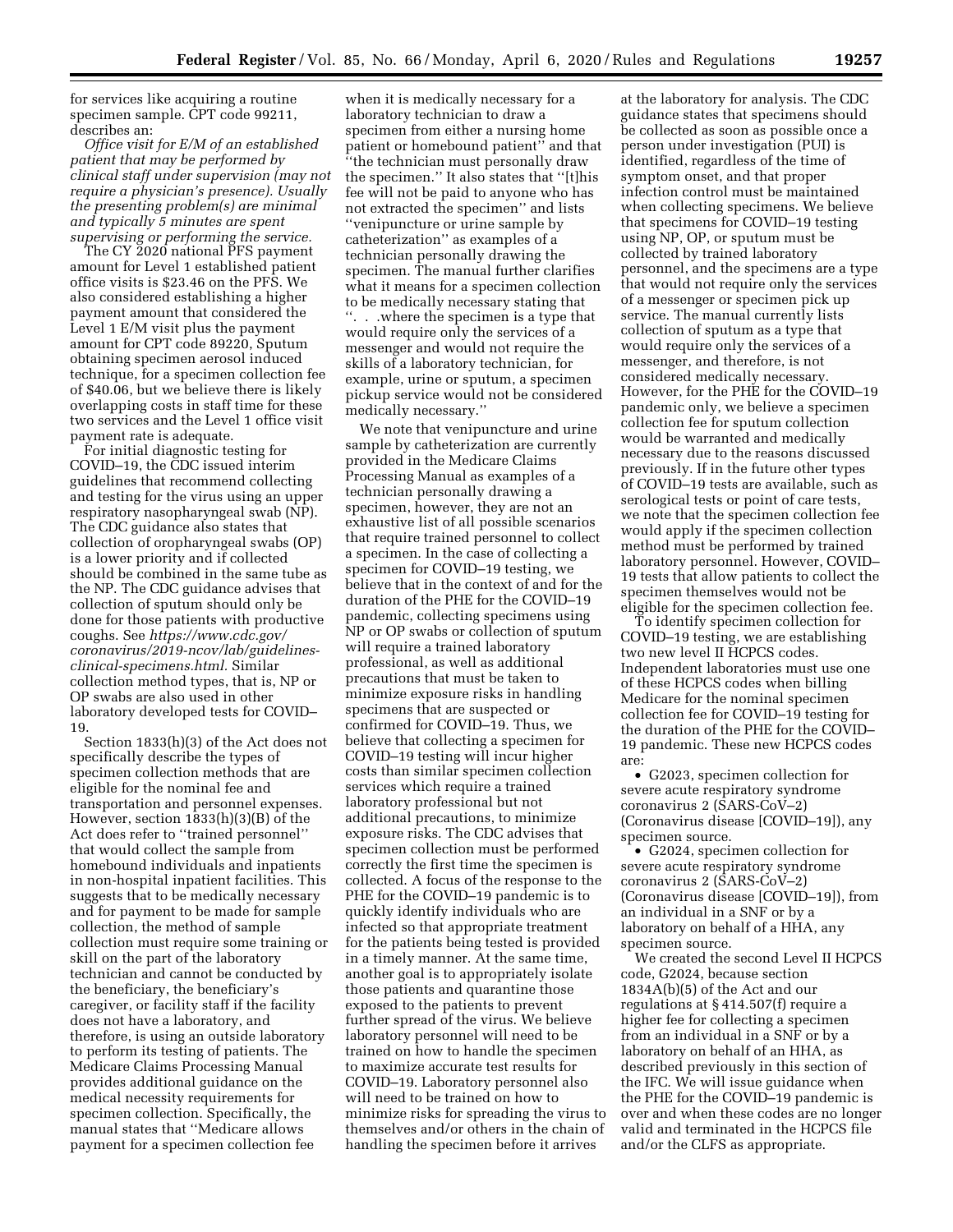In addition, Medicare payment for transportation and expenses for trained personnel to collect specimens from homebound patients (as discussed in section II.F. of this IFC, relating to the clarification of homebound status under the Medicare home health benefit) and inpatients (not in a hospital) for purposes of COVID–19 testing will be made in accordance with existing instructions found in the Medicare Claims Processing Manual. Independent laboratories must use the existing level II HCPCS codes when billing for the travel allowance, that is, the per mile travel allowance as described by HCPCS code P9603 and the flat rate travel allowance as described by HCPCS code P9604. Additionally, we are clarifying that paper documentation of miles traveled is not required and laboratories can maintain electronic logs with that information. However, laboratories will need to be able to produce these electronic logs in a form and manner that can be shared with MACs. As stated previously, we have heard from stakeholders that maintaining paper logs of miles is burdensome, especially with the development of GPS systems and various applications for cellular phones in recent years that can track miles traveled. Thus, we are clarifying that there is no requirement that laboratories maintain logs on paper to document travel, and that laboratories may use digital documentation of this information if preferred. The MACs may provide more information on acceptable formats.

In defining an individual who is homebound for purposes of the specimen collection fee and the travel allowance under section 1833(h)(3) of the Act, the manual refers to Chapters 7 and 15 of Pub. 100–02, the Medicare Benefit Policy Manual. The definition of ''homebound'' in Chapters 7 and 15 of Pub. 100–02 originate from the statutory definition of ''confined to the home'' (that is, ''homebound'') under sections 1814(a) and 1835(a) of the Act. As discussed in section II.F. of this IFC, relating to the clarification of homebound status under the Medicare home health benefit patients are considered ''confined to the home'' (that is, ''homebound'') if it is medically contraindicated for the patient to leave the home. When it is medically contraindicated for a patient to leave the home, there exists a normal inability for an individual to leave home and leaving home safely would require a considerable and taxing effort.

As an example for the PHE for COVID–19 pandemic, this would apply for those patients: (1) Where a physician has determined that it is medically

contraindicated for a beneficiary to leave the home because he or she has a confirmed or suspected diagnosis of COVID–19; or (2) where a physician has determined that it is medically contraindicated for a beneficiary to leave the home because the patient has a condition that may make the patient more susceptible to contracting COVID– 19. A patient who is exercising ''selfquarantine'' for his or her own safety, would not be considered ''homebound'' unless it is also medically contraindicated for the patient to leave the home. Determinations of whether the patient is homebound must be based on an assessment of each beneficiary's individual condition. For the PHE for the COVID–19 pandemic, the CDC is currently advising that older adults and individuals with serious underlying health conditions stay home (CDC's guidance is interim and is expected to continue to be updated as warranted).14 As such, during the PHE for the COVID– 19 pandemic, we expect that many Medicare beneficiaries could be considered ''homebound''. In light of this clarification regarding the definition of homebound, we are noting this clarification pertains to the specimen collection fee and travel allowance in the PHE for COVID–19 pandemic testing for homebound patients; that is, a patient is considered homebound for purposes of the fees under sections 1833(h)(3) and 1834A(b)(5) of the Act if it is medically contraindicated for the patient to leave home.

In summary, to address the PHE for the COVID–19 pandemic, we are using this IFC as a vehicle to provide additional payment during the PHE in the form of a specimen collection fee of \$23.46 generally, and \$25.46 for an individual in a SNF or by a laboratory on behalf of a HHA, for COVID–19 testing and to provide a travel allowance for a laboratory technician to collect a specimen for COVID–19 testing from a non-hospital inpatients or homebound patients under section 1833(h)(3) of the Act.

## *N. Requirements for Opioid Treatment Programs (OTP)*

In the CY 2020 PFS final rule (84 FR 62645 and 62646), we finalized allowing the use of interactive two-way audio/ video communication technology to furnish the counseling and therapy portions of the weekly bundle of services furnished by OTPs. In light of the PHE for the COVID–19 pandemic, during which the public has been

instructed to practice self-isolation or social distancing, and because interactive audio-video communication technology may not be available to all beneficiaries, we are revising § 410.67(b)(3) and (4) to allow the therapy and counseling portions of the weekly bundles, as well as the add-on code for additional counseling or therapy, to be furnished using audioonly telephone calls rather than via twoway interactive audio-video communication technology during the PHE for the COVID–19 pandemic if beneficiaries do not have access to twoway audio/video communications technology, provided all other applicable requirements are met. We believe this change is necessary to ensure that beneficiaries with opioid use disorders are able to continue to receive these important services during the current PHE.

### *O. Application of Teaching Physician and Moonlighting Regulations During the PHE for the COVID–19 Pandemic*

## a. Background

In context of the PHE for the COVID– 19 pandemic, we have been asked by stakeholders to relax supervision requirements related to the provision of teaching physician services under the PFS. For teaching physicians, section 1842(b) of the Act specifies that in the case of physicians' services furnished to a patient in a hospital with a teaching program, the Secretary shall not provide payment for such services unless the physician renders sufficient personal and identifiable physicians' services to the patient to exercise full, personal control over the management of the portion of the case for which payment is sought. We have also been asked to allow residents to independently furnish services in their capacity as fully licensed physicians outside of the scope of their approved GME residency in the inpatient setting of the hospital at which they provide services.

### b. Revisions to Teaching Physician Regulations During a PHE for the COVID–19 Pandemic

Regulations regarding PFS payment for teaching physician services and moonlighting are codified in 42 CFR part 415. Under § 415.172, if a resident participates in a service furnished in a teaching setting, PFS payment is made only if the teaching physician is present during the key portion of any service or procedure for which payment is sought. The provisions in § 415.174 exempt certain office/outpatient E/M services provided in the outpatient department of a hospital or another ambulatory care

<sup>14</sup>*[https://www.cdc.gov/coronavirus/2019-ncov/](https://www.cdc.gov/coronavirus/2019-ncov/specific-groups/high-risk-complications.html)  [specific-groups/high-risk-complications.html](https://www.cdc.gov/coronavirus/2019-ncov/specific-groups/high-risk-complications.html)*.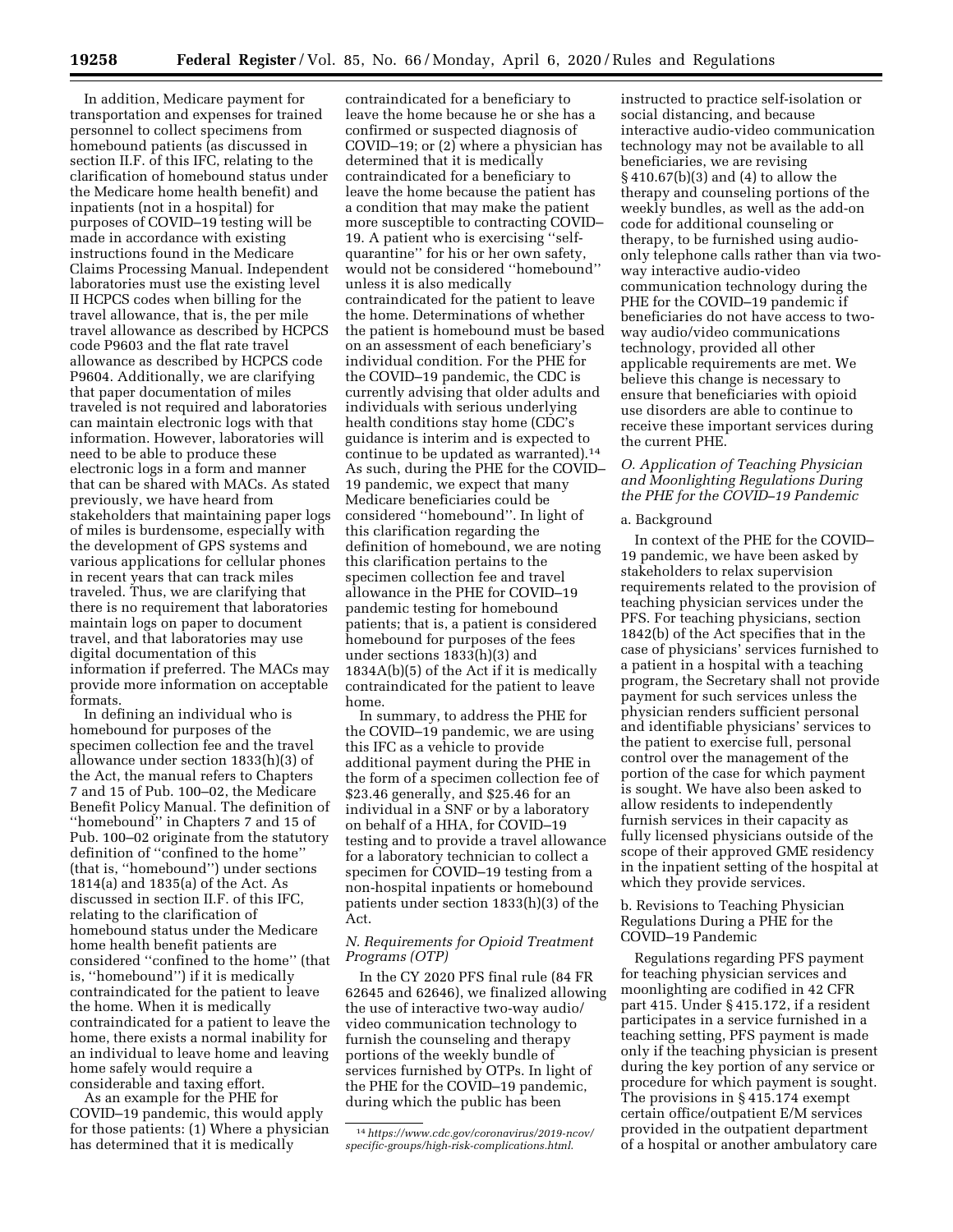entity (that is, primary care centers) from the physical presence requirement for the key portion of the service, pending all provisions of the regulation are met. The regulations in § 415.180 state that for the interpretation of diagnostic radiology and other diagnostic tests, PFS payment is made if the interpretation is performed or reviewed by a physician other than a resident. For § 415.184, the requirement for the presence of the teaching physician during psychiatric services in which a resident is involved may be met by observation of the service by use of a one-way mirror, video equipment, or similar device.

In context of the PHE for the COVID– 19 pandemic, teaching hospitals have expressed a need to increase their capacity to respond to the PHE for the COVID–19 pandemic because there has been increased demand for physicians to respond to patient needs. For example, we have been asked by stakeholders to allow Medicare to make payment under the PFS for services billed by teaching physicians when residents have furnished the entirety of a service in the inpatient setting in the area of their approved GME program and have a teaching physician review and sign off on the service, rather than requiring the teaching physician be physically present for the key portion of the service.

Given the circumstances of the PHE for the COVID–19 pandemic, we believe that the requirements for the physical presence of the teaching physician during the key portion of the service would necessarily limit access to services paid under the PFS. We recognize that in some cases, the physical proximity of the physician might present additional exposure risks, especially for high risk patients isolated for their own protection or in cases where the teaching physician and/or the resident has been exposed to the virus and must be under quarantine, or who may be at home caring for family members or providing childcare. If the teaching physician and/or the resident is under quarantine or at home, it could unintentionally limit the number of licensed practitioners available to furnish services to Medicare patients and could have the unintended consequence of limiting access to services paid under the PFS.

To increase the capacity of teaching settings to respond to the PHE for the COVID–19 pandemic as more practitioners are increasingly being asked to assist with the COVID–19 response, on an interim basis, for the duration of the PHE for the COVID–19 pandemic, we are amending the

teaching physician regulations to allow that as a general rule under § 415.172, the requirement for the presence of a teaching physician can be met, at a minimum, through direct supervision by interactive telecommunications technology, as described in section II.E. of this IFC. In other words, the teaching physician must provide supervision either with physical presence or be present through interactive telecommunications technology during the key portion of the service. Specifically, we believe that when use of such real-time, audio and video telecommunications technology allows for the teaching physician to interact with the resident through virtual means, their ability to furnish assistance and direction could be met without requiring the teaching physician's physical presence for the key portion of the service.

Currently, under the primary care exception in § 415.174, certain lower and mid-level office/outpatient E/M services provided in primary care centers are exempt from the physical presence requirement for the key portion of the service. The teaching physician must direct the care from such proximity as to constitute immediate availability (that is, provide direct supervision). In context of the PHE for the COVID–19 pandemic, the teaching physician may be under quarantine or otherwise at home, or the physical proximity of the teaching physician might present additional exposure risks. Additionally, during the PHE for the COVID–19 pandemic, more patients may present with more complex needs, such as an underlying condition that places them at high risk for COVID–19 and that necessitate a high level office/outpatient E/M service (that is, level 4 or 5 visit). Consequently, on an interim basis, for the duration of the PHE for the COVID–19 pandemic, we are amending § 415.174 to allow that all levels of an office/outpatient E/M service provided in primary care centers may be provided under direct supervision of the teaching physician by interactive telecommunications technology. We believe use of real-time, audio and video telecommunications technology allows for the teaching physician to interact with the resident through virtual means, and thus would meet the requirement for teaching physician presence for office/outpatient E/M services furnished in primary care centers. For § 415.180, for the duration of the PHE for the COVID–19 pandemic, we will allow PFS payment to be made for the interpretation of diagnostic radiology and other diagnostic tests

when the interpretation is performed by a resident under direct supervision of the teaching physician by interactive telecommunications technology. The teaching physician must still review the resident's interpretation. For § 415.184, for the duration of the PHE for the COVID–19 pandemic, the requirement for the presence of the teaching physician during the psychiatric service in which a resident is involved may be met by the teaching physician's direct supervision by interactive telecommunications technology. For both §§ 415.180 and 415.184, allowing residents to furnish these services under direct supervision of the teaching physician by interactive telecommunications technology would allow for the presence requirement to be met. These diagnostic radiology, diagnostic tests, and psychiatry services could continue to be provided to patients that need them in the event the teaching physician is in quarantine or otherwise at home, or where the physical proximity of the teaching physical might present additional exposure risk.

The regulations describing PFS payment for teaching physician services do have additional exceptions for specific policies. For example, as described in § 415.172, in the case of surgical, high-risk, or other complex procedures, the teaching physician must be present during all critical portions of the procedure and immediately available to furnish services during the entire service or procedure. In the case of procedures performed through an endoscope, the teaching physician must be present during the entire viewing. As described in § 415.178 for anesthesia services, the teaching anesthesiologist must be present during all critical or key portions of the anesthesia service or procedure involved and the teaching anesthesiologist must be immediately available to furnish anesthesia services during the entire procedure. Given the complex nature of these procedures and the potential danger to the patient, even in the context of the PHE for the COVID–19 pandemic and the inherent exposure risks for patients and physicians, we believe that the requirements for physical presence for either the entire procedure or the key portions of the service, whichever are applicable, are necessary for patient safety. Thus, the PHE for the COVID–19 pandemic exceptions previously described will not apply in the case of surgical, high risk, interventional, or other complex procedures, services performed through an endoscope, and anesthesia services. We seek comment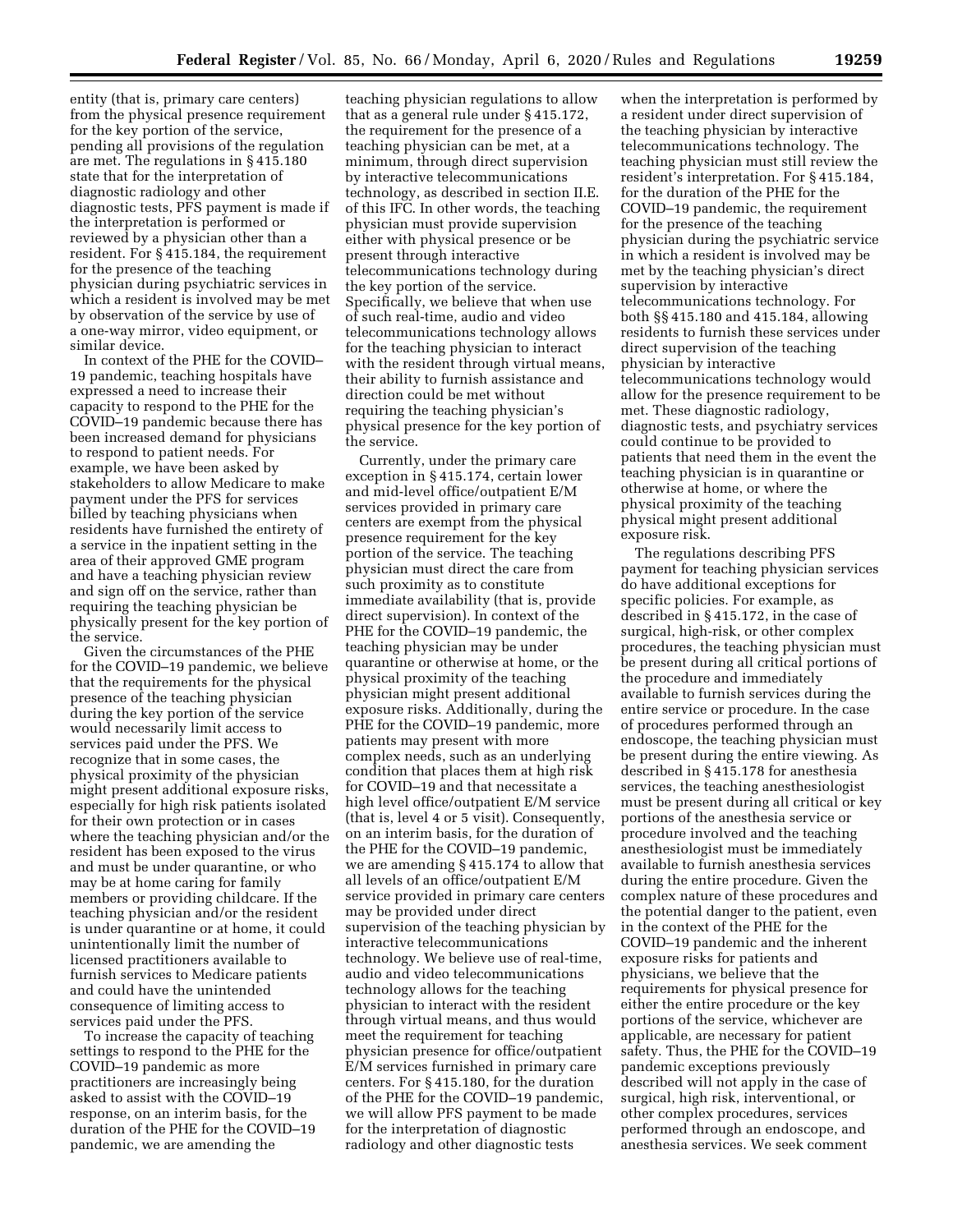on whether other procedures should also be exempt from this policy given the complex nature or potential danger to the patient.

Collectively, the flexibilities described for §§ 415.172, 415.174, 415.180, and 415.184 are intended to ensure there are as many qualified practitioners as possible. They are also intended to minimize the number of people coming into contact with one another by removing the need for inperson direct supervision. We view direct supervision by interactive telecommunications technology as the minimum requirement for provision of the service for purposes of Medicare payment. However, teaching physicians may continue to exercise their clinical judgment to decide whether it is appropriate to utilize these flexibilities in furnishing their services involving residents. We also seek comment on our belief that direct supervision by interactive telecommunications technology is appropriate in the context of this PHE, as well as whether any guardrails should be included, and how it balances risks that might be introduced for beneficiaries with reducing exposure risk and the increased spread of the disease, in the context of this PHE.

c. Application of the Expansion of Telehealth Services to Teaching Physician Services

On March 17, 2020, we announced the expansion of telehealth services on a temporary and emergency basis pursuant to waiver authority added under section 1135(b)(8) by the Coronavirus Preparedness and Response Supplemental Appropriations Act.15 Starting on March 1, 2020, Medicare can pay for telehealth services, including office, hospital, and other visits furnished by physicians and other practitioners to patients located anywhere across the country including in a patient's place of residence. We have been asked by stakeholders to clarify whether this expansion applies to teaching physician services, including those furnished under the primary care exception. We believe that allowing Medicare payment for services billed by the teaching physician when the resident is furnishing services, including office/outpatient E/M services provided in primary care centers, via telehealth under direct supervision by interactive telecommunications technology would allow residents to furnish services remotely to patients

who may need to be isolated for purposes of exposure risk based on presumed or confirmed COVID–19 infection, and as a result, would increase access to services for patients. To increase the capacity of teaching settings to respond to the PHE for the COVID–19 pandemic as more practitioners are increasingly being asked to assist with the COVID–19 response, we believe that, for telehealth services involving residents, the requirement that a teaching physician be present for key portions of the service can be met through virtual means. We also believe same is true for telehealth services furnished by the resident in primary care centers. The use of realtime, audio and video telecommunications technology allows for the teaching physician to interact with the resident through virtual means while the resident is furnishing services via telecommunications technology, and thus, in the circumstances of the PHE, would meet the requirement for teaching physician presence for office/ outpatient E/M services furnished in primary care centers. Consequently, on an interim basis for the duration of the PHE for the COVID–19 pandemic, we are revising our regulations to specify that Medicare may make payment under the PFS for teaching physician services when a resident furnishes telehealth services to beneficiaries under direct supervision of the teaching physician which is provided by interactive telecommunications technology. Additionally, on an interim basis, for the duration of the PHE for the COVID– 19 pandemic, Medicare may make payment under the PFS for services billed under the primary care exception by the teaching physician when a resident furnishes telehealth services to beneficiaries under the direct supervision of the teaching physician by interactive telecommunications technology. We also seek comment on our belief that direct supervision by interactive telecommunications technology is appropriate in the context of this PHE, as well as whether and how it balances risks that might be introduced for beneficiaries with reducing exposure risk and the increased spread of the disease, in the context of this PHE.

d. Payment Under the PFS for Teaching Physician Services When Resident Under Quarantine

There also may be circumstances in which the resident may need to furnish services while under quarantine (for example, while at home). We have been asked by stakeholders if residents who have been exposed to COVID–19 and are

under quarantine, and otherwise well and able to work, are able to furnish services that do not require face-to-face patient care, such as reading the results of tests and other imaging studies. Because current regulations require the physical presence of the teaching physician during the key portion of the service, residents would not be able to furnish services from quarantine, which could limit the number of licensed practitioners available to furnish services to Medicare patients and could have the unintended consequence of limiting access to services paid under the PFS. Because we are amending the teaching physician regulations to allow that as a general rule under § 415.172, the requirement for the presence of a teaching physician can be met through direct supervision by interactive telecommunications technology, on an interim basis, for the duration of the PHE for the COVID–19 pandemic, Medicare may also make payment under the PFS for teaching physician services when the resident is furnishing these services while in quarantine under direct supervision of the teaching physician by interactive telecommunications technology. We believe this policy will limit exposure to COVID–19 and to allow for the continued access to physicians' services of residents while in quarantine.

e. Revisions to Moonlighting Regulations During a PHE for the COVID–19 Pandemic

A licensed resident physician is considered to be ''moonlighting'' when they furnish physicians' services to outpatients outside the scope of an approved graduate medical education (GME) program. Under current regulations, the services of residents in hospitals in which the residents have their approved GME program are not considered separately billable as physicians' services and instead are payable under §§ 413.75 through 413.83 regarding direct GME payments, whether or not the services are related to the approved GME training program. When a resident furnishes services that are not related to their approved GME programs in an outpatient department or emergency department of a hospital in which they have their training program, those services can be billed separately as physicians' services and payable under the PFS if they meet the criteria described in our regulation at § 415.208(b)(2).

In light of the PHE for the COVID–19 pandemic, teaching hospitals need to secure as much physician coverage as possible because there has been increased demand for physicians to

<sup>15</sup>*[https://www.cms.gov/newsroom/press-releases/](https://www.cms.gov/newsroom/press-releases/president-trump-expands-telehealth-benefits-medicare-beneficiaries-during-covid-19-outbreak) [president-trump-expands-telehealth-benefits](https://www.cms.gov/newsroom/press-releases/president-trump-expands-telehealth-benefits-medicare-beneficiaries-during-covid-19-outbreak)[medicare-beneficiaries-during-covid-19-outbreak](https://www.cms.gov/newsroom/press-releases/president-trump-expands-telehealth-benefits-medicare-beneficiaries-during-covid-19-outbreak)*.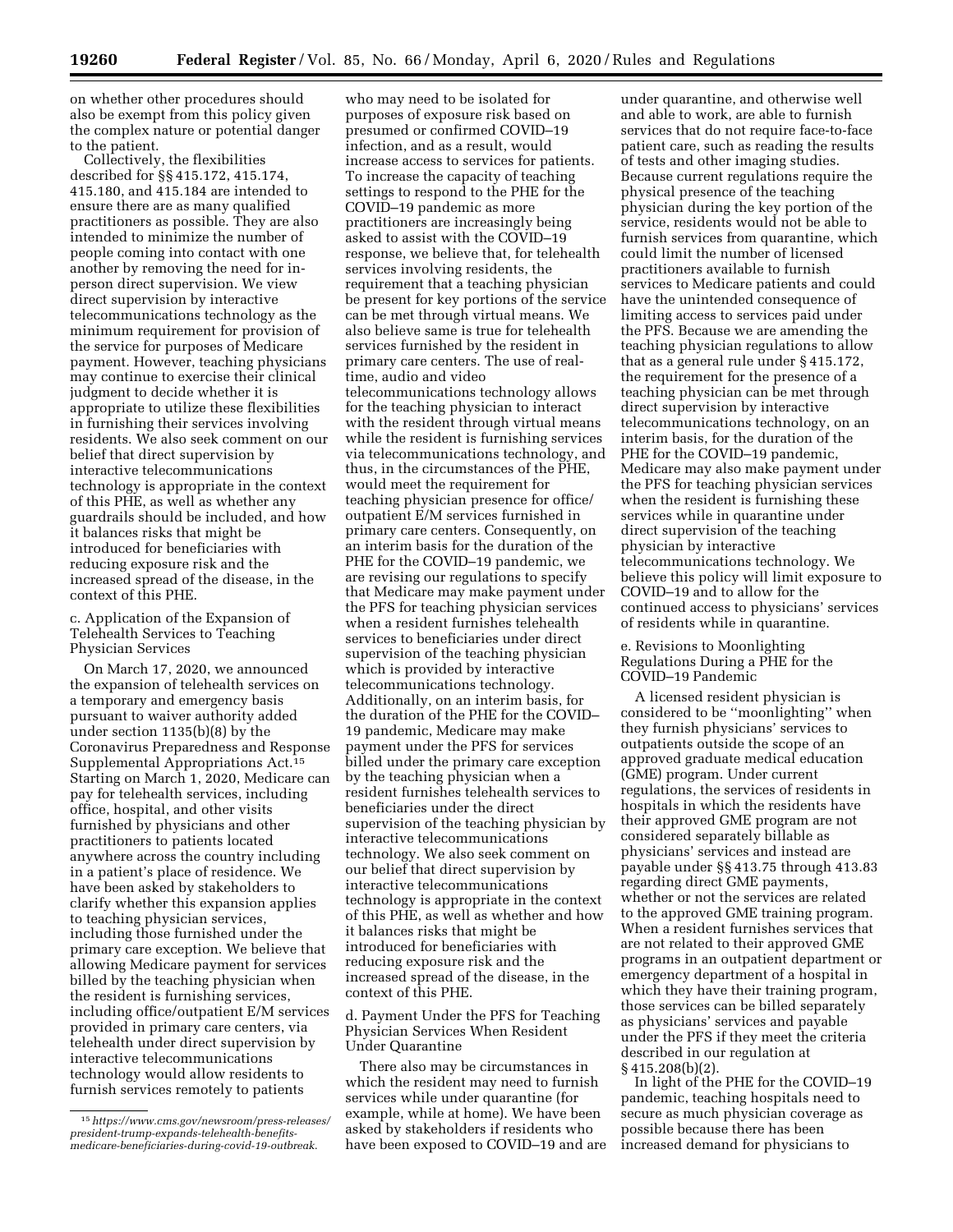respond to patient needs, such as furnishing services to patients in inpatient settings who have either a presumed or confirmed COVID–19 infection. Stakeholders have requested that residents be able to furnish physicians' services to patients in the inpatient setting outside of the scope of their approved GME programs in the hospital where they have their training.

We believe that our regulation at § 415.208(b), which limits the scope of services that can be separately billable by moonlighting residents when furnished outside their approved GME programs to patients in an outpatient department or emergency department of a hospital in which they have their training program, does not adequately meet the needs of teaching hospitals to ensure there are as many qualified practitioners available as possible given the circumstances of the PHE for the COVID–19 pandemic. Under current policy, for example, a resident in a hospital's approved GME program for anesthesia who typically furnishes only anesthesia-related services in an operating room would not be able to provide separately billable physicians' services when treating inpatients in the intensive care unit for COVID–19 infection, even if these services were not part of the resident's approved GME program. As a result, this regulation could unintentionally limit the number of licensed practitioners available to furnish services to Medicare patients and could have the unintended consequence of limiting access to critically needed care. Consequently, on an interim basis, for the duration of the PHE for the COVID–19 pandemic, we are amending our regulation in § 415.208 to state that the services of residents that are not related to their approved GME programs and are performed in the inpatient setting of a hospital in which they have their training program are separately billable physicians' services for which payment can be made under the PFS provided that the services are identifiable physicians' services and meet the conditions of payment for physicians' services to beneficiaries in providers in § 415.102(a), the resident is fully licensed to practice medicine, osteopathy, dentistry, or podiatry by the State in which the services are performed, and the services are not performed as part of the approved GME program.

P. Special Requirements for Psychiatric Hospitals (§ 482.61(d))

In the June 16, 2016 **Federal Register**, we published the ''Medicare and Medicaid Programs; Hospital and

Critical Access Hospital (CAH) Changes To Promote Innovation, Flexibility, and Improvement in Patient Care'' proposed rule (81 FR 39447), which outlined a number of proposed hospital and CAH Condition of Participation (CoP) requirements, including those focused on infection control, antibiotic use, and scope of practice for NPPs (that is, advanced practice providers (APPs) such as PAs, NPs, psychologists, and CNSs, as well as other qualified, licensed practitioners to whom this revision might also be applicable).

Subsequently, in the September 30, 2019 **Federal Register**, we published the ''Medicare and Medicaid Programs; Hospital and Critical Access Hospital (CAH) Changes To Promote Innovation, Flexibility, and Improvement in Patient Care'' final rule (84 FR 51775) that finalized several of these proposed changes to modernize the hospital and CAH requirements, improve quality of care, and support HHS and CMS priorities. In that final rule, we deleted the modifying term ''independent'' from the Patient's Rights CoP at 42 CFR  $482.13(e)(5)$  and  $(e)(8)(ii)$  regarding which practitioners may order the use of restraints and seclusion. These revisions to the regulatory text were intended to finally make the language of the hospital CoPs consistent with the language of the Children's Health Act of 2000 (CHA) (Pub. L. 106–310, enacted October 17, 2000) regarding restraint and seclusion orders and licensed practitioners, and upon which the CoP language was originally intended to be based. Additionally, and to remain consistent throughout this CoP, we revised § 482.13(e)(10) and (11), (e)(12)(i)(A),  $(e)(14)$ , and  $(g)(4)(ii)$  that contained the term ''licensed independent practitioner'' by changing the term from ''licensed independent practitioner'' to simply ''licensed practitioner.''

In the final rule, we stated that the revision reflected our goal to have health professionals operate within the scope of practice allowed by state law, and that it also recognized the need to fully utilize the healthcare workforce. We also stated that we believe that this change will reduce unnecessary burden for hospitals and remove obstacles APPs face when ordering seclusion and restraints. However, we stated that we disagreed with the commenters who stated that the removal of the term ''independent'' will cause confusion over the applicability of this requirement. Our removal of the term ''independent'' is consistent with the language used in the CHA, which utilizes the term ''other licensed practitioner,'' without the independent modifying term. In addition, the order of restraint or seclusion must be ordered by a licensed practitioner who is authorized by hospital policy in accordance with State law to do so.

In the September 30, 2019 final rule, we made additional revisions to address other areas of the hospital CoPs that we viewed as being either conflicting with, or more stringent than, existing state scope-of-practice laws and licensing requirements, and which, if appropriately revised, would give APPs greater flexibility to practice more broadly in the current healthcare system while still being in accordance with respective state scope-of-practice laws.

Therefore, in our review of the Hospital CoPs for the proposed rule, we discovered that there were several provisions that incorrectly reference § 482.12(c)(1), which lists the types of physicians and applies only to patients who are Medicare beneficiaries. Section 482.12(c) states that the governing body of the hospital must ensure that every Medicare patient is under the care of one of the following practitioners:

• A doctor of medicine or osteopathy;

• A doctor of dental surgery or dental medicine who is legally authorized to practice dentistry by the State and who is acting within the scope of his or her license;

• A doctor of podiatric medicine, but only with respect to functions which he or she is legally authorized by the State to perform;

• A doctor of optometry who is legally authorized to practice optometry by the State in which he or she practices;

• A chiropractor who is licensed by the State or legally authorized to perform the services of a chiropractor, but only with respect to treatment by means of manual manipulation of the spine to correct a subluxation demonstrated by X-ray to exist; and

• A clinical psychologist as defined in § 410.71, but only for a clinical psychologist services as defined in § 410.71 and only to the extent permitted by State law.

The reference of this ''Medicare beneficiary-only'' requirement in certain other provisions of the hospital CoPs (which we have listed below) inappropriately links it to *all* patients and not Medicare beneficiaries exclusively. In fact, per section 1861(e)(4) of the Act, every patient with respect to whom payment may be made under this title must be under the care of a physician except that a patient receiving qualified psychologist services (as defined in subsection (ii)) may be under the care of a clinical psychologist with respect to such services to the extent permitted under State law. In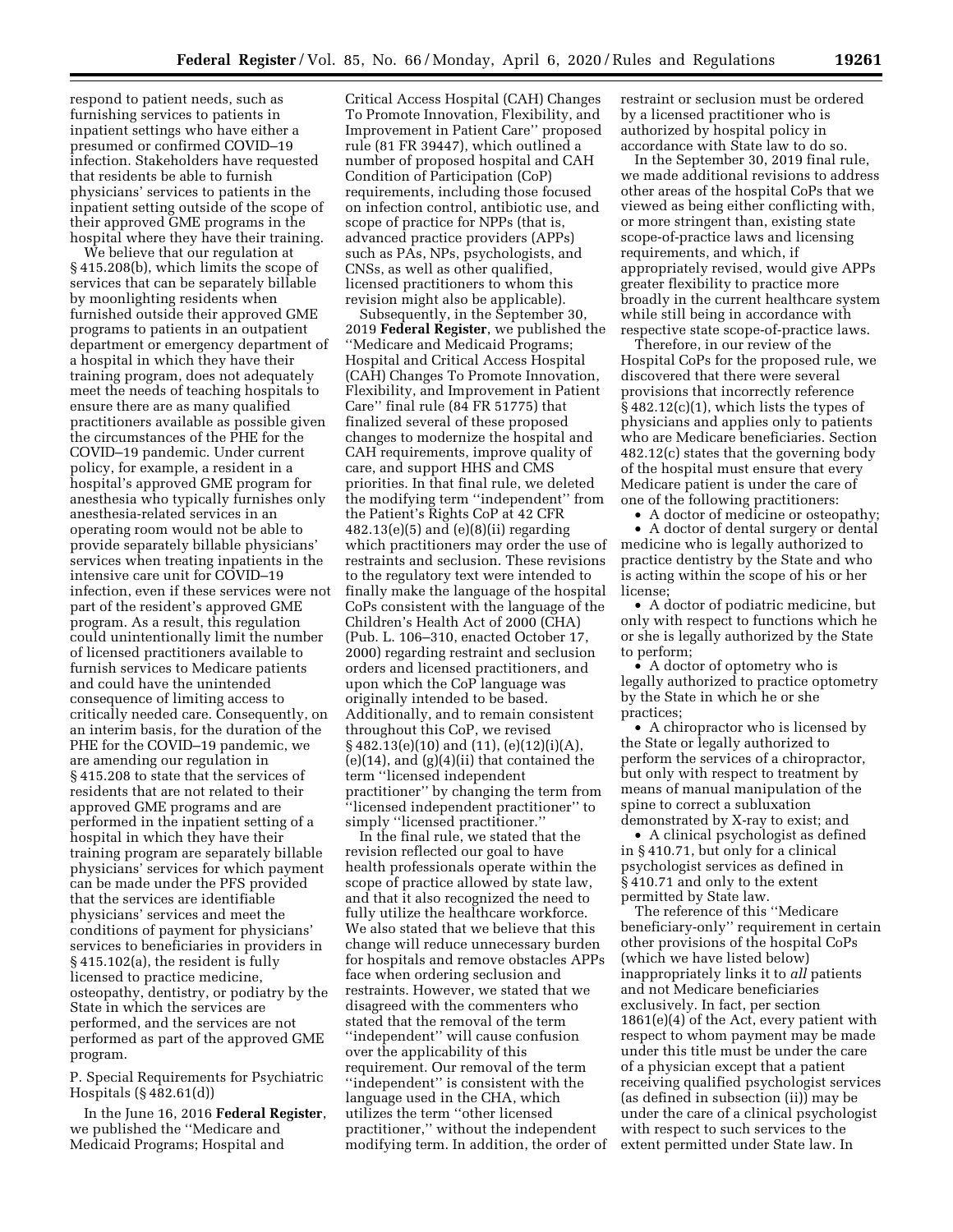accordance with that provision, we have chosen to apply § 482.12(c) to Medicare patients. With the exception of a few provisions in the CoPs such as those directly related to § 482.12(c) described here, the remainder of the CoPs apply to all patients, regardless of payment source, and not just Medicare beneficiaries. For example, the Nursing Services CoP, at § 482.23(c)(1), requires that all drugs and biologicals must be prepared and administered in accordance with Federal and State laws, the orders of the practitioner or practitioners responsible for the patient's care as specified under § 482.12(c), and accepted standards of practice. Since the CoPs clearly allow hospitals to determine which categories of practitioners would be responsible for the care of other patients, outside the narrow Medicare beneficiary restrictions of § 482.12(c), this reference is inappropriate and unnecessarily restrictive of hospitals and their medical staffs to make these determinations based on State law and practitioner scope of practice.

To clarify that these provisions apply to all patients and not only Medicare beneficiaries, we deleted any inappropriate references to § 482.12(c) in the final rule. Therefore, we deleted references to § 482.12(c) found in the following provisions: § 482.13(e)(5),  $(e)(8)(ii)$ ,  $(e)(14)$ , and  $(g)(4)(ii)$  in the Patients' Rights CoP; and § 482.23(c)(1) and (3) in the Nursing Services CoP. We note here that we did not receive any comments on these changes as they proposed in the June 2016 proposed rule, and therefore, we finalized them without change.

In performing our most recent review of the hospital CoPs, including the Requirements for Specialty Hospitals at subpart E of 42 CFR part 482, we discovered that we inadvertently failed to propose to delete another inappropriate reference to § 482.12(c), which is contained in the current provision at § 482.61(d) in the Special Medical Record Requirements for Psychiatric Hospitals CoP (pertaining to which hospital personnel may complete progress notes for patients). The current provision also contains the term ''licensed independent practitioner.'' Therefore, in the interests of consistency with the other recent revisions we have noted here, we are now deleting the reference to § 482.12(c) along with the modifier ''independent'' in this IFC.

We believe that as currently written and implemented, this requirement requires some clarification for the reasons that we have discussed. As we have already stated and made clear through our recent revisions to the

hospital CoPs, we believe that APPs, including PAs, NPs, psychologists, and CNSs (as well as other qualified, licensed practitioners to whom this revision might also be applicable), when acting in accordance with State law, their scope of practice, and hospital policy, should have the authority to practice more broadly and to the highest level of their education, training, and qualifications as allowed under their respective state requirements and laws in this area.

We believe that NPPs practicing in the psychiatric hospital setting should be able to record progress notes of psychiatric patients for whom they are responsible. Therefore, we will allow the use of NPPs, or APPs, to document progress notes of patients receiving services in psychiatric hospitals, in addition to MDs/DOs as is currently allowed.

Given the changes made to the requirements under § 482.13 regarding the removal of the word ''independent'' from the phrase ''licensed independent practitioner'' when referencing NPPs that we have previously discussed, we are making the same change for this provision. We believe that the regulatory language should be as consistent as possible throughout the hospital CoPs and, in addition, as was the case with the requirement under § 482.13, using the term ''licensed independent practitioner'' may inadvertently exacerbate workforce shortage concerns, might unnecessarily impose regulatory burden on hospitals by restricting a hospital's ability to allow APPs and other NPPs to operate within the scope of practice allowed by state law, and does not recognize the benefits to patient care that might be derived from fully utilizing APPs and their clinical skills to the highest levels of their training, education, and experience as allowed by hospital policy in accordance with state law. We believe that this change permits a greater scope of practice for these professionals in the psychiatric hospital context.

### *Q. Innovation Center Models*

1. Medicare Diabetes Prevention Program (MDPP) Expanded Model Emergency Policy

Through this IFC, we are amending the Medicare Diabetes Prevention Program (MDPP) expanded model to modify certain MDPP policies during the PHE. Specifically, this IFC will permit certain beneficiaries to obtain the set of MDPP services more than once per lifetime, increase the number of virtual make-up sessions, and allow

certain MDPP suppliers to deliver virtual MDPP sessions on a temporary basis. These changes are in response to COVID–19, which resulted in an interruption to expanded model services delivered by MDPP suppliers and/or prevented MDPP beneficiaries from attending sessions. Throughout the rulemaking for the MDPP expanded model, we sought to ensure that the MDPP set of services would be delivered in-person, in a classroom based setting, within an established timeline. At the time, the priority was placed on establishing a structured service that, when delivered within the confines of the rule, would create the least risk of fraud and abuse, increase the likelihood of success, and maintain the integrity of the data collected for evaluation purposes. However, the COVID–19 pandemic has led to suspension of in-person class sessions and guidance from CDC that Medicareage beneficiaries stay home. In response, we will implement provisions that allow for temporary flexibilities that prioritize availability and continuity of services for MDPP suppliers and MDPP beneficiaries impacted by extreme and uncontrollable circumstances during the COVID–19 PHE. The changes in this IFC are applicable to MDPP suppliers, as defined in § 410.79(b), that are enrolled in MDPP as March 1, 2020, and MDPP beneficiaries as defined in § 410.79(b) who were receiving MDPP set of services as of March 1, 2020. Under these temporary flexibilities, the requirement for in-person attendance at the first core-session will remain in effect. As a result, if beneficiaries are prohibited from attending the first core session in person, suppliers will be unable to start any new cohorts with MDPP beneficiaries. All flexibilities described in this IFC will cease to be available at the conclusion of the PHE. The CDC issued guidance to all National Diabetes Prevention Program suppliers on or about March 12, 2020, providing alternative delivery options during the COVID–19 national emergency, including encouraging organizations to use virtual make-up sessions as necessary, regardless of usual delivery mode; if virtual make-up sessions are not possible, organizations may pause offering classes. When classes resume, the CDC is allowing suppliers to pick up where they left off, or to restart the expanded model program from week one. It is our intent to conform with the CDC guidance where feasible, with the overall intent to minimize disruption of services for MDPP suppliers and MDPP beneficiaries; by allowing MDPP beneficiaries to maintain their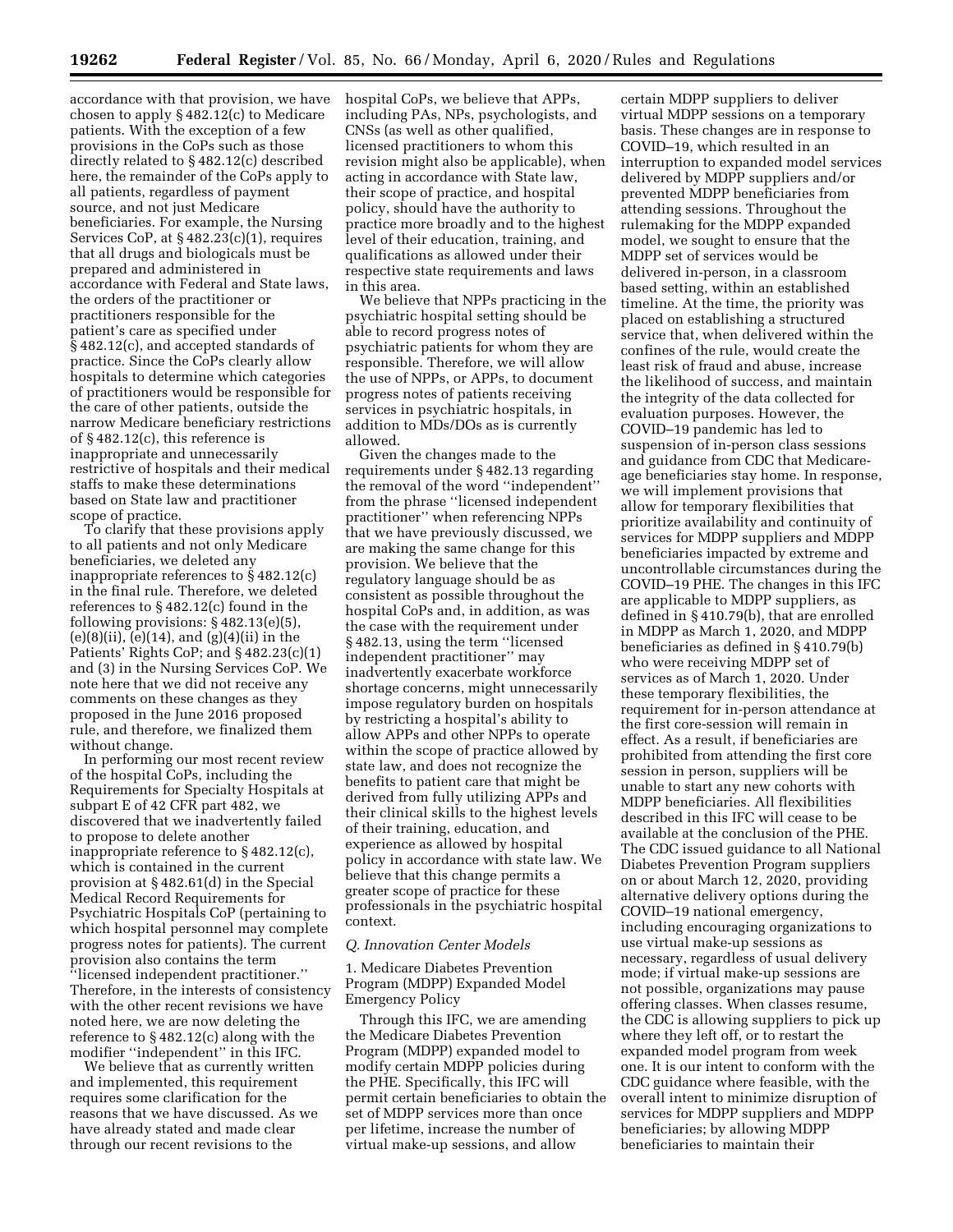eligibility. We are amending the MDPP regulations to provide for certain changes, including allowing MDPP suppliers to either deliver MDPP services virtually or suspend in-person services and resume services at a later date. The limit to the number of virtual make-up sessions is waived for MDPP suppliers with existing capabilities to provide services virtually, so long as the virtual services are furnished in a manner that is consistent with the CDC Diabetes Prevention Recognition Program (DPRP) standards for virtual sessions, follow the CDC-approved DPP curriculum requirements, and are provided upon the individual MDPP beneficiary's request. In addition, the MDPP supplier may only furnish to the MDPP beneficiary a maximum of one session on the same day as a regularly scheduled session and a maximum of one virtual make-up session per week. Virtual make-up sessions may only be furnished to achieve attendance goals and may not be furnished to achieve weight-loss goals. An MDPP supplier may offer to an MDPP beneficiary no more than: 15 virtual make-up sessions offered weekly during the core session period; 6 virtual make-up sessions offered monthly during the core maintenance session interval periods; and 12 virtual make-up sessions offered monthly during the ongoing maintenance session interval periods.

In addition, these changes permit certain MDPP beneficiaries to obtain the set of MDPP services more than once per lifetime, for the limited purposes of allowing a pause in service and to provide the flexibilities that will allow MDPP beneficiaries to maintain eligibility for MDPP services despite a break in service, attendance, or weight loss achievement.

We are amending our provisions at § 410.79 by adding paragraph (e).

2. Changes to the Comprehensive Care for Joint Replacement (CJR) Model To Extend the Length of Performance Year 5 by Three Additional Months and To Change the Extreme and Uncontrollable Circumstances Policy To Account for the COVID–19 Pandemic

Through this IFC, we are implementing two changes to the Comprehensive Care for Joint Replacement (CJR) model to support the continuity of model operations and to ensure that CJR participants do not unfairly suffer financial consequences from the impact of COVID–19 due to their participation in CJR. Specifically, we are implementing a 3-month extension to CJR performance year (PY) 5 such that the model will now end on March 31, 2021, rather than ending on

December 31, 2020. On February 24, 2020, we published a proposed rule titled ''Medicare Program: Comprehensive Care for Joint Replacement Model Three-Year Extension and Changes to Episode Definition and Pricing'' (85 FR 10516; CMS–5529–P). We wish to ensure continuity of CJR model operations in participant hospitals during this PHE for the COVID–19 pandemic so that we do not create any additional disruptions to the standard care procedures hospitals have in place during this challenging time. Therefore, we are implementing a 3-month extension of CJR PY 5 and amending the provisions at 42 CFR 510.2 and 510.200(a) to reflect that extension.

Further, recognizing that the current CJR model policy for extreme and uncontrollable circumstances policy is not applicable to the PHE for the COVID–19 pandemic, we also are implementing a change to that policy in this IFC such that it will be applicable to episodes impacted by the COVID–19 pandemic. Currently, the CJR extreme and uncontrollable circumstances policy, which is codified at § 510.305(k), applies only during major disaster declarations where a participant hospital and its beneficiaries are affected by natural disasters, such as, hurricanes, earthquakes, wildfires.16 Although the COVID–19 outbreak in the United States was declared as a national emergency on March 13, 2020,<sup>17</sup> the current CJR extreme and uncontrollable circumstances policy does not apply to this national emergency. Although we do not expect many new CJR episodes to initiate as we have recently issued guidance 18 stressing the need to avoid elective surgeries in light of the COVID– 19 virus, we recognize that a number of beneficiaries are in active CJR episodes that initiated prior to March 2020. Further, we acknowledge that CJR hip fracture episodes, which generally result from emergent accidents and are not necessarily avoidable, will continue to occur. Given the challenges to the health care delivery system in responding to COVID–19 cases and the expenses associated with treating this highly contagious virus, we want to avoid inadvertently creating incentives to place cost considerations above patient safety within the CJR model during this COVID–19 pandemic.

Therefore, to enable the CJR model to adjust for the effect of COVID–19, we are broadening the extreme and uncontrollable circumstances policy by applying certain financial safeguards to participant hospitals that have a CCN primary address that is located in an emergency area for episodes that overlap with the emergency period, as those terms are defined in section 1135(g) of the Act, for which the Secretary issued a waiver or modification of requirements under section 1135 of the Act on March 13, 2020, which applies nationwide.19 Accordingly, all participant hospitals are located in the emergency area and qualify for applicable financial safeguards during the emergency period.

Amending the extreme and uncontrollable circumstances policy to account for all participant hospitals affected by the COVID–19 pandemic allows participant hospitals to concentrate on patient care and ensures that participant hospitals are not held financially liable for episode costs that escalate due to effects from the COVID– 19 pandemic. While this amendment greatly broadens the extreme and uncontrollable circumstances policy, the significant impact the health care delivery system faces in responding to COVID–19 cases and the expenses associated with treating this highlycontagious virus justifies modifying the extreme and uncontrollable circumstances policy and increasing the financial safeguards. Specifically, we are stating that for a fracture or nonfracture episode with a date of admission to the anchor hospitalization that is on or within 30 days before the date that the emergency period (as defined in section 1135(g) of the Act) begins or that occurs through the termination of the emergency period (as described in section 1135(e) of the Act), actual episode payments are capped at the target price determined for that episode under § 510.300. Though different financial safeguards apply for fracture and non-fracture episodes when a major disaster declaration is declared, we believe applying equal financial safeguards for both episodes during the COVID–19 pandemic is more appropriate due to its nationwide impact on hospitals and post-acute care facilities ability to provide care for beneficiaries during this PHE.

We are codifying these provisions at § 510.305 (k)(3) and (4).

<sup>16</sup> 82 FR 57066.

<sup>17</sup>See: *[https://www.whitehouse.gov/presidential](https://www.whitehouse.gov/presidential-actions/proclamation-declaring-national-emergency-concerning-novel-coronavirus-disease-covid-19-outbreak/)[actions/proclamation-declaring-national](https://www.whitehouse.gov/presidential-actions/proclamation-declaring-national-emergency-concerning-novel-coronavirus-disease-covid-19-outbreak/)[emergency-concerning-novel-coronavirus-disease](https://www.whitehouse.gov/presidential-actions/proclamation-declaring-national-emergency-concerning-novel-coronavirus-disease-covid-19-outbreak/)[covid-19-outbreak/.](https://www.whitehouse.gov/presidential-actions/proclamation-declaring-national-emergency-concerning-novel-coronavirus-disease-covid-19-outbreak/)* 

<sup>18</sup>See: *[https://www.cms.gov/files/document/](https://www.cms.gov/files/document/31820-cms-adult-elective-surgery-and-procedures-recommendations.pdf)  [31820-cms-adult-elective-surgery-and-procedures](https://www.cms.gov/files/document/31820-cms-adult-elective-surgery-and-procedures-recommendations.pdf)[recommendations.pdf.](https://www.cms.gov/files/document/31820-cms-adult-elective-surgery-and-procedures-recommendations.pdf)* 

<sup>19</sup>See *[https://www.phe.gov/emergency/news/](https://www.phe.gov/emergency/news/healthactions/section1135/Pages/covid19-13March20.aspx)  [healthactions/section1135/Pages/covid19-](https://www.phe.gov/emergency/news/healthactions/section1135/Pages/covid19-13March20.aspx) [13March20.aspx.](https://www.phe.gov/emergency/news/healthactions/section1135/Pages/covid19-13March20.aspx)*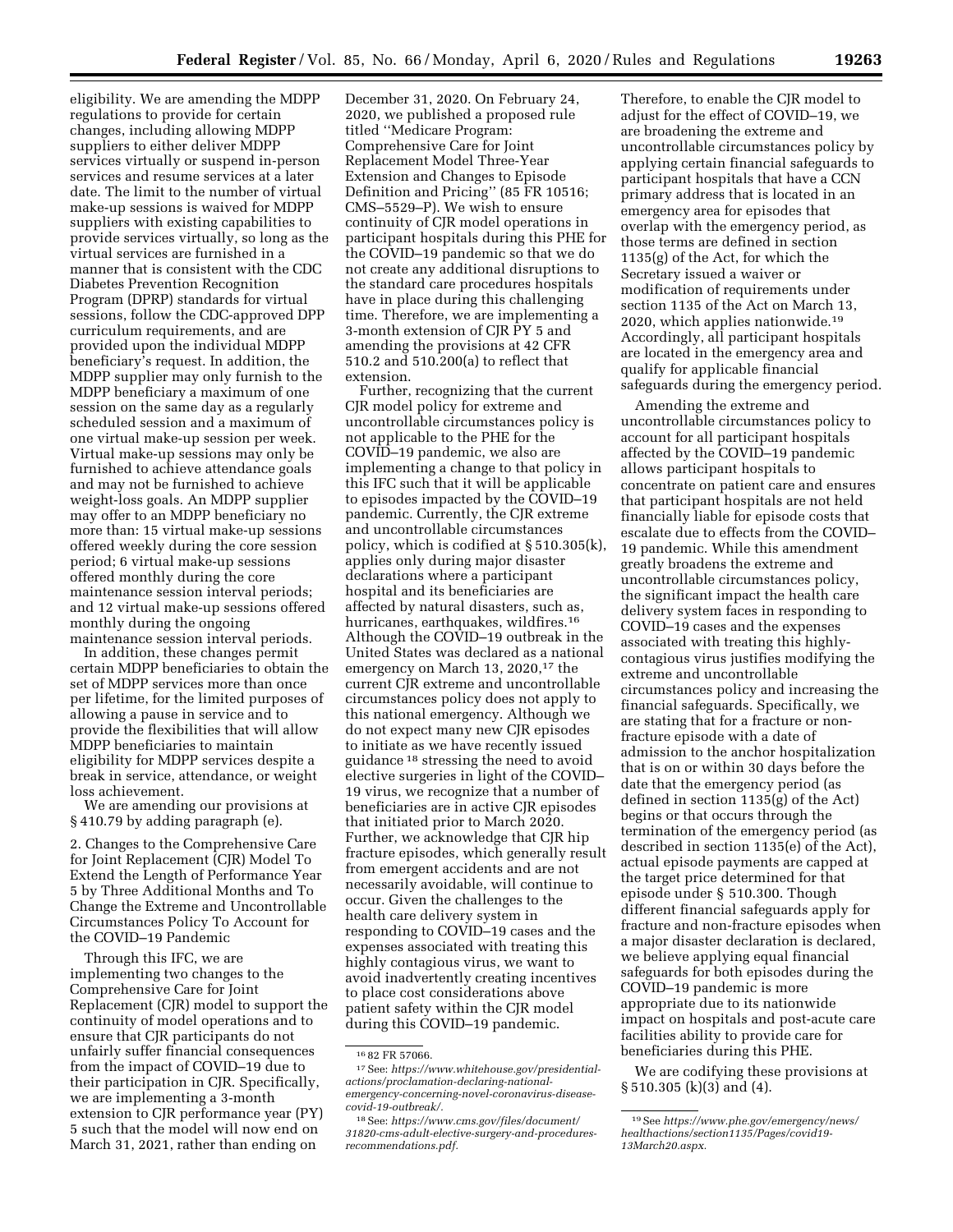3. Alternative Payment Model Treatment Under the Quality Payment Program

As has been described previously in this IFC, we are seeking to give entities and individuals that provide services to Medicare beneficiaries needed flexibilities to respond effectively to the serious public health threats posed by the spread of the COVID–19, and to address the needs of health care providers specific to this declared national emergency. We further recognize that flexibilities may be necessary and appropriate in the context of Alternative Payment Models (APMs), including applicable model tests conducted under section 1115A of the Act by the CMS Center for Medicare and Medicaid Innovation (Innovation Center), as well as the Medicare Shared Savings Program. We note that aspects of APM policies under the Quality Payment Program are designed to follow on from the specific designs, policies, and operations of individual APMs. We recognize that our current regulations may be insufficient for purposes of adequately responding to the stillemerging COVID–19 national emergency and that additional action may be necessary and appropriate to prevent APM participants from facing undue burden in or negative consequences through the Quality Payment Program.

We acknowledge that possible changes might be needed to address issues that may arise for APM participants in light of the current emergency. We will consider undertaking additional rulemaking, including possibly another interim final rule, to amend or suspend APM QPP policies as necessary to ensure accurate and appropriate application of Quality Payment Program policies in light of the PHE due to COVID–19.

# *R. Remote Physiologic Monitoring*

In recent years, we have finalized payment for seven CPT codes in the Remote Physiologic Monitoring (RPM) code family. We finalized payment in the CY 2018 PFS final rule for CPT code 99091 (*Collection and interpretation of physiologic data digitally stored and/or transmitted by the patient and/or caregiver to the physician or other qualified health care professional, qualified by education, training, licensure/regulation requiring a minimum of 30 minutes of time*). The following year, we finalized payment for CPT codes 99453 (*Remote monitoring of physiologic parameter(s)(e.g., weight, blood pressure, pulse oximetry, respiratory flow rate), initial; set-up and patient education on use of equipment*),

99454 (*Remote monitoring of physiologic parameter(s)(e.g., weight, blood pressure, pulse oximetry, respiratory flow rate), initial; device(s) supply with daily recording(s) or programmed alert(s) transmission, each 30 days*), and 99457 (*Remote physiologic monitoring treatment management services, clinical staff/ physician/other qualified health care professional time in a calendar month requiring interactive communication with the patient/caregiver during the month; first 20 minutes*)). Most recently, for the CY 2020 PFS final rule (84 FR 62645 and 62646), we finalized a treatment management add-on code CPT code 99458 (*Remote physiologic monitoring treatment management services, clinical staff/physician/other qualified health care professional time in a calendar month requiring interactive communication with the patient/caregiver during the month; each additional 20* minutes) and two self-measured blood pressure monitoring codes, CPT code 99473 (*Self-measured blood pressure using a device validated for clinical accuracy; patient education/training and device calibration*) and CPT code 99474 (*Separate self-measurements of two readings one minute apart, twice daily over a 30-day period (minimum of 12 readings), collection of data reported by the patient and/or caregiver to the physician or other qualified health care professional, with report of average systolic and diastolic pressures and subsequent communication of a treatment plan to the patient*).

We are concerned that under the PHE for the COVID–19 pandemic, physicians and other health care professionals are faced with challenges regarding potential exposure risks for themselves and their patients. In response, the CDC has urged health care professionals to make every effort to interview patients by telephone, text monitoring, or video conferencing instead of in-person. We believe that RPM services support the CDC's goal of reducing human exposure to the novel coronavirus while also increasing access to care and improving patient outcomes.

RPM services are considered to be CTBS and, as such, would be billable only for established patients. Our goal during the PHE for the COVID–19 pandemic is to reduce exposure risks to the novel coronavirus for practitioners and patients and to increase access to services by eliminating as many obstacles as possible to delivering necessary services. Allowing RPM services to be furnished only to established patients could be an obstacle to delivery of reasonable and

necessary care particularly during current conditions. Thus, in response to the PHE for the COVID–19 pandemic, we are finalizing on an interim basis, that RPM services can be furnished to new patients, as well as to established patients.

In addition to current policy that there be an established patientpractitioner relationship, we require for CTBS at least verbal consent from a Medicare beneficiary to receive the services. We finalized this requirement to avoid scenarios where beneficiaries are unexpectedly responsible for copays for services that do not involve the typical in-person, face-to-face service that a patient receives during an office visit. We continue to believe that patient consent is important. However, we also believe that acquiring patient consent should not interfere with the provision of RPM services during the PHE for the COVID–19 pandemic. Therefore, we are finalizing on an interim basis that consent to receive RPM services can be obtained once annually, including at the time services are furnished, during the duration of the PHE for the COVID–19 pandemic. However, to enhance beneficiary protection, for both new and established patients, we suggest that the physician or other health care practitioner review consent information with a beneficiary, obtain the beneficiary's verbal consent, and document in the medical record that consent was obtained.

Finally, we are clarifying that RPM codes can be used for physiologic monitoring of patients with acute and/ or chronic conditions. The typical patient needing RPM services may have a chronic condition (for example, high blood pressure, diabetes, COPD). However, RPM can be used for other conditions. For example, RPM services allow a patient with an acute respiratory virus to monitor pulse and oxygen saturation levels using pulse oximetry. Nurses, working with physicians, can check-in with the patient and then using patient data, determine whether home treatment is safe, all the while reducing exposure risk and eliminating potentially unnecessary emergency department and hospital visits.

### *S. Telephone Evaluation and Management (E/M) Services*

For CY 2008, the CPT Editorial Panel created CPT codes to describe E/M services furnished by a physician or qualified healthcare professional via telephone or online, including CPT codes 98966 (*Telephone assessment and management service provided by a qualified nonphysician health care professional to an established patient,*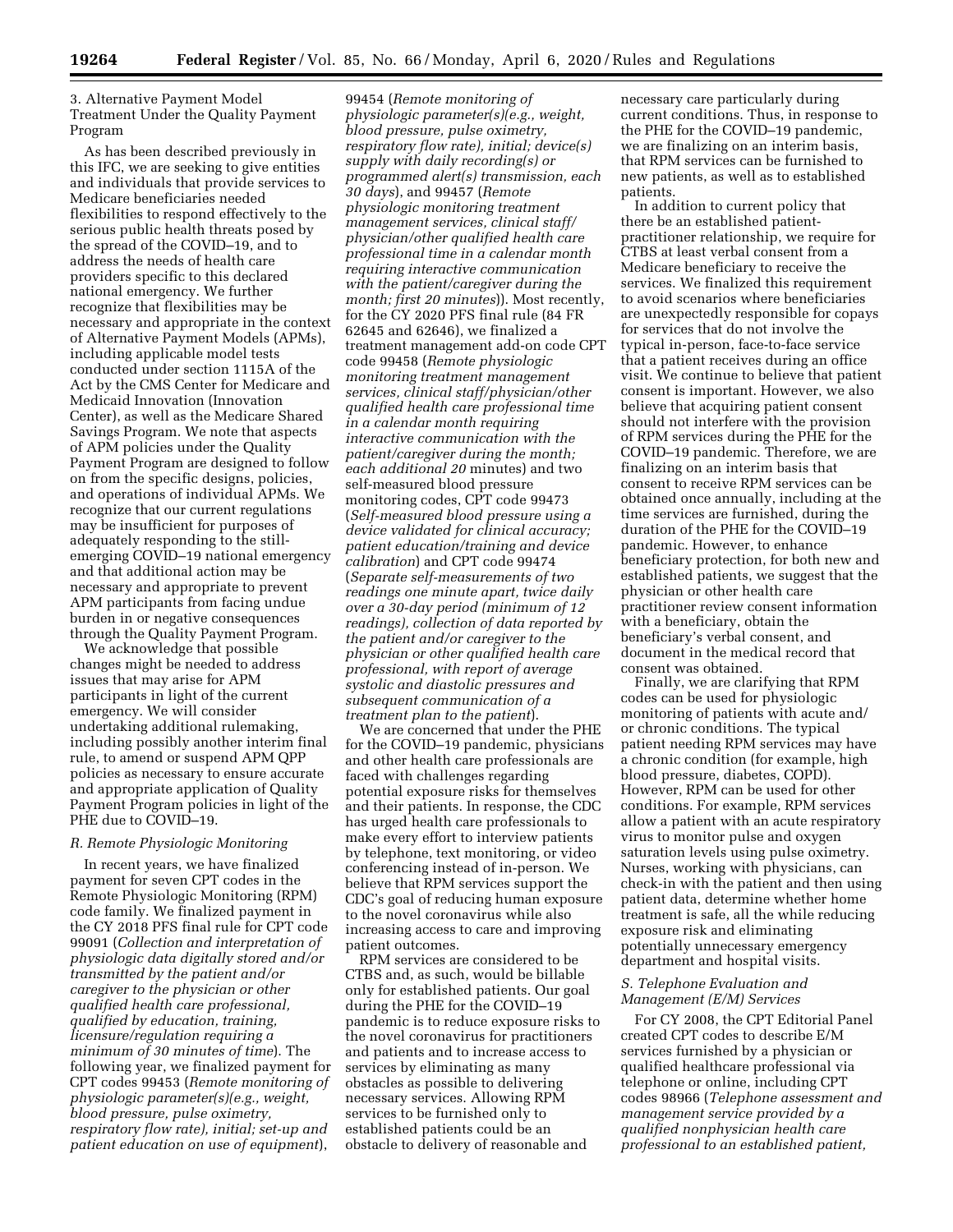*parent, or guardian not originating from a related assessment and management service provided within the previous 7 days nor leading to an assessment and management service or procedure within the next 24 hours or soonest available appointment; 5–10 minutes of medical discussion*), 98967 (*Telephone assessment and management service provided by a qualified nonphysician health care professional to an established patient, parent, or guardian not originating from a related assessment and management service provided within the previous 7 days nor leading to an assessment and management service or procedure within the next 24 hours or soonest available appointment; 11–20 minutes of medical discussion*), 98968 (*Telephone assessment and management service provided by a qualified nonphysician health care professional to an established patient, parent, or guardian not originating from a related assessment and management service provided within the previous 7 days nor leading to an assessment and management service or procedure within the next 24 hours or soonest available appointment; 21–30 minutes of medical discussion*), 99441 (*Telephone evaluation and management service by a physician or other qualified health care professional who may report evaluation and management services provided to an established patient, parent, or guardian not originating from a related E/M service provided within the previous 7 days nor leading to an E/M service or procedure within the next 24 hours or soonest available appointment; 5–10 minutes of medical discussion*), 99442 (*Telephone evaluation and management service by a physician or other qualified health care professional who may report evaluation and management services provided to an established patient, parent, or guardian not originating from a related E/M service provided within the previous 7 days nor leading to an E/M service or procedure within the next 24 hours or soonest available appointment; 11–20 minutes of medical discussion*), and 99443 (*Telephone evaluation and management service by a physician or other qualified health care professional who may report evaluation and management services provided to an established patient, parent, or guardian not originating from a related E/M service provided within the previous 7 days nor leading to an E/M service or procedure within the next 24 hours or soonest available appointment; 21–30 minutes of medical discussion*). We assigned a status

indicator of ''N'' (Noncovered) to these services because: (1) These services are non-face-to-face; and (2) the code descriptors include language that recognizes the provision of services to parties other than the beneficiary for whom Medicare does not provide coverage (for example, a guardian).

We do not believe that we should continue to consider these to be categorically non-covered services. In PFS rulemaking subsequent to CY 2008, we established separate payment for numerous non-face-to-face services, including care management services and prolonged non-face-to-face E/M services. We have also noted, for example in CY 2017, that we recognize that in current medical practice, practitioner interaction with caregivers is an integral part of treatment for some patients. Accordingly, the descriptions for several payable codes under the PFS include direct interactions between practitioners and caregivers (81 FR 80331).

When we established separate payment for services like virtual checkins and e-visits, we recognized that nonface-to-face services had become an important part of overall physician care of Medicare beneficiaries, especially relative to care for chronic conditions. The current Medicare policy regarding the CPT codes that describe telephone E/M services predated our ongoing recognition of the need to pay separately for these kinds of services. Despite the fact that these are classified as E/M services in the coding, we do not believe that these codes describe full E/M services, but rather are closely analogous to the virtual check-in services. Although we assigned a ''Noncovered'' status indicator for the telephone E/M codes, we still established the American Medical Association's RUC-recommended RVUs for them. To establish the payment rate for the virtual check-in service, we used the RUC-recommended valuation for the lowest level telephone E/M code. However, the telephone E/M codes provide additional stratification by time for circumstances when a practitioner spends more than a brief amount of time in direct communication with the patient. We believe that under ordinary circumstances outside of the PHE, if the needs of the patient are significant enough to require the amount of time and attention from the practitioner specified in the codes for higher level telephone evaluations or assessments, either an in-person visit or a telehealth visit would be required. Alternatively, if the needs of the patient are less acute and lengthy, a virtual check-in would suffice. However, in the context of the

goal of reducing exposure risks associated with the PHE for the COVID– 19 pandemic, especially in the case that two-way, audio and video technology required to furnish a Medicare telehealth service might not be available, we believe there are many circumstances where prolonged, audioonly communication between the practitioner and the patient could be clinically appropriate yet not fully replace a face-to-face visit. We believe that the existing telephone E/M codes, in both description and valuation, are the best way to recognize the relative resource costs of these kinds of services. Therefore, we are finalizing, on an interim basis for the duration of the PHE for the COVID–19 pandemic, separate payment for CPT codes 98966–98968 and CPT codes 99441–99443. For these codes, we are finalizing on an interim basis for the duration of the PHE for the COVID–19 pandemic, work RVUs as recommended by the AMA Health Care Professionals Advisory Committee (HCPAC) for CY PFS 2008 rulemaking as discussed in the CY 2008 PFS final rule (72 CFR 66371) of 0.25 for CPT code 98966, 0.50 work RVUs for CPT code 98967, and 0.75 for CPT code 98968, and work RVUs as recommended by the AMA Relative Value Scale Update Committee (RUC) of 0.25 for CPT code 99441, 0.50 for CPT code 99442, and 0.75 for CPT code 99443. We are finalizing the HCPAC and RUCrecommended direct PE inputs which consist of 3 minutes of post-service RN/ LPN/MTA clinical labor time for each code.

Similar to the CTBS described in section II.D. of this IFC, we believe it is important during the PHE to extend these services to both new and established patients. While some of the code descriptors refer to ''established patient,'' during the PHE we are exercising enforcement discretion on an interim basis to relax enforcement of this aspect of the code descriptors. Specifically, we will not conduct review to consider whether those services were furnished to established patients. CPT codes 98966–98968 described assessment and management services performed by practitioners who cannot separately bill for E/Ms. We are noting that these services may be furnished by, among others, LCSWs, clinical psychologists, and physical therapists, occupational therapists, and speech language pathologists when the visit pertains to a service that falls within the benefit category of those practitioners.

To facilitate billing of these services by therapists, we are designating CPT codes 98966–98968 as CTBS ''sometimes therapy'' services that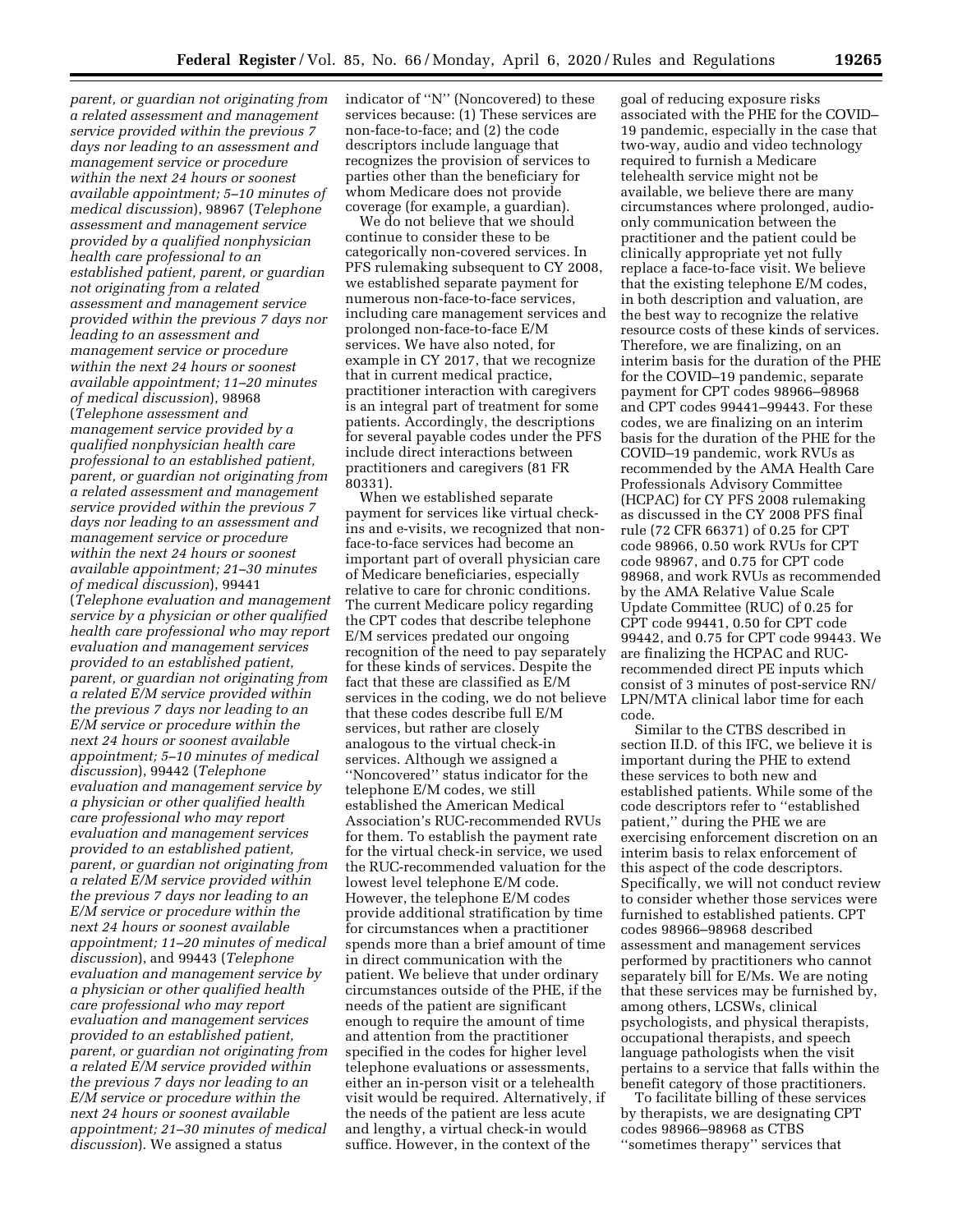would require the private practice occupational therapist, physical therapist, and speech-language pathologist to include the corresponding GO, GP, or GN therapy modifier on claims for these services.

*T. Physician Supervision Flexibility for Outpatient Hospitals—Outpatient Hospital Therapeutic Services Assigned to the Non-Surgical Extended Duration Therapeutic Services (NSEDTS) Level of Supervision* 

Non-surgical extended duration therapeutic services (NSEDTS) describe services that have a significant monitoring component that can extend for a sizable period of time, that are not surgical, and that typically have a low risk of complications after the assessment at the beginning of the service. The minimum default supervision level of NSEDTS was established in the CY 2011 OPPS/ASC final rule with comment period (75 FR 72003 through 72013) as being direct supervision during the initiation of the service, which may be followed by general supervision at the discretion of the supervising physician or the appropriate NPP  $(\S 410.27(a)(1)(iv)(E)).$ In this case, initiation means the beginning portion of the NSEDTS which ends when the patient is stable and the supervising physician or the appropriate NPP determines that the remainder of the service can be delivered safely under general supervision. We established general supervision as the appropriate level of supervision after the initiation of the service because it is challenging for hospitals to ensure direct supervision for services with an extended duration and a significant monitoring component, particularly for CAHs and small rural hospitals.

In the CY 2020 OPPS/ASC final rule with comment period (84 FR 61359 through 61363), we changed the generally applicable minimum required level of supervision for most hospital outpatient therapeutic services from direct supervision to general supervision for hospitals and CAHs. Given the circumstances of the PHE for the COVID–19 pandemic, we believe it is critical that hospitals have the most flexibility as possible to provide the services Medicare beneficiaries need during this challenging time. Changing the minimum default level of supervision to general supervision for NSEDTS during the initiation of the service will give providers additional flexibility they will need to handle the burdens created by the PHE for the COVID–19 pandemic.

Therefore, we are assigning, on an interim basis, all outpatient hospital

therapeutic services that fall under  $\S 410.27(a)(1)(iv)(E)$ , a minimum level of general supervision to be consistent with the minimum default level of general supervision that applies for most outpatient hospital therapeutic services, and we are revising  $\S 410.27(a)(1)(iv)(E)$  to reflect this change in the minimum level of supervision. General supervision, as defined in our regulation at § 410.32(b)(3)(i) means that the procedure is furnished under the physician's overall direction and control, but that the physician's presence is not required during the performance of the procedure.

# *U. Application of Certain National Coverage Determination and Local Coverage Determination Requirements During the PHE for the COVID–19 Pandemic*

National Coverage Determinations (NCDs) are determinations by the Secretary with respect to whether or not a particular item or service is covered nationally under Title XVIII. Local Coverage Determinations (LCDs) are determinations by a Medicare Administrative Contractor (MAC) with respect to whether or not a particular item or service is covered under section 1862(a)(1)(A) of the Act in the particular MAC's geographical areas. Articles are often published alongside LCDs and contain coding or other guidelines that complement an LCD. NCDs and LCDs contain clinical conditions a patient must meet to qualify for coverage of the item or service. Some NCDs and LCDs may also contain requirements for faceto-face, timely evaluations or reevaluations for a patient to initially qualify for coverage or to qualify for continuing coverage of the item or service. These requirements are more often present in NCDs and LCDs for durable medical equipment than for other items and services.

1. Face-to-Face and In-Person Requirements

For the duration of this PHE for the COVID–19 pandemic, it is in the best interest of patients, health care professionals and suppliers to limit face-to-face encounters and avoid exposure of vulnerable Medicare beneficiaries to COVID–19. Therefore, on an interim basis, we are finalizing that to the extent an NCD or LCD (including articles) would otherwise require a face-to-face or in-person encounter for evaluations, assessments, certifications or other implied face-toface services, those requirements would not apply during the PHE for the COVID–19 pandemic.

We note that some face-to-face encounter requirements for DMEPOS Power Mobility Devices (PMDs) are mandated by statute for program integrity purposes. This IFC does not apply to those statutory requirements. For example, PMD face-to-face encounter requirements are found in section  $1834(a)(1)(E)(iv)$  of the Act, as codified in § 410.38, and our regulation already permits the use of telehealth in accordance with Medicare guidelines. We have extended flexibilities to permit a broader use of telehealth services during the PHE for the COVID–19 pandemic. It should be noted that this does not confer changes to the clinical indications of coverage for any LCD or NCD unless specifically indicated below.

2. Clinical Indications for Certain Respiratory, Home Anticoagulation Management and Infusion Pump Policies

During the PHE for the COVID–19 pandemic, it is possible that patients receiving services for respiratory related indications will be required to receive care in unexpected settings, including the home. This may be necessary as COVID–19 and other patients are shifted across healthcare settings to accommodate an increase in patient volume.

Therefore, we are finalizing on an interim basis that we will not enforce the clinical indications for coverage across respiratory, home anticoagulation management and infusion pump NCDs and LCDs (including articles) allowing for maximum flexibility for practitioners to care for their patients. This enforcement discretion will only apply during the PHE for the COVID–19 pandemic. These policies include, but are not limited to:

• NCD 240.2 Home Oxygen.

• NCD 240.4 Continuous Positive Airway Pressure for Obstructive Sleep Apnea.

• LCD L33800 Respiratory Assist Devices (ventilators for home use).

• NCD 240.5 Intrapulmonary Percussive Ventilator.

• LCD L33797 Oxygen and Oxygen Equipment (for home use).

• NCD 190.11 Home Prothrombin Time/International Normalized Ratio (PT/INR) Monitoring for Anticoagulation Management.

- 
- NCD 280.14 Infusion Pumps.

• LCD L33794 External Infusion Pumps.

At the conclusion of the PHE for the COVID–19 pandemic, we will return to enforcement of these clinical indications for coverage.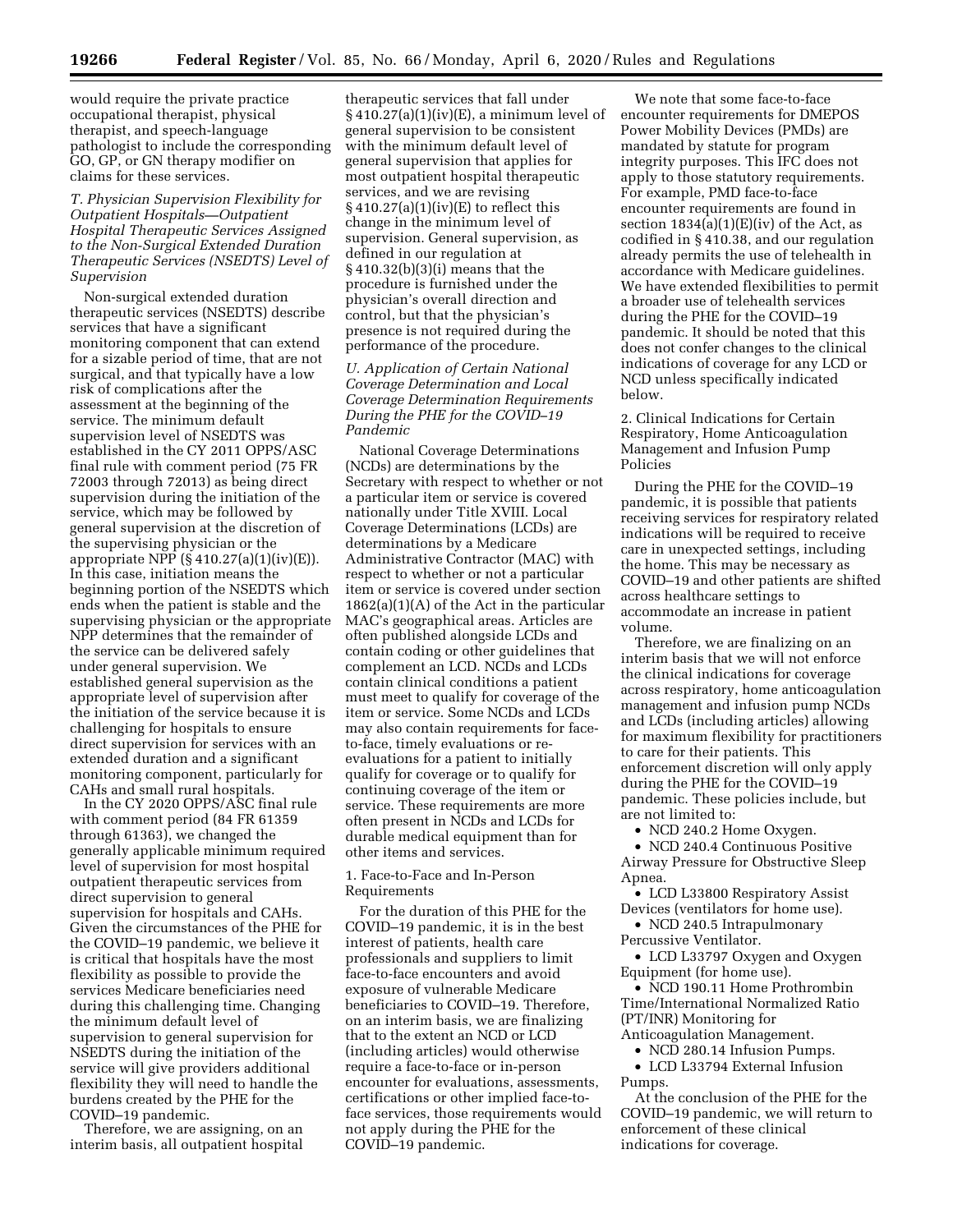3. Requirements for Consultations or Services Furnished by or With the Supervision of a Particular Medical Practitioner or Specialist

Staffing is being adjusted in both facility and non-facility settings to accommodate for the needs of patients during the PHE for the COVID–19 pandemic. These staffing decisions may impact the availability of physicians and physician specialists to furnish evaluations, consultations and procedures or to supervise others. To the extent NCDs and LCDs require a specific practitioner type or physician specialty to furnish a service, procedure or any portion thereof, we are finalizing on an interim basis the chief medical officer or equivalent of the facility can authorize another physician specialty or other practitioner type to meet those requirements during the PHE for the COVID–19 pandemic. Additionally, to the extent NCDs and LCDs require a physician or physician specialty to supervise other practitioners, professionals or qualified personnel, the chief medical officer of the facility can authorize that such supervision requirements do not apply during the PHE for the COVID–19 pandemic.

### *V. Change to Medicare Shared Savings Program Extreme and Uncontrollable Circumstances Policy*

In December 2017, we issued an interim final rule with comment period, titled ''Medicare Shared Savings Program: Extreme and Uncontrollable Circumstances Policies for Performance Year 2017'' (hereinafter referred to as the ''December 2017 interim final rule with comment period''), which appeared in the **Federal Register** on December 26, 2017 (82 FR 60912 through 60919). The December 2017 interim final rule with comment period established a policy for determining quality performance scores for accountable care organizations (ACOs) participating in the Medicare Shared Savings Program (Shared Savings Program), when the ACO, its participating ACO providers and suppliers, and assigned beneficiaries were located in geographic areas that were impacted by extreme and uncontrollable circumstances, such as hurricanes, wildfires, or other triggering events, during performance year (PY) 2017, including the applicable quality data reporting period for the performance year if the quality reporting period was not extended. In the CY 2019 PFS final rule we extended the extreme and uncontrollable circumstances policy finalized for PY 2017 to PY 2018 and subsequent

performance years. Under the policy adopted in that final rule, for a given performance year, including the applicable quality data reporting period for the performance year if the quality reporting period is not extended, we will use an alternative approach to calculating the quality score for ACOs affected by extreme and uncontrollable circumstances (42 CFR 425.502(f)).

Under this current policy at § 425.502(f), the Shared Savings Program extreme and uncontrollable circumstances policy does not apply for a performance year if an extreme and uncontrollable circumstance occurs during the quality reporting period for that performance year and the quality reporting period is extended. For all performance years starting in 2019, the original quality reporting period was January 2, 2020, through March 31, 2020. In response to the PHE for the COVID–19 pandemic, we have determined that the 2019 MIPS data submission deadline will be extended by 30 days until April 30, 2020, to give eligible clinicians more time to report quality and other data for purposes of MIPS. This extended timeline also applies to Shared Savings Program ACOs because they are required to report quality data via the CMS Web Interface and we align the Shared Savings Program data submission timeline with the timeline for MIPS data submission. While the extended timeframe for data submission is intended to give eligible clinicians sufficient time to complete all the elements of MIPS reporting during the PHE for the COVID–19 pandemic, we realize that this extension alone may not be sufficient to ease the burden of reporting given the increased burden of providing care to all patients during this time. For this reason, under the Quality Payment Program, we have determined that the MIPS automatic extreme and uncontrollable circumstances policy will apply to MIPS eligible clinicians, who do not submit their MIPS data by the extended timeline. Under this automatic extreme and uncontrollable circumstances policy, MIPS eligible clinicians, who are not participants in APMs, who do not submit any MIPS data will have all performance categories reweighted to zero percent, resulting in a score equal to the performance threshold, and a neutral MIPS payment adjustment. However, under the policy, if a MIPS eligible clinician submits data on two or more MIPS performance categories, they will be scored and receive a 2021 MIPS payment adjustment based on their final score.

The automatic extreme and uncontrollable circumstances policy described above does not apply to MIPS eligible clinicians who are subject to the APM scoring standard (82 FR 53899), such as MIPS eligible clinicians participating in Shared Savings Program ACOs. Instead, these MIPS eligible clinicians will continue to be scored under the existing APM scoring standard. Generally, if no MIPS eligible clinicians in an APM Entity submit data by the extended deadline for the Quality and Promoting Interoperability performance categories due to extreme and uncontrollable circumstances, the APM scoring standard would apply as follows. The Cost performance category will be weighted at zero percent, as usual. The Improvement Activities performance category will be scored as usual. The Quality performance category will be reweighted to zero percent where the APM has waived quality reporting for purposes of the APM as in these circumstances CMS determines that there are not sufficient measures or activities applicable and available to MIPS eligible clinicians, consistent with § 414.1370(h). Finally, if all MIPS eligible clinicians in an APM Entity have been excepted from reporting the Promoting Interoperability performance category, then the Promoting Interoperability performance category weight will be reweighted to zero for the APM Entity for that MIPS performance period  $(§ 414.1370(g)(4)(iii)(A)).$  As a result, in these circumstances, the Quality, Cost, and Promoting Interoperability categories would all be weighted at zero percent. And as only one performance category will be scored, the Improvement Activities performance category, such MIPS eligible clinicians would receive a neutral MIPS payment adjustment.

For MIPS eligible clinicians participating in Shared Savings Program ACOs that do not report quality and obtain a neutral payment adjustment under MIPS, according to the existing APM scoring standard described above, the Shared Savings Program must determine that the ACOs are impacted by an extreme and uncontrollable circumstance and waive the quality reporting requirement under the Shared Savings Program. As currently written, the Shared Savings Program extreme and uncontrollable circumstances policy does not allow for the determination that an ACO has been impacted by an extreme and uncontrollable circumstance that occurs during the quality reporting period if quality reporting period is extended, as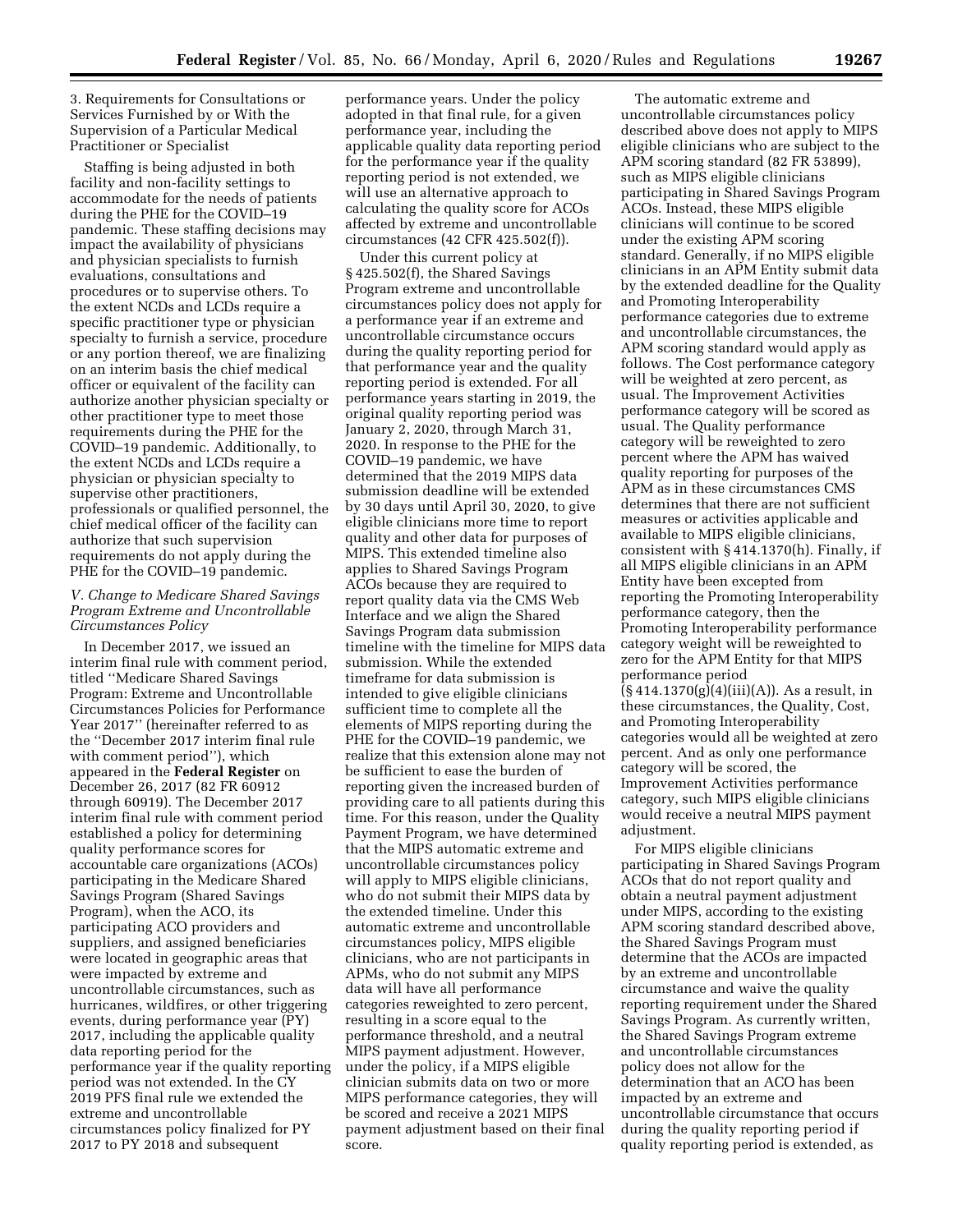it has been for performance years starting in 2019.

In addition, under the Shared Savings Program, if an ACO fails to report quality data by the submission deadline, the ACO will not have met the quality performance standard and will receive a quality score of zero, unless the extreme and uncontrollable circumstances policy under § 425.502(f) applies. In the event an ACO receives a quality performance score of zero, the ACO would be ineligible to share in savings, if earned and would owe maximum losses if participating under Track 2 or the ENHANCED track. The current Medicare Shared Savings Program extreme and uncontrollable circumstances policy for purposes of determining an ACO's quality score for use in determining shared savings or losses applies if twenty percent or more of an ACO's assigned beneficiaries or its legal business entity are located in an area identified under the Quality Payment Program as being affected by an extreme and uncontrollable circumstance for the performance year, including the quality reporting period if the quality reporting period is not extended.

The effect of the MIPS quality reporting period extension is that the current Shared Savings Program extreme and uncontrollable circumstance policy does not apply, because the current extreme and uncontrollable circumstances policy is only available for extreme and uncontrollable circumstances that occur during the quality reporting period, such as the current PHE for the COVID– 19 pandemic, if the quality reporting period is not extended. The inability to apply the extreme and uncontrollable circumstances policy to waive the quality reporting requirements under the Shared Savings Program during the PHE may adversely impact ACOs and their participating ACO providers and suppliers, because the extended timeline to submit data alone may not be sufficient to support ACOs and their participating ACO providers and suppliers, who are focused on care delivery during the national emergency.

The intent of the Shared Savings Program extreme and uncontrollable circumstance policy is to mitigate any impact on quality performance and the resultant effect on financial reconciliation due to emergency circumstances outside of the ACO's control. Accordingly, we believe it is necessary to revise the policies governing the availability of the Shared Savings Program extreme and uncontrollable circumstances policies to extend the protection to ACOs that may

not be able to completely and accurately report their quality data for 2019, despite the extension of the quality reporting period. To provide relief to all ACOs participating in the Shared Savings Program during 2019, we need to modify the extreme and uncontrollable circumstances policy as it applies to disasters that occur during the reporting period to eliminate the restriction that the extreme and uncontrollable circumstances policy applies only if the reporting period is not extended.

As explained above, the PHE for the COVID–19 pandemic was declared during the quality reporting period for performance years starting in 2019. The PHE for the COVID–19 pandemic applies to all counties in the United States, and we believe it is appropriate to offer relief under the Shared Savings Program extreme and uncontrollable circumstances policy to all Shared Savings Program ACOs that are unable to completely and accurately report quality for 2019 by the extended deadline due to the PHE for the COVID– 19 pandemic. Due to the PHE for the COVID–19 pandemic and our desire to provide relief for Shared Savings ACOs who need to focus resources on patient care at this time, we believe that this policy must be effective starting with the quality reporting period for performance years starting in 2019. Further, as illustrated by the current PHE for the COVID–19 pandemic, there may be unanticipated situations in the future, during which extension of a quality reporting window alone would not provide sufficient relief from reporting burden at a time when ACOs and their ACO providers and suppliers need to focus on patient care. Accordingly, in this IFC, we are revising the regulation at § 425.502(f) to remove the restriction which prevents the application of the Shared Savings Program extreme and uncontrollable circumstances policy for disasters that occur during the quality reporting period if the reporting period is extended, to offer relief under the Shared Savings Program to all ACOs that may be unable to completely and accurately report quality data for 2019 due to the PHE for the COVID–19 pandemic. Specifically, we are amending the regulation at § 425.502(f) to remove the phrase ''if the quality reporting period is not extended,'' effective with quality reporting for PY 2019.

We are considering whether the current policy, which assigns an ACO the higher of the mean quality score across all ACOs and the ACO's own quality score, in the event the ACO is

determined to be impacted by an extreme and uncontrollable circumstances, will continue to be appropriate for PY 2020 and beyond. Any change to that current policy would be made through future notice and comment rulemaking.

Regarding Shared Savings Program financial reconciliations for performance years starting in 2019, we note that because the PHE for the COVID–19 pandemic was declared during the reporting period for those performance years, the provisions that allow for an adjustment to the amount of shared losses for ACOs found to be affected by an extreme and uncontrollable circumstance during a performance year would not apply for performance years starting in 2019. However, for PY 2020 financial reconciliation, we will reduce the amount of an ACO's shared losses by an amount determined by multiplying the shared losses by the percentage of the total months in the performance year affected by an extreme and uncontrollable circumstance, and the percentage of the ACO's assigned beneficiaries who reside in an area affected by an extreme and uncontrollable circumstance. At this time, the PHE for the COVID–19 pandemic applies to all counties in the country; therefore, 100 percent of assigned beneficiaries for all Shared Savings Program ACOs reside in an affected area and the total months affected by an extreme and uncontrollable circumstance will begin with March and continue through the end of the current PHE, as defined in § 400.200.

Additionally, the Medicare Shared Savings Program financial methodology includes updating each ACO's benchmark at the end of each performance year based on the performance year expenditure trend. The factors used to update ACOs' benchmarks will reflect the national and regional trends related to spending and utilization changes during 2020, including any changes arising from the PHE for the COVID–19 pandemic.

### *W. Level Selection for Office/Outpatient E/M Visits When Furnished Via Medicare Telehealth*

In the CY 2020 PFS final rule (84 FR 62847 and 62848), we finalized a number of changes to the framework of the office/outpatient E/M requirements for CY 2021. Beginning January 1, 2021 for office/outpatient E/M visits, the code level will be selected based on either the level of MDM or the total time personally spent by the reporting practitioner on the day of the visit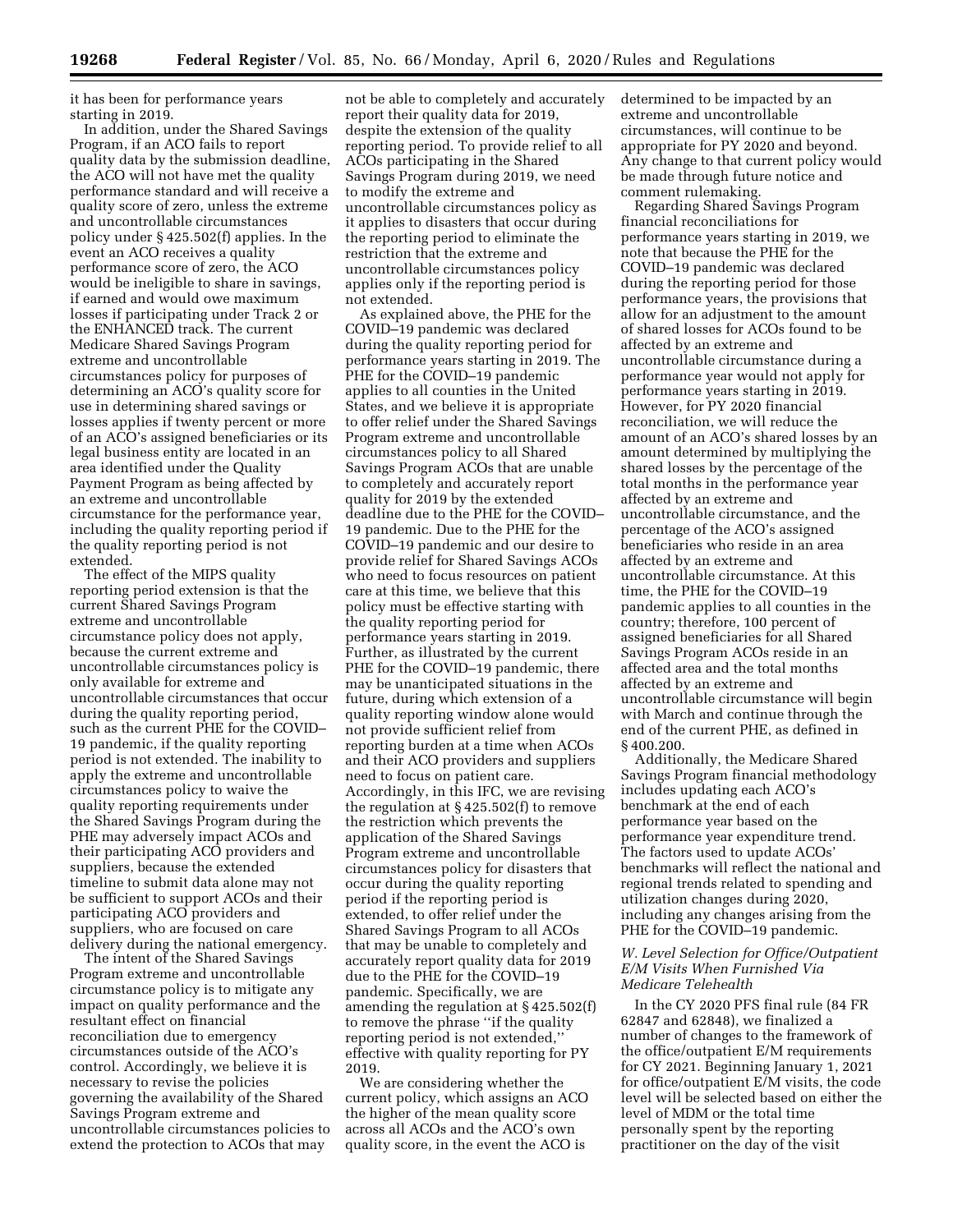(including face-to-face and non-face-toface time). We noted that there was broad support for these changes from the AMA and other specialty societies. Currently, telehealth office/outpatient E/Ms can be furnished to beneficiaries in their homes only when they are for individuals with a substance use disorder (SUD) diagnosis for purposes of treatment of such disorder or cooccurring mental health disorder. For these services, the primary factor in selecting the appropriate level of E/M service to bill would be time spent counseling the patient. Under the waiver issued by the Secretary pursuant to section 1135(b)(8) of the Act, telehealth office/outpatient E/Ms can be furnished to any patient in their home regardless of their diagnosis or medical condition. However, the current E/M coding guidelines would preclude the billing practitioner from selecting the office/outpatient E/M code level based on time in circumstances where the practitioner is not engaged in counseling and/or care coordination.

On an interim basis, we are revising our policy to specify that the office/ outpatient E/M level selection for these services when furnished via telehealth can be based on MDM or time, with time defined as all of the time associated with the E/M on the day of the encounter; and to remove any requirements regarding documentation of history and/or physical exam in the medical record. This policy is similar to the policy that will apply to all office/ outpatient E/Ms beginning in 2021 under policies finalized in the CY 2020 PFS final rule. It remains our expectation that practitioners will document E/M visits as necessary to ensure quality and continuity of care. To reduce the potential for confusion, we are maintaining the current definition of MDM. We note that currently there are typical times associated with the office/outpatient E/ Ms, and we are finalizing those times as what should be met for purposes of level selection. The typical times associated with the office/outpatient E/ Ms are available as a public use file at *[https://www.cms.gov/Medicare/](https://www.cms.gov/Medicare/Medicare-Fee-for-Service-Payment/PhysicianFeeSched/PFS-Federal-Regulation-Notices-Items/CMS-1715-F) [Medicare-Fee-for-Service-Payment/](https://www.cms.gov/Medicare/Medicare-Fee-for-Service-Payment/PhysicianFeeSched/PFS-Federal-Regulation-Notices-Items/CMS-1715-F)  [PhysicianFeeSched/PFS-Federal-](https://www.cms.gov/Medicare/Medicare-Fee-for-Service-Payment/PhysicianFeeSched/PFS-Federal-Regulation-Notices-Items/CMS-1715-F)[Regulation-Notices-Items/CMS-1715-F.](https://www.cms.gov/Medicare/Medicare-Fee-for-Service-Payment/PhysicianFeeSched/PFS-Federal-Regulation-Notices-Items/CMS-1715-F)*  This policy only applies to office/ outpatient visits furnished via Medicare telehealth, and only during the PHE for the COVID–19 pandemic.

# *X. Counting of Resident Time During the PHE for the COVID–19 Pandemic*

In section II.O. of this IFC, ''Application of the Teaching Physician Regulations During the PHE for the

COVID–19 pandemic,'' we state that the teaching supervision requirement can be met in certain circumstances through direct supervision using interactive telecommunications technology, including when a medical resident is quarantined at home. Regarding claiming of the residents for indirect medical education (IME) and Direct graduate medical education (DGME) purposes, under current regulations, if a resident is training in a hospital, that hospital claims the resident for IME and DGME (per § 413.78(a)), and if a resident is training in a nonprovider site such as a doctor's office or clinic, the hospital or hospitals that pays the resident's salaries and fringe benefits claims the resident for IME and DGME (per § 413.78(g)). Currently, there is no provision in the regulations for a hospital to claim a resident for IME or DGME if the resident is performing patient care activities within the scope of his or her approved program in his or her own home, or in a patient's home. For the duration of this emergency situation, we are permitting the hospital that is paying the resident's salary and fringe benefits for the time that the resident is at home or in the home of a patient that is already a patient of the physician or hospital, but performing patient care duties within the scope of the approved residency program (and meets appropriate physician supervision requirements as stated in section II.O. of this IFC) to claim that resident for IME and DGME purposes.

*Y. Addressing the Impact of COVID–19 on Part C and Part D Quality Rating Systems* 

### 1. Background

a. Legislative Authority for Star Ratings

Based on its authority to disseminate comparative information, including about quality, to beneficiaries under sections 1851(d) and 1860D–1(c) of the Act and authority to collect various types of quality data under section 1852(e) of the Act, CMS develops and publicly posts a 5-star ratings system for MA and Part D plans. That system is also the basis for determining quality bonus payment (QBP) status for MA plans under section 1853(o) of the Act. Section 1876 cost plans are also included in the MA and Part D Star Rating system as codified at 42 CFR 417.472(k) and are also required by § 417.472(j) to make CAHPS survey data available to CMS. In a final rule, ''Medicare Program; Contract Year 2019 Policy and Technical Changes to the Medicare Advantage, Medicare Cost Plans, Medicare Fee-for-Service, the Medicare Prescription Drug Benefit

Programs, and the PACE Program,'' published on April 16, 2018 (83 FR 16519 through 16589), we adopted regulations to govern this quality rating system for cost MA and Part D plans, which are generally rated at the contract level. In a final rule, ''Medicare and Medicaid Program; Policy and Technical Changes to the Medicare Advantage, Medicare Prescription Drug Benefit, Programs of All-Inclusive Care for the Elderly (PACE), Medicaid Feefor-Service, and Medicaid Managed Care Programs for Years 2020 and 2021,'' published April 16, 2019 (84 FR 15830 and 15831), we amended the regulations governing the quality rating program for MA and Part D plans. Those final rules contain a more detailed discussion of CMS' authority in this area and we encourage readers to refer to those final rules.

In the CY 2020 Final Call Letter and the CY 2020 final rule, published in the **Federal Register** on April 16, 2019 (84 FR 15830 and 15831), we finalized a set of rules for adjusting the calculation of Star Ratings for the cost and Parts C and D organizations that are impacted by extreme and uncontrollable circumstances. We provided in the 2021 Advance Notice that the same policy as used for adjustments to 2020 Star Ratings based on extreme and uncontrollable circumstances would be continued for CY 2021 Star Ratings. We did not envision the unprecedented circumstances surrounding the PHE for the COVID–19 pandemic when we developed the adjustments for extreme and uncontrollable circumstances for the Part C and D Star Ratings program; as they exist currently, they are not sufficient in the case of the PHE for the COVID–19 pandemic.

#### b. Overview of Star Ratings

The Star Ratings are generally based on measures of performance during a period that is 2 calendar years before the year for which the Star Ratings are issued; 2021 Star Ratings will generally be based on performance during 2019 and the 2022 Star Ratings will similarly be based on performance in 2020. We use multiple data sources to measure quality and performance of contracts. Various regulations require plans to report on quality improvement and quality assurance and to provide data which we can use to help beneficiaries compare plans (for example, §§ 417.472(j) and (k), 422.152(b), 423.153(c), and 423.156). In addition, we may require plans to report statistics and other information in specific categories (§§ 422.516 and 423.514). Data from these sources and other sources are used to calculate measures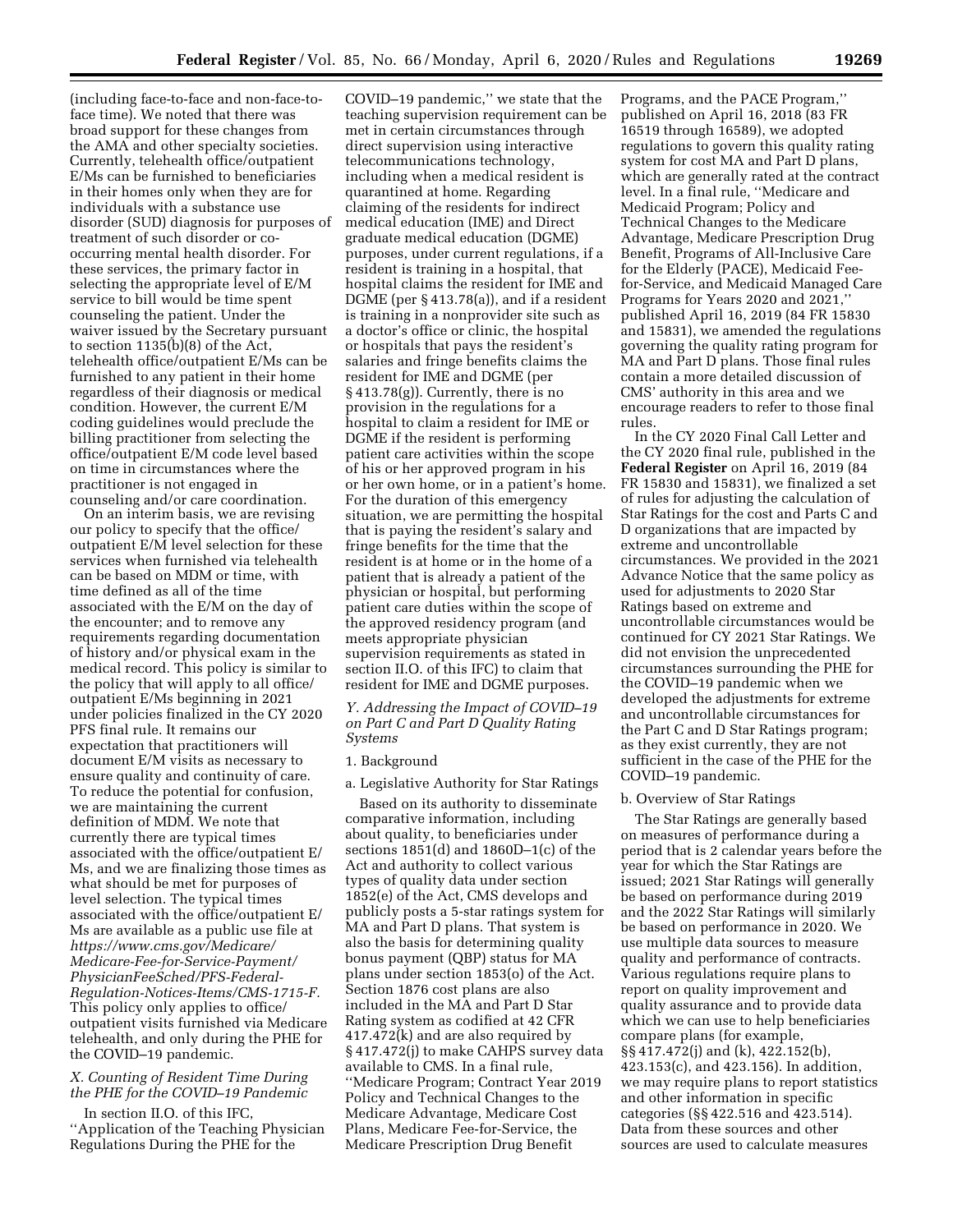of plan sponsor performance each year, as provided in §§ 422.162 and 423.182. The Star Ratings serve an important purpose in providing comparative information to enrollees and are also used to identify whether an MA plan is eligible for a QBP under section 1853(o) of the Act. The Patient Protection and Affordable Care Act (Pub. L. 111–148), as amended by the Healthcare and Education Reconciliation Act (Pub. L. 111–152), provides for quality ratings, based on a 5-star rating system and the information collected under section 1852(e) of the Act, to be used in calculating payment to MA organizations beginning in 2012. Specifically, sections 1853(o) and 1854(b)(1)(c) of the Act were added and amended to provide, respectively, for an increase in the benchmark against which MA organizations bid and in the portion of the savings between the bid and the benchmark available to the MA organization to use as a rebate. We assign both low and high performing icons that are displayed on *[www.Medicare.gov](http://www.Medicare.gov)* to help Medicare beneficiaries make plan decisions based on either consistently low performance for 3 or more years or receiving 5 stars for the highest rating, respectively. Additionally, plans that demonstrate exceptional performance due to achieving a 5 Star Rating for their highest rating can market year round and beneficiaries receive a special election period that allows the eligible beneficiary to enroll in a 5-star plan during the contract year. We also have the authority to terminate plans that have below a 3-star rating for 3 or more years. The Star Ratings therefore serve a number of important purposes for cost, MA and Part D plans; we believe that plans engage in behavior during the performance measurement period to improve their Star Ratings and to achieve higher Star Ratings.

Healthcare Effectiveness Data and Information Set (HEDIS) and Consumer Assessment of Healthcare Providers and Systems (CAHPS) data are the basis for the calculation of the majority of measures for both the Part C and Part D Star Ratings. HEDIS measures include clinical measures assessing the effectiveness of care, access/availability measures, and service use measures and are calculated by CMS through a contract with the National Committee for Quality Assurance (NCQA). Many of the HEDIS measures require plans to perform reviews of patients' medical records or to obtain information directly from physician offices, which is a timeintensive activity.

CAHPS refers to a comprehensive family of surveys that ask consumers

and patients to evaluate experiences of care. Cost plans, Part C plans, and Part D plans are all required by regulation (§§ 417.472, 422.152, and 423.156, respectively) to contract with approved Medicare CAHPS survey vendors to conduct the Medicare CAHPS satisfaction survey of Medicare plan enrollees in accordance with CMS specifications and submit the survey data to CMS. The Star Ratings system uses measures from HEDIS and CAHPS extensively, and there are negative consequences for a plan's Star Ratings (overall and on specific measures) if the necessary data for the HEDIS and CAHPS measures are not reported or validated. Although the 2021 Star Ratings reflect performance in 2019 for most of the measures, data collection for HEDIS and CAHPS is conducted in the first half of CY 2020 to feed into the 2021 Star Ratings that are finalized by October 2020. Similarly, the Health Outcomes Survey will occur in 2020 to collect data used for the 2022 Star Ratings and the same concerns about survey activities apply to that survey.

2. Impact of COVID–19 on Star Ratings Data Collection

The World Health Organization (WHO) has characterized COVID–19 as a pandemic, and there are alarming levels of spread and severity of COVID– 19 across the United States. The CDC and medical professionals recommend that the best way to prevent the spread of the virus is to avoid contact with infected individuals. Social distancing is a method that public health officials use to curb the transmission and spread of infectious illnesses like COVID–19. Prior research has shown that these measures help mitigate the spread of contagious viruses in the absence of vaccines (*[https://www.ncbi.nlm.nih.gov/](https://www.ncbi.nlm.nih.gov/pmc/articles/PMC3372334/)  [pmc/articles/PMC3372334/](https://www.ncbi.nlm.nih.gov/pmc/articles/PMC3372334/)*), as is the case with COVID–19.

To help curb the spread of COVID–19, governors around the country are putting in place actions to protect public health and safety and help mitigate the spread of the virus, including school closures, limiting the size of gatherings and events, and restaurant closures. Employers are moving to mandatory telework when feasible. The intent of these actions is to save lives, keep people safe, and slow the rate of infection. As of March 28, 2020, all 50 states were under a State of Emergency. Additionally, areas of the country are being put under shelter-inplace orders to further curtail the spread of the virus. CDC has provided guidance to health care facilities (for example, *[https://www.cdc.gov/coronavirus/2019](https://www.cdc.gov/coronavirus/2019-ncov/healthcare-facilities/guidance-hcf.html)  [ncov/healthcare-facilities/guidance-](https://www.cdc.gov/coronavirus/2019-ncov/healthcare-facilities/guidance-hcf.html)*

*[hcf.html](https://www.cdc.gov/coronavirus/2019-ncov/healthcare-facilities/guidance-hcf.html)*) that range from rescheduling non-urgent outpatient visits and elective surgeries, promoting telehealth visits, and managing mildly ill COVID–19 patients at home. Also, on March 16, 2020, CDC issued interim guidance (*[https://www.cdc.gov/coronavirus/2019](https://www.cdc.gov/coronavirus/2019-ncov/community/large-events/index.html)  [ncov/community/large-events/](https://www.cdc.gov/coronavirus/2019-ncov/community/large-events/index.html)  [index.html](https://www.cdc.gov/coronavirus/2019-ncov/community/large-events/index.html)*) advising the public against holding gatherings of more than 10 individuals. On March 18, 2020, we released recommendations related to delaying adult elective surgeries, nonessential medical, surgical, and dental procedures during the COVID–19 outbreak to be able to focus health care professionals on those most in need of healthcare (*[https://www.cms.gov/](https://www.cms.gov/newsroom/press-releases/cms-releases-recommendations-adult-elective-surgeries-non-essential-medical-surgical-and-dental)  [newsroom/press-releases/cms-releases](https://www.cms.gov/newsroom/press-releases/cms-releases-recommendations-adult-elective-surgeries-non-essential-medical-surgical-and-dental)recommendations-adult-electivesurgeries-non-essential-medical[surgical-and-dental](https://www.cms.gov/newsroom/press-releases/cms-releases-recommendations-adult-elective-surgeries-non-essential-medical-surgical-and-dental)*).

On March 13, 2020, President Trump declared a national emergency as a result of the COVID–19 pandemic. The declaration of the PHE for the COVID– 19 pandemic allows certain Medicare requirements and conditions of participation to be waived under section 1135 of the Act providing more flexibility to providers in furnishing medically necessary health care to beneficiaries.

Currently, data collection for HEDIS measures is ongoing for services and performance during the 2019 measurement period. MA contracts are required to submit their HEDIS summary-level data to the NCQA by June 15, 2020, as well as to submit their HEDIS patient-level data to CMS the same day. Currently, data collection activities are underway to meet the June deadlines. Some of the HEDIS measures require medical record review or obtaining information directly from physician offices. We recognize that obtaining medical records from physician offices and the necessary documentation from physician offices needed for the plan to meet HEDIS requirements, and requiring plans to participate in HEDIS audits will put a strain on the limited resources available to these health care providers. Some of these activities are generally done in person so compliance with social distancing efforts, travel bans and quarantines raise additional challenges, as well as risks to staff. CMS' top priority is to ensure public health and safety, including that of beneficiaries, health and drug plan staff, and providers, and to allow health and drug plans, providers, and physician offices to focus on what is most important at this time: The provision of care.

Under §§ 417.472(i) and (j), 422.152(b)(5), and 423.156, all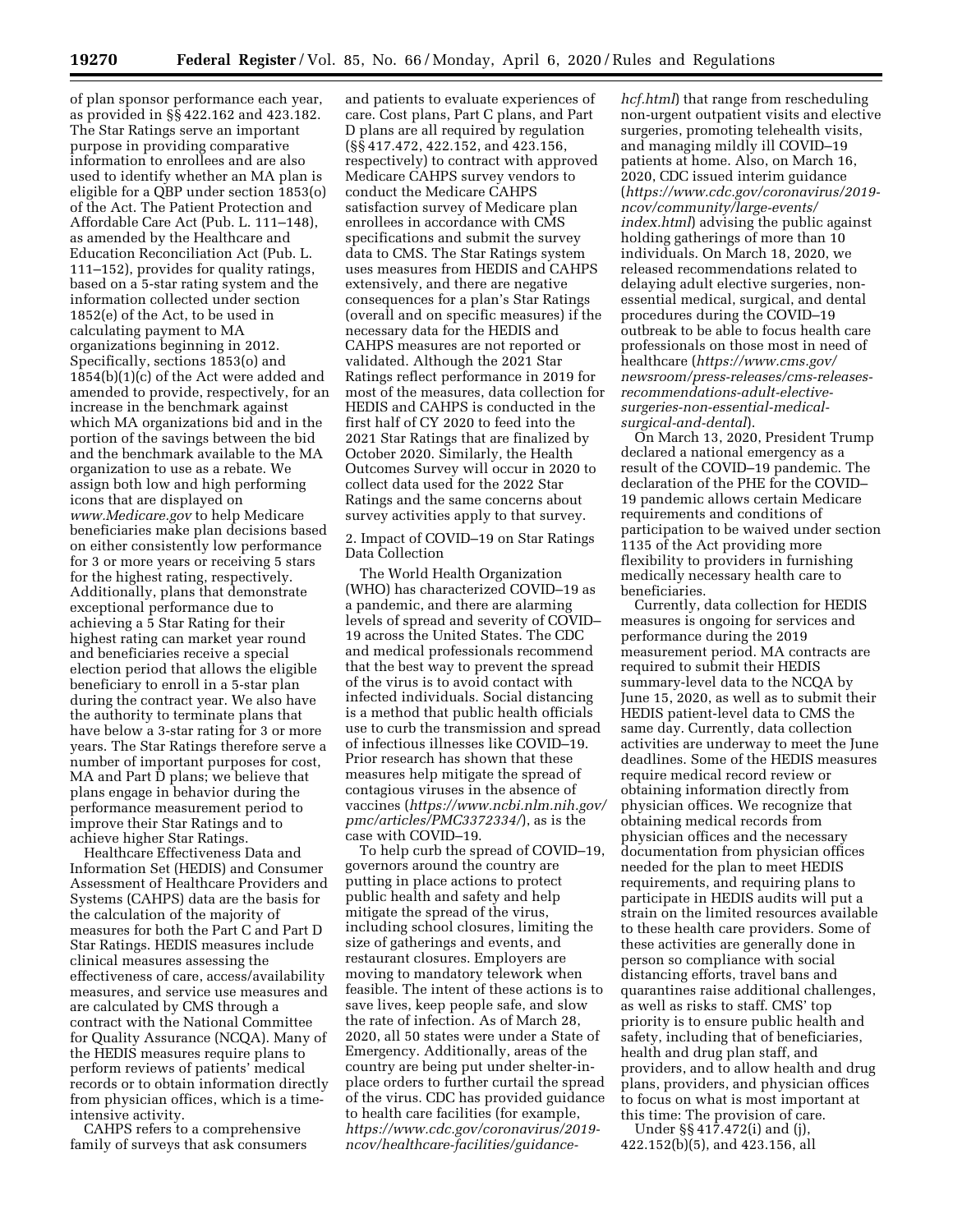coordinated care MA plans, section 1876 contracts, and Part D sponsors, respectively, are required to contract with a CMS-approved CAHPS survey vendor to conduct the Medicare CAHPS satisfaction survey in accordance CMS specifications and to submit the data to CMS. The administration of the surveys and data collection are currently ongoing until the end of May 2020 for the CAHPS survey data that would be used for the 2021 Star Ratings. We are concerned that the COVID–19 pandemic will pose significant challenges and safety concerns in successfully completing the current CAHPS data collection. Most of the survey administration protocols cannot be completed remotely, requiring staff to work in mail facilities and call centers where telephone interviewers assemble in close quarters to perform the telephone administration of the survey. We are concerned that cost plans, MA organizations, and Part D plan sponsors will not be able to complete this year's data collection without jeopardizing the health and safety of survey vendor staff. We have similar concerns about the Health Outcomes Survey (HOS) data collection scheduled for later in 2020.

This IFC amends, as necessary, the calculations for the 2021 and 2022 Part C and D Star Ratings to incorporate changes to address the expected impact of the PHE for the COVID–19 pandemic on data collection and performance. Plans urgently need to know these changes so as not to further exacerbate the PHE for the COVID–19 pandemic by continuing efforts to complete the HEDIS and CAHPS data collection activities. The HEDIS data collection diverts physicians' offices and health plans from handling the day-to-day emergencies as a result of the PHE for the COVID–19 pandemic. Additionally, we are concerned it is not possible to safely continue the HEDIS and CAHPS data collection activities while complying with the CDC recommendation for social distancing.

Under normal circumstances, if Part C and section 1876 plans do not fully complete their HEDIS data collection activities and successfully meet NCQA's HEDIS audit requirements, we assign each of the HEDIS Star Ratings measures 1 star. Similarly, if the CAHPS data cannot be completed and submitted on time by Part C, section 1876 cost, and Part D plans, we historically have assigned each of the CAHPS Star Ratings measures 1 star. Furthermore, unreliable CAHPS measure scores are excluded from the Part C and D Star Ratings calculations. Without knowing the changes made by this IFC to the methodology for calculating the 2021

and 2022 Star Rating, plans could have conflicting incentives, needing physician offices and plan staff to focus on caring for those impacted by COVID– 19 and keeping Medicare beneficiaries and those involved in data collection activities safe, while at the same time wanting to ensure that future Star Ratings and QBP ratings are not impacted by the PHE for the COVID–19 pandemic which could negatively impact future benefits offered by MA organizations. The changes to the calculations for 2021 and 2022 Star Ratings are designed to avoid inadvertently creating incentives for plans to place cost and Star Rating considerations above efforts to address the COVID–19 pandemic.

#### 3. Provisions of IFC

This IFC is modifying the calculation of the 2021 and 2022 Part C and D Star Ratings to address the expected disruption to data collection posed by the PHE for the COVID–19 pandemic. Specifically, this IFC: (1) Replaces the 2021 Star Ratings measures calculated based on HEDIS and Medicare CAHPS data collections with earlier values from the 2020 Star Ratings (which are not affected by the public health threats posed by COVID–19); (2) establishes how we will calculate or assign Star Ratings for 2021 in the event that CMS' functions become focused on only continued performance of essential Agency functions and the Agency and/ or its contractors do not have the ability to calculate the 2021 Star Ratings; (3) modifies the current rules for the 2021 Star Ratings to replace any measure that has a data quality issue for all plans due to the COVID–19 outbreak with the measure-level Star Ratings and scores from the 2020 Star Ratings; (4) in the event that we are unable to complete HOS data collection in 2020 (for the 2022 Star Ratings), replaces the measures calculated based on HOS data collections with earlier values that are not affected by the public health threats posed by COVID–19 for the 2022 Star Ratings; (5) removes guardrails for the 2022 Star Ratings; and (6) expands the existing hold harmless provision for the Part C and D Improvement measures to include all contracts for the 2022 Star Ratings.

a. HEDIS, CAHPS, and HOS Data Collection and Submission for 2021 Star Ratings and 2022 Star Ratings

We issued a Health Plan Management System (HPMS) memo, entitled ''Reporting Requirements for 2020 HEDIS®, HOS, and CAHPS® Measures,'' on September 9, 2019 to establish the due date for the 2019 measurement year

for HEDIS. In light of the public safety issues in continuing to require the submission of HEDIS data for the 2019 measurement year, we are eliminating the HEDIS 2020 submission requirement that covers the 2019 measurement year and we are requesting that Medicare health plans, including MA and section 1876 organizations, curtail HEDIS data collection work immediately. This will allow health plans, providers, and physician offices to focus on caring for Medicare beneficiaries during this PHE for the COVID–19 pandemic and will minimize risk of the spread of infection by eliminating travel and in-person work for the collection of HEDIS data. Our goal is to ensure that offices of health care providers remain focused on patients needing care. Medicare health plans can use any HEDIS data that they have collected for their internal quality improvement efforts.

We are also amending the regulations requiring the submission of the CAHPS survey data to CMS for Medicare health and drug plans to relieve them of the requirement as it applies to the 2020 survey data collection to ensure the safety of survey vendor staff and align with the CDC's social distancing guidance. Both Part C and D plans can use any CAHPS survey data already collected for their internal quality improvement efforts. Accordingly, we are modifying regulations in parts 417, 422, and 423 to eliminate requirements for the collection of HEDIS and CAHPS data that would otherwise occur in 2020. Specifically, we are revising the Part C regulation at § 422.152 by adding a new paragraph (b)(6), which provides that MA organizations are not required to submit HEDIS and CAHPS data that would otherwise be required for the calculation of the 2021 Star Ratings. In addition, we are revising the cost plan regulation at § 417.472(i) and (j) in two ways: In paragraph (i), to add a requirement for cost plans to comply with § 422.152(b)(6) and in paragraph (j), to make the obligation for cost plans to conduct CAHPS surveys subject to paragraph (i). Finally, we are revising the Part D regulations at §§ 423.156 and 423.182. We are revising § 423.156 to not require Part D sponsors to submit CAHPS data that would otherwise be required for the calculation of the 2021 Star Ratings. We are also adding § 423.182(c)(3) so that for 2021 Star Ratings only, Part D sponsors are not required to submit CAHPS data that would otherwise be required for the calculation of the 2021 Star Ratings. While our revisions do not outright prohibit cost plans, MA plans, and Part D plans from continuing efforts to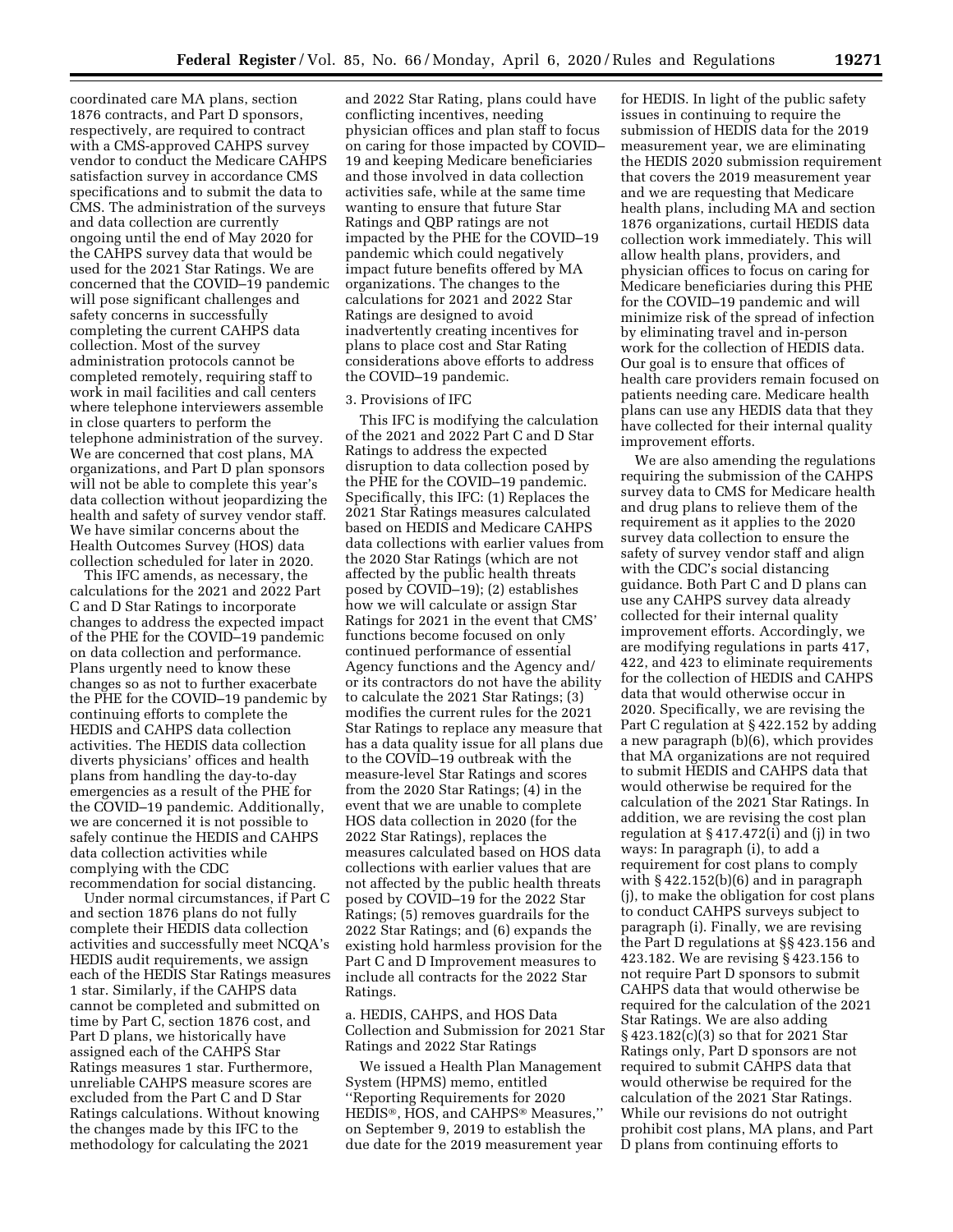collect HEDIS data or conduct CAHPS surveys during 2020, such as to use that data about plan performance in 2019 for the plan's own internal quality initiatives, we do not expect plans to do so. An additional component of the HEDIS data collection is the HOS that NCQA administers in partnership with CMS. This year's HOS survey administration was scheduled to be from April through July 2020. Given the significant safety concerns, similar to the ones related to the administration of the CAHPS survey, we are moving the HOS survey administration to late summer and will provide MA plans more information in the upcoming months. We will continue to monitor the situation to see if any further adjustments are needed. To prepare for the possibility that the PHE for the COVID–19 pandemic continues and the HOS survey data cannot be collected starting in late summer for the 2022 Star Ratings, we are amending the regulations for the Part C 2022 Star Ratings (by adding new  $\S$  422.166(j)(2)) to allow us to use the Star Ratings and measure scores for the 2021 Star Ratings for any measures that come from the HOS survey; this will address any gaps in the necessary HOS data if the HOS survey cannot be administered in 2020. The measures from the HOS survey include the following: Improving or Maintaining Physical Health; Improving or Maintaining Mental Health; Reducing the Risk of Falling; Improving Bladder Control; and Monitoring Physical Activity.

b. Adjustments to the 2021 Star Ratings Methodology Due To Lack of HEDIS and CAHPS Data

In response to the PHE for the COVID–19 pandemic and its impact on health care delivery and data collection, we are making a series of adjustments to the Star Ratings methodology to protect the health and safety of individuals who would collect the HEDIS and CAHPS data; to allow health and drug plans and their providers to focus on caring for Medicare beneficiaries during the PHE for the COVID–19 pandemic; and to address the unusual, unexpected, and uncontrollable changes that this pandemic is likely to have on the Part C and D Star Ratings. Because of the short time frame during which information is collected, analyzed, and used in the calculation of the Star Ratings published in October each year, immediate action is necessary to amend the methodology as a result of the extraordinary circumstances created by the PHE for the COVID–19 pandemic. Data collection is currently underway for both the HEDIS and CAHPS data,

and the data are due to CMS in June 2020. A series of adjustments to the 2021 Star Ratings are being made to account for eliminating the need to collect and submit HEDIS and CAHPS data for the 2021 Star Ratings.

The April 2018 final rule (83 FR 16538 through 16546) included the measures finalized for the 2021 Star Ratings. Included in those measures are many that use HEDIS or CAHPS as the data source. In the 2020 Star Ratings, 14 measures had HEDIS as their data source, and nine measures had CAHPS as their data source. The measurement period for most of the Star Ratings measures is 2019; for many of those measures, we (or the plans) already have the data necessary to calculate a measure score and assign a 2021 measure-level rating but validation and analysis of those data remain to be done. For the HEDIS data source, the measurement period finalized in the April 2018 final rule is the calendar year 2 years prior to the Star Ratings year so for the 2021 Star Ratings, the HEDIS measurement period is the 2019 measurement year. However, those data are collected in 2020.

Similarly, for the CAHPS data source, the measurement period finalized for the 2021 Star Ratings is the most recent data submitted for the survey of enrollees. In general, the most recent data would be the survey conducted from March through the end of May each year, which for the 2021 Star Ratings would have corresponded to March through May 2020 data collection. However, these data will not be available for HEDIS and CAHPS measures. CMS considered if we could remove all of the HEDIS and CAHPS measures from the 2021 Star Ratings. If we removed these measures from the Star Ratings, we would not have enough measures to rate plans and to have a complete picture of performance given approximately half of the Star Ratings measures come from HEDIS and CAHPS. Removing all of these measures would severely compromise the integrity of the Part C and D Star Ratings and would have significant impact on payment for MA organizations. Given measure scores and stars do not fluctuate significantly year to year, we believe using the 2020 measure-level stars and scores for the missing HEDIS and CAHPS data provides the best approximation of performance in 2019. This substitution addresses the lack of HEDIS and CAHPS data that would otherwise be used for 2021 Star Ratings while permitting us to calculate and use reliable Star Ratings for 2021 enrollment and 2022 QBP status determinations. Given the issues related to PHE for the

COVID–19 pandemic associated with completing the HEDIS data collection for the 2019 measurement year, we will use the HEDIS measure scores and Star Ratings based on the 2018 measurement year (that is, the data used for the 2020 Star Ratings) for the 2021 Star Ratings. For the 2021 Star Ratings, given the safety concerns related to completing the CAHPS surveys and data collection and the inability of survey vendors to fully complete data collection for 2020, we will use the CAHPS data submitted to CMS in June 2019. To accomplish this, we are revising §§ 422.166 and 423.186 to add new regulation text that the measures calculated based on HEDIS data are calculated based on data for the 2018 performance period and the measures calculated based on CAHPS data are calculated based on survey data collected from March through May 2019. Specifically, we are adding a new paragraph (j) to each of these regulations and are codifying these specific rules about HEDIS and CAHPS data at §§ 422.166(j)(1)(i) and (ii) and 423.186(j)(1)(i).

The measurement period for all other measures will not change from what was finalized in the April 2018 final rule. For both HEDIS and CAHPS measures, we will use 2020 measurelevel Star Ratings (and associated measure-level scores) in all the Star Ratings calculations codified at §§ 422.160, 422.162, 422.164, 422.166, 423.180, 423.182, 423.184, and 423.186 in calculating the 2021 Star Ratings. For the 2021 Star Ratings, there will be no changes from the prior year in the measure-level cut points for any of the HEDIS and CAHPS measures. We had previously announced in the April 2019 final rule that the Plan All-Cause Readmissions measure would be moved to display for the 2021 Star Ratings due to the substantive specification change. We will continue to exclude this measure for the 2021 Star Ratings as provided in that final rule, so the data associated with it for the 2018 performance period (collected in spring 2019) will be posted on the display page for 2021 ratings.

Since we will be using the 2020 Star Ratings data for the HEDIS and CAHPS measures, we will carry forward the measure-level improvement change score as described at §§ 422.164(f)(4)(i) and 423.184(f)(4)(i) from the 2020 Star Ratings for all HEDIS or CAHPS measures for the 2021 Star Ratings Part C and D improvement measure calculations. We are codifying this at §§ 422.166(j)(1)(iii) and 423.186(j)(1)(ii).

Under §§ 422.164(g)(1) and (2) and 423.184(g)(2), we reduce HEDIS and CAHPS measures to 1 star when either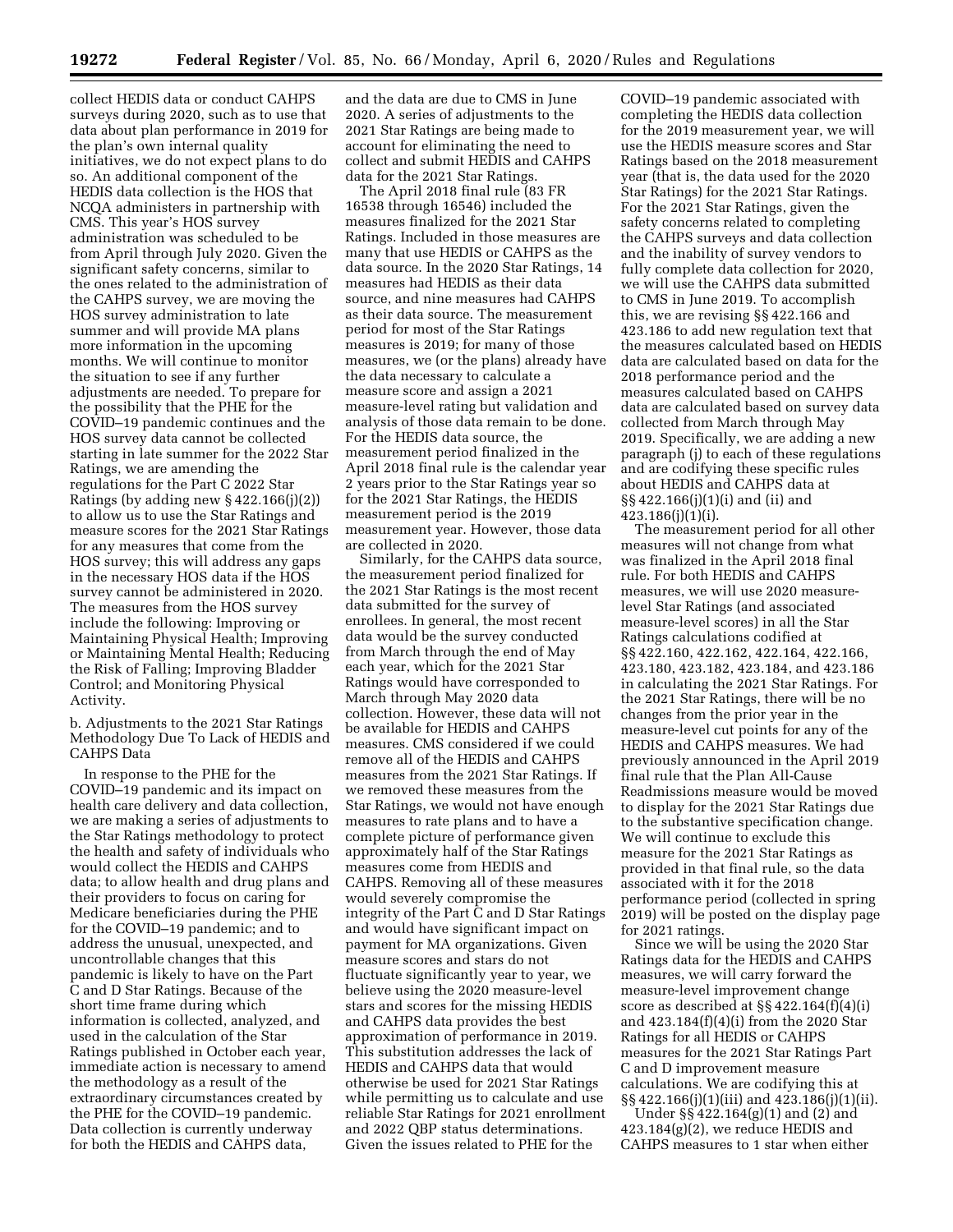HEDIS measures used to populate the Star Ratings are not reported or for failure to adhere to CAHPS reporting requirements. For the 2021 Star Ratings, we will not reduce these measures to 1 star for failure to report the 2020 HEDIS or CAHPS data and is codifying that approach at §§ 422.166(j)(1)(iv) and  $423.186(j)(1)(iii)$ . We are amending §§ 422.166 and 423.186 by adding paragraph (j) to codify these various special rules for the 2021 Star Ratings.

c. Use of 2020 Star Ratings To Substitute for 2021 Star Ratings in the Event of Extraordinarily Compromised CMS Capabilities or Systemic Data Issues

There is great uncertainty about how the COVID–19 pandemic will evolve over the next 6 to 9 months, and the impact on the American population and institutions resulting from the pandemic. We have considered the normal activities required to prepare, calculate, and publish the Star Ratings, as well as finalize the ratings to be used as the basis for MA QBPs in the event that CMS' functions to calculate the 2021 Star Ratings are significantly impacted. The operational timelines for calculating the Star Ratings each year are extremely tight. For example, when we receive all of the measure-level data in early August, we have approximately 1 month to: Review the Star Ratings measure data for accuracy; prepare data and supportive material to provide plans with a preview period so they can review their numeric measure scores and raise issues to CMS; work with contractors to calculate the Star Ratings; prepare for a second preview period for plans to see their preliminary measure level and overall star ratings. This work must be completed in the months of August and September so that the Star Ratings are ready for public display on Medicare Plan Finder in early October for the Annual Enrollment Period. If the COVID–19 pandemic or actions necessary in connection with the PHE impact the ability of CMS and its contractors to complete these steps to calculate the 2021 Star Ratings, it would be impracticable and contrary to the public interest to begin rulemaking in August to adopt a policy for how to address such an unprecedented situation. The normal notice and comment rulemaking process would also prevent CMS from providing quality ratings to Medicare beneficiaries choosing a 2021 plan during the Annual Enrollment Period beginning in October and conflict with CMS providing MA organizations the opportunity to appeal their QBP ratings for 2022 payment in time for 2022 bid submissions. There would be insufficient time to engage in

notice and comment rulemaking to make changes to the 2021 Star Ratings methodology in time to issue the Star Ratings on Medicare Plan Finder.

Star Ratings are used to identify which MA plans are eligible for a QBP and for a greater percentage of the amount by which the benchmark for the plan's service area exceeds the plan's bid for covering Part A and Part B benefits; the quality bonus results in an increase to the benchmark for an MA plan's service area and the percentage that determines the amount of the beneficiary rebate. See §§ 422.258(d)(7) and 422.260. Together, these financial consequences for a high Star Rating, can result in higher beneficiary rebates, which are used to pay for supplemental benefits and reductions in the Part B or Part D premium for enrollees in the plan. Given the impact the Star Ratings have on payment and the benefits offered to Medicare beneficiaries, it is critical that MA organizations have certainty in terms of how the ratings would be calculated if this situation should occur.

Adopting a provision to address such extraordinary circumstances before they come to pass in connection with the COVID–19 pandemic will ensure that Medicare health and drug plans and Medicare beneficiaries are aware of the steps CMS will take before those actions become necessary. This advance notice will alleviate uncertainty and provide stability for cost plans, MA organizations, and Part D sponsors so they can focus on continuing to ensure Medicare beneficiaries have access to needed medical care. In case the PHE for the COVID–19 pandemic gets to a point that CMS' functions become focused on only continued performance of essential agency functions or the agency and its contractors do not have the ability to calculate the 2021 Star Ratings, as part of this IFC, we are establishing rules for this circumstance. These rules would only be implemented for the 2021 Star Ratings if the impact of the PHE for the COVID–19 pandemic reaches a point where CMS and its contractors are compromised to the point the 2021 Star Ratings cannot be calculated using the methodology set forth in the April 2018 final rule and this IFC. Calculating the Star Ratings requires a full team of staff and contractors with specialized skill sets. If the PHE for the COVID–19 pandemic escalates, we will need to devote more resources to activities to address essential Agency functions so that adding staff or resources to calculate the Star Ratings would not be appropriate.

If CMS' resources become extraordinarily compromised, we will

use the 2020 Star Ratings as the 2021 Star Ratings. This authority is codified at §§ 422.166(j)(1)(v) and 423.186(j)(1)(iv) and limited specifically to the COVID–19 pandemic.

We are also concerned, given the uncertainties ahead, whether CMS and plans will be able to safeguard against data quality issues for non-CAHPS and non-HEDIS measures for which CMS does not already have data for the 2021 Star Ratings. As an example, sponsors report Special Needs Plan (SNP) Care Management and Medication Therapy Management (MTM) data to CMS by March 2020, and these data undergo independent data validation beginning in April. While validation activities can be conducted remotely between the plans' staff and data validation reviewers, there may be other difficulties in completing the work this year on time and consistent with CMS requirements due to the significant impact of the PHE for the COVID–19 pandemic. Normally, as codified at §§ 422.164(b) and 423.184(b), we review the quality of the data before making a final determination about inclusion of the measures in each year's Star Ratings. Given the potential for multiple measures to have data quality issues across many plans as a result of COVID– 19, we are addressing this possibility by adopting a rule to permit replacing the 2021 Star Ratings measure scores and stars with the 2020 Star Ratings measures scores and stars for the impacted measures for all plans rather than excluding multiple measures from the 2021 Star Ratings calculations. Removing multiple measures from the Star Ratings can cause unanticipated changes in the ratings which would create more instability for Medicare health and drug plan sponsors and could have significant impacts on MA QBPs at a time where MA organizations need stability in the ratings when they need to focus on caring for those impacted by COVID–19.

To be prepared if we have data quality issues for any non-HEDIS or non-CAHPS 2021 Star Ratings measures, we are adopting a specific rule limited to the PHE for the COVID–19 pandemic. At §§ 422.164(i) and 423.184(i), we are adopting authority for CMS to substitute the score and star for the measure used in the 2020 Star Ratings in the calculation of the 2021 Star Ratings when there is a systemic data quality issue for all plans as a result of the PHE for the COVID–19 pandemic. Therefore, in the above example, we would use sponsors' SNP Care Management and MTM Program Completion Rate for Comprehensive Medication Review measures' scores and stars from the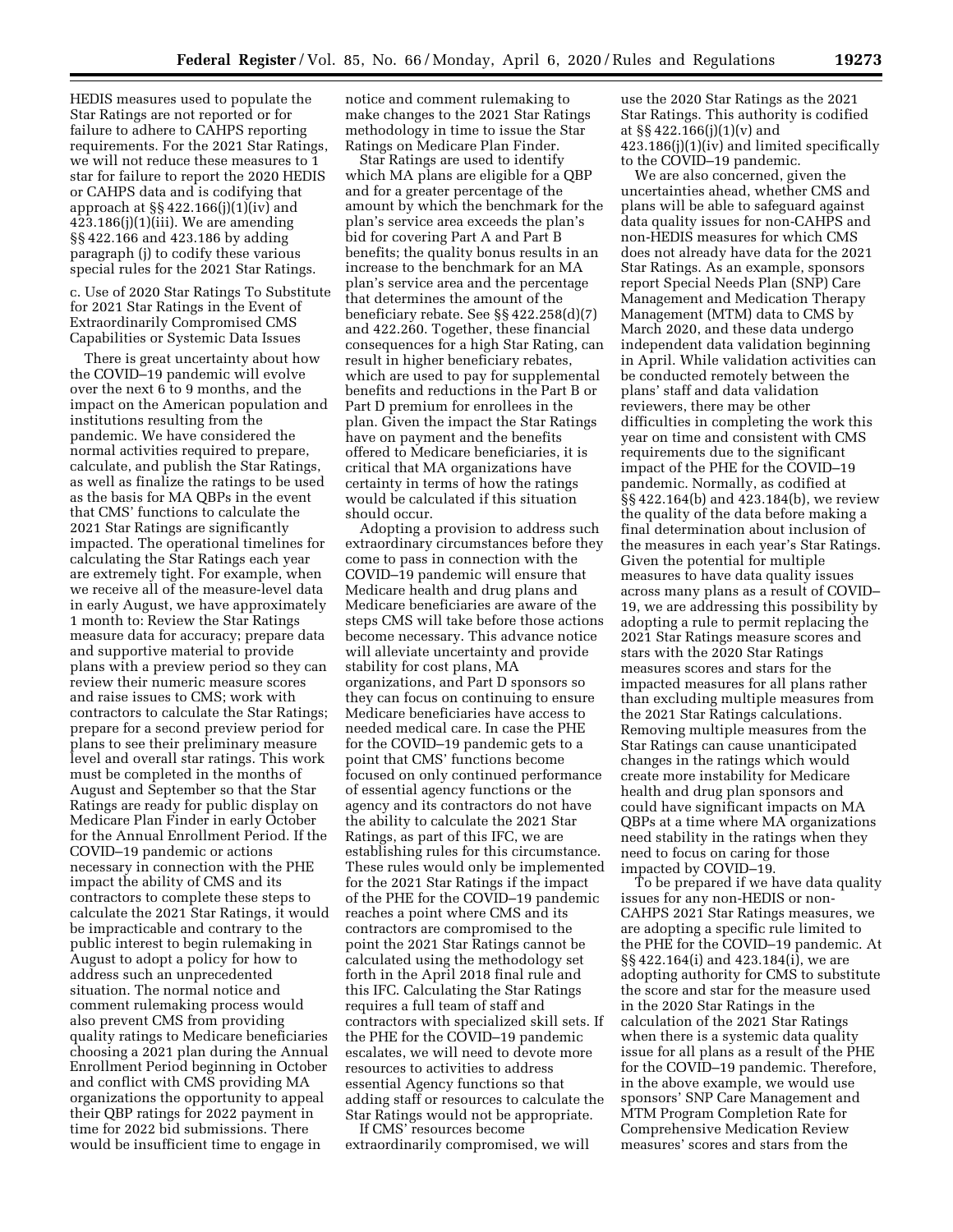2020 Star Ratings as the sponsors' 2021 Star Ratings on those measures.

We are making these adjustments to the Star Ratings methodology since our inability to make calculations at a late stage in the annual Star Ratings publication process would severely jeopardize our ability to calculate 2022 MA payments accurately and consistent with the statutory QBP provision particularly since our ability to change other deadlines based on availability of the Star Ratings (for example, the bid deadline, Annual Election Period, and the start of the new plan benefit year) is limited but the Star Ratings are an integral part of those other activities. In extreme situations like the ones described above, the solicitation and consideration of public comments to establish how CMS should proceed would be impracticable since the process could not be completed in time to issue new Star Ratings that could be used to inform beneficiary choice during the Annual Election Period. The MA statute, at section 1851(d) of the Act, requires that information about plan quality and performance indicators be provided to Medicare beneficiaries to help them make informed plan choices. In addition, MA plans need to know their eligibility for QBPs in advance of the bid deadline to develop their bids; the bid deadline is also set by the statute, as the first Monday in the June prior to the coverage year. The 2021 Star Ratings will be the basis for 2022 QBPs so definitive Star Ratings need to be available to plans in advance of June 2021, to accommodate bid planning and to ensure that plans have the ability to appeal their QBP status if necessary. We understand that MA organizations begin developing and pricing their plan benefit packages well before the June bid deadline and depend on the release of Star Ratings in the preceding October as a critical milestone in their planning for an upcoming plan year. Adopting the new rule at §§ 422.164(i) and 423.184(i) to address measure-level substitutions of 2020 scores for data quality issues that impact the availability, accuracy, reliability and validity of the measure-level data that would otherwise be used for 2021 ratings will provide stability and certainty for the program. This approach will allow CMS and MA organizations to move seamlessly to a new basis for calculating QBPs in the event that the original one (that is, using the data about 2019 performance) is unavailable. It will also allow MA organizations to incorporate into their planning the possibility that they will be required to

use the 2020 Star Ratings for some or all measures in developing their 2022 bids.

To codify these provisions, we are amending §§ 422.164 and 423.184 by adding a new paragraph (i) to each section, as well as by amending § 422.166 by adding a new paragraph  $(j)(1)(v)$  and amending § 423.186 by adding a new paragraph (j)(1)(iv).

### d. 2022 Star Ratings

For the 2022 Star Ratings, we expect plans to submit HEDIS data in June 2021 and to administer the CAHPS survey in 2021 as usual. The majority of measures for the 2022 Star Ratings are based on the 2020 measurement year, which is ongoing during the PHE for the COVID–19 pandemic. We are using the IFC to make immediate changes to the methodology for the 2022 Star Ratings so as not to inappropriately incentivize actions by plans and healthcare providers that are not directly related to the PHE for the COVID–19 pandemic. By adopting these changes immediately, Medicare health and drug plans will be assured as quickly as possible about how performance changes driven or caused by the COVID–19 pandemic will be addressed in the Star Ratings that use this performance period. Except as addressed in this IFC, we anticipate that the 2022 Star Ratings will be implemented as codified at §§ 422.160, 422.162, 422.164, 422.166, 423.180, 423.182, 423.184, and 423.186.

#### i. Guardrails

We recognize that health and drug plans and their providers are needing to adapt their current care practices in light of the PHE for the COVID–19 pandemic and the need to care for the most vulnerable patients, such as the elderly and those with chronic health conditions; these changes in how plans and providers care for Medicare beneficiaries as a result of COVID–19 will impact performance for the 2020 measurement period which feeds into the 2022 Star Ratings. On March 18, 2020, we issued guidance (available on the CMS website at *[https://](https://www.cms.gov/files/document/31820-cms-adult-elective-surgery-and-procedures-recommendations.pdf) [www.cms.gov/files/document/31820](https://www.cms.gov/files/document/31820-cms-adult-elective-surgery-and-procedures-recommendations.pdf) [cms-adult-elective-surgery-and](https://www.cms.gov/files/document/31820-cms-adult-elective-surgery-and-procedures-recommendations.pdf)[procedures-recommendations.pdf\)](https://www.cms.gov/files/document/31820-cms-adult-elective-surgery-and-procedures-recommendations.pdf)* to delay all non-essential planned surgeries and procedures, including dental, until further notice. Healthcare providers are being asked to encourage patients to remain at home, except for emergencies, to help curb the spread of COVID–19 and to help limit the exposure to the virus. Plans and their providers are focused primarily on providing urgent care to Medicare beneficiaries who may be infected by COVID–19. We realize that this will

impact the data collected during the 2020 measurement year which will impact the 2022 Part C and D Star Ratings. Thus, as part of this IFC, we are making some adjustments to account for the potential decreases in measure-level scores so health plans can have some degree of certainty knowing that the Star Ratings will be adjusted and can focus right now on patients who are most in need.

To increase the predictability of the cut points used for measure-level ratings, we previously finalized that, starting with the 2022 Star Ratings, guardrails would be implemented for measures that have been in the program for more than 3 years. As specified at §§ 422.166(a)(2)(i) and 423.186(a)(2)(i), the guardrails ensure that the measurethreshold-specific cut points for non-CAHPS measures do not increase or decrease more than 5 percentage points from one year to the next. As noted in the April 2019 final rule, the trade-off for the predictability provided by the bidirectional cap is the inability to fully keep pace with changes in performance across the industry. While cut points that change less than the cap would be unbiased and keep pace with changes in the measure score trends, changes in the overall performance that are greater than the cap would not be reflected in the new cut points. The performance that will be used for the 2022 Star Ratings is performance in 2020, that is, during the PHE for the COVID–19 pandemic. We anticipate that most, if not all, plans could have performance changes on certain measures as they deal with the demands the PHE for the COVID–19 pandemic will place on the health care system in the United States. Guardrails that prevent the cut points for measures from lowering, even when performance scores are lower across the board, will result in plans having similar low measure-level ratings even if their performance is relatively distinguishable.

Since the Star Ratings are used to calculate the payment to MA organizations by providing an increase in the benchmark against which MA organizations bid and in the portion of the savings between the bid and benchmark available to MA organizations to use as rebates, unanticipated significant declines in the Star Ratings would create significant uncertainty in the program and potential beneficiary access issues if ratings significantly decline across the cost plan, MA and Part D programs. Given the enormity of this situation we believe it is important for plans to be able to focus on patients that are in the most need during the outbreak, and our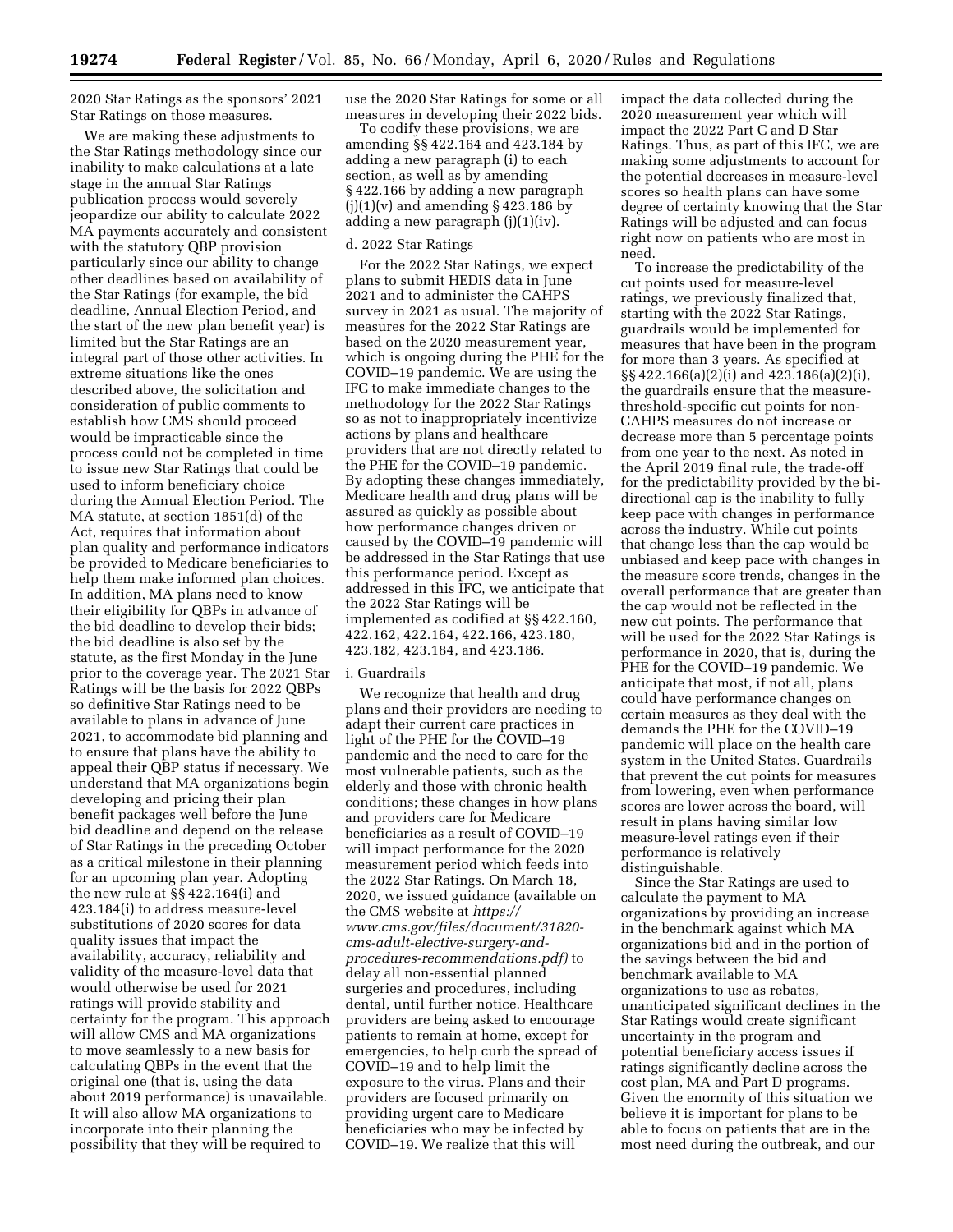guardrails, as currently constructed, could have unintended incentives to the contrary. In addition, adopting this policy as soon as possible will minimize incentives for plans and providers to focus on non-urgent care or administrative efforts, even if those issues are tied to existing Star Ratings measures, and focus their attention on urgent care issues. As such, in response to the PHE for the COVID–19 pandemic, we are delaying implementation of the guardrails so that cut points can change by more than 5 percentage points if national performance declines as a result of the PHE for the COVID–19 pandemic. We are modifying §§ 422.166(a)(2)(i) and 423.186(a)(2)(i) to delay the application of the guardrails beginning with the 2023 Star Ratings produced in October 2022. No other aspect of the guardrails policies finalized in the April 2019 final rule is changing with this modification.

### ii. Improvement Measure

The existing Star Ratings system and regulations include a well-developed improvement measure and methodology for calculating and using it. However, because we anticipate that performance during the 2020 measurement period may decline for plans across the nation, we believe that it is appropriate to adopt a provision to minimize the negative effect of the improvement measure and improvement scores. As with the guardrails policy, this amendment to the existing regulations is designed to minimize or eliminate incentives in the Star Ratings that might be inconsistent with the steps necessary to address the COVID–19 pandemic. We are revising the methodology for the Part C and D improvement measure for the 2022 Star Ratings to expand the hold harmless rule to include all contracts at the overall and summary rating levels recognizing that the PHE for the COVID–19 pandemic may result in a decline in industry performance. Currently, for MA–PD contracts with an overall rating of 4 or more stars, if the inclusion of the improvement measure(s) reduces a contract's overall Star Rating, the Part C and D improvement measures are excluded from the overall Star Ratings calculations for that contract. Similarly, for MA-only contracts with 4 or more stars, if the inclusion of the Part C improvement measure reduces the Part C summary Star Rating, it is excluded from the calculations for that contract. Our revision will expand the current hold harmless rule and how it works to all contracts regardless of their ratings and also apply it to the Part C and D

summary ratings for the 2022 Star Ratings only.

We are codifying a new paragraph (g)(3) at §§ 422.166 and 423.186 and adding text at the end of the existing text in §§ 422.166(f)(1)(i) and 423.186(f)(1)(i) to implement this new hold harmless provision for the 2022 Star Ratings only.

### iii. Categorical Adjustment Index

Beginning with the 2017 Star Ratings, we implemented the Categorical Adjustment Index (CAI) that adjusts for the average within-contract disparity in performance associated with the percentages of enrollees who receive a low-income subsidy and/or are dual eligible (LIS/DE) and/or have disability status. For the 2022 Star Ratings, we will calculate the CAI as codified at §§ 422.166(f)(2) and 423.186(f)(2). The CAI values will be calculated based on the 2021 Star Ratings data which will use the older HEDIS and CAHPS data from the 2020 Star Ratings. For each measure, adjusted measure scores which are used to construct the CAI values will be calculated using the enrollment year associated with the year of data being used for that measure (that is, 2018 enrollment year data for HEDIS and CAHPS measures, 2019 enrollment year data for all other measures). Given we are following the rules codified in regulation, there are no changes to the regulatory text. We are providing this explanation to avoid uncertainty on this point for Medicare health and drugs plans.

#### iv. QBP Calculations for New Contracts

Under § 422.252, a new MA plan means an MA contract offered by a parent organization that has not had another MA contract in the previous 3 years. For just the 2022 QBP ratings that are based on 2021 Star Ratings, we are modifying this definition to treat an MA plan as a new MA plan if it is offered by a parent organization that has not had another MA contract for the previous 4 years. This change would account for how new plans that started in 2019 would have reported HEDIS and CAHPS data to CMS for the first time in 2020 for the 2021 Star Ratings; because of our elimination of the HEDIS and CAHPS data submissions to CMS, these plans will not have enough measures to calculate the 2021 Star Ratings and, consequently, the 2022 QBP rating. A new contract with an effective date of January 1, 2019 would normally be treated as new for purposes of QBPs for 2019, 2020, and 2021. The 2022 QBP rating would be based on the 2021 Star Ratings which these contracts will not

have due to the elimination of HEDIS and CAHPS data.

*Z. Changes To Expand Workforce Capacity for Ordering Medicaid Home Health Nursing and Aide Services, Medical Equipment, Supplies and Appliances and Physical Therapy, Occupational Therapy or Speech Pathology and Audiology Services* 

Title XIX of the Act requires that, to receive Federal Medicaid matching funds, a State must offer certain basic services to the categorically needy populations specified in the Act. Home health services for Medicaid-eligible individuals who are entitled to nursing facility services is one of these mandatory services. Individuals ''entitled to'' nursing facility services include the basic categorically needy populations that receive the standard Medicaid benefit package, and can include medically needy populations if nursing facility services are offered to the medically needy within a State. Home health services include part-time or intermittent nursing, home health aide services, medical supplies, equipment, and appliances, and may include therapeutic services. Current Medicaid regulations require an individual's physician to order home health services as part of a written plan of care. The plan of care must be reviewed every 60 days, except for medical supplies, equipment and appliances which must be reviewed by a physician annually.

We recognize that increased demand on the direct care services provided by physicians during the PHE for the COVID–19 pandemic could cause a delay in the availability of physicians to order home health services in the normal timeframe. In recognition of the critical need to expand workforce capacity, we are amending 42 CFR 440.70 to allow licensed practitioners practicing within their scope of practice, such as, but not limited to, NPs and PAs, to order Medicaid home health services during the existence of the PHE for the COVID–19 pandemic.

This change to § 440.70 will expand the workforce and is also a continuation of CMS' efforts to align with Medicare on who can order medical supplies, equipment, and appliances, and allowing smoother access to services for Medicaid beneficiaries, including those who are dually eligible. This alignment will also eliminate administrative burden to states and providers when dealing with inconsistencies in the practitioners who may order these items between the Medicare and Medicaid programs.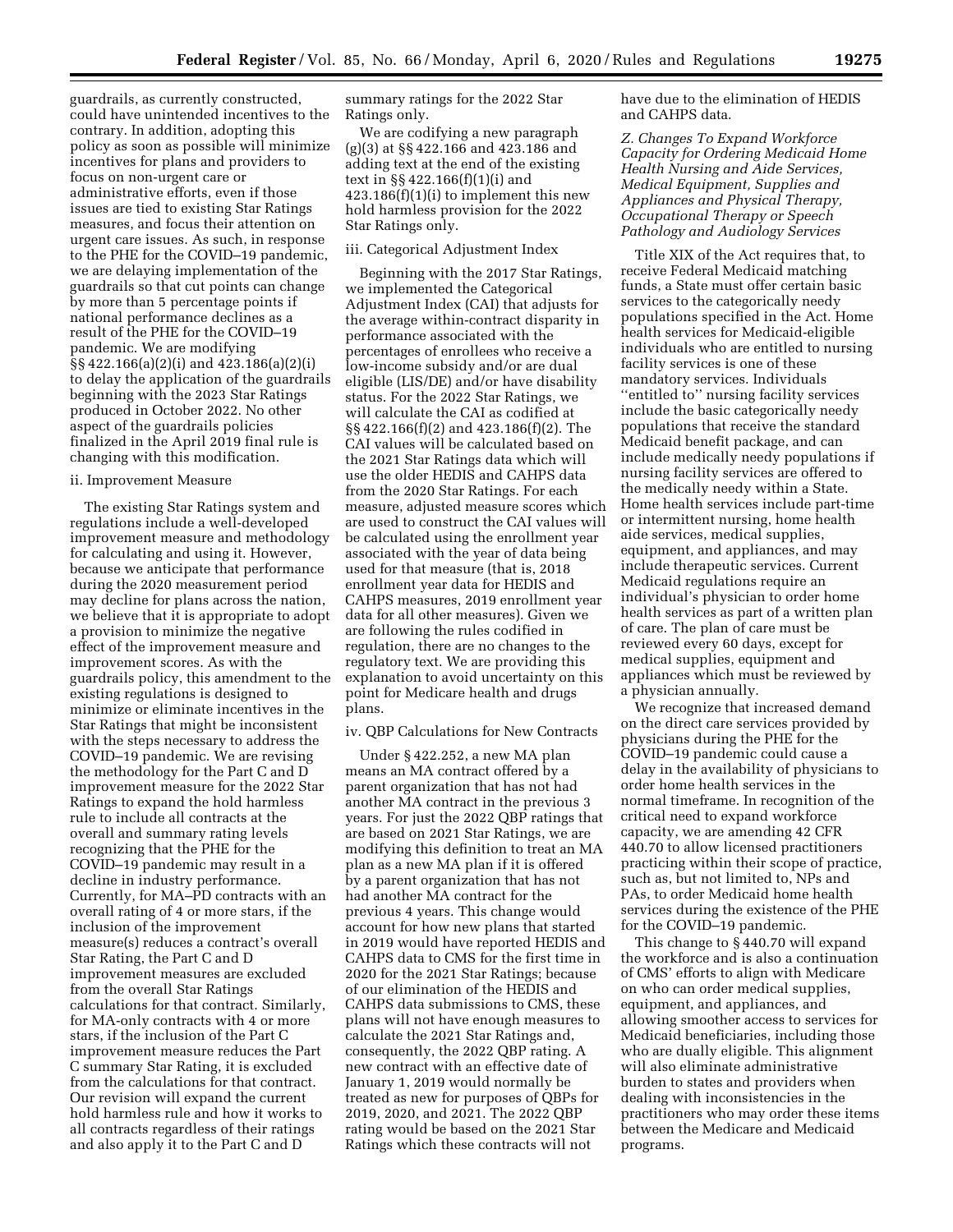This change applies to who can order Medicaid home health nursing and aide services, medical supplies, equipment and appliances and physical therapy, occupational therapy or speech pathology and audiology services covered under § 440.70(b)(1), (2), (3), and (4).

This change does not expand the benefit categories where these items can be covered. States must continue to cover and claim home health nursing and aide services, medical supplies, equipment and appliances, and physical therapy, occupational therapy or speech pathology and audiology services (that are covered under the home health benefit) under the home health benefit, unless otherwise allowed by federal regulations.

### *AA. Origin and Destination Requirements Under the Ambulance Fee Schedule*

Section 1861(s)(7) of the Act establishes an ambulance service as a Medicare Part B service where the use of other methods of transportation is contraindicated by the individual's condition, but only to the extent provided in regulations. We have established regulations at § 410.40 that govern Medicare coverage of ambulance services. Under § 410.40(e)(1), Medicare Part B covers ground (land and water) and air ambulance transport services only if they are furnished to a Medicare beneficiary whose medical condition is such that other means of transportation are contraindicated. The beneficiary's condition must require both the ambulance transportation itself and the level of service provided for the billed services to be considered medically necessary.

Under § 410.40(e)(1), nonemergency transportation by ambulance is appropriate if either the beneficiary is bed-confined, and it is documented that the beneficiary's condition is such that other methods of transportation are contraindicated; or, if his or her medical condition, regardless of bed confinement, is such that transportation by ambulance is medically required. That section further provides that bed confinement is not the sole criterion in determining the medical necessity of ambulance transportation but is one factor that is considered in medical necessity determinations. For a beneficiary to be considered bedconfined, § 410.40 (e)(1) states that all of the following criteria must be met: (1) The beneficiary is unable to get up from bed without assistance, (2) the beneficiary is unable to ambulate, and (3) the beneficiary is unable to sit in a chair or wheelchair.

The origin and destination requirements for coverage of ambulance services are addressed in our regulations at § 410.40(f). As provided in that section, Medicare covers the following ambulance transportation:

• From any point of origin to the nearest hospital, critical access hospital (CAH), or skilled nursing facility (SNF) that is capable of furnishing the required level and type of care for the beneficiary's illness or injury. The hospital or CAH must have available the type of physician or physician specialist needed to treat the beneficiary's condition;

• From a hospital, CAH, or SNF to the beneficiary's home;

• From a SNF to the nearest supplier of medically necessary services not available at the SNF where the beneficiary is a resident, including the return trip; and

• For a beneficiary who is receiving renal dialysis for treatment of ESRD, from the beneficiary's home to the nearest facility that furnishes renal dialysis, including the return trip.

We continue to believe that our current regulatory requirements governing coverage of ambulance services are appropriate under normal circumstances. However, in the context of the PHE for the COVID–19 pandemic, we recognize that providers and suppliers furnishing ground ambulance services and other health care professionals are faced with new challenges regarding potential exposure risks, for Medicare beneficiaries and for members of the community at large.

Therefore, on an interim basis, we will expand the list of destinations at § 410.40(f) for which Medicare covers ambulance transportation to include all destinations, from any point of origin, that are equipped to treat the condition of the patient consistent with Emergency Medical Services (EMS) protocols established by state and/or local laws where the services will be furnished. The EMS protocols are recognized operating procedures that all emergency service professionals such as emergency medical technicians (EMTs) and paramedics must follow for patient assessment, treatment, transportation and delivery to definitive care. These protocols are designed by national, state and/or local medical authorities and institutions. Based on these protocols, a patient suspected of having COVID–19 that requires a medically necessary transport may be transported to a testing facility to get tested for COVID–19 instead of a hospital in an effort to prevent possible exposure to other patients and medical staff.

These destinations may include, but are not limited to: Any location that is an alternative site determined to be part of a hospital, CAH or SNF, community mental health centers, FQHCs, RHCs, physicians' offices, urgent care facilities, ambulatory surgery centers (ASCs), any location furnishing dialysis services outside of an ESRD facility when an ESRD facility is not available, and the beneficiary's home. This expanded list of destinations will apply to medically necessary emergency and nonemergency ground ambulance transports of beneficiaries during the PHE for the COVID–19 pandemic. Consistent with section 1861(s)(7) of the Act, there must be a medically necessary ground ambulance transport of a patient in order for an ambulance service to be covered.

We are revising, on an interim basis, § 410.40 to add a new paragraph (f)(5), to state that during the PHE for the COVID–19 pandemic only, a covered destination includes a ground ambulance transport from any point of origin to a destination that is equipped to treat the condition of the patient consistent with state and local EMS protocols where the services will be furnished. These destinations include, but are not limited to, any location that is an alternative site determined to be part of a hospital, CAH or SNF, community mental health centers, FQHCs, RHCs, physician offices, urgent care facilities, ASCs, any location furnishing dialysis services outside of an ESRD facility when an ESRD facility is not available, and the beneficiary's home. Home may be an appropriate destination for a COVID–19 patient who is discharged from the hospital to home to be under quarantine (as noted above, there must be a medically necessary ground ambulance transport of a patient in order for an ambulance service to be covered).

### *BB. Merit-Based Incentive Payment System (MIPS) Updates*

### 1. MIPS Improvement Activities Inventory Update

The CY 2018 Quality Payment Program final rule (82 FR 53660) finalized that we would add new improvement activities or make modifications to existing improvement activities in the Improvement Activities Inventory through notice-and-comment rulemaking. An improvement activity means an activity that relevant MIPS eligible clinician, organizations and other relevant stakeholders identify as improving clinical practice or care delivery and that the Secretary determines, when effectively executed,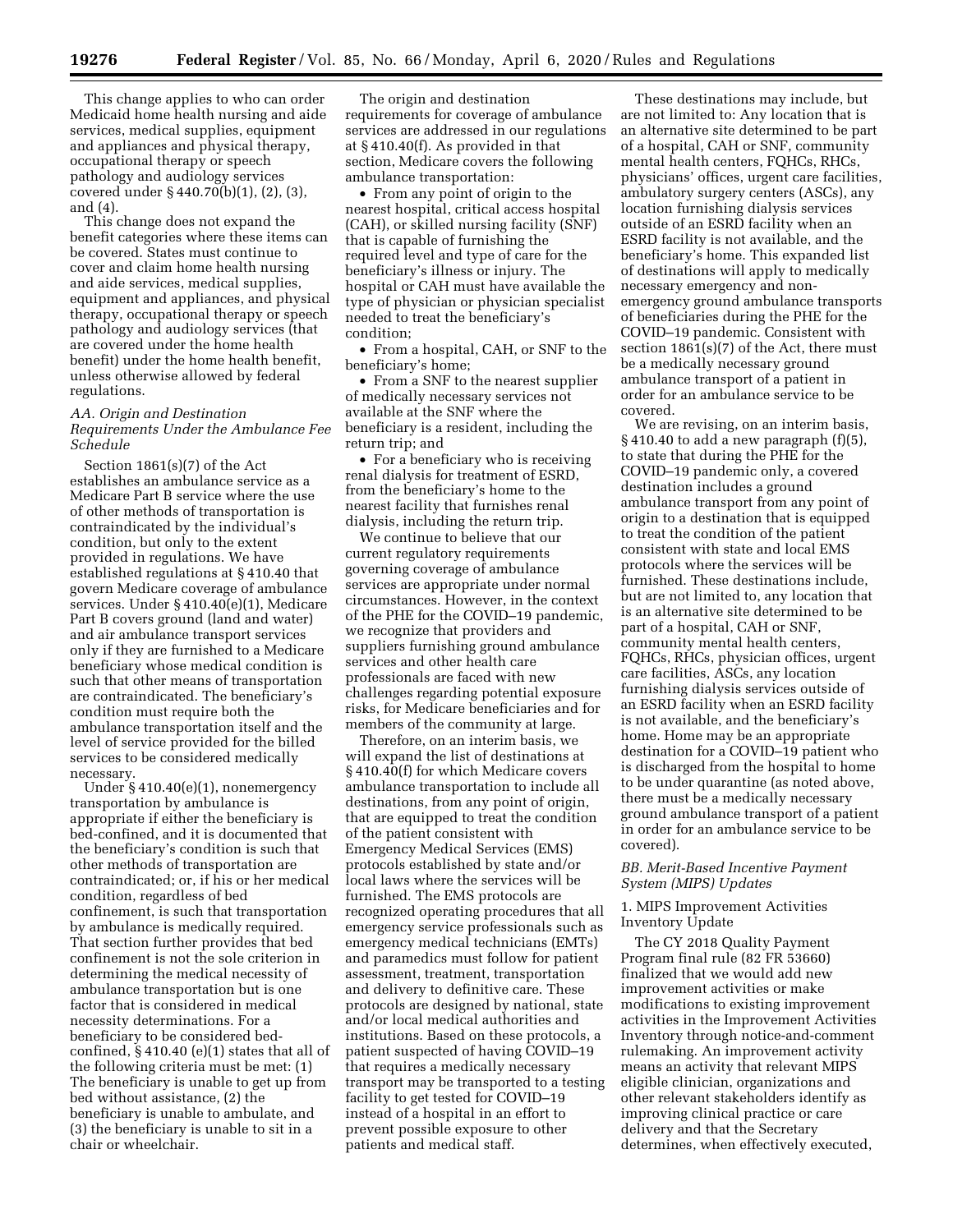is likely to result in improved outcomes. We refer readers to Table H in the Appendix of the CY 2017 Quality Payment Program final rule (81 FR 77177 through 77199), Tables F and G in the Appendix of the CY 2018 Quality Payment Program final rule (82 FR 54175 through 54229), Tables A and B in the Appendix 2 of the CY 2019 PFS final rule (83 FR 60286 through 60303), and Tables A, B, and C in the Appendix 2 of the CY 2020 PFS final rule (84 FR 63514 through 63538) for our previously finalized Improvement Activities Inventory. We also refer readers to the Quality Payment Program website at *<https://qpp.cms.gov/>*for a complete list of the most current list of improvement activities.

The COVID–19 pandemic has been deemed a PHE by the Secretary of the Department of Health and Human Services. Information regarding the PHE for the COVID–19 pandemic may be found at *[https://www.phe.gov/](https://www.phe.gov/emergency/news/healthactions/phe/Pages/default.aspx) [emergency/news/healthactions/phe/](https://www.phe.gov/emergency/news/healthactions/phe/Pages/default.aspx)  [Pages/default.aspx.](https://www.phe.gov/emergency/news/healthactions/phe/Pages/default.aspx)* In this IFC, we are adding one new improvement activity to the Improvement Activities Inventory for the CY 2020 performance period in response to this PHE. We refer readers to Table 1 for a full description which includes the type of action that would qualify for this improvement activity. This improvement activity promotes clinician participation in a COVID–19 clinical trial utilizing a drug or biological product to treat a patient with a COVID–19 infection.20 To receive

credit for this clinical improvement, clinicians must report their findings through an open source clinical data repository or clinical data registry. When utilizing the term ''open source'' we mean making available to the public the results of research, including publications and scientific data, which enables reuse, increases transparency, and facilitates reproductibility of research results.21

We believe that participation in this activity is likely to result in improved outcomes by improving the collection of data clinicians use for the care of their patients as they monitor and manage COVID–19 and drive care improvements. We believe that encouraging clinicians to utilize an open source clinical data repository or clinical data registry for data reporting will bring the results of their research to the forefront of healthcare far quicker than if it goes through the cycle of peer review and publishing. In addition, we believe that this could improve clinical practice and care delivery, a relevant stakeholder donated a database for the pandemic so that health officials/ clinicians/the public could track patients and drugs that work to better improve outcomes of COVID–19 patients.

In the CY 2019 PFS (83 FR 59778 through 59782), we provided details regarding the Annual Call for Activities and how stakeholders submit potential improvement activities. In general, to nominate a new activity or request a

modification to an existing improvement activity, a stakeholder must submit a nomination form available at *[www.qpp.cms.gov](http://www.qpp.cms.gov)* during the Annual Call for Activities. For this new improvement activity, we are making a one-time exception from our established Annual Call for Activities timeframe and processes due to this PHE.

New improvement activities should meet one or more criteria to be included in the Improvement Activities Inventory (82 FR 53660). We believe that this activity meets the improvement activities submission criteria of a ''public health emergency as determined by the Secretary,'' which was finalized in the 2019 PFS final rule (83 FR 59779). As noted in the CY 2017 Quality Payment Program final rule, we use the criteria for nominating new improvement activities in selecting improvement activities for inclusion in the program (82 FR 53659). We also clarified that those criteria are but one factor in determining which improvement activities we ultimately proposed (83 FR 59780). For MIPS eligible clinicians who wish to submit this new improvement activity, we refer readers to the CY 2019 PFS final rule (83 FR 59778 through 59782) for our previously finalized improvement activities submission requirements. Table 1 displays the new improvement activity.

# TABLE 1—NEW IMPROVEMENT ACTIVITY FOR THE MIPS CY 2020 PERFORMANCE PERIOD

| Improvement activity |                                                                                                                                                                                                                                                                                                                                                                                                                                                                                                                                                                               |  |
|----------------------|-------------------------------------------------------------------------------------------------------------------------------------------------------------------------------------------------------------------------------------------------------------------------------------------------------------------------------------------------------------------------------------------------------------------------------------------------------------------------------------------------------------------------------------------------------------------------------|--|
|                      | Emergency Response And Preparedness.                                                                                                                                                                                                                                                                                                                                                                                                                                                                                                                                          |  |
|                      | COVID-19 Clinical Trials.<br>Activity Description:   To receive credit for this activity, a MIPS-eligible clinician must participate in a COVID-19 clinical trial uti-<br>lizing a drug or biological product to treat a patient with a COVID-19 infection and report their findings<br>through a clinical data repository or clinical data registry for the duration of their study. For more infor-<br>mation on the COVID-19 clinical trials we refer readers to the U.S. National Library of Medicine website<br>at https://clinicaltrials.gov/ct2/results?cond=COVID-19. |  |
|                      | High.                                                                                                                                                                                                                                                                                                                                                                                                                                                                                                                                                                         |  |

2. MIPS Applications for Reweighting Based on Extreme and Uncontrollable Circumstances

As a result of the PHE for the COVID– 19 pandemic, we are applying the MIPS automatic extreme and uncontrollable circumstances policy at § 414.1380(c)(2)(i)(A)(*8*) and (c)(2)(i)(C)(*3*) to MIPS eligible clinicians for the 2019 MIPS performance period/

2021 MIPS payment year. We believe that this application of the policy is appropriate given the impact COVID–19 will likely have on the ability of many MIPS eligible clinicians to complete data submission for the MIPS program for the 2019 MIPS performance period because most of those submissions will occur during CY 2020.

Due to the timing of the PHE, we realize that there may be scenarios where MIPS-eligible clinicians are not covered by the automatic extreme and uncontrollable circumstances policy. For example, as we stated in the CY 2019 PFS final rule, the automatic extreme and uncontrollable circumstances policy does not apply to groups or virtual groups (83 FR 59874

*[emergency/news/healthactions/phe/Pages/](https://www.phe.gov/emergency/news/healthactions/phe/Pages/default.aspx) [default.aspx.](https://www.phe.gov/emergency/news/healthactions/phe/Pages/default.aspx)* 

<sup>20</sup>For more information on the COVID–19 clinical trials we refer readers to the U.S. National Library of Medicine website at *[https://clinicaltrials.gov/ct2/](https://clinicaltrials.gov/ct2/results?cond=COVID-19)  [results?cond=COVID-19.](https://clinicaltrials.gov/ct2/results?cond=COVID-19)* 

<sup>21</sup>More information on open source is available at *[https://www.nlm.nih.gov/NIHbmic/nih](https://www.nlm.nih.gov/NIHbmic/nih_data_sharing_repositories.html)*\_*data*\_ *sharing*\_*[repositories.html;](https://www.nlm.nih.gov/NIHbmic/nih_data_sharing_repositories.html) [https://www.phe.gov/](https://www.phe.gov/emergency/news/healthactions/phe/Pages/default.aspx)*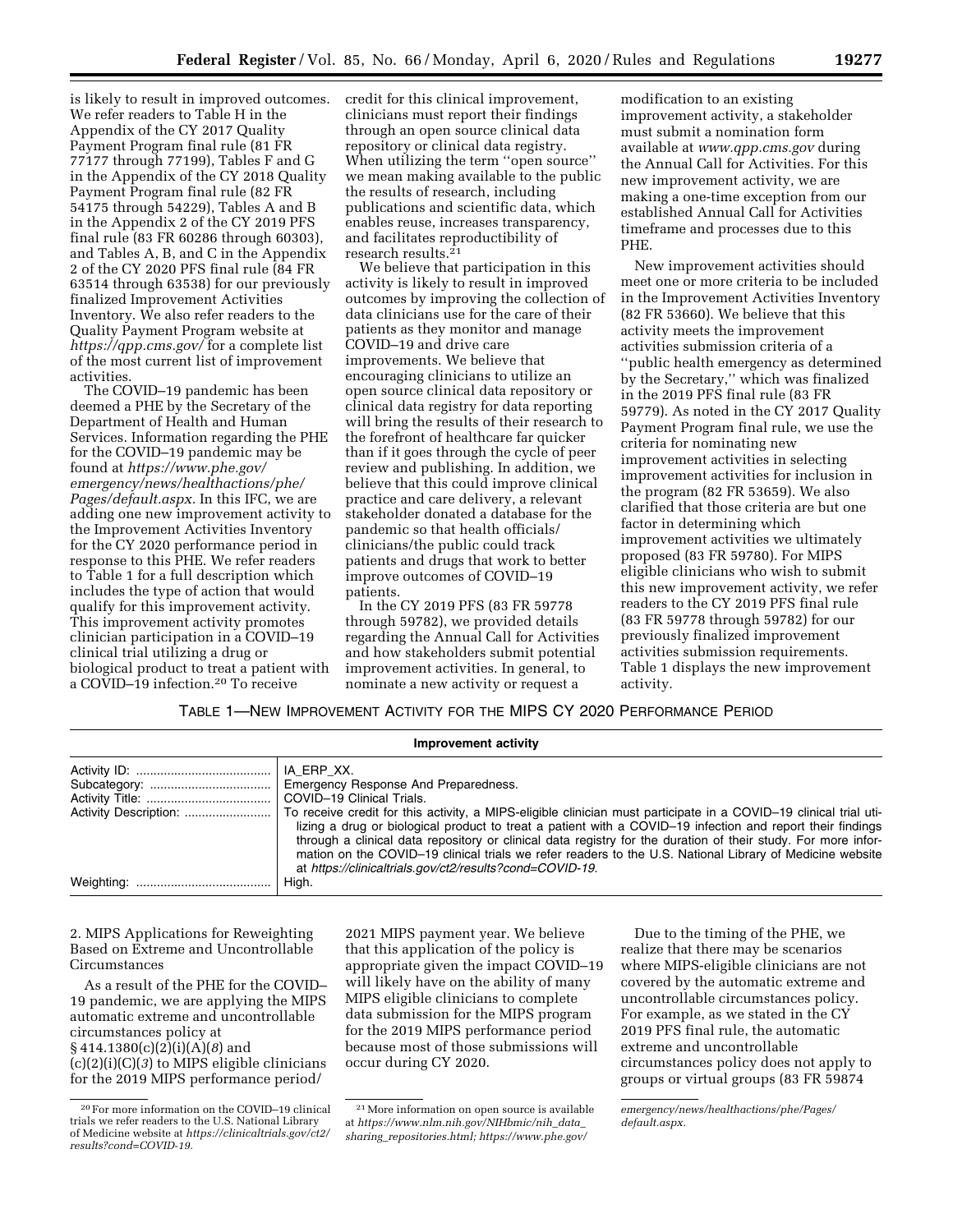**19278 Federal Register** / Vol. 85, No. 66 / Monday, April 6, 2020 / Rules and Regulations

and 59875); however, under § 414.1380(c)(2)(i), individual clinicians, groups and virtual groups could submit an application for reweighting the performance categories based on extreme and uncontrollable circumstances. To provide additional relief to individual clinicians, groups, and virtual groups for whom sufficient MIPS measures and activities may not be available for the 2019 MIPS performance period due to the PHE for the COVID–19 pandemic, we are extending the deadline to submit an application for reweighting the quality, cost, and improvement activities performance categories based on extreme and uncontrollable circumstances (§ 414.1380(c)(2)(i)(A)(*6*)) and the Promoting Interoperability performance category based on extreme and uncontrollable circumstances (§ 414.1380(c)(2)(i)(C)(*2*)) from December 31, 2019 to April 30, 2020, or a later date that we may specify. This extended deadline of April 30, 2020 mirrors the MIPS data submission deadline extension. The extended deadline is available only for applications that demonstrate the clinician has been adversely affected by the PHE for the COVID–19 pandemic.

We are also modifying our existing policy for the 2019 performance period/ 2021 MIPS payment year so that if a MIPS eligible clinician, group, or virtual group submits an application for reweighting based on the PHE for the COVID–19 pandemic by the extended deadline, any MIPS data they have submitted or will submit would not effectively void their application. Under § 414.1380(c)(2)(i)(A)(*6*) and (c)(2)(i)(C), if an application for reweighting the performance categories based on extreme and uncontrollable circumstances is submitted, but data on measures or activities for a performance category are also submitted, a MIPS eligible clinician will be scored on the submitted data, and the performance categories for which data are submitted will not be reweighted. However, for the 2019 performance period we believe it is appropriate to modify this policy, because we believe it is possible that a MIPS eligible clinician, group, or virtual group could have submitted some MIPS data prior to the PHE for the COVID–19 pandemic, but due to circumstances related to the PHE for the COVID–19 pandemic, are not able to complete their submission such that the data they submitted may not reflect their actual performance on the measures and activities. As a result, we are modifying the policy at § 414.1380(c)(2)(i)(A)(*6*) to create an exception for the 2019

performance period/2021 MIPS payment year only, such that if a MIPS eligible clinician demonstrates through an application submitted to CMS that they have been adversely affected by the PHE for the COVID–19 pandemic, but also submits data for the quality, cost, or improvement activities performance categories, the performance categories for which data are submitted would still be reweighted (subject to CMS' approval of the application), and the data submission would not effectively void the application for reweighting. We are also modifying the policy at  $§ 414.1380(c)(2)(i)(C)$  to create a similar exception for the Promoting Interoperability performance category for the 2019 performance period/2021 MIPS payment year only.

*CC. Inpatient Hospital Services Furnished Under Arrangements Outside the Hospital During the Public Health Emergency (PHE) for the COVID–19 Pandemic* 

### 1. Overview for Inpatient Hospital Services

For purposes of Medicare payment, section 1861(b) of the Act defines inpatient hospital services in part as the following items and services furnished to an inpatient of a hospital and (except as provided in paragraph (3)) by the hospital: (1) Bed and board; (2) such nursing services and other related services, such use of hospital facilities, and such medical social services as are ordinarily furnished by the hospital for the care and treatment of inpatients, and (3) such other diagnostic or therapeutic items or services, furnished by the hospital or by others under arrangements with them made by the hospital, as are ordinarily furnished to inpatients either by such hospital or by others under such arrangements.

Routine services in the hospital setting are those described in sections  $1861(b)(1)$  and  $(b)(2)$  of the Act. Under our current policy for hospital services furnished under arrangements that we adopted in the FY 2012 IPPS/LTCH PPS rulemaking (76 FR 51714), routine services cannot be provided under arrangement outside the hospital. Only the therapeutic and diagnostic services described in section 1886(b)(3) of the Act can be provided under arrangement outside the hospital.

We continue to believe that our current policy prohibiting routine services from being provided under arrangement outside the hospital is consistent with the statute and appropriate for the reasons discussed in the FY 2012 IPPS/LTCH PPS rulemaking. However, we wish to give

hospitals that provide services to Medicare beneficiaries flexibility to respond effectively to the serious public health threats posed by COVID–19. Recognizing the urgency of this situation, and understanding that our current policy may inhibit use of capacity in settings that might otherwise be effective in the efforts to mitigate the impact of the pandemic on Medicare beneficiaries and the American public, we are changing our under arrangements policy during the PHE for the COVID–19 pandemic so that hospitals are allowed broader flexibilities to furnish inpatient services, including routine services outside the hospital.

#### 2. Prior Rulemaking

In the FY 2012 IPPS/LTCH PPS rulemaking (76 FR 51711), we noted that the statute specifies that ''routine services,'' for example, bed, board, nursing and other related services, except those specified at paragraph (3) of section 1861(b) of the Act are to be provided by ''the hospital,'' and not just ''a hospital.'' Similarly, we noted that our implementing regulations at § 409.12 indicate that Medicare pays for nursing and related services, use of hospital facilities, and medical social services as inpatient hospital services or inpatient CAH services only if those services are ordinarily furnished by the hospital or CAH. We pointed out that, consistent with section 1861(b)(3) of the Act, only with regard to other diagnostic or therapeutic services do the regulations at § 409.16 state that Medicare will also pay for these services if furnished ''by others under arrangements made by the hospital or CAH.''

Under our current policy adopted in the FY 2012 IPPS/LTCH PPS rulemaking, if routine services, that is, services described in sections 1861(b)(1) and (b)(2) of the Act, are provided in the hospital, they are considered as being provided ''by the hospital.'' We stated that we believe this policy is consistent with the statute because the statutory language specifying that the routine services described in sections 1861(b)(1) and (b)(2) of the Act be provided ''by the hospital'' suggests that the hospital is required to exercise professional responsibility over the services, including quality controls. In situations in which certain routine services are provided through arrangement ''in the hospital,'' for example, contracted nursing services, we stated that we believe the arrangement generally results in the hospital exercising the same level of control over those services as the hospital does in situations in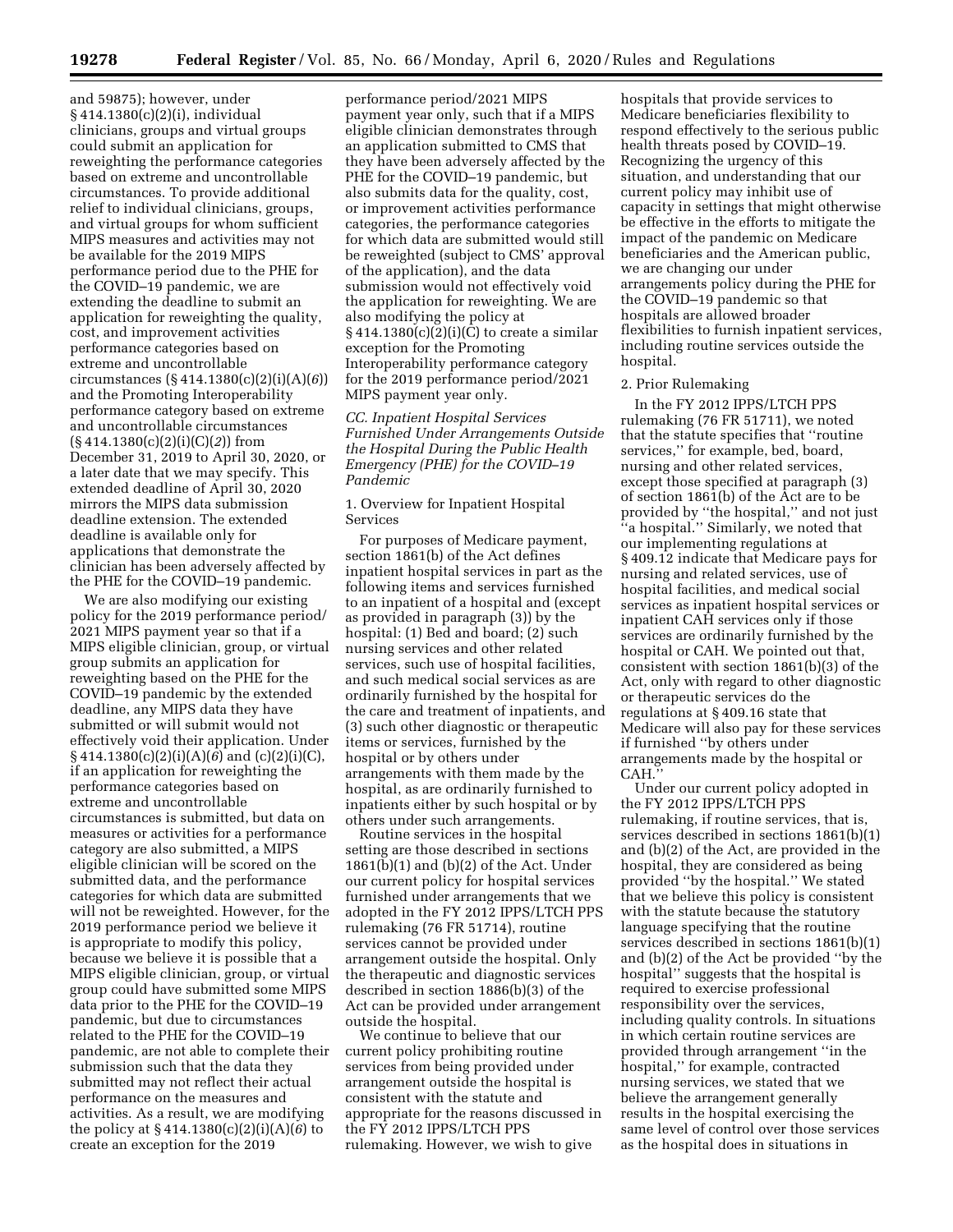which the services are provided by the hospital's salaried employees.

Therefore, if routine services are provided in the hospital to its inpatients, we consider the service as being provided by the hospital. However, if these services are provided to its patients outside the hospital, the services are considered as being provided under arrangement, and not by the hospital. Therefore, consistent with the statute, we stated that only therapeutic and diagnostic services can be provided under arrangement outside the hospital.

Some commenters during the FY 2012 IPPS/LTCH PPS rulemaking stated that our policy to limit the services a hospital may provide under arrangements is not required by the statute or regulations. Some commenters also believed that CMS' proposed reading of the statutory definition of inpatient hospital services is only one possible interpretation of the statute.

In our response to these comments, we noted that we focused on section 1861(b) of the Act because it provides the statutory basis for our policy to limit the services that may be furnished under arrangement. As we noted in that rulemaking, the reference to diagnostic or therapeutic items or services in section 1861(b)(3) of the Act is to services furnished by the hospital or by others under arrangements. Therefore, we stated that we believe it is consistent with the statutory language to limit the services that may be furnished outside of a hospital under arrangement to only diagnostic and therapeutic services.

We noted that our policy does not alter the definition of inpatient hospital services, but instead limits the services a hospital may provide under arrangements outside the hospital. If a patient of Hospital A is in Hospital B receiving routine services, the patient will still be an ''inpatient,'' but the services will not be considered ''inpatient hospital services'' furnished by the hospital for purposes of payment for services defined under section 1861(b) of the Act. If the patient is admitted to Hospital B, then the patient would be an ''inpatient'' of Hospital B and the routine services furnished to that individual would meet the definition of ''inpatient routine services'' under section 1861(b) of the Act.

We also discussed in the FY 2012 IPPS/LTCH PPS rulemaking the policy considerations supporting this change. We stated that we became aware that some hospitals were furnishing certain routine services, including ICU services, under arrangement. For example, under certain arrangements, if an inpatient of

an IPPS-excluded hospital (''hospital A'') required ICU services, and the IPPSexcluded hospital could not provide these services, the patient was moved to an IPPS hospital (''hospital B'') that could furnish the ICU services. In these situations, the patient was not transferred to hospital B but was moved from an inpatient bed of hospital A to an inpatient bed of hospital B. However, the IPPS-excluded hospital treated these services as being provided under arrangement and included the cost of those services on its cost report. We found it problematic that the patient was, at all times, considered an inpatient of hospital A even though the patient occupied an inpatient bed at hospital B.

Because the two hospitals in the example above are under two different payment systems, we stated that we believe this arrangement can result in inappropriate and potentially excessive Medicare payments. The IPPS-excluded hospital, hospital A, is paid on a reasonable cost basis, subject to a ceiling. In most cases, this payment is greater than if the hospital were paid under the IPPS for the same patient. Furthermore, although there is a ceiling on the amount of Medicare payment for hospital A, there are also provisions that allow hospital A to receive adjustments to its ceiling in certain circumstances, which in the absence of our policy could allow payment to hospital A above those allowed by its ceiling. Therefore, in the absence of our policy these arrangements could allow hospital A to request an adjustment to its ceiling because its ICU costs had increased beyond what is allowed. In that case, hospital A would receive additional payments beyond its ceiling. We stated that we believe that by limiting the furnishing of routine services under arrangements to situations in which the services are furnished in hospital A, we reduce the opportunity for gaming. In these more limited situations, hospital A exercises sufficient control over the use of hospital resources when furnishing these services such that the services are appropriately included in hospital A's cost report.

Under our current policy adopted in that rulemaking, if hospital A did not have the resources to treat a patient, it would transfer the patient to hospital B for ICU services, and hospital B would bill Medicare consistent with the IPPS provisions. Hospital A would be paid for an inpatient discharge.

3. Inpatient Hospital Services Furnished Under Arrangements Outside the Hospital During the PHE for the COVID– 19 Pandemic

As noted earlier in this section, we continue to believe that our current policy is consistent with the statute and appropriate for the reasons discussed in the FY 2012 IPPS/LTCH PPS rulemaking. However, we wish to give hospitals that provide services to Medicare beneficiaries additional flexibilities to respond effectively to the serious public health threats posed by the spread of COVID–19. Recognizing the urgency of this situation, and understanding that some pre-existing Medicare payment rules may inhibit use of capacity that might otherwise be effective in the efforts to mitigate the impact of the pandemic on Medicare beneficiaries and the American public, we are changing our under arrangements policy during the PHE for the COVID–19 pandemic beginning March 1, 2020, so that hospitals are allowed broader flexibilities to furnish inpatient services, including routine services outside the hospital.

We believe that our concerns articulated in the FY 2012 rulemaking regarding gaming of routine services provided outside the hospital for payment reasons are significantly mitigated by the existence of the PHE. Hospitals would be treating patients in locations outside the hospital for a variety of reasons, including limited beds and/or limited specialized equipment such as ventilators, and for a limited time period. We do not expect that during the PHE for the COVID–19 pandemic hospitals would be treating patients outside the hospital for gaming reasons.

As noted, we continue to believe that our current policy of limiting the services that may be provided under arrangements outside of the hospital to therapeutic and diagnostic items and services is consistent with the statute and supported by the policy considerations discussed in the FY 2012 IPPS/LTCH PPS final rule. However, we do not believe that the statute would preclude this change in policy to allow routine services to also be provided under arrangements outside the hospital, in light of the compelling circumstances and the need for additional, short-term flexibility during the current PHE for the COVID–19 pandemic. Consistent with this, and as previously summarized in section II.BB.2 of this IFC, we note that we received comments during the FY 2012 rulemaking that our policy to limit the services a hospital may provide under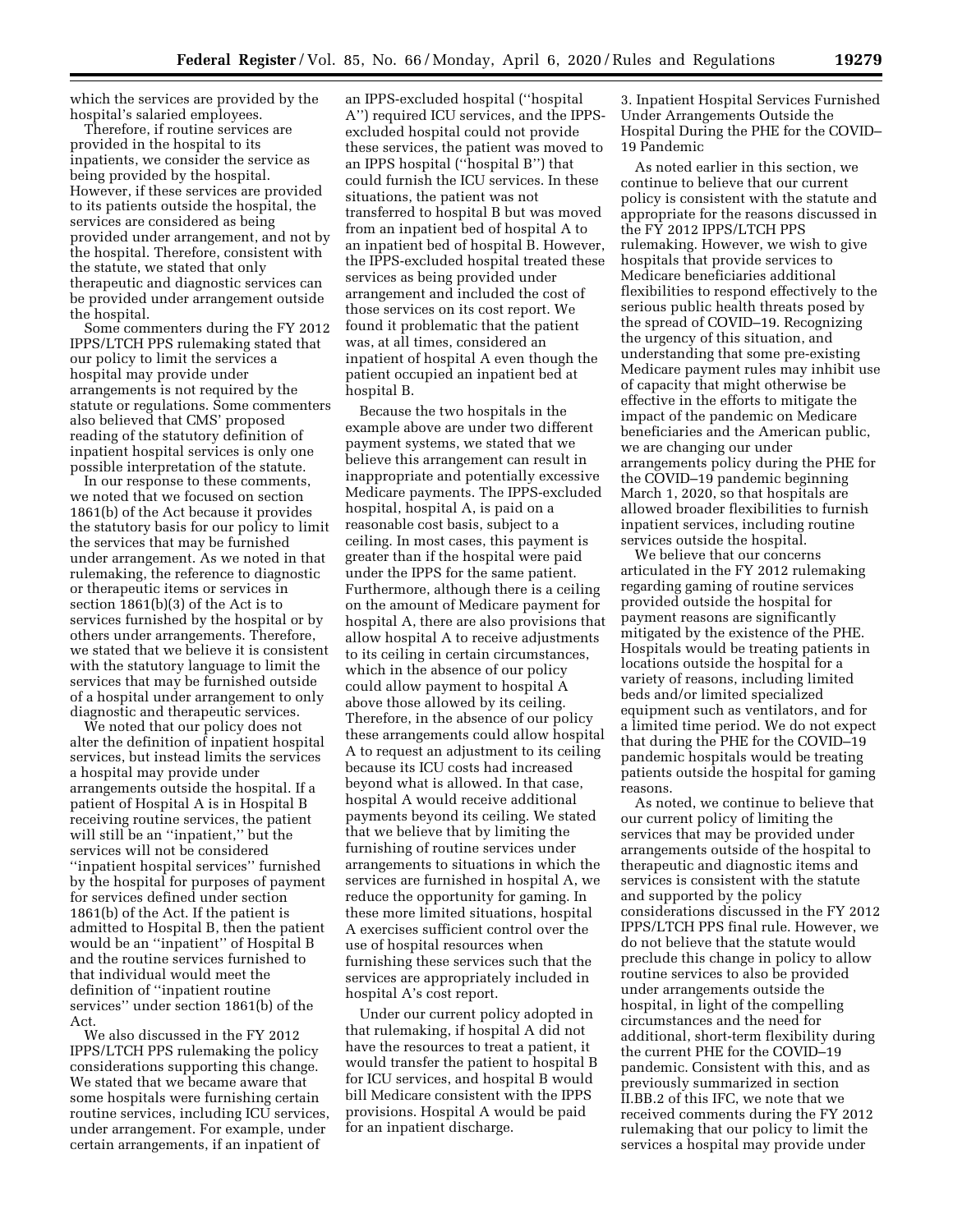arrangements is not required by the statute and that CMS' reading of the statutory definition of inpatient hospital services is only one possible interpretation of the statute.

While we are changing our under arrangements policy during the PHE for the COVID–19 pandemic to allow hospitals broader flexibilities in furnishing inpatient services, we emphasize that we are not changing our policy that a hospital needs to exercise sufficient control and responsibility over the use of hospital resources in treating patients, as discussed in the FY 2012 IPPS/LTCH PPS final rule and Section 10.3 of Chapter 5 of the Medicare General Information, Eligibility, and Entitlement Manual (Pub. 100–01). Nothing in the current PHE for the COVID–19 pandemic has changed our policy or thinking with respect to this issue and we are making no modifications to this aspect of the policy. Hospitals need to continue to exercise sufficient control and responsibility over the use of hospital resources in treating patients regardless of whether that treatment occurs in the hospital or outside the hospital under arrangements. If a hospital cannot exercise sufficient control and responsibility over the use of hospital resources in treating patients outside the hospital under arrangements, the hospital should not provide those services outside the hospital under arrangements.

For the reasons set forth above, effective for services provided for discharges for patients admitted to the hospital during the PHE for COVID–19 beginning March 1, 2020, if routine services are provided under arrangements outside the hospital to its inpatients, these services are considered as being provided by the hospital.

## *DD. Advance Payments to Suppliers Furnishing Items and Services Under Part B*

In an effort to be able to be more responsive to situations in which Part B suppliers could request advance payments from CMS, we are making modifications to existing advance payments rules found in 42 CFR 421.214. Currently, § 421.214 limits CMS' ability to make advance payments in situations where a CMS contractor is unable to process claims within established time limits. In light of the PHE Declaration related to COVID–19 and the inability to project the impact it may have in the future on CMS' abilities to ensure timely payment and the potential challenges for suppliers to prepare and submit claims to CMS contractors, we are revising the

definition of advance payment in § 421.214(b). Currently, paragraph (b) defines advance payment as a conditional partial payment made by the *carrier* in response to a claim that it is unable to process within established time limits. We are revising this definition to state that the conditional partial payment will be made by the ''contractor'' (not the carrier) except as provided in paragraph (j). We are also adding language to permit payments under an exception at § 421.214(c). In addition, we are also adding paragraph (j) to specifically address emergency situations in which it will be able to make advance payments. Additionally, existing rules limit CMS to no more than 80 percent of the anticipated payment for that claim based upon the historical assigned claims payment data for claims paid to the supplier. Under exceptional circumstances as outlined in paragraph (j), we are increasing this limit to 100 percent of the anticipated payment for that claim based upon the historical assigned claims payment data for claims paid to the supplier in paragraph (f)(1)(i). We are also adding a criterion to § 421.214 that suppliers in bankruptcy would not be eligible to receive advance payments to ensure that, with such expanded authority, CMS is able to appropriately pay and recover advance payments made to Part B suppliers.

### **III. Waiver of Proposed Rulemaking**

We ordinarily publish a notice of proposed rulemaking in the **Federal Register** and invite public comment on the proposed rule before the provisions of the rule take effect, in accordance with 5 U.S.C. 553(b) of the Administrative Procedure Act (APA) and section 1871 of the Act. Specifically, section 553(b) of the APA requires the agency to publish a notice of the proposed rule in the **Federal Register** that includes a reference to the legal authority under which the rule is proposed, and the terms and substance of the proposed rule or a description of the subjects and issues involved. Section 553(c) of the APA further requires the agency to give interested parties the opportunity to participate in the rulemaking through public comment before the provisions of the rule take effect. Similarly, section 1871(b)(1) of the Act requires the Secretary to provide for notice of the proposed rule in the **Federal Register** and a period of not less than 60 days for public comment. Section 553(b)(3)(B) of the APA and section 1871(b)(2)(C) of the Act authorize the agency to waive these procedures, however, if the agency finds good cause that notice and comment

procedures are impracticable, unnecessary, or contrary to the public interest and incorporates a statement of the finding and its reasons in the rule issued.

Section 553(d) of the APA ordinarily requires a 30-day delay in the effective date of a final rule from the date of its publication in the **Federal Register**. This 30-day delay in effective date can be waived, however, if an agency finds good cause to support an earlier effective date. Section 1871(e)(1)(B)(i) of the Act also prohibits a substantive rule from taking effect before the end of the 30-day period beginning on the date the rule is issued or published. Section  $1871(e)(1)(B)(ii)$  of the Act permits a substantive rule to take effect before 30 days if the Secretary finds that a waiver of the 30-day period is necessary to comply with statutory requirements or that the 30-day delay would be contrary to the public interest. Furthermore, section  $1871(e)(1)(A)(ii)$  of the Act permits a substantive change in regulations, manual instructions, interpretive rules, statements of policy, or guidelines of general applicability under Title XVIII of the Act to be applied retroactively to items and services furnished before the effective date of the change if the failure to apply the change retroactively would be contrary to the public interest.

The nation is experiencing an emergency of unprecedented magnitude. Ensuring the health and safety of Medicare beneficiaries, Medicaid recipients, and healthcare workers is of primary importance. As this IFC directly supports that goal by offering healthcare professionals flexibilities in furnishing services while combatting the COVID–19 pandemic and ensuring that sufficient health care items and services are available to meet the needs of individuals enrolled in the Medicare and Medicaid programs, it is critically important that we implement this IFC as quickly as possible. As we are in the midst of a PHE, we find good cause to waive notice and comment rulemaking as we believe it would be contrary to the public interest for us to undertake normal notice and comment rulemaking procedures. For the same reasons, because we cannot afford any delay in effectuating this IFC, we find good cause to waive the 30-day delay in the effective date and, moreover, to make this IFC effective as of March 1, 2020—the date the President of the United States declared to be the beginning of the national emergency concerning the COVID–19 outbreak.

On January 30, 2020, the International Health Regulations Emergency Committee of the World Health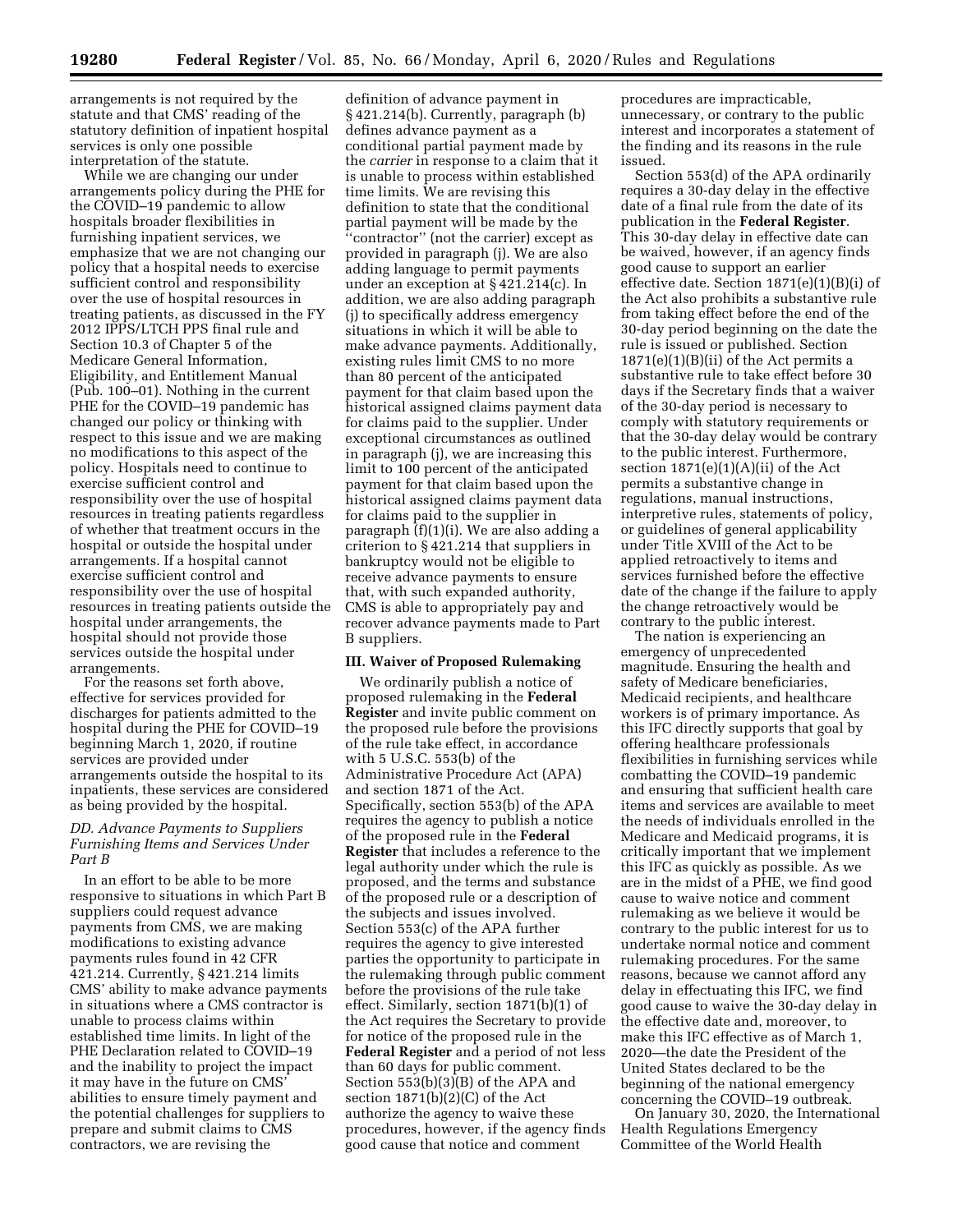Organization (WHO) declared the outbreak of the 2019 Novel Coronavirus (COVID–19) to be a Public Health Emergency of International Concern.22 On January 31, 2020, Health and Human Services Secretary Alex M. Azar II declared a Public Health Emergency (PHE) 23 under section 319 of the Public Health Service Act (42 U.S.C. 247d), in response to COVID–19. On March 11, 2020, the WHO publicly declared COVID–19 to be a pandemic.24 On March 13, 2020, the President declared that the COVD–19 outbreak in the United States constitutes a national emergency,25 beginning March 1, 2020. This declaration, along with the Secretary's January 30, 2020 declaration of a PHE, conferred on the Secretary certain waiver authorities under section 1135 of the Act. On March 13, 2020, the Secretary authorized waivers under section 1135 of the Act, effective March 1, 2020.26

In support of the imperative to contain and combat the virus in the United States, this IFC will give health care workers and hospitals additional flexibility to respond to the virus and continue caring for patients while minimizing exposure. CDC guidelines are clear that public exposure greatly increases the overall risk to public health and they stress the importance of containment and mitigation strategies to minimize public exposure and the spread of COVID–19. As of March 29th, the CDC reports 122,653 cases of COVID–19 in the United Sates and 2,112 deaths.27 Individuals such as healthcare workers who come in close contact with those infected with COVID–19 are at an elevated risk of contracting the disease. To minimize these risks, the CDC has urged healthcare professionals to make every effort to distance themselves from those who are potentially sick with COVID–19 by using modalities such as telephonic interviews, text monitoring systems, or

23*[https://www.phe.gov/emergency/news/](https://www.phe.gov/emergency/news/healthactions/phe/Pages/2019-nCoV.aspx)  [healthactions/phe/Pages/2019-nCoV.aspx.](https://www.phe.gov/emergency/news/healthactions/phe/Pages/2019-nCoV.aspx)* 

24*[https://www.who.int/dg/speeches/detail/who](https://www.who.int/dg/speeches/detail/who-director-general-s-opening-remarks-at-the-media-briefing-on-covid-19---11-march-2020)[director-general-s-opening-remarks-at-the-media](https://www.who.int/dg/speeches/detail/who-director-general-s-opening-remarks-at-the-media-briefing-on-covid-19---11-march-2020)[briefing-on-covid-19---11-march-2020.](https://www.who.int/dg/speeches/detail/who-director-general-s-opening-remarks-at-the-media-briefing-on-covid-19---11-march-2020)* 

27*[https://www.cdc.gov/coronavirus/2019-ncov/](https://www.cdc.gov/coronavirus/2019-ncov/cases-updates/cases-in-us.html)  [cases-updates/cases-in-us.html.](https://www.cdc.gov/coronavirus/2019-ncov/cases-updates/cases-in-us.html)* 

video conference.28 As the healthcare community works to establish and implement infection prevention and control practices, CMS is also working to revise and implement regulations that function in concert with those healthcare community infection prevention and treatment practices.

This IFC offers flexibilities in certain Medicare and Medicaid regulations that support measures to combat the COVID– 19 pandemic and safeguard all interests by protecting healthcare providers and vulnerable beneficiaries. The provisions of this IFC better enable and facilitate physicians and other clinicians, to focus on caring for these beneficiaries during this PHE for the COVID–19 pandemic and minimize their own risks to COVID–19 exposure. For example, by increasing access to telehealth and testing in a patient's home, and improving infection control, this IFC will provide flexibilities for Medicare beneficiaries to be able to receive medically necessary services without jeopardizing their health or the health of those who are providing those services, in turn minimizing public exposure and the overall risk to public health. Moreover, changes to Medicare payment rules will confer on practitioners and other healthcare providers the broadest flexibility to use remote communications technology to avoid exposure risks to themselves, their patients, and communities. These changes include greater flexibilities to use communications technology to interact with patients directly and to supervise care directly provided by other clinicians. This IFC alters the applicable payment rules to provide specimen collection fees for independent laboratories collecting specimens from beneficiaries who are homebound or inpatients (not in a hospital) for COVID–19 testing. Additionally, certain new modelspecific requirements for Innovation Center Models and program-specific requirements for the Quality Payment Program will reduce or prevent practices that might inappropriately incentivize cost considerations over patient safety. Changes to the calculation of the 2021 and 2022 Part C and D Star Ratings will address the expected disruption to data collection and measure scores posed by the COVID–19 pandemic, and amendments to the Medicaid home health regulations will enable other licensed practitioners to order services, equipment, and therapy they otherwise could not.

We believe it would be contrary to the public interest for us to undertake normal notice and comment procedures and to delay the effective date of this IFC. We find good cause to waive notice of proposed rulemaking under section 553(b)(3)(B) of the APA and section 1871(b)(2)(C) of the Act, and, for the reasons stated, we find that it would be contrary to the public interest to delay the effective date of this IFC, under section 553(d) of the APA and section 1871(e)(1)(B)(i) of the Act.

Furthermore, the President declared that the COVID–19 outbreak in the United States constituted a national emergency beginning March 1, 2020. To ensure the consistent availability throughout the national emergency period of measures we are taking to address the COVID–19 pandemic, we believe it is vital that the effective date of this IFC align with the first day of the national emergency. It is also important to ensure the health care providers that acted expeditiously to implement appropriate physical and operational changes to their practices to adapt to emergency conditions, even in the absence of changes in our policies to address them, are not disadvantaged relative to other health care providers, and will not be discouraged from taking similar appropriate actions in the future. March 1, 2020 precedes the date of publication of this IFC in the **Federal Register**, which means this rule has a retroactive effect. However, section 1872(e)(1)(A)(ii) of the Act permits the Secretary to issue a rule with retroactive effect if the failure to do so would be contrary to the public interest. As we have explained above, we believe it would be contrary to the public interest not to implement this IFC as soon as we are authorized to do so under the authority of section 1871(e)(1)(A)(ii) of the Act, that is, retroactively to March 1, 2020. We are providing a 60-day public comment period for this IFC as specified in the **DATES** section of this document.

## **IV. Collection of Information Requirements**

For IFC changes to the MA and Part D Star Ratings program, the elimination of the requirement to collect and submit data for OMB control numbers 0938– 1028 (HEDIS) and 0938–0732 (CAHPS) will reduce some burden. Those collections are approved for 164,200 hours and 123,375 hours annually, respectively. Due to the ongoing nature of these information collections, it is difficult to determine the extent of the burden. However, the burden estimates for the HEDIS and CAHPS information collection requests are approved

<sup>22</sup>*[https://www.who.int/news-room/detail/30-01-](https://www.who.int/news-room/detail/30-01-2020-statement-on-the-second-meeting-of-the-international-health-regulations-(2005)-emergency-committee-regarding-the-outbreak-of-novel-coronavirus-(2019-ncov))  2020-statement-on-the-second-meeting-of-the[international-health-regulations-\(2005\)-emergency](https://www.who.int/news-room/detail/30-01-2020-statement-on-the-second-meeting-of-the-international-health-regulations-(2005)-emergency-committee-regarding-the-outbreak-of-novel-coronavirus-(2019-ncov))committee-regarding-the-outbreak-of-novel[coronavirus-\(2019-ncov\)](https://www.who.int/news-room/detail/30-01-2020-statement-on-the-second-meeting-of-the-international-health-regulations-(2005)-emergency-committee-regarding-the-outbreak-of-novel-coronavirus-(2019-ncov)).* 

<sup>25</sup>*[https://www.whitehouse.gov/presidential](https://www.whitehouse.gov/presidential-actions/proclamation-declaring-national-emergency-concerning-novel-coronavirus-disease-covid-19-outbreak/)[actions/proclamation-declaring-national](https://www.whitehouse.gov/presidential-actions/proclamation-declaring-national-emergency-concerning-novel-coronavirus-disease-covid-19-outbreak/)[emergency-concerning-novel-coronavirus-disease](https://www.whitehouse.gov/presidential-actions/proclamation-declaring-national-emergency-concerning-novel-coronavirus-disease-covid-19-outbreak/)[covid-19-outbreak/.](https://www.whitehouse.gov/presidential-actions/proclamation-declaring-national-emergency-concerning-novel-coronavirus-disease-covid-19-outbreak/)* 

<sup>26</sup>*[https://www.phe.gov/emergency/news/](https://www.phe.gov/emergency/news/healthactions/section1135/Pages/covid19-13March20.aspx)  [healthactions/section1135/Pages/covid19-](https://www.phe.gov/emergency/news/healthactions/section1135/Pages/covid19-13March20.aspx) [13March20.aspx.](https://www.phe.gov/emergency/news/healthactions/section1135/Pages/covid19-13March20.aspx)* 

<sup>28</sup>*[https://www.cdc.gov/coronavirus/2019-ncov/](https://www.cdc.gov/coronavirus/2019-ncov/php/guidance-evaluating-pui.html)  [php/guidance-evaluating-pui.html.](https://www.cdc.gov/coronavirus/2019-ncov/php/guidance-evaluating-pui.html)*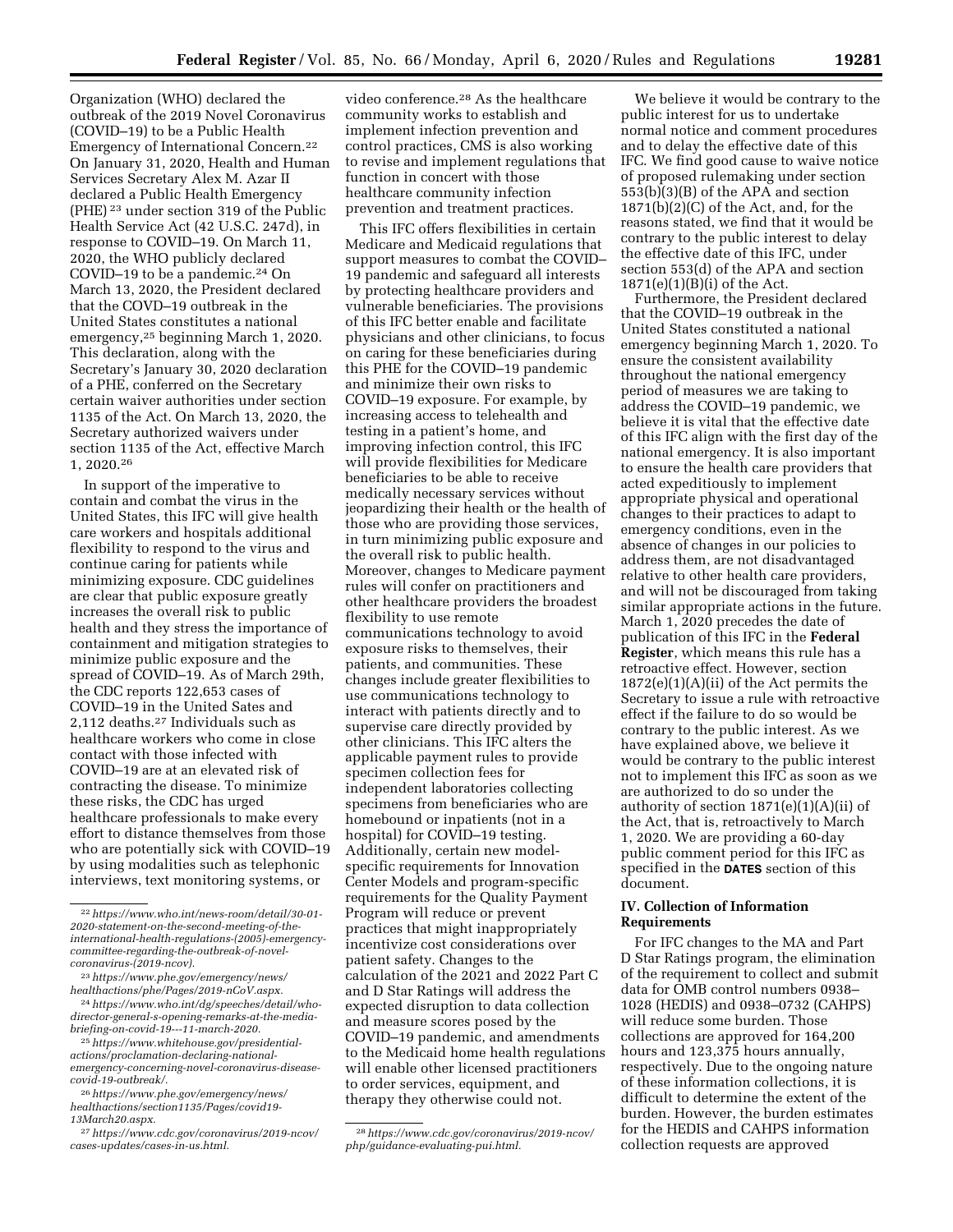through November 30, 2020 and April 30, 2021, respectively. Upon resubmission for OMB approval, we will revise both information collections to more accurately account for the burden decreases.

#### **V. Response to Comments**

Because of the large number of public comments we normally receive on **Federal Register** documents, we are not able to acknowledge or respond to them individually. We will consider all comments we receive by the date and time specified in the **DATES** section of this preamble, and, when we proceed with a subsequent document, we will respond to the comments in the preamble to that document.

#### **VI. Regulatory Impact Analysis**

Executive Order 12866 and other laws and Executive orders require economic analysis of the effects of proposed and final (including interim final) rules.29 The Office of Management and Budget has designated this rulemaking as ''economically significant'' under E.O. 12866 and also major under the Congressional Review Act. This IFC's designation under Executive Order 13771, titled ''Reducing Regulation and Controlling Regulatory Costs'' (82 FR 9339), which was issued on January 30, 2017, will be informed by public comments received.

### *A. Statement of Need*

Throughout this IFC, we discuss several changes to payment and coverage policies intended to allow health care providers maximum flexibility to minimize the spread of COVID–19 among Medicare and Medicaid beneficiaries, health care personnel, and the community at large and increase capacity to address the needs of their patients. The flexibilities and changes contained within this IFC are responsive to this developing pandemic emergency. Given the potentially catastrophic impact to public health, it is difficult to estimate the economic impact of the spread of COVID–19 under current payment rules compared to the rules issued in this IFC.

We believe that the needs of Medicare patients will likely test the capacity of the health care system over the coming months. Our policies during the PHE for

the COVID–19 Pandemic will allow home health agencies and hospices more flexibility to furnish services via telecommunications technologies to minimize exposure risks to patients, clinicians and the general public; and there would be no change in Medicare payment rates or change in the types of patients treated under these policies compared to the absence of these policy changes.

Our additions to the list of Medicare telehealth services will allow more physicians' services to be furnished in a manner that reduces the exposure risk to patients and physicians. To the extent that physicians utilize these new flexibilities for patients that would have been treated in more traditional offices or hospital settings without this policy change, given the competing demand for physicians' services during the pandemic this additional flexibility would not result in any significant change in aggregate Medicare payments for physicians' services.

Still, it is possible that the flexibilities and changes contained within this IFC would increase aggregate Medicare payments. For example, if its protections against exposure risk are effective, providers may maintain their own health and thus be available to provide more medical treatment overall. Improvements in both provider and/or patient health are intended benefits of this IFC.

We anticipate that the change in the site of service payment amount for telehealth services under the PHE along with the changes that allow for broader flexibilities in supervision will allow physicians and other practitioners to better maintain overall level of needed care to Medicare beneficiaries in the face of exposure risks and competing demands for health care providers.

Finally, the changes to Medicaid's regulations to expand the scope of certain providers are anticipated to eliminate some burdens on providers and beneficiaries.

The modifications to the calculations for the 2021 and 2022 Part C and D Star Ratings to address the expected disruption to data collection and measure scores posed by the PHE for the COVID–19 pandemic should not have a significant impact on the distribution of ratings across Part C and D sponsors. Consequently, there should be negligible impacts on payments for MA organizations from these modifications.

### *B. Special Requirements for Psychiatric Hospitals*

In section II.P. of this final rule, we note that existing requirements for psychiatric hospitals specify that

progress notes must be recorded by the physician(s), psychologists, or other licensed independent practitioner(s) responsible for the care of the patient. We believe that this provision requires clarification and revision since the regulatory language is inconsistent with other recent changes finalized throughout the hospital CoPs as this provision applies to APPs, including PAs, NPs, psychologists, and CNSs.

Continued use of this outdated term may inadvertently exacerbate workforce shortage concerns, might unnecessarily impose regulatory burden on hospitals, especially psychiatric hospitals, by restricting a hospital's ability to allow APPs to operate within the scope of practice allowed by state law. We believe that the existing regulation fails to recognize the benefits to patient care that might be derived from fully utilizing APPs and their clinical skills to the highest levels of their training, education, and experience as allowed by hospital policy in accordance with state law.

Therefore, we are removing the term ''licensed independent practitioner(s)'' from the regulations. We believe that this revision is non-controversial, and that the public interest will be served by permitting a greater scope of practice for professionals in the psychiatric hospital context and further believe that these trained and qualified practitioners, when acting in accordance with State law, their scope of practice, and hospital policy, should have the authority to record progress notes of psychiatric patients for whose care they are responsible.

At § 482.61(d), we are allowing NPPs, or APPs, to document progress notes in accordance with State laws and scopeof-practice requirements. We believe that clarification of the intent of the regulation is necessary and will result in NPPs (specifically PAs, NPs, and CNSs) documenting in the progress notes for patients receiving services in psychiatric hospitals.

We estimate that MDs/DOs currently spend approximately 30 minutes documenting progress notes in psychiatric hospitals, and that 33 percent of this time would be covered by NPPs. Of the 4,823 Medicare participating hospitals, approximately 620 (or 13 percent) are psychiatric hospitals. According to AHA, there were 36,510,207 inpatient hospital stays in 2017, and therefore, an estimated 13 percent of these stays were at psychiatric hospitals. The change will result in a savings of \$153.5 million  $(4,746,327)$  psychiatric hospital stays  $\times 2$ progress notes per stay  $\times$  0.5 hours of physician/psychiatrist time × \$98 per

<sup>29</sup>Section 202 of the Unfunded Mandates Reform Act of 1995 (UMRA) (Pub. L. 104–04, enacted on March 22, 1995) also requires that agencies assess anticipated costs and benefits before issuing any rule whose mandates require spending in any 1 year of \$100 million in 1995 dollars, updated annually for inflation. In 2020, that amount is approximately \$156 million. This IFC does not mandate, on an unfunded basis, any requirements for State, local, or tribal governments, or for the private sector.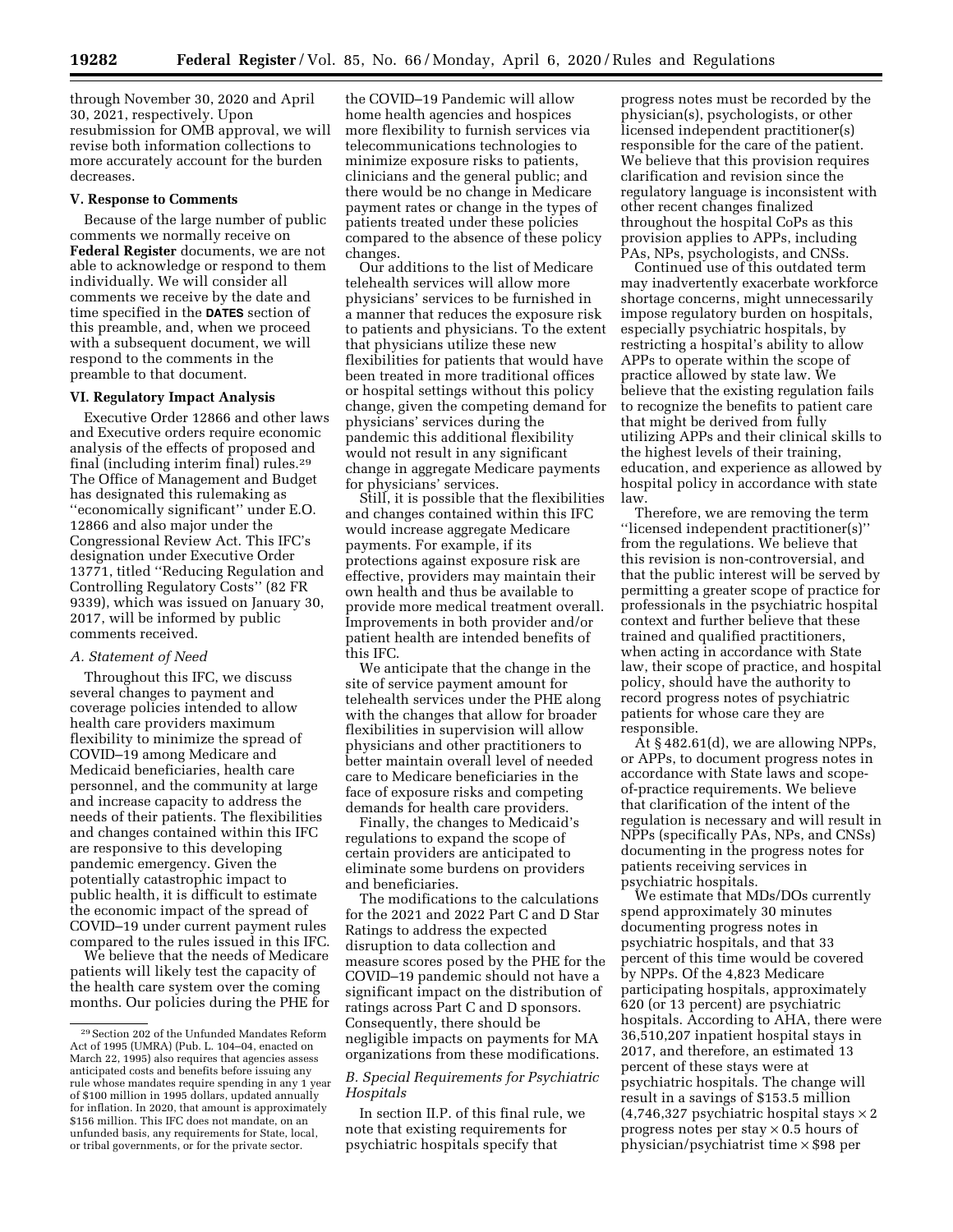hourly wage difference between physicians/psychiatrists (\$198) and NPPs (\$100, the average wage between NPs and  $PAs$ )  $\times$  33 percent of physician time spent writing progress notes covered by NPPs, or APPs).

### *C. Anticipated Effects of Changes to the MDPP Expanded Model*

### 1. Effects on Beneficiaries

In section II.Q. of this IFC, we are amending the MDPP expanded model to modify certain requirements of the model in an emergency area during an emergency period, as those terms are defined in section 1135(g) of the Act, for which the Secretary has issued a waiver under section 1135 of the Act. Specifically, as the Secretary has issued a waiver under section 1135 of the Act, certain MDPP beneficiaries will be permitted to obtain the set of MDPP services more than once per lifetime, the number of virtual make-up sessions is increased, and certain MDPP suppliers will be permitted to deliver time limited virtual MDPP sessions. These changes apply only to MDPP beneficiaries (as defined in § 410.79(b)) who were receiving the MDPP set of services during the emergency period, as defined under section 1135(g) of the Act.

We believe that during this COVID–19 pandemic, Medicare beneficiaries will not be able to attend in-person classes. Because we do not want to disrupt their progress and we want to promote both MDPP beneficiary and MDPP supplier retention, we have modified how the set of services can be delivered to make the program accessible to currently enrolled MDPP beneficiaries during this national emergency. Our policies during the PHE

for the COVID–19 Pandemic will allow enrolled MDPP suppliers with active MDPP cohorts more flexibility to furnish virtual sessions, as described by the CDC's DPRP Standards.

With the exception of the requirement for in-person attendance and the inperson body weight measurement at the first core-session, the in-person attendance requirements are waived. MDPP suppliers shall not start any new cohorts with MDPP beneficiaries throughout the COVID–19 PHE period in the geographic area, as defined under section 1135(g) of the Act, given that most beneficiaries cannot receive inperson services right now.

During the emergency period, the number of virtual make-up sessions is waived for MDPP suppliers, with an MDPP supplier offering MDPP beneficiaries no more than 15 weekly virtual make-up sessions during the core session period, no more than 6 monthly virtual make-up sessions during the core maintenance session interval period, no more than 12 monthly virtual make-up sessions during the ongoing maintenance session interval periods. All flexibilities described in this IFC will cease to be available as of the effective end date of the PHE. When inperson classes resume, the CDC is allowing suppliers to pick up where they left off, or to restart the program from week one. It is our intent to conform with the CDC guidance where feasible, with the overall intent to minimize disruption of services for MDPP suppliers and MDPP beneficiaries; by allowing MDPP beneficiaries to maintain their eligibility. In this IFC, we are amending the MDPP regulations to provide for

changes as described in section II.Q.1 of this IFC, including allowing MDPP suppliers to either deliver MDPP services virtually or suspend delivery and resume services at a later date, in an emergency area and during this COVID–19 PHE period, as those terms are defined in section 1135(g) of the Act, for which the Secretary has authorized a waiver under section 1135 of the Act and the Secretary has declared a PHE. In addition, these changes permit certain MDPP beneficiaries to obtain the set of MDPP services more than once per lifetime, for the limited purposes of allowing a pause in service and allow MDPP beneficiaries to maintain eligibility for MDPP services despite a break in service, attendance, or weight loss achievement. These changes will have a positive impact on affected MDPP beneficiaries, as it will allow them to maintain eligibility for the expanded model, and request virtual make-up sessions if needed for successful completion of attendance and weight loss milestones.

# 2. Effects on the Market

Currently, more than 196 organizations nationally are enrolled as MDPP suppliers. There are approximately 798 locations. We anticipate that of the 1,818 beneficiaries identified through our monitoring data and the CDC's Diabetes Prevention Recognition Program (DPRP) data, 1,358 beneficiaries may be impacted by allowing both the once-per-lifetime benefit and the minimum weight loss requirement to be waived for those beneficiaries in the first 12 months of MDPP.

TABLE 2

| Recommended waivers |  |
|---------------------|--|
|                     |  |

Assumptions:

—Average MDPP payments in Year 1: \$412, assuming that beneficiaries attended 9 sessions, and reached the 5 percent weight loss during interval 1 of the core maintenance session

—Average MDPP payments in Year 1 with no COVID–19 action: \$131, assuming beneficiaries attended 2 ongoing maintenance sessions

*D. Modification to the Extreme and Uncontrollable Circumstances Policy Under the Shared Savings Program* 

In section II.V. of this IFC, we discuss a modification to the extreme and uncontrollable circumstances policy under the Shared Savings Program. The current Medicare Shared Savings

Program extreme and uncontrollable circumstances policy for purposes of determining an ACO's quality score for use in determining shared savings or shared losses applies if twenty percent or more of an ACO's assigned beneficiaries or its legal business entity are located in an area identified under

the Quality Payment Program as being affected by an extreme and uncontrollable circumstance, during the performance year, including the applicable quality data reporting period for the performance year if, the quality reporting period is not extended. In response to the National Emergency for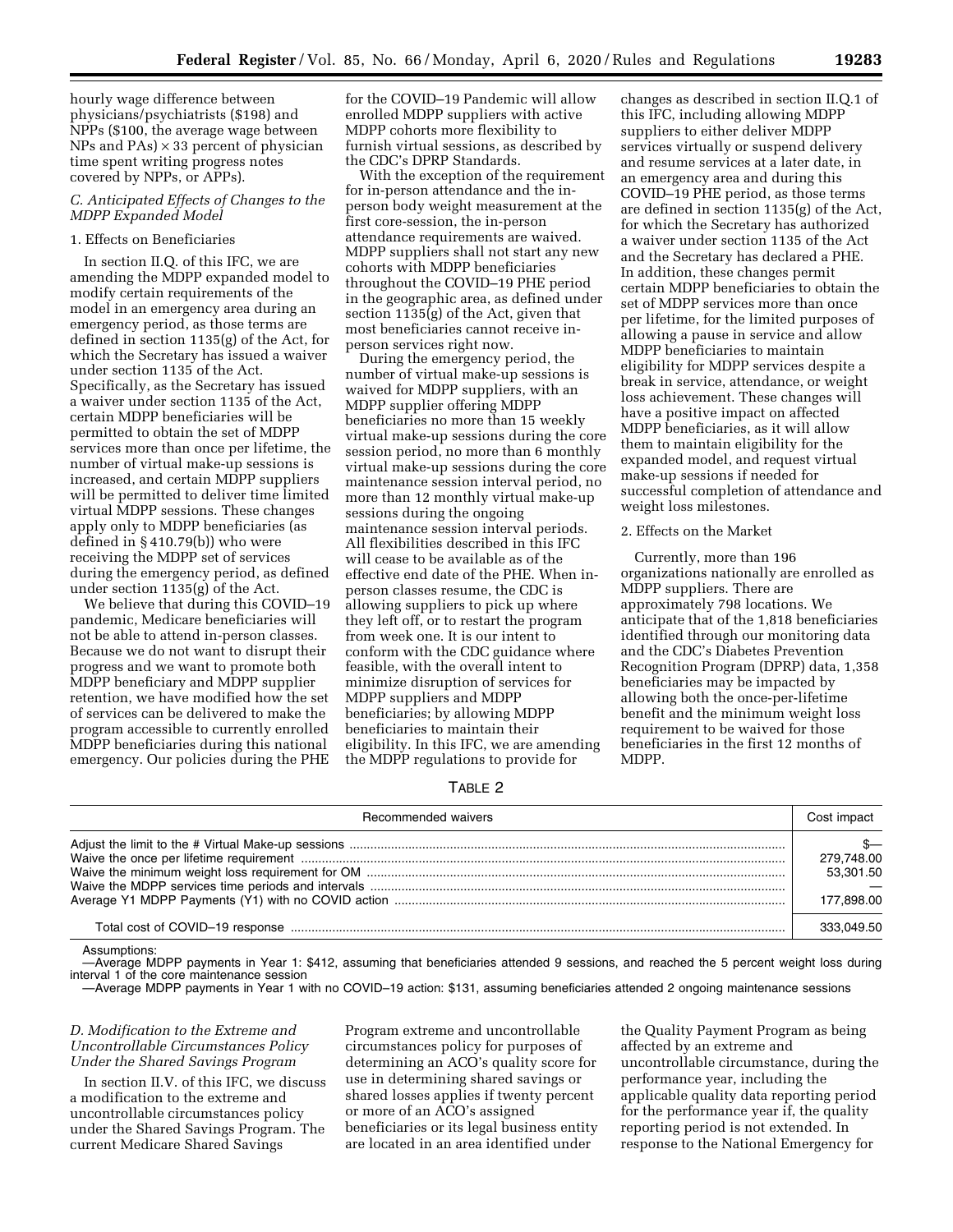the COVID–19 pandemic declared on March 13, 2020, we have determined that the 2019 MIPS data submission deadline will be extended by 30 days until April 30, 2020, to give eligible clinicians more time to report quality and other data for purposes of MIPS. This extended timeline also applies to Shared Savings Program ACOs because they are required to report quality data via the CMS Web Interface and we align the Shared Savings Program data submission timeline with the timeline for MIPS data submission. As currently written, our extreme and uncontrollable circumstances policy cannot be applied to waive the quality reporting requirements under the Shared Savings Program because the quality data submission period has been extended.

The PHE for the COVID–19 pandemic applies to all counties in the United States, and we think it is appropriate to offer relief under the Shared Savings Program extreme and uncontrollable circumstances policy to all Shared Savings Program ACOs that are unable to completely and accurately report quality for 2019 by the extended deadline. Accordingly, in this IFC, we are revising the regulation at § 425.502(f) to remove the restriction which prevents the application of the Shared Savings Program extreme and uncontrollable circumstances policy for disasters that occur during the quality period if the reporting period is extended, to offer relief under the Shared Savings Program to all ACOs that may be unable to completely and accurately report quality for 2019 due to the PHE for the COVID–19. As currently

written, our extreme and uncontrollable circumstances policy cannot be applied to waive the quality reporting requirements under the Shared Savings Program because the quality data submission period has been extended.

The PHE for the COVID–19 pandemic applies to all counties in the United States, and we think it is appropriate to offer relief under the Shared Savings Program extreme and uncontrollable circumstances policy to all Shared Savings Program ACOs that are unable to completely and accurately report quality for 2019 by the extended deadline, Accordingly, in this interim final rule, we are revising the regulation at § 425.502(f) to remove the restriction which prevents the application of the Shared Savings Program extreme and uncontrollable circumstances policy for disasters that occur during the quality period if the reporting period is extended, in order to offer relief under the Shared Savings Program to all ACOs that may be unable to completely and accurately report quality for 2019 due to the PHE for the COVID–19 pandemic.

We estimate based on patterns evident in the financial reconciliation for performance year 2018 that this change would allow roughly 100 ACOs that achieve savings either to qualify to receive shared savings or to receive a higher effective sharing rate. We estimate the average resulting benefit to such ACOs ranging from \$150,000 to \$200,000 per ACO. The total impact of extending the extreme and uncontrollable circumstances policy despite the extension of the quality reporting period for 2019 is therefore

estimated to be \$20 million with a range of uncertainty in such estimate spanning \$15 million to \$25 million.

*E. Anticipated Effects of Changes to the Quality Payment Program* 

Since it is not possible to comprehensively predict the impact of the evolving PHE for the COVID–19 pandemic at this time, the Office of the Actuary was unable to calculate a discrete impact estimate for the effect of extending CJR PY 5 an additional 3 months. However, given the previous estimate for PY 5 in the ''Comprehensive Care for Joint Replacement Model Three-Year Extension and Changes to Episode Definition and Pricing'' proposed rule (CMS–5529–P), we anticipate the impact of the additional 3 months could range between \$0 and \$1.2 million. We will continue to refine this analysis and will provide a more detailed estimate in the final rule if available. Table 3 summarizes the financial impact of extending PY 5 an additional 3 months. Table 3 includes the full amount of FFS episode payments and also includes any reconciliation payments related to the model. Table 3 also shows costs/savings (costs are represented as positive amounts and savings as negative amounts) imposed on non-federal entities (that is, participating medical facilities), as well as net transfers of federal funds (that is, increases in Medicare program expenditures are indicated as positive amounts and decreases in Medicare program expenditures are indicated as negative amounts).

## TABLE 3—FINANCIAL IMPACT OF EXTENDING PY 5 AN ADDITIONAL 3 MONTHS

| Scenario | Costs/benefits | Transfers<br>(millions) |
|----------|----------------|-------------------------|
|          |                |                         |

### *F. Overall Impact*

The RFA requires agencies to analyze options for regulatory relief of small entities, if a rule has a significant impact on a substantial number of small entities. The great majority of hospitals and most other health care providers and suppliers are small entities, either by being nonprofit organizations or by meeting the SBA definition of a small business (having revenues of less than \$8.0 million to \$41.5 million in any one year). Individuals and states are not included in the definition of a small entity. As its measure of significant economic impact on a substantial number of small entities, HHS uses an

adverse change in revenue of more than 3 to 5 percent. We do not believe that this threshold will be reached by the provisions in this IFC.

In addition, section 1102(b) of the Act requires us to prepare a regulatory impact analysis if a rule may have a significant impact on the operations of a substantial number of small rural hospitals. This analysis must conform to the provisions of section 604 of the RFA. For purposes of section 1102(b) of the Act, we define a small rural hospital as a hospital that is located outside of a metropolitan statistical area and has fewer than 100 beds. This IFC will not have a significant impact on the

operations of a substantial number of small rural hospitals.

Executive Order 13132 establishes certain requirements that an agency must meet when it issues a proposed rule that imposes substantial direct requirement costs on state and local governments, preempts state law, or otherwise has federalism implications. This IFC does not have a substantial direct cost impact on state or local governments, preempt state law, or otherwise have federalism implications.

Under the Congressional Review Act (5 U.S.C. 801 *et seq.*), the Office of Information and Regulatory Affairs designated this rule as a major rule, as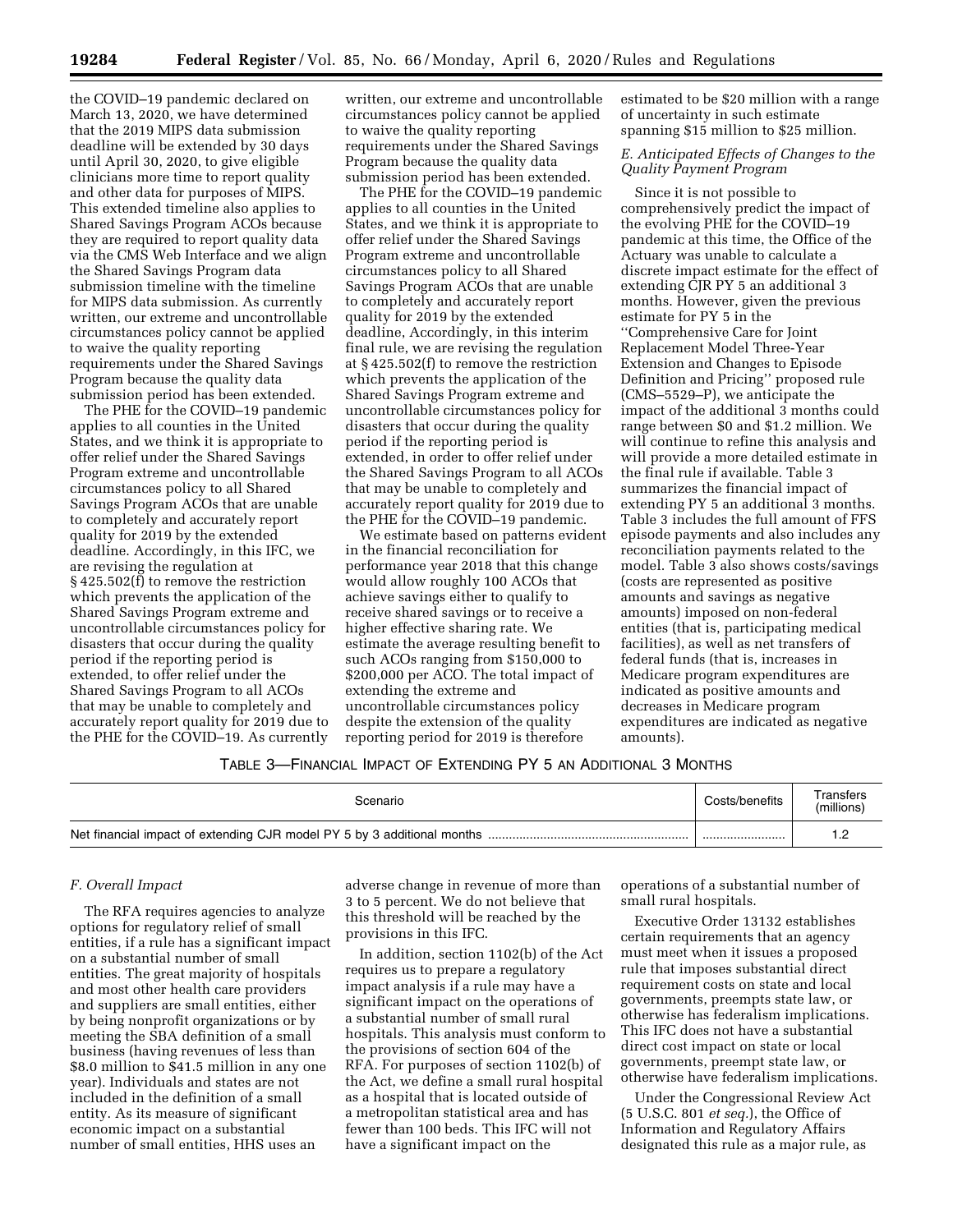defined by 5 U.S.C. 804(2). As such, this rule has been transmitted to the Congress and the Comptroller General for review.

### **List of Subjects**

### *42 CFR Part 400*

Grant programs—health, Health facilities, Health maintenance organizations (HMO), Medicaid, Medicare, Reporting and recordkeeping requirements.

#### *42 CFR Part 405*

Administrative practice and procedure, Diseases, Health facilities, Health insurance, Health professions, Medical devices, Medicare, Reporting and recordkeeping requirements, Rural areas, X-rays.

#### *42 CFR Part 409*

Health facilities, Medicare.

#### *42 CFR Part 410*

Diseases, Health facilities, Health professions, Laboratories, Medicare, Reporting and recordkeeping requirements, Rural areas, X-rays.

### *42 CFR Part 412*

Administrative practice and procedure, Health facilities, Medicare, Puerto Rico, Reporting and recordkeeping requirements.

# *42 CFR Part 414*

Administrative practice and procedure, Biologics, Diseases, Drugs, Health facilities, Health professions, Medicare, Reporting and recordkeeping requirements.

#### *42 CFR Part 415*

Health facilities, Health professions, Medicare, Reporting and recordkeeping requirements.

# *42 CFR Part 417*

Administrative practice and procedure, Grant programs—health, Health care, Health insurance, Health maintenance organizations (HMO), Loan programs—health, Medicare, Reporting and recordkeeping requirements.

#### *42 CFR Part 418*

Health facilities, Hospice care, Medicare, Reporting and recordkeeping requirements.

# *42 CFR Part 421*

Administrative practice and procedure, Health facilities, Health professions, Medicare, Reporting and recordkeeping requirements.

## *42 CFR Part 422*

Administrative practice and procedure, Health facilities, Health maintenance organizations (HMO), Medicare, Penalties, Privacy, Reporting and recordkeeping requirements.

#### *42 CFR Part 423*

Administrative practice and procedure, Emergency medical services, Health facilities, Health maintenance organizations (HMO), Health professionals, Medicare, Penalties, Privacy, Reporting and recordkeeping requirements.

## *42 CFR Part 425*

Administrative practice and procedure, Health facilities, Health professions, Medicare, Reporting and recordkeeping requirements.

# *42 CFR Part 440*

Grant programs—health, Medicaid.

#### *42 CFR Part 482*

Grant programs—health, Hospitals, Medicaid, Medicare, Reporting and recordkeeping requirements.

#### *42 CFR Part 510*

Administrative practice and procedure, Health facilities.

For the reasons set forth in the preamble, the Centers for Medicare & Medicaid Services amends 42 CFR chapter IV as set forth below:

### **PART 400—INTRODUCTION; DEFINITIONS**

■ 1. The authority citation part 400 is revised to read as follows:

**Authority:** 42 U.S.C. 1302 and 1395hh, and 44 U.S.C. Chapter 35.

■ 2. Section 400.200 is amended by adding the definition of ''Public Health Emergency'' in alphabetical order to read as follows:

# **§ 400.200 General definitions.**

\* \* \* \* \* *Public Health Emergency (PHE)*  means the Public Health Emergency determined to exist nationwide as of January 27, 2020, by the Secretary pursuant to section 319 of the Public Health Security Act on January 31, 2020, as a result of confirmed cases of COVID–19, including any subsequent renewals.

\* \* \* \* \*

## **PART 405—FEDERAL HEALTH INSURANCE FOR THE AGED AND DISABLED**

■ 3. The authority citation part 405 continues to read as follows:

**Authority:** 42 U.S.C. 263a, 405(a), 1302, 1320b–12, 1395x, 1395y(a), 1395ff, 1395hh, 1395kk, 1395rr, and 1395ww(k).

■ 4. Section 405.2416 is amended by adding paragraph (a)(5) to read as follows:

#### **§ 405.2416 Visiting nurse services.**

 $(a) * * * *$ 

(5) During a PHE, as defined in § 400.200 of this chapter, an area typically served by the RHC, and an area that is included in the FQHC's service area plan, is determined to have a shortage of home health agencies, and no request for this determination is required.

\* \* \* \* \*

### **PART 409—HOSPITAL INSURANCE BENEFITS**

■ 5. The authority citation for part 409 continues to read as follows:

**Authority:** 42 U.S.C. 1302 and 1395hh.

■ 6. Section 409.43 is amended by revising paragraph (a)(3) to read as follows:

#### **§ 409.43 Plan of care requirements.**

 $(a) * * * *$ 

(3) The plan of care must include the identification of the responsible discipline(s) and the frequency and duration of all visits, as well as those items listed in § 484.60(a) of this chapter that establish the need for such services. All care provided must be in accordance with the plan of care. During a PHE, as defined in § 400.200 of this chapter, the plan of care must include any provision of remote patient monitoring or other services furnished via a telecommunications system and such services must be tied to the patientspecific needs as identified in the comprehensive assessment, cannot substitute for a home visit ordered as part of the plan of care, and cannot be considered a home visit for the purposes of patient eligibility or payment. The plan of care must include a description of how the use of such technology will help to achieve the goals outlined on the plan of care.

\* \* \* \* \*

# **PART 410—SUPPLEMENTARY MEDICAL INSURANCE (SMI) BENEFITS**

■ 7. The authority citation for part 410 continues to read as follows:

**Authority:** 42 U.S.C. 1302, 1395m, 1395hh, 1395rr, and 1395ddd.

■ 8. Section 410.27 is amended by revising paragraphs  $(a)(1)(iv)(D)$  and  $(E)$ to read as follows: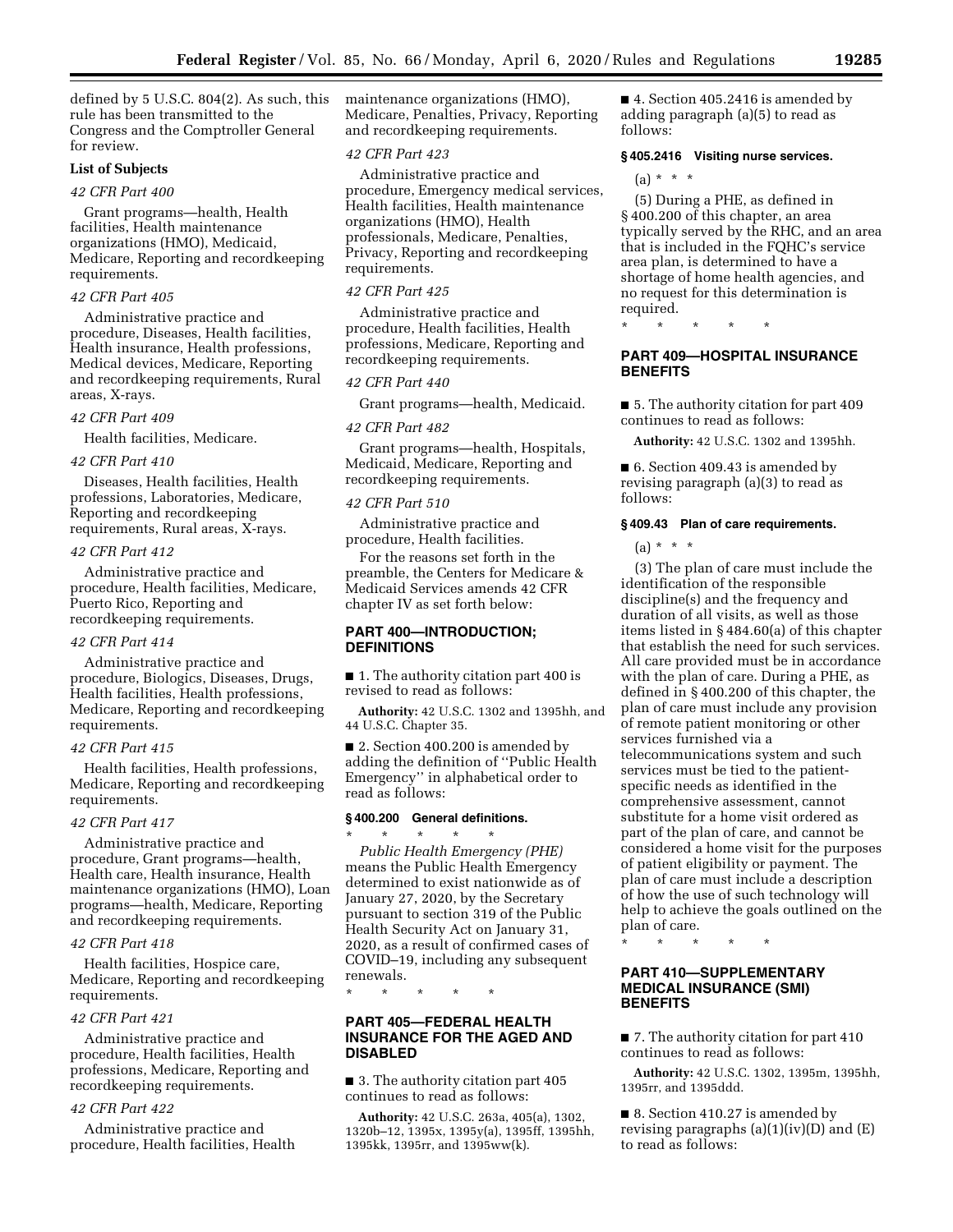**§ 410.27 Therapeutic outpatient hospital or CAH services and supplies incident to a physician's or nonphysician practitioner's service: Conditions.** 

- $(a) * * * *$
- $(1) * * * *$
- $(iv) * * * *$

(D) For pulmonary rehabilitation, cardiac rehabilitation, and intensive cardiac rehabilitation services, direct supervision must be furnished by a doctor of medicine or a doctor of osteopathy, as specified in §§ 410.47 and 410.49, respectively. For purposes of this section, direct supervision means that the physician or nonphysician practitioner must be immediately available to furnish assistance and direction throughout the performance of the procedure. It does not mean that the physician or nonphysician practitioner must be present in the room when the procedure is performed. During a Public Health Emergency, as defined in § 400.200 of this chapter, the presence of the physician includes virtual presence through audio/video real-time communications technology when use of such technology is indicated to reduce exposure risks for the beneficiary or health care provider; and

(E) For nonsurgical extended duration therapeutic services (extended duration services), which are hospital or CAH outpatient therapeutic services that can last a significant period of time, have a substantial monitoring component that is typically performed by auxiliary personnel, have a low risk of requiring the physician's or appropriate nonphysician practitioner's immediate availability after the initiation of the service, and are not primarily surgical in nature, Medicare requires a minimum of direct supervision during the initiation of the service which may be followed by general supervision at the discretion of the supervising physician or the appropriate nonphysician practitioner. Initiation means the beginning portion of the nonsurgical extended duration therapeutic service which ends when the patient is stable and the supervising physician or the appropriate nonphysician practitioner determines that the remainder of the service can be delivered safely under general supervision. During a Public Health Emergency, as defined in § 400.200 of this chapter, Medicare requires a minimum level of general supervision for the entire service; and

\* \* \* \* \*

■ 9. Section 410.28 is amended by revising paragraph (e)(1) to read as follows:

#### **§ 410.28 Hospital or CAH diagnostic services furnished to outpatients: Conditions.**

\* \* \* \* \*

(e) \* \* \*

(1) For services furnished directly or under arrangement in the hospital or in an on-campus or off-campus outpatient department of the hospital, as defined in § 413.65 of this chapter, ''direct supervision'' means that the physician must be immediately available to furnish assistance and direction throughout the performance of the procedure. It does not mean that the physician must be present in the room where the procedure is performed. During a Public Health Emergency, as defined in § 400.200 of this chapter, the presence of the physician includes virtual presence through audio/video real-time communications technology when use of such technology is indicated to reduce exposure risks for the beneficiary or health care provider. \* \* \* \* \*

■ 10. Section 410.32 is amended by revising paragraph (b)(3)(ii) to read as follows:

### **§ 410.32 Diagnostic x-ray tests, diagnostic laboratory tests, and other diagnostic tests: Conditions.**

- \* \* \* \* \*
	- (b) \* \* \*
	- $(3)^*$  \* \*

(ii) *Direct supervision* in the office setting means the physician must be present in the office suite and immediately available to furnish assistance and direction throughout the performance of the procedure. It does not mean that the physician must be present in the room when the procedure is performed. During a PHE, as defined in § 400.200 of this chapter, the presence of the physician includes virtual presence through audio/video real-time communications technology when use of such technology is indicated to reduce exposure risks for the beneficiary or health care provider. \* \* \* \* \*

■ 11. Section 410.40 is amended by adding paragraph (f)(5) to read as follows:

\* \* \* \* \*

# **§ 410.40 Coverage of ambulance services.**

(f) \* \* \* (5) During a Public Health Emergency, as defined in § 400.200 of this chapter, a ground ambulance transport from any point of origin to a destination that is equipped to treat the condition of the patient consistent with any applicable state or local Emergency Medical Services protocol that governs the destination location. Such destinations

include, but are not limited to, alternative sites determined to be part of a hospital, critical access hospital or skilled nursing facility, community mental health centers, federally qualified health centers, rural health clinics, physician offices, urgent care facilities, ambulatory surgical centers, any location furnishing dialysis services outside of an ESRD facility when an ESRD facility is not available, and the beneficiary's home.

\* \* \* \* \*

■ 12. Section 410.67(b) is amended in paragraphs (3) and (4) of the definition of ''Opioid use disorder treatment service'' by adding a sentence at the end of each paragraph to read as follows:

**§ 410.67 Medicare coverage and payment of Opioid use disorder treatment services furnished by Opioid treatment programs.** 

\* \* \* \* \*

(b) \* \* \*

*Opioid use disorder treatment service*  \* \* \*

(3) \* \* \* During a Public Health Emergency, as defined in § 400.200 of this chapter, where audio/video communication technology is not available to the beneficiary, the counseling services may be furnished using audio-only telephone calls if all other applicable requirements are met.

 $(4)$  \* \* \* During a Public Health Emergency, as defined in § 400.200 of this chapter, where audio/video communication technology is not available to the beneficiary, the therapy services may be furnished using audioonly telephone calls if all other applicable requirements are met.

\* \* \* \* \* ■ 13. Section 410.78 is amended by— ■ a. Adding paragraph (a)(3)(i) and reserved paragraph (a)(3)(ii); and ■ b. Revising paragraph (b) introductory text.

The additions and revision read as follows:

### **§ 410.78 Telehealth services.**

- $(a) * * * *$
- $(3) * * * *$

(i) *Exception.* For the duration of the Public Health Emergency as defined in § 400.200 of this chapter, *Interactive telecommunications system* means multimedia communications equipment that includes, at a minimum, audio and video equipment permitting two-way, real-time interactive communication between the patient and distant site physician or practitioner.

(ii) [Reserved] \* \* \* \* \*

(b) *General rule.* Medicare Part B pays for covered telehealth services included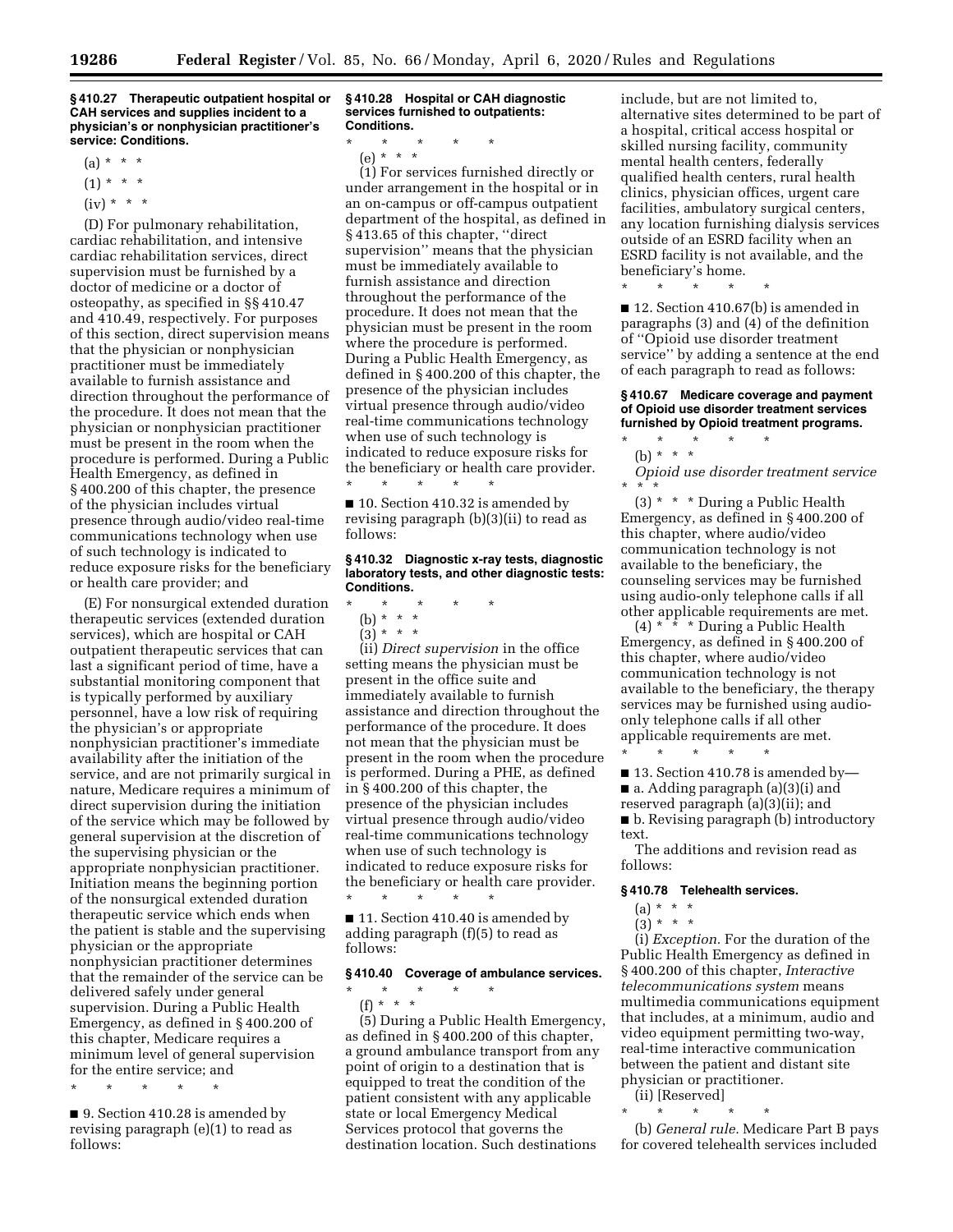on the telehealth list when furnished by an interactive telecommunications system if the following conditions are met, except that for the duration of the Public Health Emergency as defined in § 400.200 of this chapter, Medicare Part B pays for office and other outpatient visits, professional consultation, psychiatric diagnostic interview examination, individual psychotherapy, pharmacologic management and end stage renal disease related services included in the monthly capitation payment furnished by an interactive telecommunications system if the following conditions are met:

\* \* \* \* \*

■ 14. Section 410.79 is amended by adding paragraph (e) to read as follows:

#### **§ 410.79 Medicare Diabetes Prevention Program expanded model: Conditions of coverage.**

\* \* \* \* \* (e) *MDPP expanded model emergency policy.* (1) Notwithstanding paragraphs (a) through (d) of this section, the policies described in this paragraph (e) apply during the Public Health Emergency (PHE), as defined in § 400.200 of this chapter.

(2) MDPP requirement changes described in paragraph (e)(1) of this section are applicable to:

(i) Organizations that are enrolled as an MDPP supplier as defined in paragraph (b) of this section, as of March 1, 2020; and

(ii) MDPP beneficiaries as defined in paragraph (b) of this section, who are receiving the MDPP set of services as of March 1, 2020.

(3) The following changes apply under this paragraph (e):

(i) The in-person attendance requirements of paragraphs  $(c)(1)(ii)(A)$ ,  $(c)(1)(iii)(A)$ , and  $(c)(3)(ii)$  of this section are waived. MDPP suppliers shall not start new cohorts with MDPP beneficiaries who are unable to attend the first core session in-person;

(ii) The limit described in paragraphs  $(d)(2)$  and  $(d)(3)(i)$  and  $(ii)$  of this section to the number of virtual make-up sessions is waived for MDPP suppliers with capabilities to provide services virtually so long as the provision of virtual services complies with the following:

(A) The curriculum furnished during the virtual make-up session must address the same CDC-approved DPP curriculum topic as the regularly scheduled session;

(B) The MDPP supplier furnishes to the MDPP beneficiary a maximum of one session on the same day as a regularly scheduled session;

(C) The MDPP supplier furnishes to the MDPP beneficiary a maximum of one virtual make-up session per week;

(D) Virtual make-up sessions must be furnished in a manner consistent with the DPRP standards for virtual sessions;

(E) Virtual make-up sessions can only be furnished to achieve attendance goals and cannot be furnished to achieve weight-loss goals;

(F) An MDPP supplier can only offer virtual make-up sessions upon an individual MDPP beneficiary's request; and

(G) An MDPP supplier can offer to an MDPP beneficiary:

(*1*) No more than 15 virtual make-up sessions offered weekly during the core session period, months 1 through 6 of the MDPP services period;

(*2*) No more than 6 virtual make-up sessions offered monthly during the core maintenance session interval periods, months 7 through 12 of the MDPP services period; and

(*3*) No more than 12 virtual make-up sessions offered monthly during the ongoing maintenance session interval periods, months 13 through 24;

(iii) The once per lifetime requirement as described in paragraph (c)(1)(i)(B) of this section is waived to permit MDPP beneficiaries whose sessions were paused or cancelled due to the PHE to obtain the set of MDPP services more than once per lifetime by electing to restart the MDPP set of services or resume with the most recent attendance session of record;

(iv) The minimum weight loss requirements for beneficiary eligibility in the ongoing maintenance session intervals described in paragraphs  $(c)(1)(ii)(B)$  and  $(c)(1)(iii)(B)$  of this section are waived; and

(v) MDPP suppliers may pause or delay the delivery of the MDPP set of services and subsequently resume services on a delayed schedule. The time periods and intervals must be consistent with the MDPP requirements as described in paragraphs  $(c)(1)(i)(B)$ ,  $(c)(1)(ii)(A), (c)(1)(iii)(A), (c)(2)(i)(A)$  and (B), and (c)(3)(i) and (ii) of this section.

# **PART 412—PROSPECTIVE PAYMENT SYSTEMS FOR INPATIENT HOSPITAL SERVICES**

■ 15. The authority citation for part 412 continues to read as follows:

**Authority:** 42 U.S.C. 1302 and 1395hh.

■ 16. Section 412.29 is amended by revising paragraph (e) to read as follows:

# **§ 412.29 Classification criteria for payment under the inpatient rehabilitation facility prospective payment system.**

\* \* \* \* \*

(e) Have in effect a procedure to ensure that patients receive close medical supervision, as evidenced by at least 3 face-to-face visits per week by a licensed physician with specialized training and experience in inpatient rehabilitation to assess the patient both medically and functionally, as well as to modify the course of treatment as needed to maximize the patient's capacity to benefit from the rehabilitation process, except that during a Public Health Emergency, as defined in § 400.200 of this chapter, such visits may be conducted using telehealth services (as defined in section  $1834(m)(4)(F)$  of the Act).

\* \* \* \* \*

■ 17. Section 412.622 is amended by revising paragraphs (a)(3)(iv) and (a)(4)(ii) introductory text to read as follows:

#### **§ 412.622 Basis of payment.**

# (a) \* \* \*

# $(3) * * * *$

(iv) Requires physician supervision by a rehabilitation physician. The requirement for medical supervision means that the rehabilitation physician must conduct face-to-face visits with the patient at least 3 days per week throughout the patient's stay in the IRF to assess the patient both medically and functionally, as well as to modify the course of treatment as needed to maximize the patient's capacity to benefit from the rehabilitation process, except that during a Public Health Emergency, as defined in § 400.200 of this chapter, such visits may be conducted using telehealth services (as defined in section 1834(m)(4)(F) of the Act). The post-admission physician evaluation described in paragraph  $(a)(4)(ii)$  of this section may count as one of the face-to-face visits.

 $(4) * * * *$ 

(ii) A post-admission physician evaluation that meets all of the following requirements, except for the duration of the Public Health Emergency, as defined in § 400.200 of this chapter—

\* \* \* \* \*

# **PART 414—PAYMENT FOR PART B MEDICAL AND OTHER HEALTH SERVICES**

■ 18. The authority citation for part 414 continues to read as follows:

**Authority:** 42 U.S.C. 1302, 1395hh, and 1395rr(b)(l).

- $\blacksquare$  19. Section 414.1380 is amended by
- **a**. Revising paragraphs  $(c)(2)(i)(A)(6)$
- and (c)(2)(i)(C) introductory text; and
- $\blacksquare$  b. Adding paragraph  $(c)(2)(i)(C)(11)$ .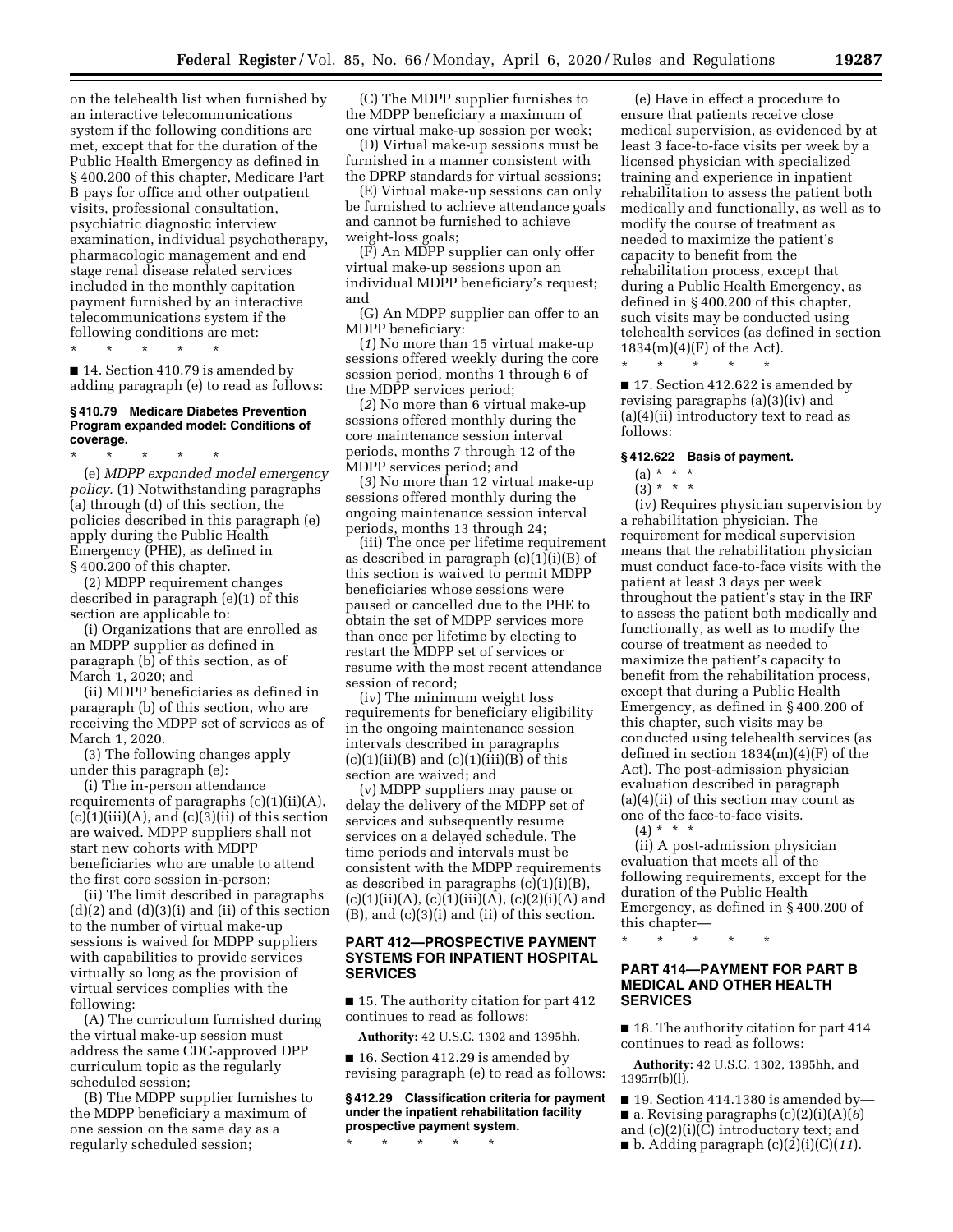The revisions and addition read as follows:

### **§ 414.1380 Scoring.**

- \* \* \* \* \*
	- $(c) * * * *$
	- $(2) * * * *$
	- $(i) * * * *$
	- $(A) * * * *$

(*6*) Beginning with the 2020 MIPS payment year, for the quality, cost, and improvement activities performance categories, the MIPS eligible clinician demonstrates through an application submitted to CMS that they were subject to extreme and uncontrollable circumstances that prevented the clinician from collecting information that the clinician would submit for a performance category or submitting information that would be used to score a performance category for an extended period of time. Beginning with the 2021 MIPS payment year, in the event that a MIPS eligible clinician submits data for the quality, cost, or improvement activities performance categories, the scoring weight specified in paragraph (c)(1) of this section will be applied and its weight will not be redistributed, unless an exception applies. Exception: for the 2021 MIPS payment year only, if a MIPS eligible clinician demonstrates through an application submitted to CMS that they have been adversely affected by the Public Health Emergency for the COVID–19 pandemic and also submits data for the quality, cost, or improvement activities performance categories, the preceding sentence will not apply.

\* \* \* \* \*

(C) Under section 1848(o)(2)(D) of the Act, a significant hardship exception or other type of exception is granted to a MIPS eligible clinician based on the following circumstances for the Promoting Interoperability performance category. Except as provided in paragraphs (c)(2)(i)(C)(*10*) and (*11*) of this section, in the event that a MIPS eligible clinician submits data for the Promoting Interoperability performance category, the scoring weight specified in paragraph (c)(1) of this section will be applied and its weight will not be redistributed.

\* \* \* \* \*

(*11*) For the 2021 MIPS payment year only, the MIPS eligible clinician demonstrates through an application submitted to CMS that they have been adversely affected by the Public Health Emergency for the COVID–19 pandemic.

\* \* \* \* \*

# **PART 415—SERVICES FURNISHED BY PHYSICIANS IN PROVIDERS, SUPERVISING PHYSICIANS IN TEACHING SETTINGS, AND RESIDENTS IN CERTAIN SETTINGS**

■ 20. The authority citation for part 415 continues to read as follows:

**Authority:** 42 U.S.C. 1302 and 1395hh.

■ 21. Section 415.172 is amended by revising paragraphs (a) introductory text, (a)(2), and (b) to read as follows:

### **§ 415.172 Physician fee schedule payment for services of teaching physicians.**

(a) *General rule.* If a resident participates in a service furnished in a teaching setting, physician fee schedule payment is made only if a teaching physician is present during the key portion of any service or procedure for which payment is sought. During the Public Health Emergency, as defined in § 400.200 of this chapter, if a resident participates in a service furnished in a teaching setting, physician fee schedule payment is made if a teaching physician is present during the key portion of the service using interactive telecommunications technology for any service or procedure for which payment is sought.

\* \* \* \* \*

(2) In the case of evaluation and management services, the teaching physician must be present during the portion of the service that determines the level of service billed. (However, in the case of evaluation and management services furnished in hospital outpatient departments and certain other ambulatory settings, the requirements of § 415.174 apply.) During a Public Health Emergency, as defined in § 400.200 of this chapter, the teaching physician may be present during the portion of the service that determines the level of service billed using interactive telecommunications technology. (However, in the case of evaluation and management services furnished in hospital outpatient departments and certain other ambulatory settings, the requirements of § 415.174 apply.)

(b) *Documentation.* Except for services furnished as set forth in §§ 415.174 (concerning an exception for services furnished in hospital outpatient and certain other ambulatory settings), 415.176 (concerning renal dialysis services), and 415.184 (concerning psychiatric services), the medical records must document the teaching physician was present at the time the service is furnished. The presence of the teaching physician during procedures and evaluation and management services may be demonstrated by the

notes in the medical records made by the physician or as provided in § 410.20(e) of this chapter. During a Public Health Emergency, as defined in § 400.200 of this chapter, except for services furnished as set forth in §§ 415.174 (concerning an exception for services furnished in hospital outpatient and certain other ambulatory settings), 415.176 (concerning renal dialysis services), and 415.184 (concerning psychiatric services), the medical records must document if the teaching physician was physically present or if the teaching physician was present through interactive telecommunications technology at the time the service is furnished. The presence of the teaching physician during procedures and evaluation and management services may be demonstrated by the notes in the medical records made by the physician or as provided in § 410.20(e) of this chapter.

\* \* \* \* \*

■ 22. Section 415.174 is amended by adding paragraph (b) to read as follows:

#### **§ 415.174 Exception: Evaluation and management services furnished in certain centers.**

\* \* \* \* \* (b) During a Public Health Emergency, as defined in § 400.200 of this chapter, carriers may make physician fee schedule payment for a service furnished by a resident if the teaching physician is present through interactive telecommunications technology.

■ 23. Section 415.180 is revised to read as follows:

#### **§ 415.180 Teaching setting requirements for the interpretation of diagnostic radiology and other diagnostic tests.**

(a) *General rule.* Physician fee schedule payment is made for the interpretation of diagnostic radiology and other diagnostic tests if the interpretation is performed or reviewed by a physician other than a resident. During a Public Health Emergency, as defined in § 400.200 of this chapter, physician fee schedule payment may also be made for the interpretation of diagnostic radiology and other diagnostic tests if the interpretation is performed by a resident when the teaching physician is present through interactive telecommunications technology.

(b) [Reserved]

■ 24. Section 415.184 is revised to read as follows:

# **§ 415.184 Psychiatric services.**

To qualify for physician fee schedule payment for psychiatric services furnished under an approved GME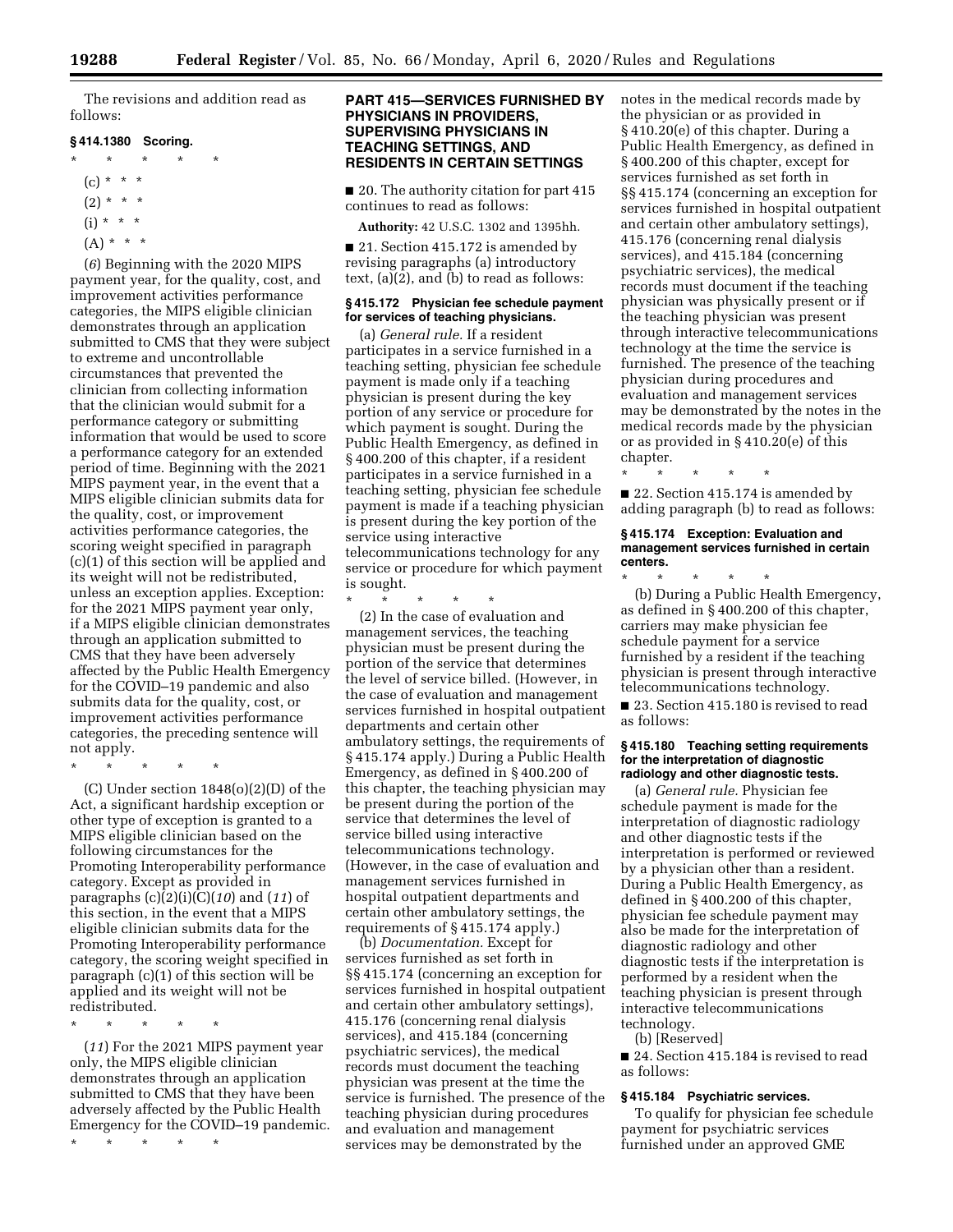program, the physician must meet the requirements of §§ 415.170 and 415.172, including documentation, except that the requirement for the presence of the teaching physician during the service in which a resident is involved may be met by observation of the service by use of a one-way mirror, video equipment, or similar device. During a Public Health Emergency, as defined in § 400.200 of this chapter, the requirement for the presence of the teaching physician during the service in which a resident is involved may be met by direct supervision by interactive telecommunications technology.

■ 25. Section 415.208 is amended by revising paragraph (b)(2) introductory text to read as follows:

### **§ 415.208 Services of moonlighting residents.**

- \* \* \* \* \*
- (b) \* \* \*

(2) Services of residents that are not related to their approved GME programs and are performed in an outpatient department or emergency department of a hospital in which they have their training program are covered as physician services and payable under the physician fee schedule if criteria in paragraphs (b)(2)(i) through (iii) of this section are met. During a Public Health Emergency, as defined in § 400.200 of this chapter, the services of residents that are not related to their approved GME programs and are furnished to inpatients of a hospital in which they have their training program are covered as physician services and payable under the physician fee schedule if criteria in paragraphs (b)(2)(i) through (iii) of this section are met.

\* \* \* \* \*

# **PART 417—HEALTH MAINTENANCE ORGANIZATIONS, COMPETITIVE MEDICAL PLANS, AND HEALTH CARE PREPAYMENT PLANS**

■ 26. The authority citation for part 417 is revised to read as follows:

**Authority:** 42 U.S.C. 1302 and 1395hh, and 300e, 300e–5, and 300e–9, and 31 U.S.C. 9701.

■ 27. Section 417.472 is amended by revising paragraphs (i) and (j) to read as follows:

# **§ 417.472 Basic contract requirements.**

\* \* \* \* \* (i) *HMOs and CMPs.* The HMO or CMP must comply with the requirements at  $\S 422.152(b)(5)$  and  $(6)$ of this chapter.

(j) *Coordinated care and cost contracts.* Subject to paragraph (i) of this section, all coordinated care contracts

(including local and regional PPOs, contracts with exclusively SNP benefit packages, private fee-for-service contracts, and MSA contracts), and all cost contracts under section 1876 of the Act, with 600 or more enrollees in July of the prior year, must contract with approved Medicare Consumer Assessment of Healthcare Providers and Systems (CAHPS) survey vendors to conduct the Medicare CAHPS satisfaction survey of Medicare plan enrollees in accordance with CMS specifications and submit the survey data to CMS.

\* \* \* \* \*

### **PART 418—HOSPICE CARE**

■ 28. The authority citation for part 418 continues to read as follows:

**Authority:** 42 U.S.C. 1302 and 1395hh.

■ 29. Section 418.22 is amended by—

■ a. Redesignating the text of paragraph

 $(a)(4)$  as paragraph  $(a)(4)(i)$ ; and

■ b. Adding paragraph (a)(4)(ii). The addition reads as follows:

# **§ 418.22 Certification of terminal illness.**

# (a) \* \* \*

 $(4) * * * *$ 

(ii) During a Public Health Emergency, as defined in § 400.200 of this chapter, if the face-to-face encounter conducted by a hospice physician or hospice nurse practitioner is for the sole purpose of hospice recertification, such encounter may occur via a telecommunications technology and is considered an administrative expense. *Telecommunications technology* means the use of interactive multimedia communications equipment that includes, at a minimum, the use of audio and video equipment permitting two-way, real-time interactive communication between the patient and the distant site hospice physician or hospice nurse practitioner.

■ 30. Section 418.204 is amended by adding paragraph (d) to read as follows:

\* \* \* \* \*

### **§ 418.204 Special coverage requirements.**  \* \* \* \* \*

(d) *Use of technology in furnishing services during a Public Health Emergency.* When a patient is receiving routine home care, during a Public Health Emergency as defined in § 400.200 of this chapter, hospices may provide services via a telecommunications system if it is feasible and appropriate to do so to ensure that Medicare patients can continue receiving services that are reasonable and necessary for the

palliation and management of a patients' terminal illness and related conditions. The use of such technology in furnishing services must be included on the plan of care, meet the requirements at § 418.56, and must be tied to the patient-specific needs as identified in the comprehensive assessment and the plan of care must include a description of how the use of such technology will help to achieve the goals outlined on the plan of care.

# **PART 421—MEDICARE CONTRACTING**

■ 31. The authority citation for part 421 is revised to read as follows:

**Authority:** 42 U.S.C. 1302 and 1395hh.

- 32. Section 421.214 is amended by—
- a. Revising paragraphs (b) and (c)
- introductory text;
- b. Adding paragraph (d)(5);
- c. Revising paragraph (f)(1)(i); and
- d. Adding paragraph (j).

The revisions and additions read as follows:

# **§ 421.214 Advance payments to suppliers furnishing items and services under Part B.**

\* \* \* \* \* (b) *Definition.* As used in this section, *advance payment* means a conditional partial payment made by the contractor in response to a claim that it is unable to process within established time limits except as provided in paragraph (j) of this section.

(c) *When advance payments may be made.* Unless otherwise qualified under paragraph (j) of this section, an advance payment may be made if all of the following conditions are met:

 $\star$   $\star$   $\star$ (d) \* \* \*

(5) Is in bankruptcy.

- \* \* \* \* \*
- $(f) * * * *$
- $(1) * * * *$

(i) Unless otherwise qualified under paragraph (j) of this section, a contractor must calculate an advance payment for a particular claim at no more than 80 percent of the anticipated payment for that claim based upon the historical assigned claims payment data as defined in paragraph (f)(1)(ii) of this section for claims paid to the supplier. For suppliers qualifying and approved for advance payments under paragraph (j) of this section, a contractor may calculate an advance payment for a particular claim at up to 100 percent of the anticipated payment for that claim based upon the historical assigned claims payment data as defined in paragraph (f)(1)(ii) of this section for claims paid to the supplier.

\* \* \* \* \*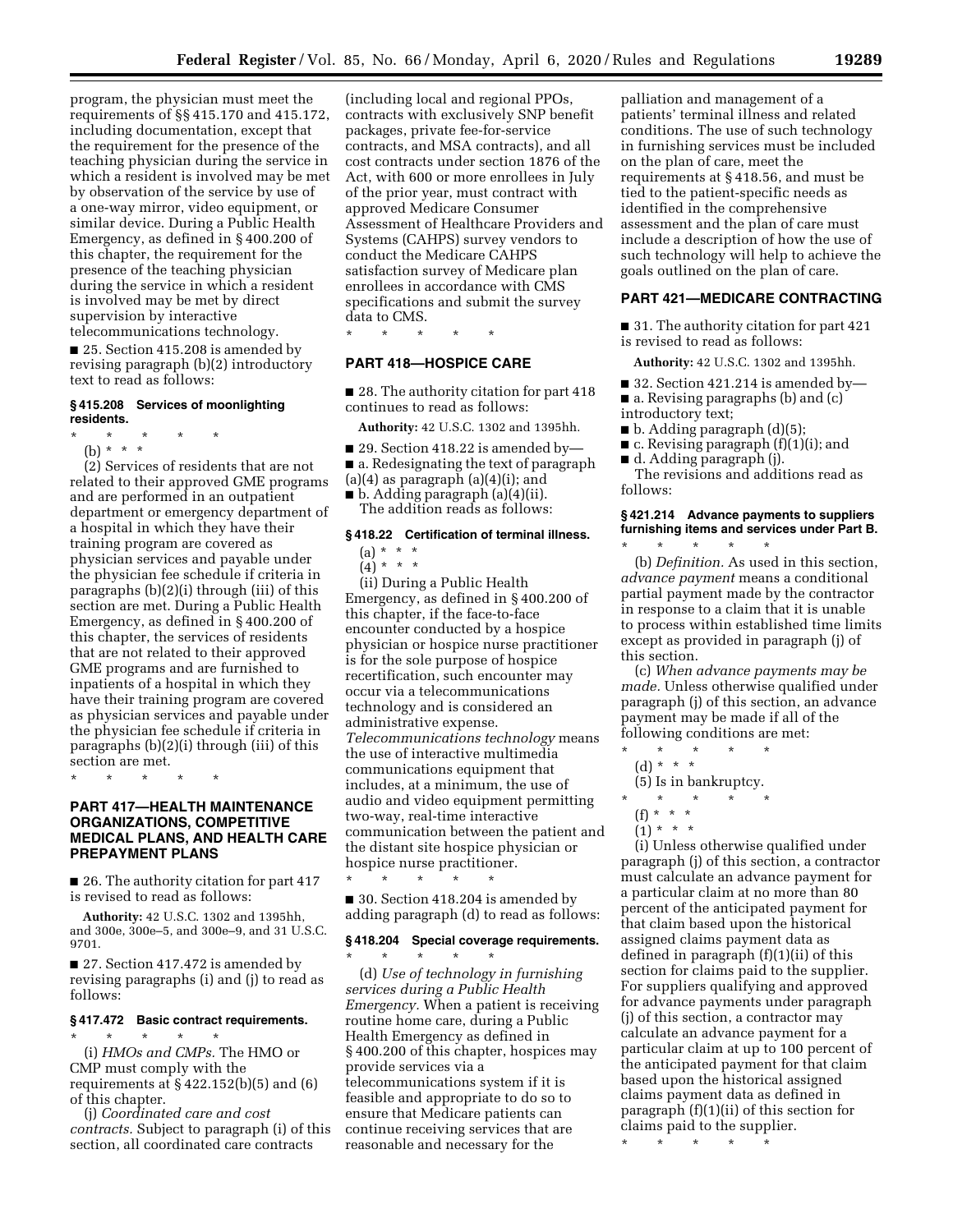(j) *Advanced payments in exceptional circumstances.* CMS may approve, in writing to the contractor, the making of advance payments during the period of a Public Health Emergency, as defined in § 400.200 of this chapter, or during the period under a Presidential Disaster Declaration, under the following exceptional conditions:

(1) The contractor is unable to process the claim timely, or is at risk of being untimely in processing the claim; or

(2) When the supplier has experienced a temporary delay in preparing and submitting bills to the contractor beyond its normal billing cycle.

### **PART 422—MEDICARE ADVANTAGE PROGRAM**

■ 33. The authority citation for part 422 continues to read as follows:

**Authority:** 42 U.S.C. 1302 and 1395hh.

■ 34. Section 422.152 is amended by adding paragraph (b)(6) to read as follows:

#### **§ 422.152 Quality improvement program.**

\* \* \* \* \* (b) \* \* \*

(6) For 2021 Star Ratings only, MA organizations are not required to submit HEDIS and CAHPS data that would otherwise be required for the calculation of the 2021 Star Ratings. \* \* \* \* \*

■ 35. Section 422.164 is amended by adding paragraph (i) to read as follows:

#### **§ 422.164 Adding, updating, and removing measures.**

\* \* \* \* \*

(i) *Special rule for 2021 Star Ratings only.* In the event that the threat to health and safety posed by the COVID– 19 pandemic compromises the quality of the data, or ability to validate such data for all plans used to calculate a particular measure, CMS will substitute and use the 2021 Star Ratings measure score and Star Rating with the 2020 Star Ratings measure score and Star Rating.

■ 36. Section 422.166 is amended—

■ a. By revising paragraph (a)(2)(i);

 $\blacksquare$  b. In paragraph  $(f)(1)(i)$ , by adding a sentence to the end of the paragraph; and

■ c. By adding paragraphs (g)(3) and (j). The revision and additions read as follows:

### **§ 422.166 Calculation of Star Ratings.**

- $(a) * * * *$
- $(2) * * * *$

(i) The method maximizes differences across the star categories and minimizes the differences within star categories

using mean resampling with the hierarchal clustering of the current year's data. Effective for the Star Ratings issued in October 2022 and subsequent years, CMS will add a guardrail so that the measure-threshold-specific cut points for non-CAHPS measures do not increase or decrease more than the value of the cap from one year to the next. The cap is equal to 5 percentage points for measures having a 0 to 100 scale (absolute percentage cap) or 5 percent of the restricted range for measures not having a 0 to 100 scale (restricted range cap). New measures that have been in the Part C and Part D Star Rating program for 3 years or less use the hierarchal clustering methodology with mean resampling with no guardrail for the first 3 years in the program.

\* \* \* \* \*

(f) \* \* \*  $(1) * * * *$ 

 $(i) * * *$  For the 2022 Star Ratings only, since all contracts may have the improvement measure(s) excluded in the determination of their highest rating and summary rating(s), each contract's weighted variance and weighted mean are calculated both with and without the improvement measures.

\* \* \* \* \*

(g) \* \* \*

(3) For 2022 Star Ratings only, CMS runs the calculations twice for the highest rating for each contract-type (overall rating for MA–PD contracts and Part C summary rating for MA-only contracts) and Part C summary rating for MA–PDs with all applicable adjustments (CAI and the reward factor), once including the improvement measure(s) and once without including the improvement measure(s). In deciding whether to include the improvement measures in a contract's highest and summary rating(s), CMS applies the following rules:

(i) For MA–PDs and MA-only contracts, a comparison of the highest rating with and without the improvement measure is done. The higher rating is used for the highest rating.

(ii) For MA–PDs, a comparison of the Part C summary rating with and without the improvement measure is done. The higher rating is used for the summary rating.

\* \* \* \* \* (j) *Special rules for 2021 and 2022 Star Ratings only.* (1) For the 2021 Star Ratings:

(i) The measures calculated based on HEDIS data are calculated based on data from the 2018 performance period.

(ii) The measures calculated based on CAHPS data are calculated based on

survey data collected from March through May 2019.

(iii) The measure-level change score calculation described at  $§$  422.164 $(f)(4)(i)$  is not applied for HEDIS and CAHPS measures and the measure-level change score used for the 2020 Star Ratings is applied in its place for all HEDIS and CAHPS-based measures.

(iv) The provisions of  $\S 422.164(g)(1)$ and (2) are not applied for the failure to submit HEDIS and CAHPS-based measures.

(v) In the event that there are extraordinary circumstances resulting from the COVID–19 pandemic that compromise CMS resources to the extent that CMS cannot calculate or issue 2021 Star Ratings by October 2020, CMS will adopt the 2020 Star Ratings as the 2021 Star Ratings.

(2) For the 2022 Star Ratings: (i) In the event that the threat to health and safety posed by the COVID– 19 pandemic compromises the ability to collect the Health Outcomes Survey in 2020, CMS will adopt the 2021 Star Ratings and measure scores for the measures that come from the Health Outcomes Survey as the 2022 Star Ratings and measures scores for the measures that come from the Health Outcomes Survey.

(ii) [Reserved]

■ 37. Section 422.252 is amended by revising the definition of ''New MA plan'' to read as follows:

### **§ 422.252 Terminology.**  \* \* \* \* \*

*New MA plan* means a MA contract offered by a parent organization that has not had another MA contract in the previous 3 years. For purposes of 2022 quality bonus payments based on 2021 Star Ratings only, new MA plan means an MA contract offered by a parent organization that has not had another MA contract in the previous 4 years.

\* \* \* \* \*

### **PART 423—VOLUNTARY MEDICARE PRESCRIPTION DRUG BENEFIT**

■ 38. The authority for part 423 continues to read as follows:

**Authority:** 42 U.S.C. 1302, 1395w–101 through 1395w–152, and 1395hh.

■ 39. Section 423.156 is amended by adding a sentence at the end of the paragraph to read as follows:

#### **§ 423.156 Consumer satisfaction surveys.**

\* \* \* Part D sponsors are not required to submit CAHPS data that would otherwise be required for the calculation of the 2021 Star Ratings.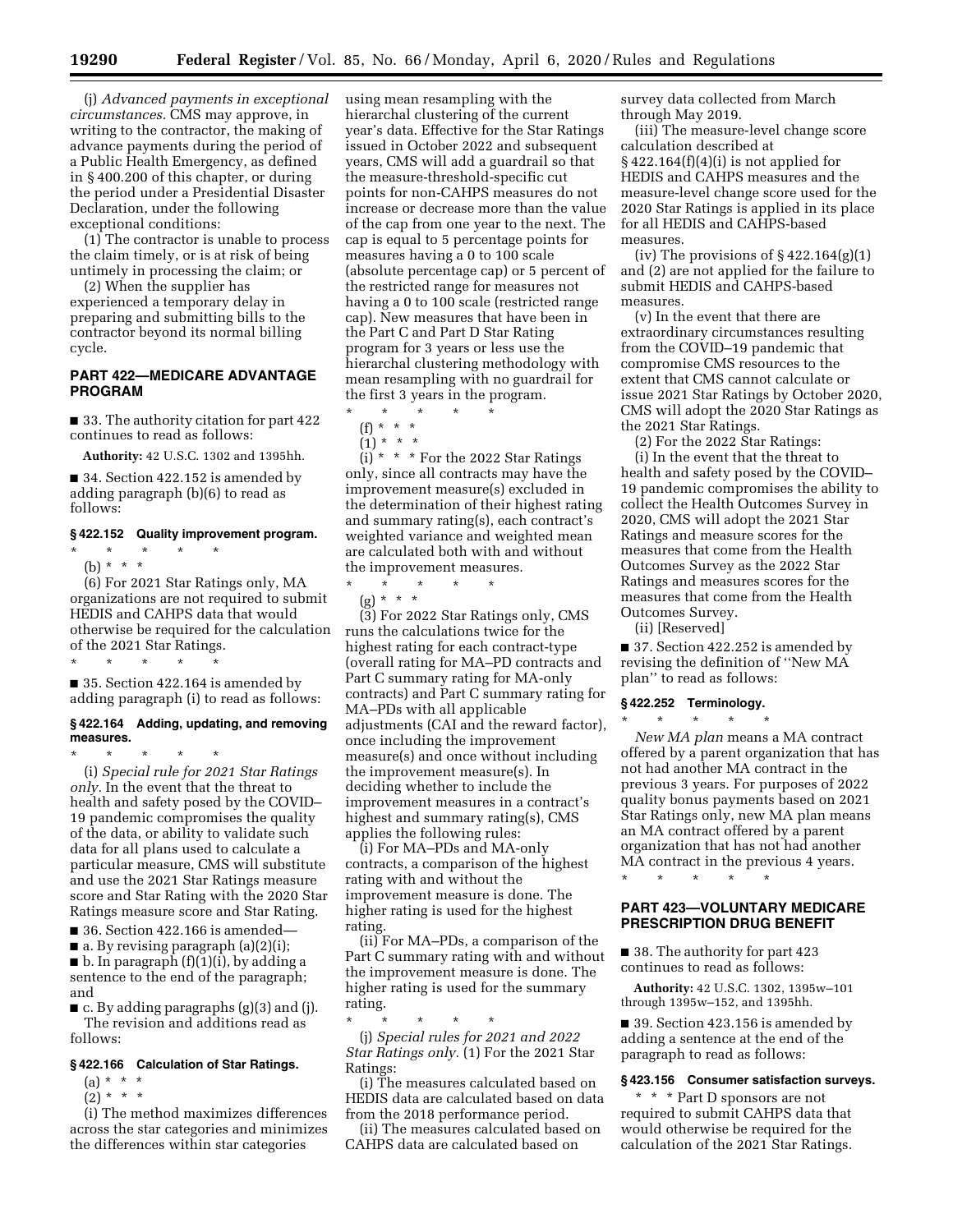■ 40. Section 423.182 is amended by adding paragraph (c)(3) to read as follows:

# **§ 423.182 Part D Prescription Drug Plan Quality Rating System.**

\* \* \* \* \* (c) \* \* \*

(3) For 2021 Star Ratings only, Part D sponsors are not required to submit CAHPS data that would otherwise be required for the calculation of the 2021 Star Ratings.

■ 41. Section 423.184 is amended by adding paragraph (i) to read as follows:

#### **§ 423.184 Adding, updating, and removing measures.**

\* \* \* \* \* (i) *Special rule for 2021 Star Ratings only.* In the event that the threat to health and safety posed by the COVID– 19 pandemic compromises the quality of the data, or ability to validate such data, for all plans, used to calculate a particular measure, CMS will substitute and use the 2021 Star Ratings measure score and Star Ratings with the 2020 Star Ratings measure score and Star Rating.

■ 42. Section 423.186 is amended—

 $\blacksquare$  a. By revising paragraph (a)(2)(i);

 $\blacksquare$  b. In paragraph  $(f)(1)(i)$ , by adding a sentence to the end of the paragraph; and

 $\blacksquare$  c. By adding paragraphs (g)(3) and (j). The revision and additions read as follows:

#### **§ 423.186 Calculation of Star Ratings.**

- $(a) * * * *$
- $(2)^*$  \* \* \*

(i) The method maximizes differences across the star categories and minimizes the differences within star categories using mean resampling with the hierarchal clustering of the current year's data. Effective for the Star Ratings issued in October 2022 and subsequent years, CMS will add a guardrail so that the measure-threshold-specific cut points for non-CAHPS measures do not increase or decrease more than the value of the cap from one year to the next. The cap is equal to 5 percentage points for measures having a 0 to 100 scale (absolute percentage cap) or 5 percent of the restricted range for measures not having a 0 to 100 scale (restricted range cap). New measures that have been in the Part C and D Star Rating program for 3 years or less use the hierarchal clustering methodology with mean resampling with no guardrail for the first 3 years of the program.

- \* \* \* \* \*
- (f) \* \* \*
- $(1) * * * *$

 $(i) * * *$  For the 2022 Star Ratings only, since all contracts may have the improvement measure(s) excluded in the determination of their highest rating and summary rating(s), each contract's weighted variance and weighted mean are calculated both with and without the improvement measures.

\* \* \* \* \* (g) \* \* \*

(3) For 2022 Star Ratings only, CMS runs the calculations twice for the highest rating for each contract-type (overall rating for MA–PD contracts and Part D summary rating for PDPs) and Part D summary rating for MA–PDs with all applicable adjustments (CAI and the reward factor), once including the improvement measure(s) and once without including the improvement measure(s). In deciding whether to include the improvement measures in a contract's highest and summary rating(s), CMS applies the following rules:

(i) For MA–PDs and PDPs, a comparison of the highest rating with and without the improvement measure is done. The higher rating is used for the highest rating.

(ii) For MA–PDs, a comparison of the Part D summary rating with and without the improvement measure is done. The higher rating is used for the summary rating.

\* \* \* \* \* (j) *Special rules for 2021 Star Ratings only.* (1) For the 2021 Star Ratings:

(i) The measures calculated based on CAHPS data are calculated based on survey data collected from March through May 2019.

(ii) The measure-level change score calculation described at § 423.184(f)(4)(i) is not applied for CAHPS measures and the measure-level change score used for the 2020 Star Ratings is applied in its place for all CAHPS-based measures.

(iii) The provisions of  $\S 423.184(g)(2)$ are not applied for failure to submit CAHPS-based measures.

(iv) In the event that there are extraordinary circumstances resulting from the COVID–19 pandemic that compromise CMS resources to the extent that CMS cannot calculate or issue 2021 Star Ratings by October 2020, CMS will adopt the 2020 Star Ratings as the 2021 Star Ratings.

(2) [Reserved]

# **PART 425—MEDICARE SHARED SAVINGS PROGRAM**

■ 43. The authority citation for part 425 continues to read as follows:

**Authority:** 42 U.S.C. 1302, 1306, 1395hh, and 1395jjj.

#### **§ 425.502 [Amended]**

■ 44. Section 425.502 is amended in paragraph (f) introductory text by removing the phrase ''if the quality reporting period is not extended''.

# **PART 440—SERVICES: GENERAL PROVISIONS**

■ 45. The authority citation for part 440 is revised to read as follows:

**Authority:** 42 U.S.C. 1302.

■ 46. Section 440.70 is amended by revising paragraphs (a)(2), (b)(1)(ii), and (b)(3)(iii) and (iv) to read as follows:

# **§ 440.70 Home health services.**

 $(a) * * * *$ 

(2) On his or her physician's orders as part of a written plan of care that the physician reviews every 60 days for services described in paragraphs (b)(1), (2), and (4) of this section, or, for the period of the Public Health Emergency, as defined in § 400.200 of this chapter, orders written by an other licensed practitioner of the healing arts acting within the scope of practice authorized under State law, as part of a written plan of care that the ordering practitioner reviews every 60 days for services described in paragraphs (b)(1), (2), and (4) of this section.

(b) \* \* \* (1) \* \* \*

(ii) Receives written orders from the patient's physician or, for the period of the Public Health Emergency, as defined in § 400.200 of this chapter, other licensed practitioner of the healing arts acting within the scope of practice authorized under State law;

\* \* \* \* \* (3) \* \* \*

(iii) A beneficiary's need for medical supplies, equipment, and appliances must be reviewed by a physician or, for the period of the Public Health Emergency, as defined in § 400.200 of this chapter, an other licensed practitioner of the healing arts acting within the scope of practice authorized under State law, annually.

(iv) Frequency of further physician or, for the period of the Public Health Emergency, as defined in § 400.200 of this chapter, an other licensed practitioner review of a beneficiary's continuing need for the items is determined on a case-by-case basis based on the nature of the item prescribed.

\* \* \* \* \*

# **PART 482—CONDITIONS OF PARTICIPATION FOR HOSPITALS**

■ 47. The authority citation for part 482 continues to read as follows: